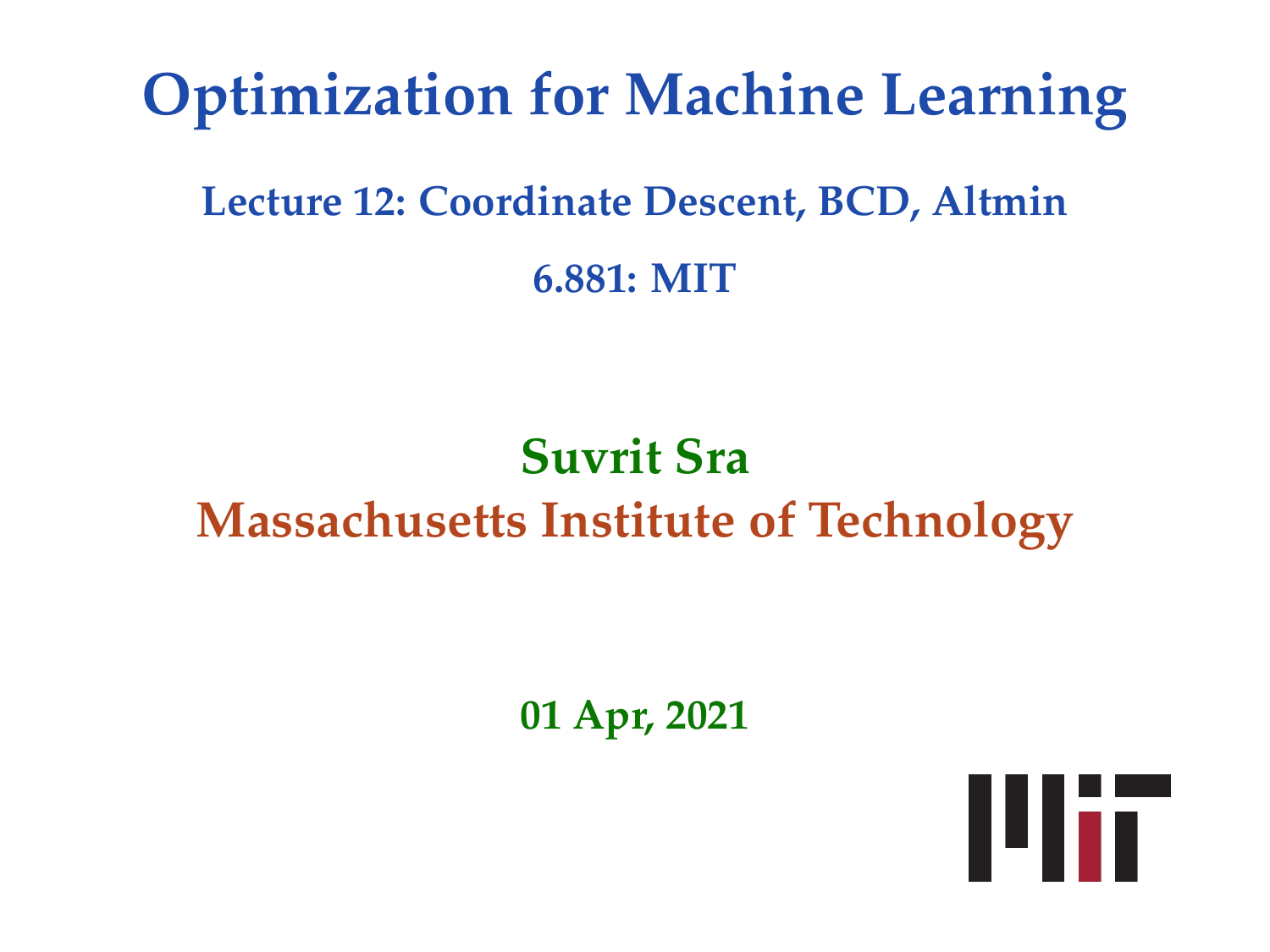So far: 
$$
\min f(x) = \sum_{i=1}^{n} f_i(x)
$$

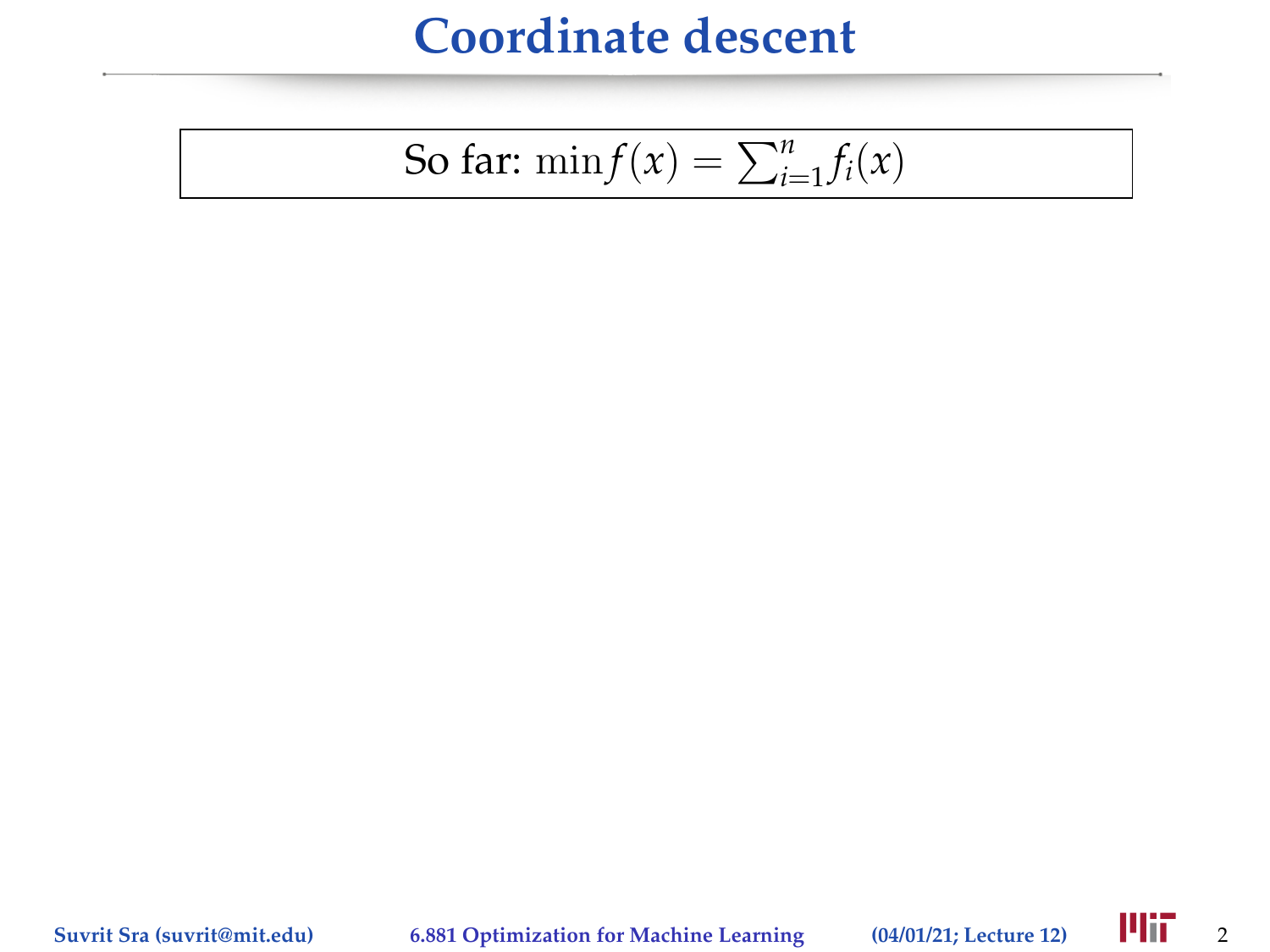So far: 
$$
\min f(x) = \sum_{i=1}^{n} f_i(x)
$$

Since  $x \in \mathbb{R}^d$ , now consider  $\min f(x) = f(x_1, x_2, \ldots, x_d)$ 

Previously, we went through  $f_1, \ldots, f_n$ 

What if we now go through  $x_1, \ldots, x_d$  one by one?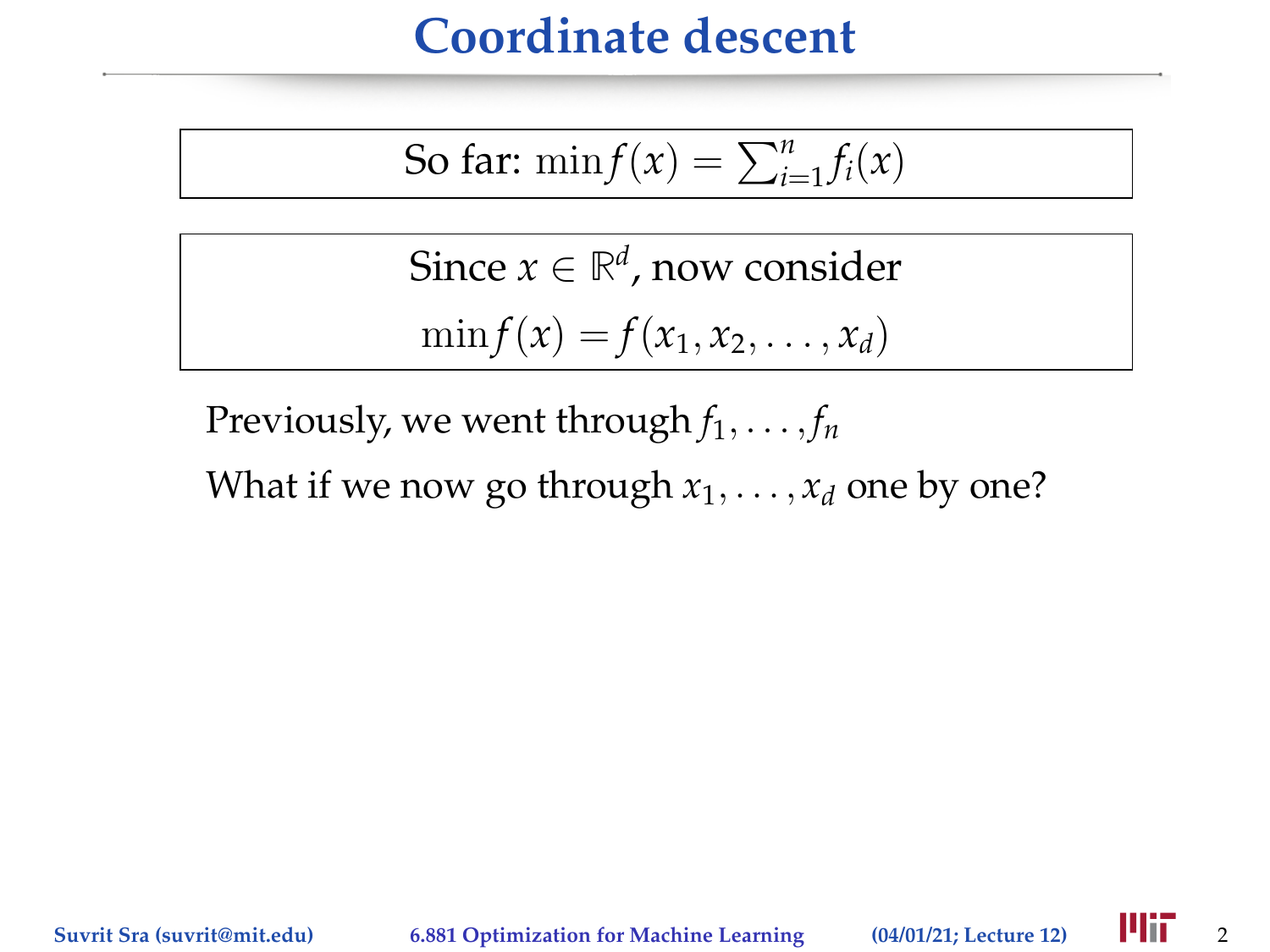So far: 
$$
\min f(x) = \sum_{i=1}^{n} f_i(x)
$$

Since  $x \in \mathbb{R}^d$ , now consider  $\min f(x) = f(x_1, x_2, \ldots, x_d)$ 

Previously, we went through  $f_1, \ldots, f_n$ 

What if we now go through  $x_1, \ldots, x_d$  one by one?

**Explore:** Going through both [*n*] and [*d*]?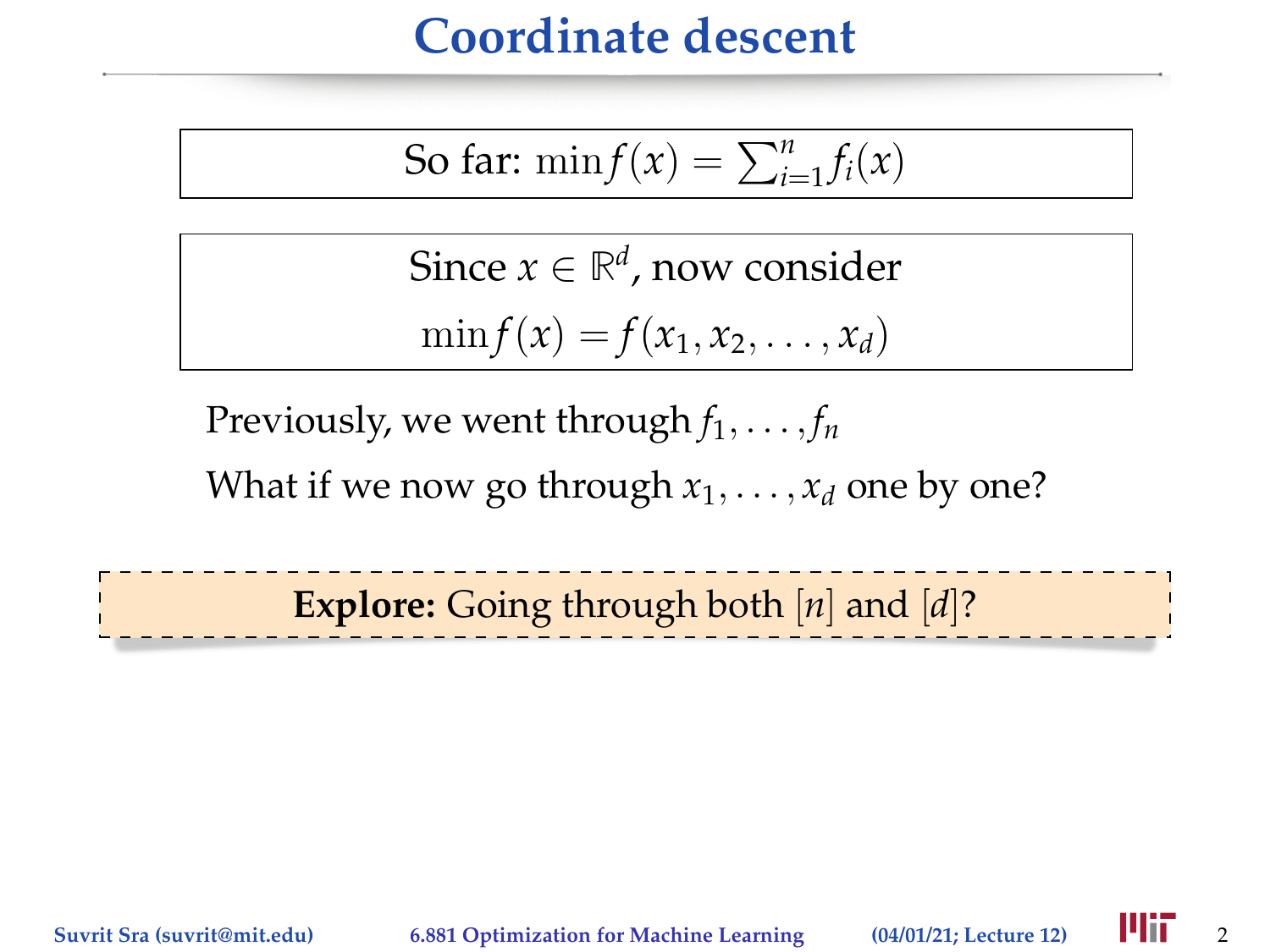#### **Coordinate descent**

$$
\blacksquare
$$
 For  $k = 0, 1, \ldots$ 

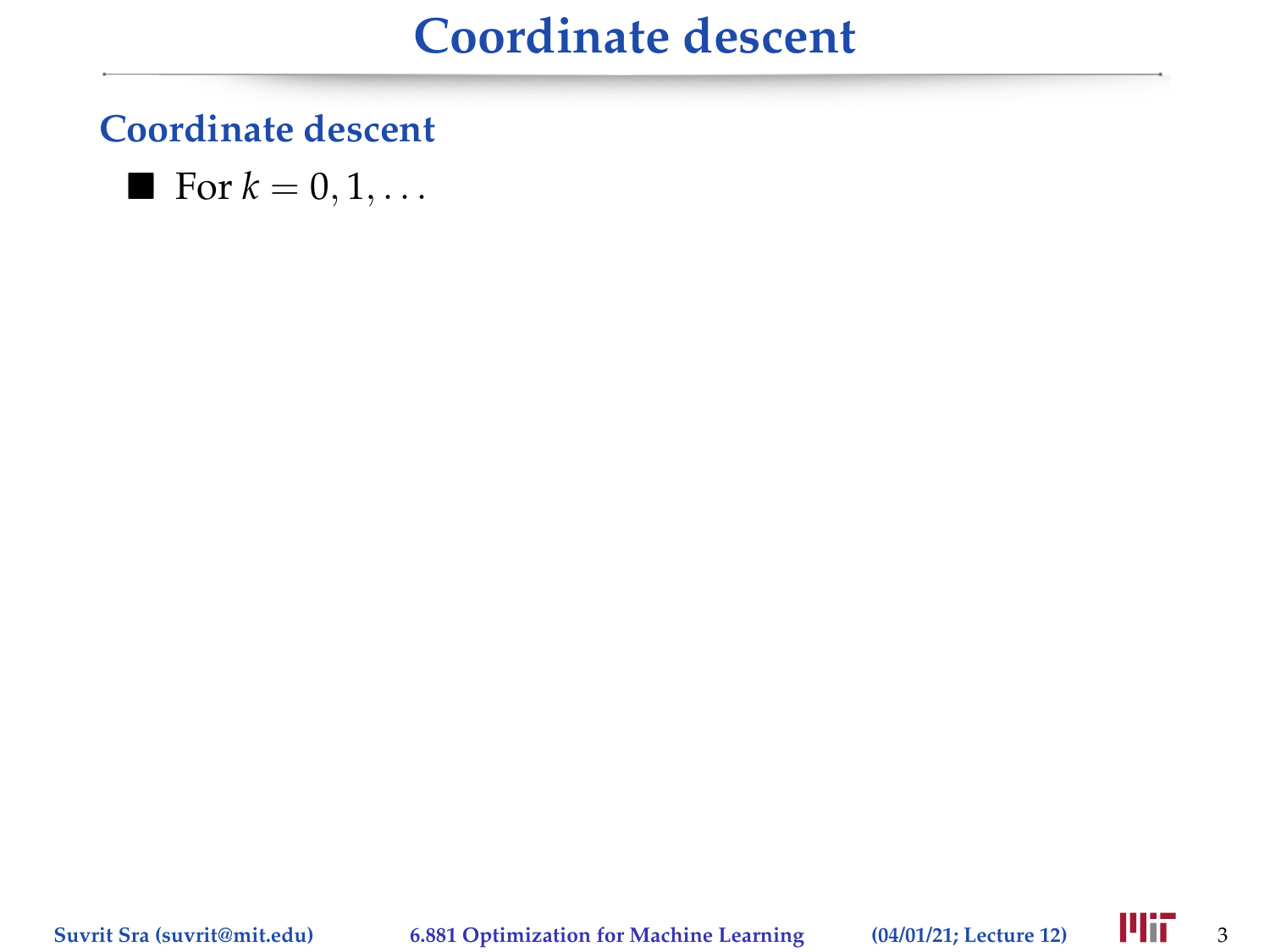#### **Coordinate descent**

$$
\blacksquare
$$
 For  $k = 0, 1, \ldots$ 

Pick an index *i* from  $\{1, \ldots, d\}$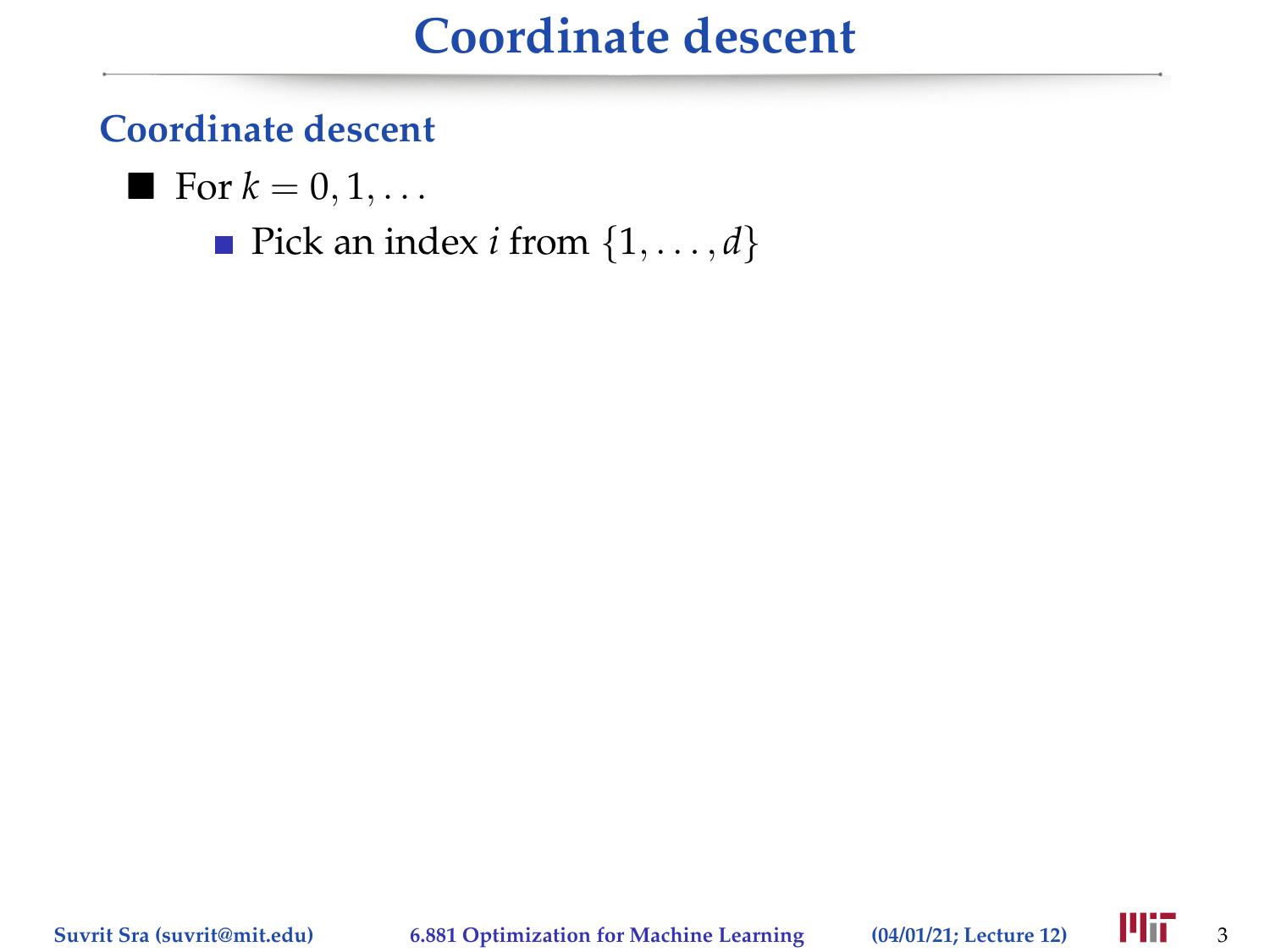#### **Coordinate descent**

\n- For 
$$
k = 0, 1, \ldots
$$
\n- Pick an index  $i$  from  $\{1, \ldots, d\}$
\n- Optimize the  $i$ th coordinate
\n- $x_i^{k+1} \leftarrow \operatorname*{argmin}_{\xi \in \mathbb{R}} f(\underbrace{x_1^{k+1}, \ldots, x_{i-1}^{k+1}}_{\text{done}}, \underbrace{\xi}_{\text{current}}, \underbrace{x_{i+1}^k, \ldots, x_d^k}_{\text{todo}})$
\n

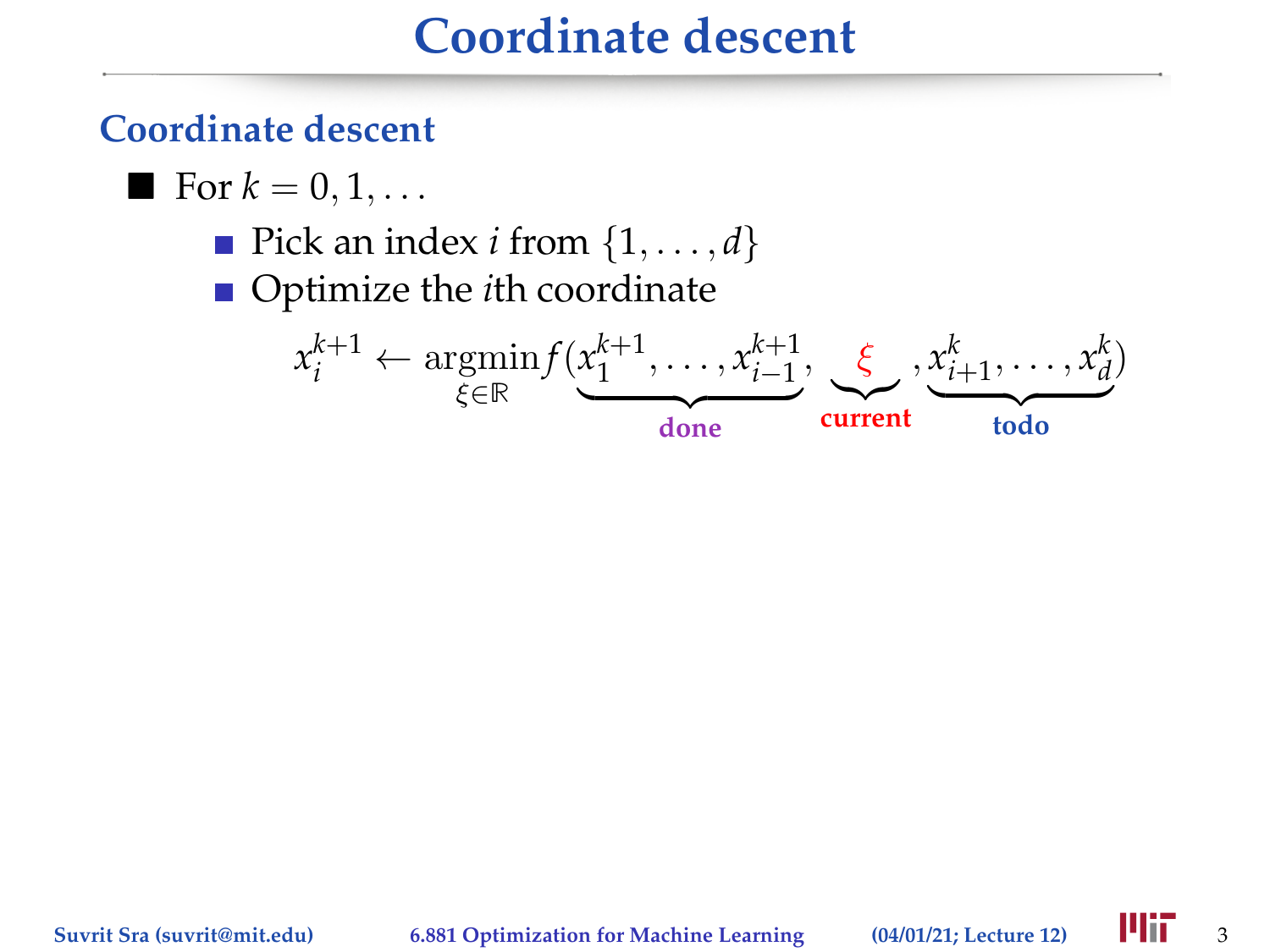#### **Coordinate descent**

\n- For 
$$
k = 0, 1, \ldots
$$
\n- Pick an index *i* from  $\{1, \ldots, d\}$
\n- Optimize the *i*th coordinate
\n- $x_i^{k+1} \leftarrow \operatorname*{argmin}_{\xi \in \mathbb{R}} f(\underbrace{x_1^{k+1}, \ldots, x_{i-1}^{k+1}}_{\text{done}}, \underbrace{\xi}_{\text{current}}, \underbrace{x_{i+1}^k, \ldots, x_d^k}_{\text{todo}})$
\n

■ Decide when/how to stop; *return*  $x^k$ 

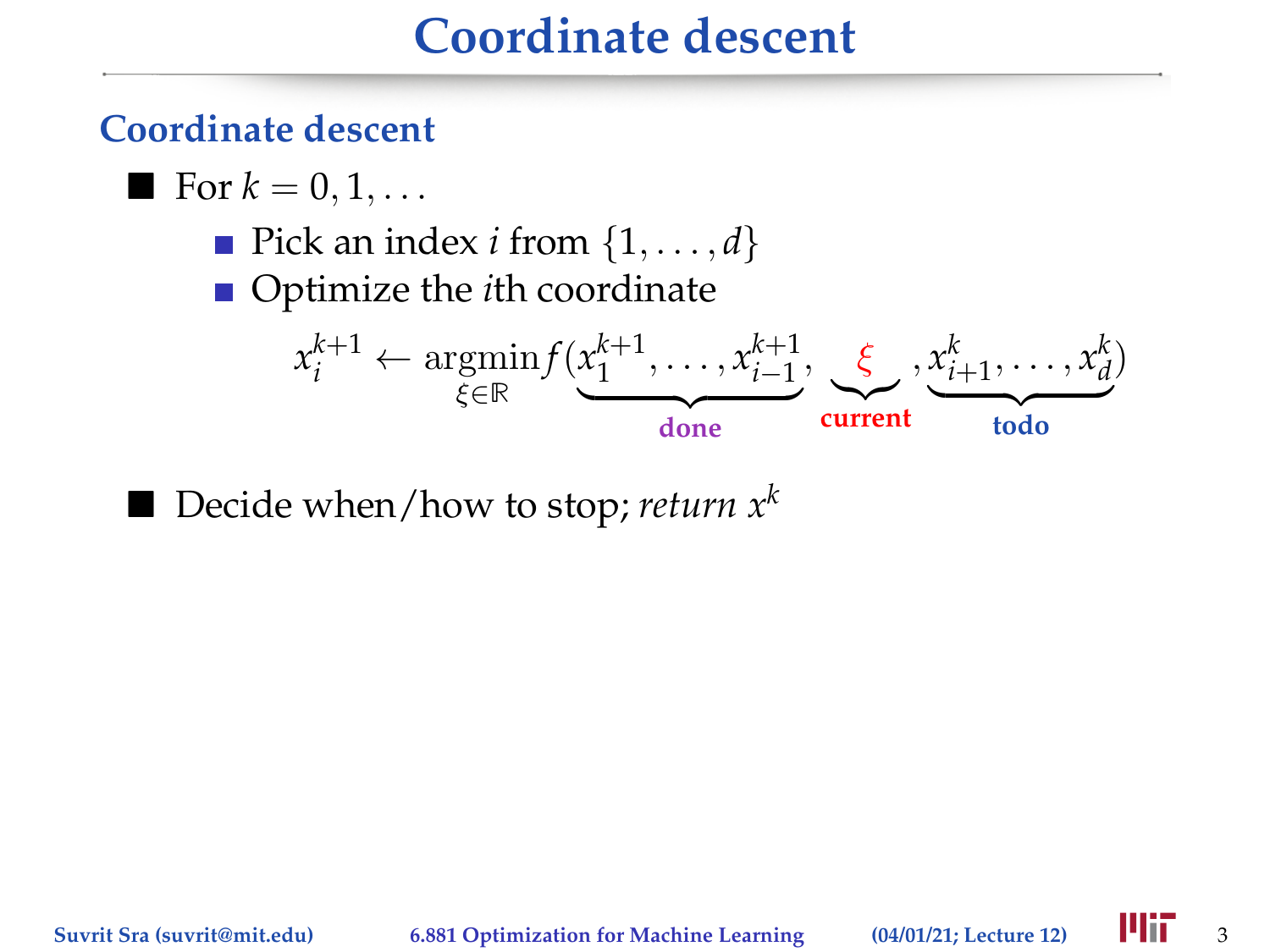♣ One of the simplest optimization methods

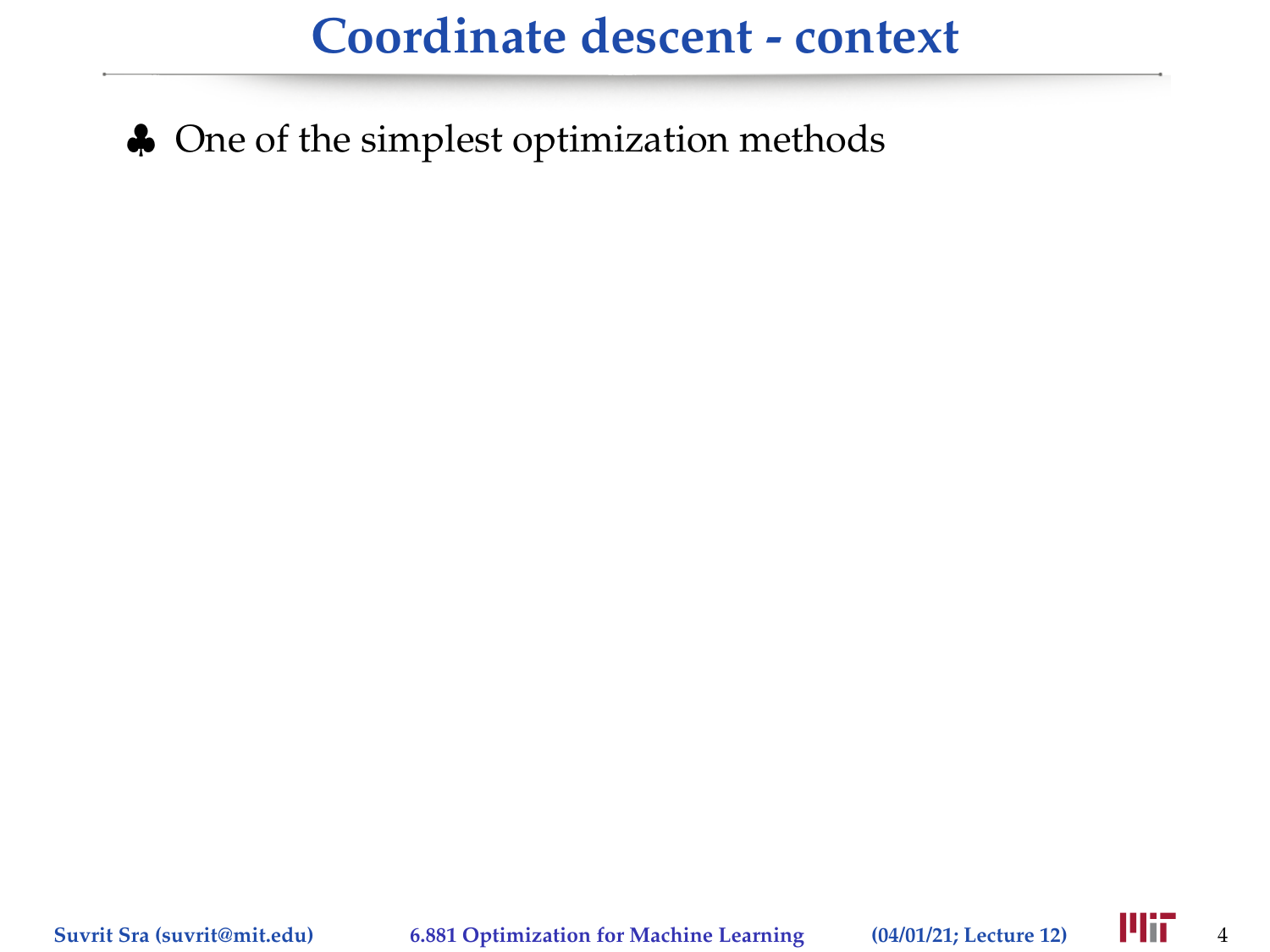- ♣ One of the simplest optimization methods
- ♣ Old idea: Gauss-Seidel, Jacobi methods for linear systems!

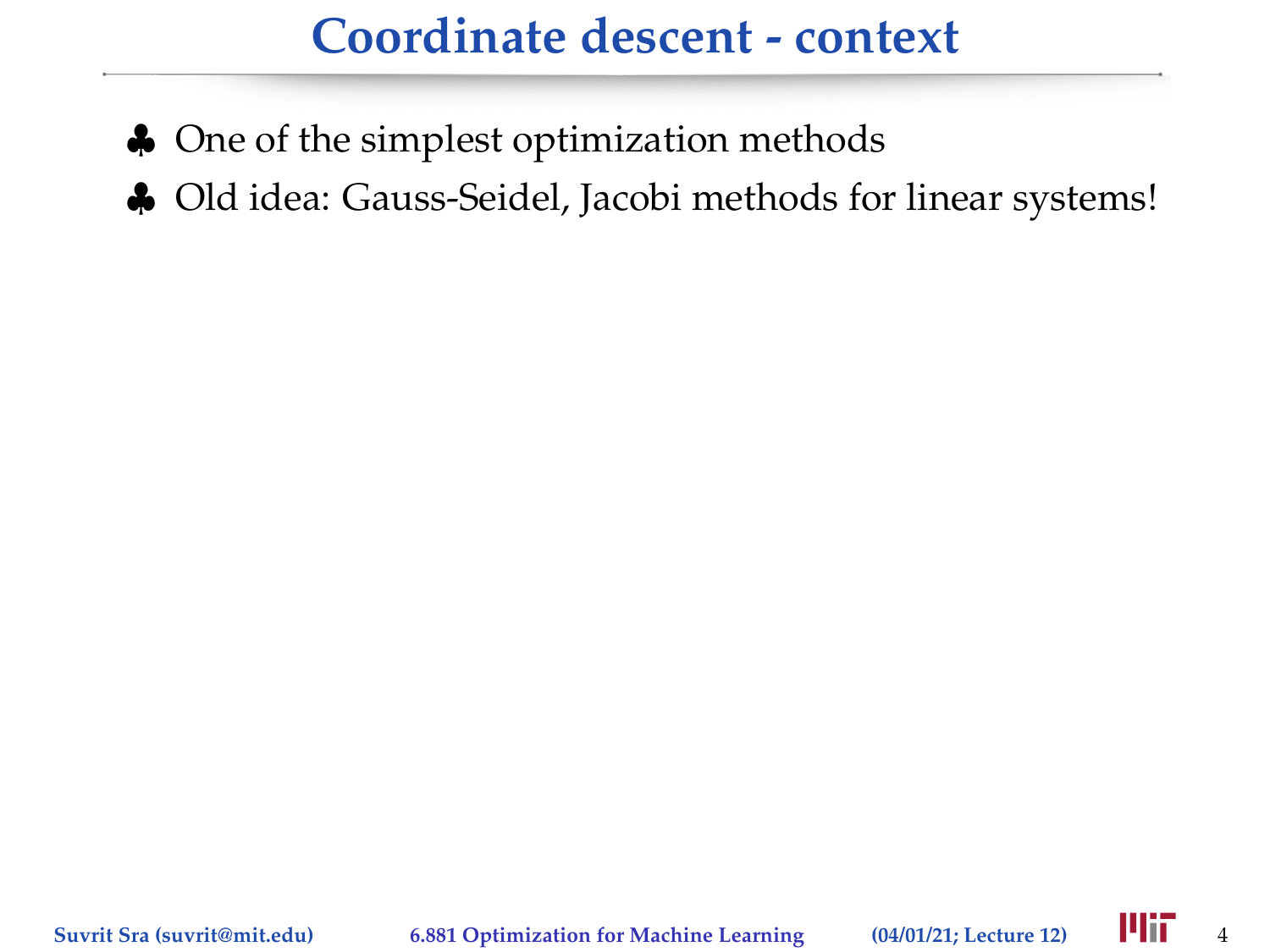- ♣ One of the simplest optimization methods
- ♣ Old idea: Gauss-Seidel, Jacobi methods for linear systems!
- ♣ Can be "slow", but sometimes very competitive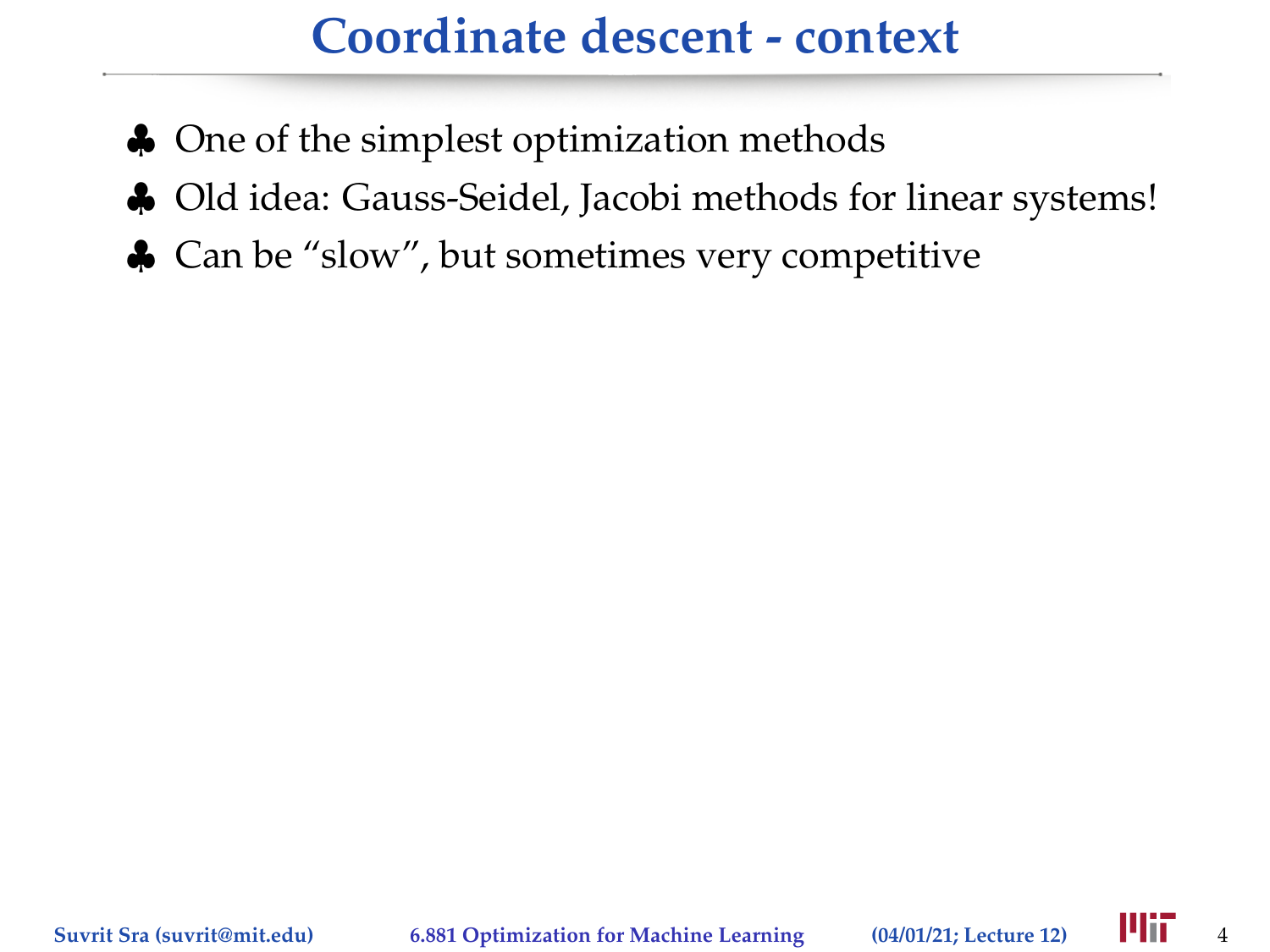- ♣ One of the simplest optimization methods
- ♣ Old idea: Gauss-Seidel, Jacobi methods for linear systems!
- ♣ Can be "slow", but sometimes very competitive
- ♣ Gradient, subgradient, incremental methods also "slow"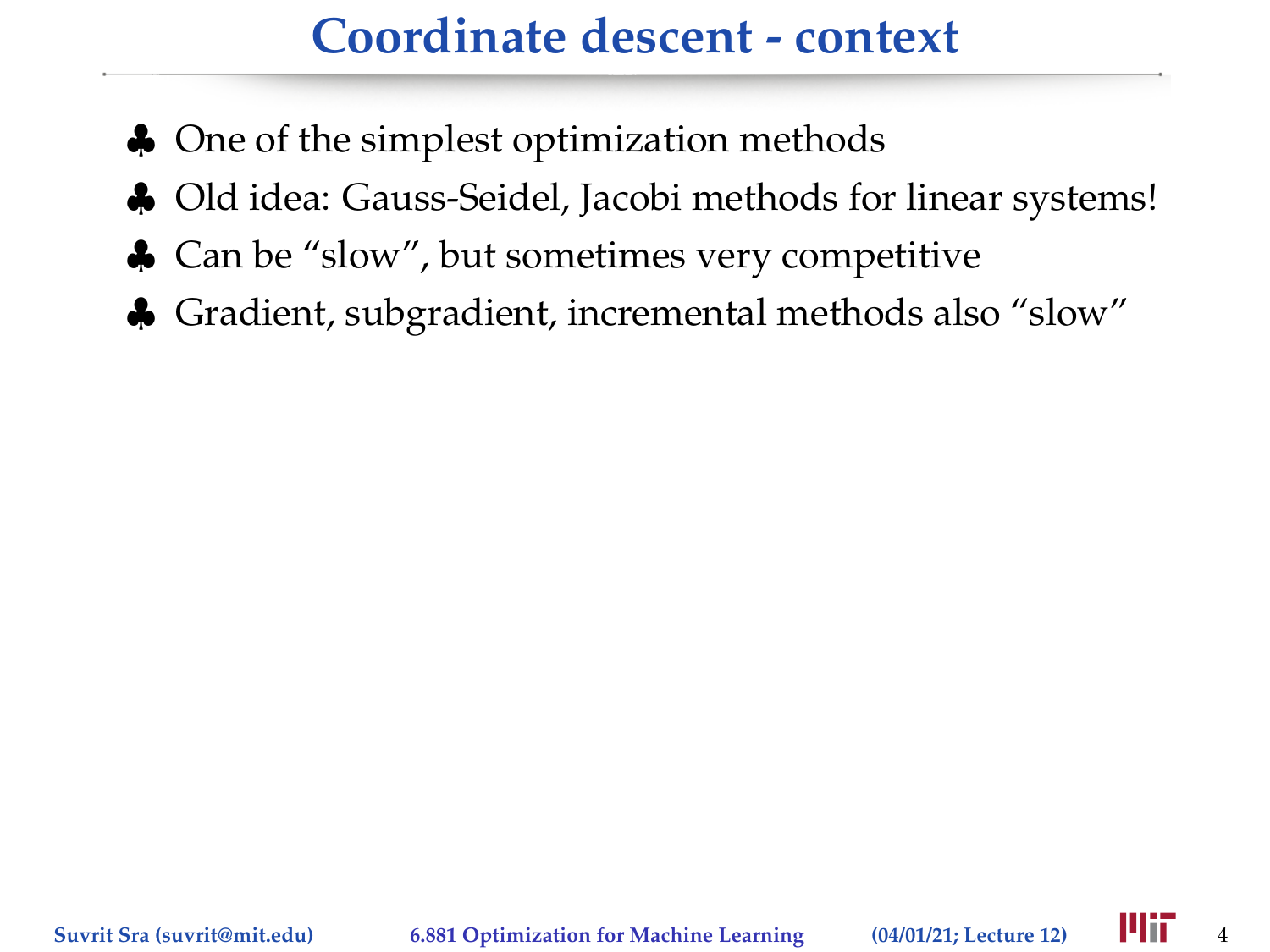- ♣ One of the simplest optimization methods
- ♣ Old idea: Gauss-Seidel, Jacobi methods for linear systems!
- ♣ Can be "slow", but sometimes very competitive
- ♣ Gradient, subgradient, incremental methods also "slow"
- ♣ But incremental, stochastic gradient methods are scalable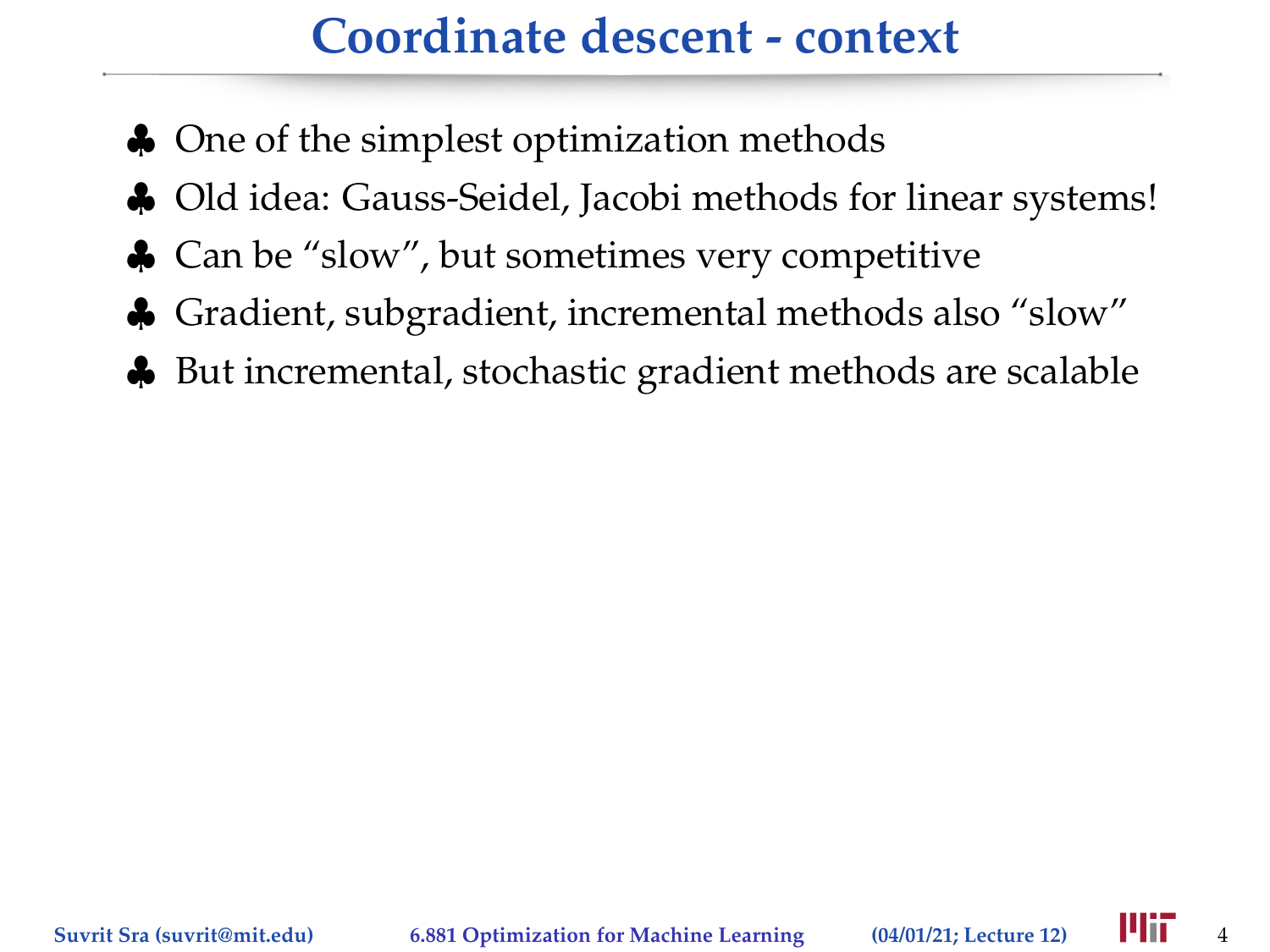- ♣ One of the simplest optimization methods
- ♣ Old idea: Gauss-Seidel, Jacobi methods for linear systems!
- ♣ Can be "slow", but sometimes very competitive
- ♣ Gradient, subgradient, incremental methods also "slow"
- ♣ But incremental, stochastic gradient methods are scalable
- ♣ Renewed interest in CD was driven by ML

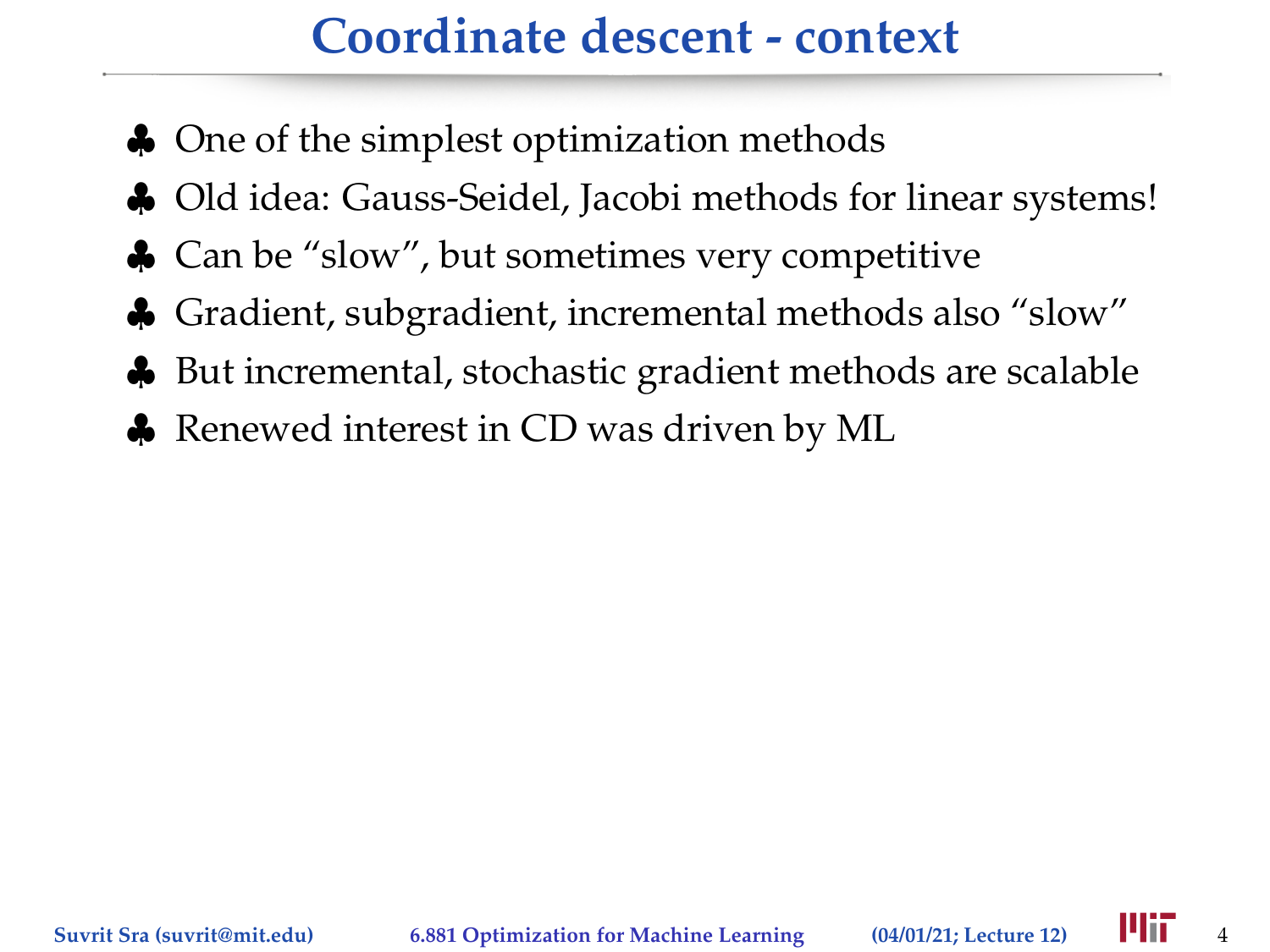- ♣ One of the simplest optimization methods
- ♣ Old idea: Gauss-Seidel, Jacobi methods for linear systems!
- ♣ Can be "slow", but sometimes very competitive
- ♣ Gradient, subgradient, incremental methods also "slow"
- ♣ But incremental, stochastic gradient methods are scalable
- ♣ Renewed interest in CD was driven by ML
- ♣ Notice: in general CD is "derivative free"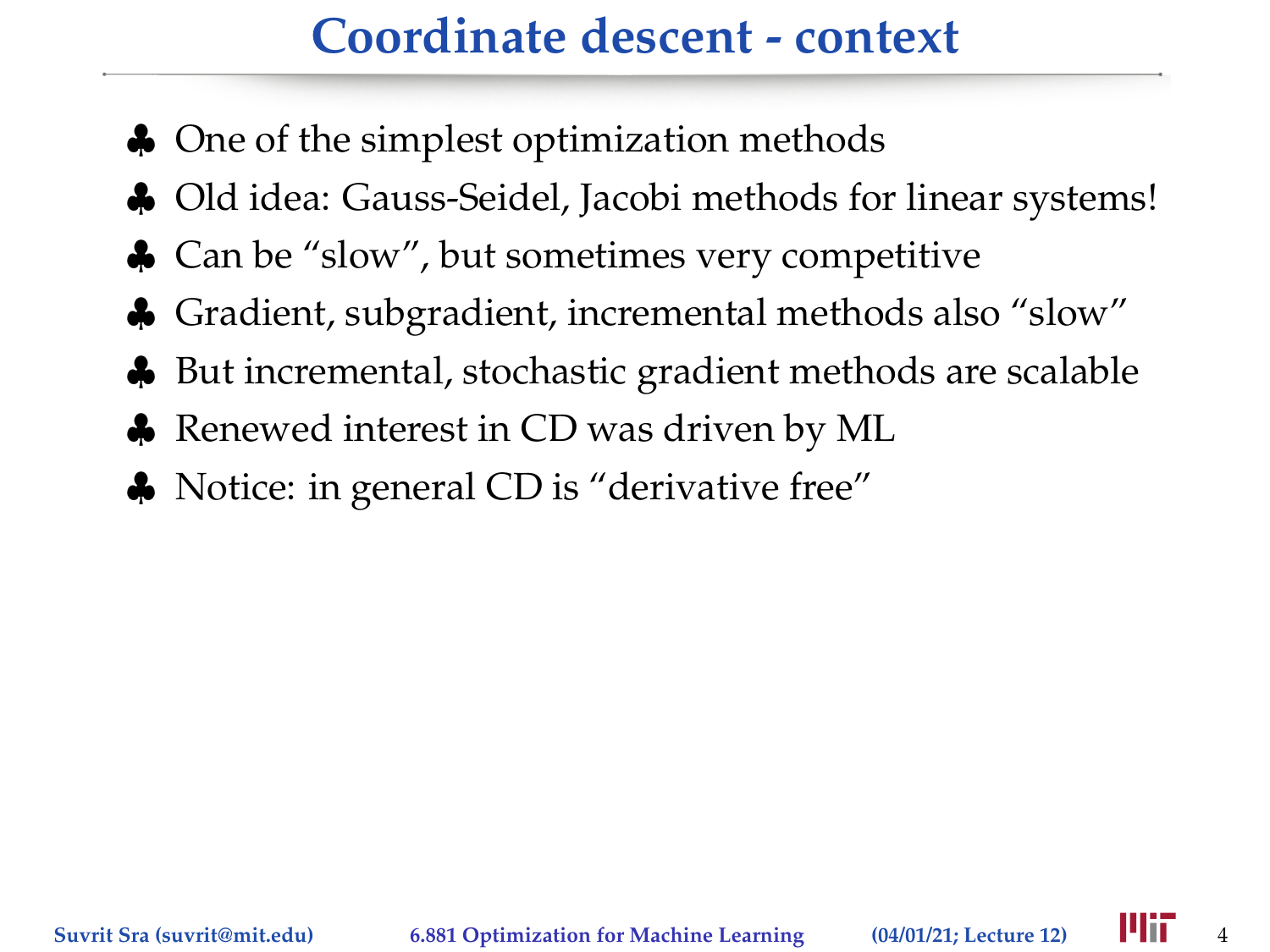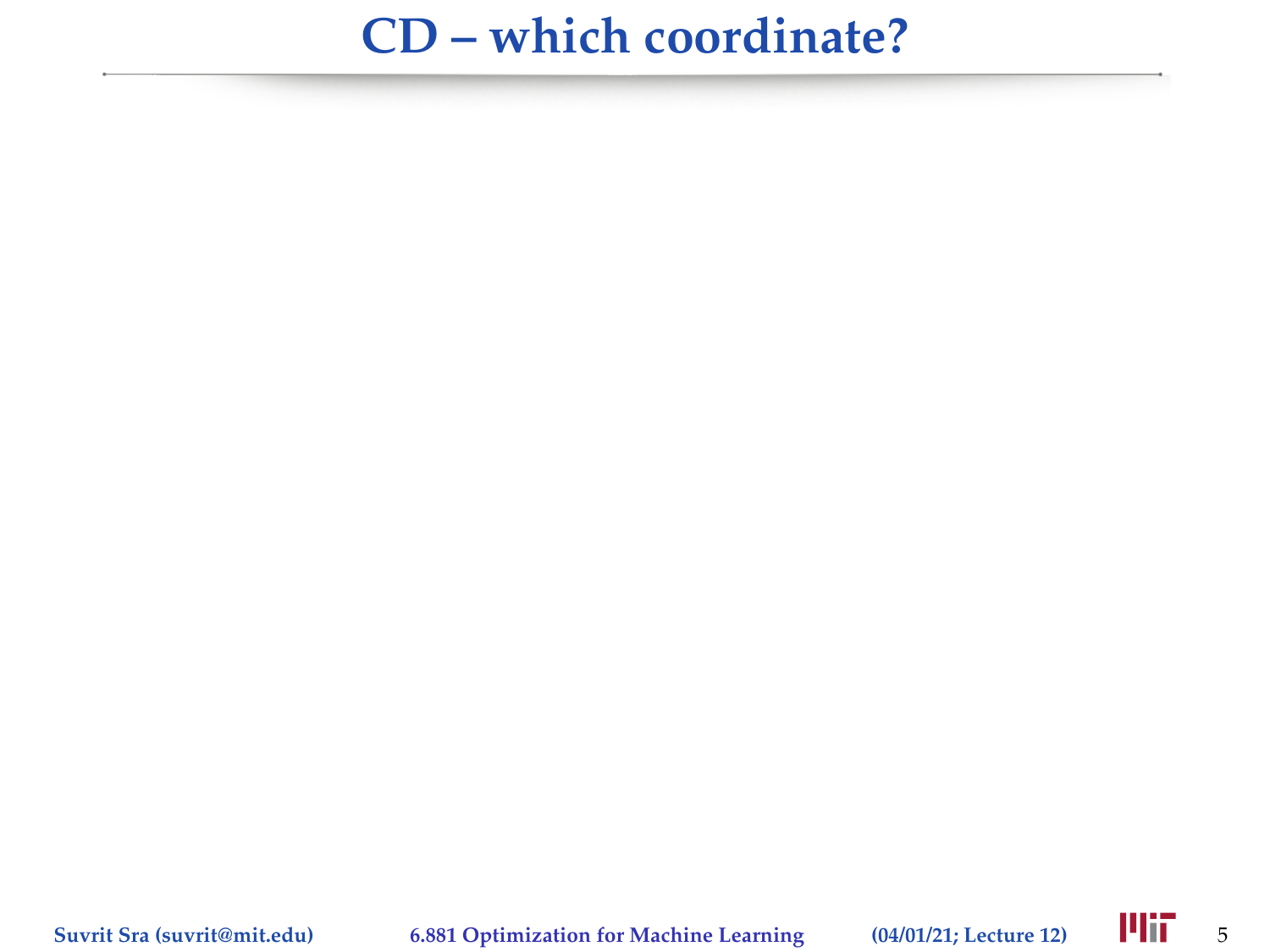**Gauss-Southwell:** If *f* is differentiable, at iteration *k*, pick the index that minimizes  $[\nabla f(x_k)]_i$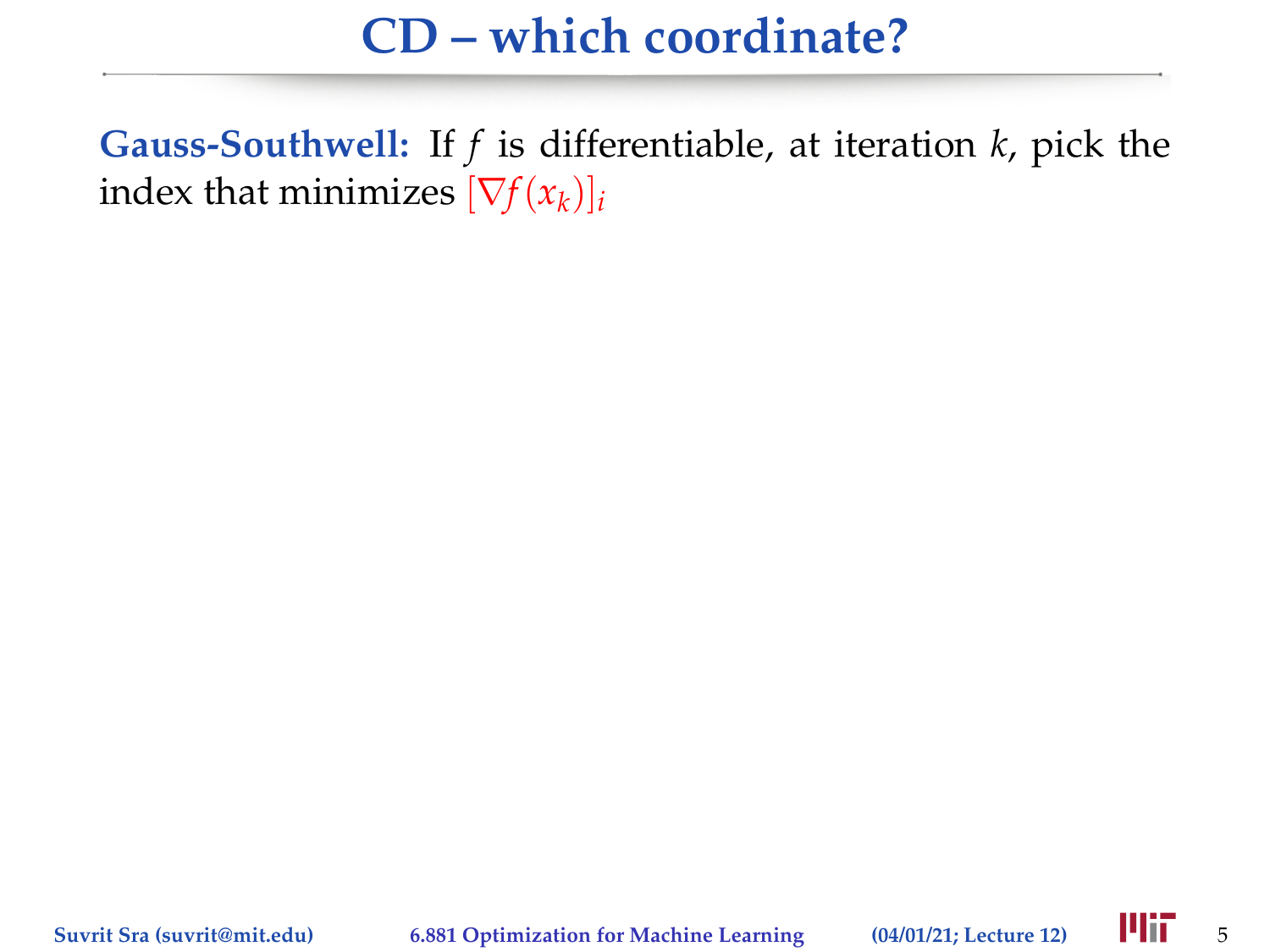**Gauss-Southwell:** If *f* is differentiable, at iteration *k*, pick the index that minimizes  $[\nabla f(x_k)]_i$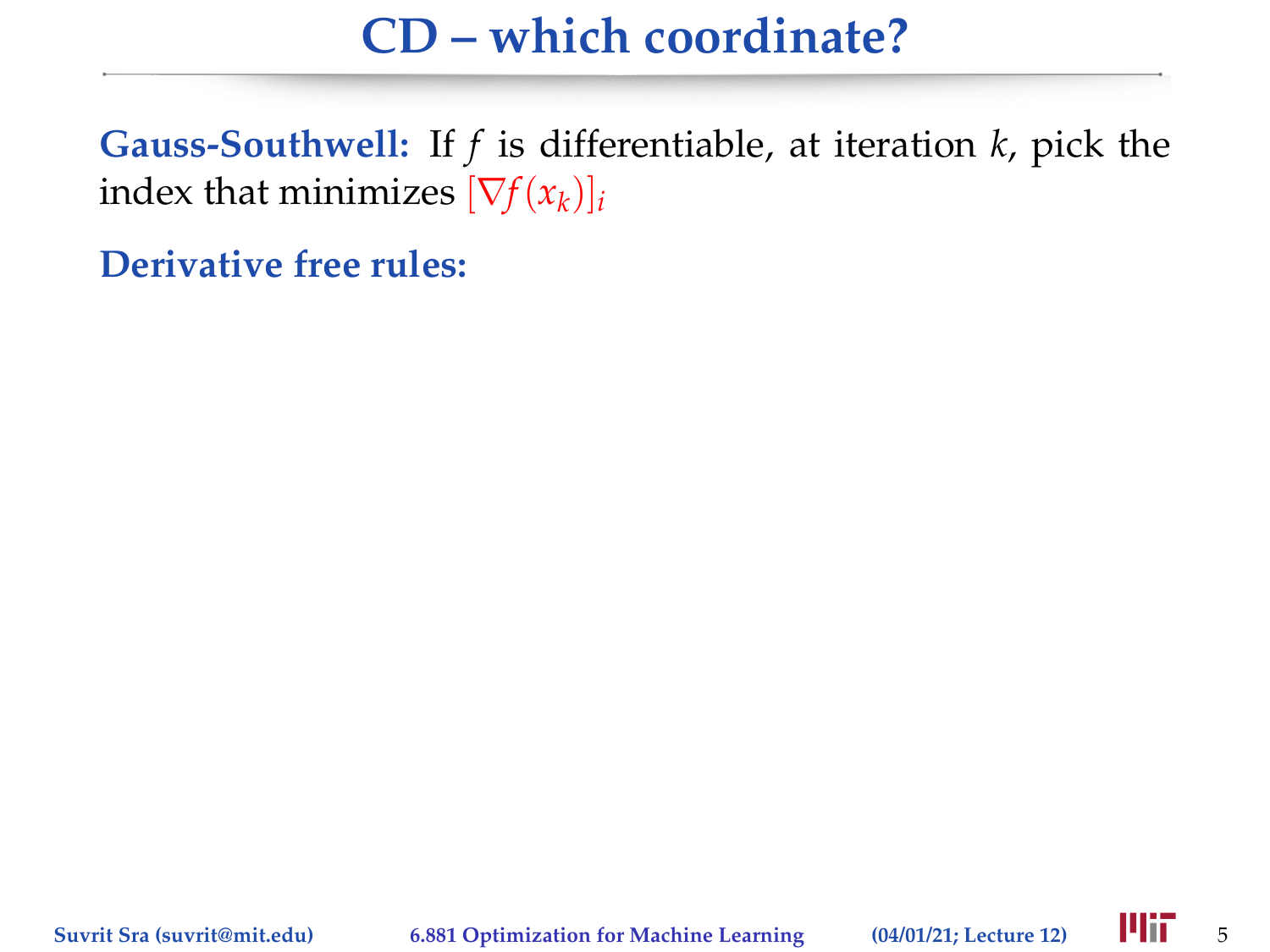**Gauss-Southwell:** If *f* is differentiable, at iteration *k*, pick the index that minimizes  $[\nabla f(x_k)]_i$ 

**Derivative free rules:**

♦ **Cyclic** order  $1, 2, ..., d, 1, ...$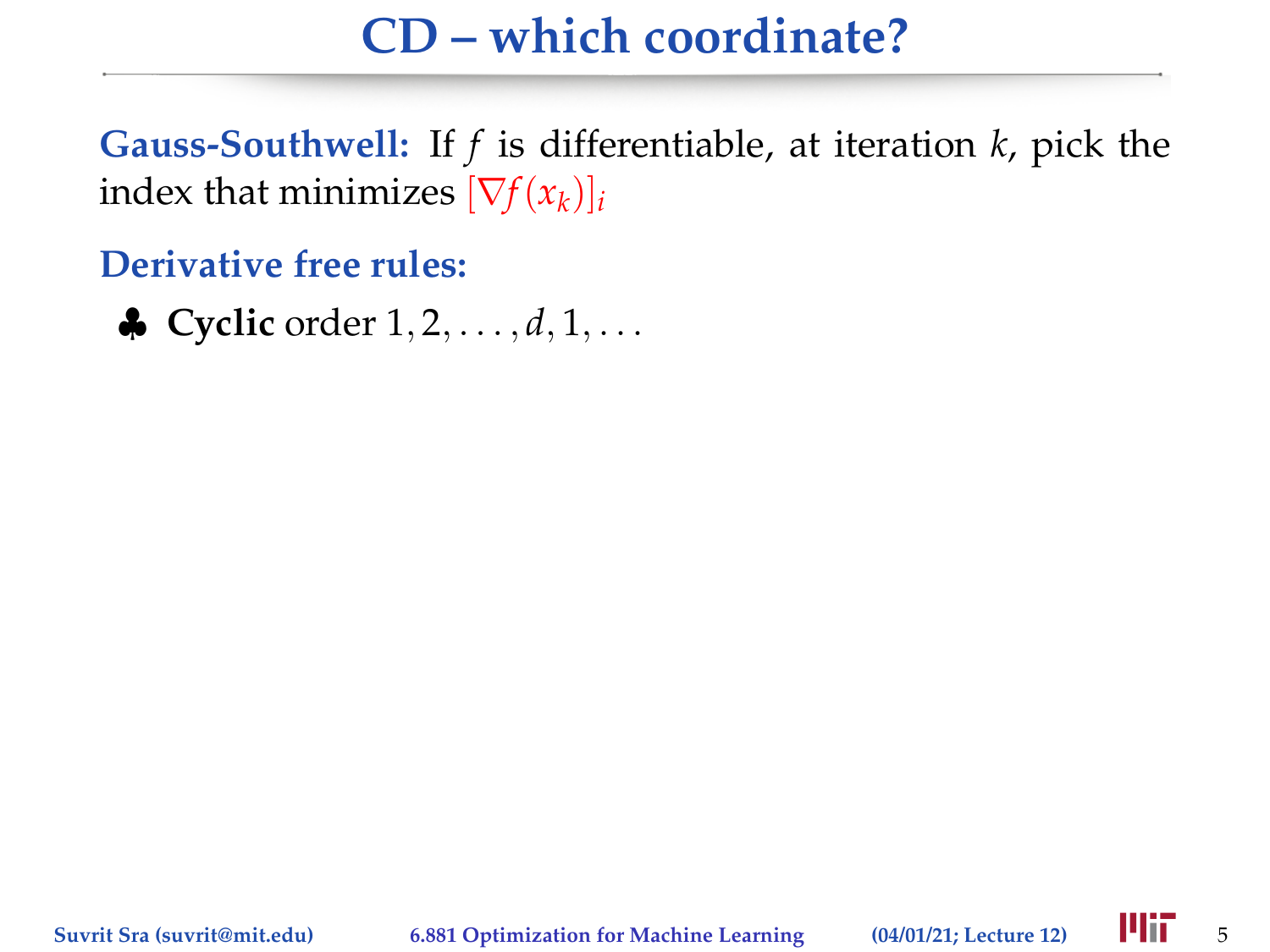**Gauss-Southwell:** If *f* is differentiable, at iteration *k*, pick the index that minimizes  $[\nabla f(x_k)]_i$ 

- ♣ **Cyclic** order 1, 2, . . . , *d*, 1, . . .
- **♣ Almost cyclic:** Each coordinate  $1 \le i \le d$  picked at least once every *B* successive iterations ( $B \ge d$ )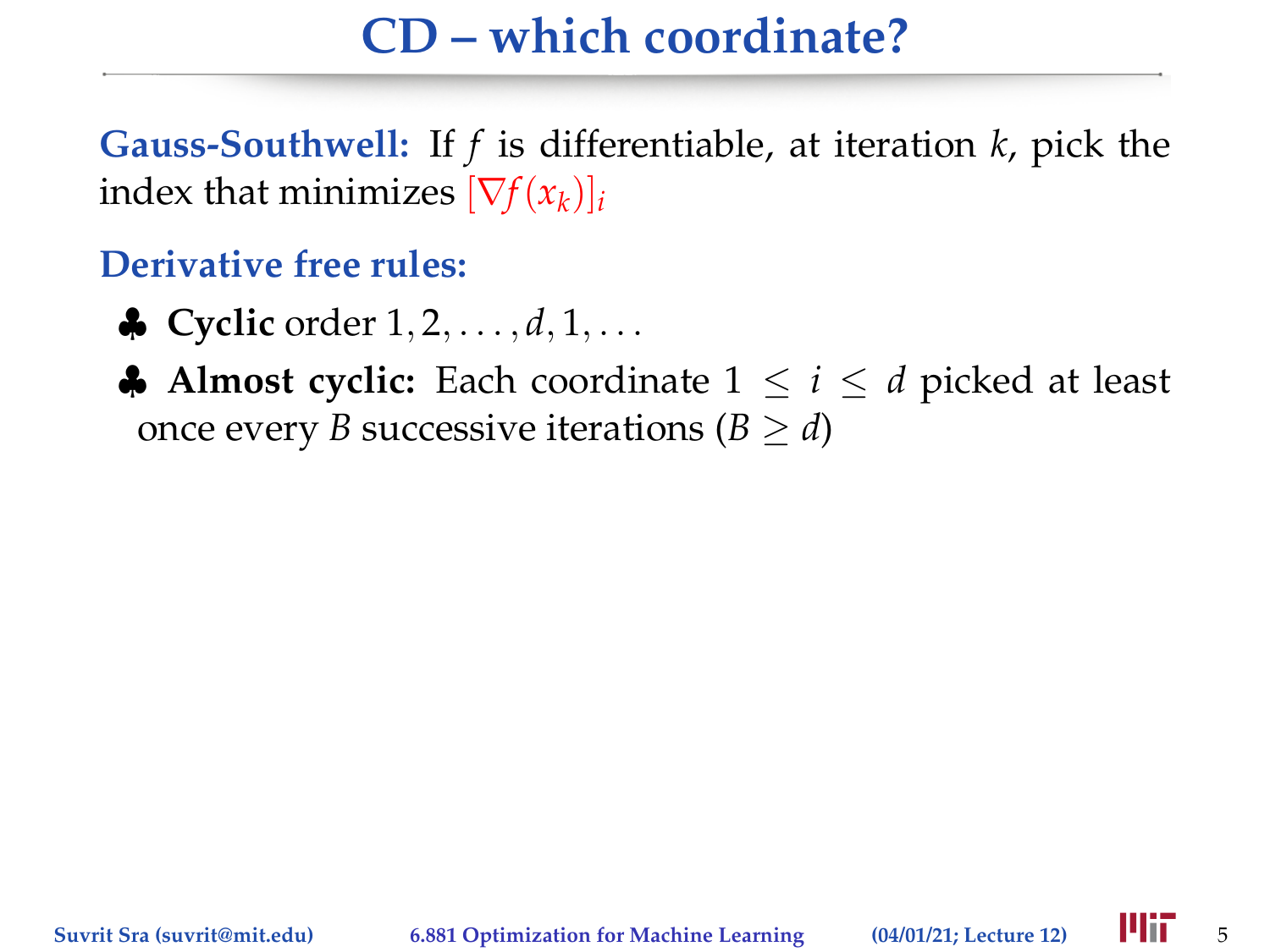**Gauss-Southwell:** If *f* is differentiable, at iteration *k*, pick the index that minimizes  $[\nabla f(x_k)]_i$ 

- $\bullet$  **Cyclic** order  $1, 2, ..., d, 1, ...$
- **♣ Almost cyclic:** Each coordinate  $1 \le i \le d$  picked at least once every *B* successive iterations  $(B > d)$
- ♣ **Double sweep**, 1, . . . , *d* then *d* − 1, . . . , 1, repeat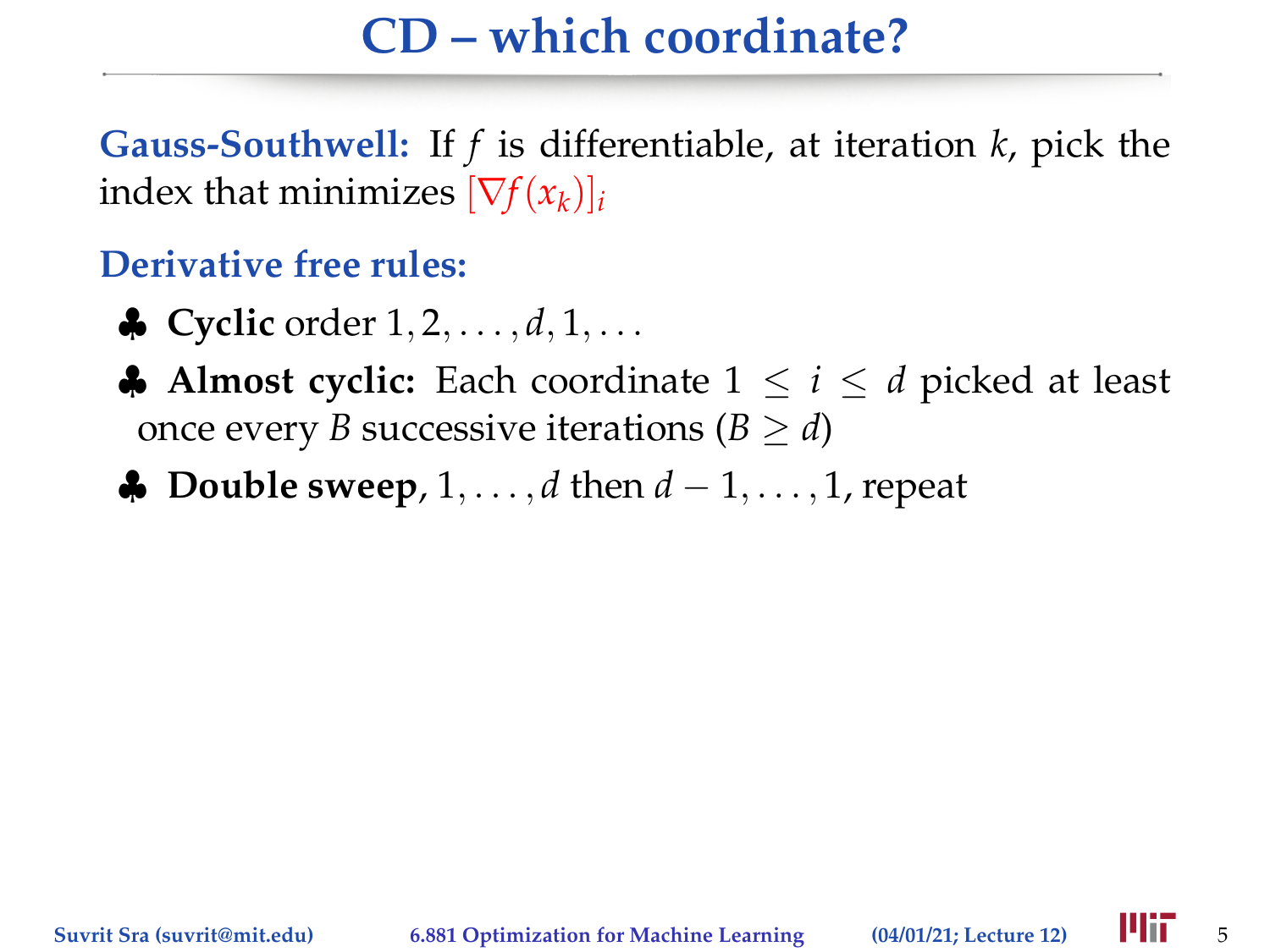**Gauss-Southwell:** If *f* is differentiable, at iteration *k*, pick the index that minimizes  $[\nabla f(x_k)]_i$ 

- ♣ **Cyclic** order 1, 2, . . . , *d*, 1, . . .
- **♣ Almost cyclic:** Each coordinate  $1 \le i \le d$  picked at least once every *B* successive iterations  $(B > d)$
- ♣ **Double sweep**, 1, . . . , *d* then *d* − 1, . . . , 1, repeat
- ♣ **Cylic with permutation**: random order each cycle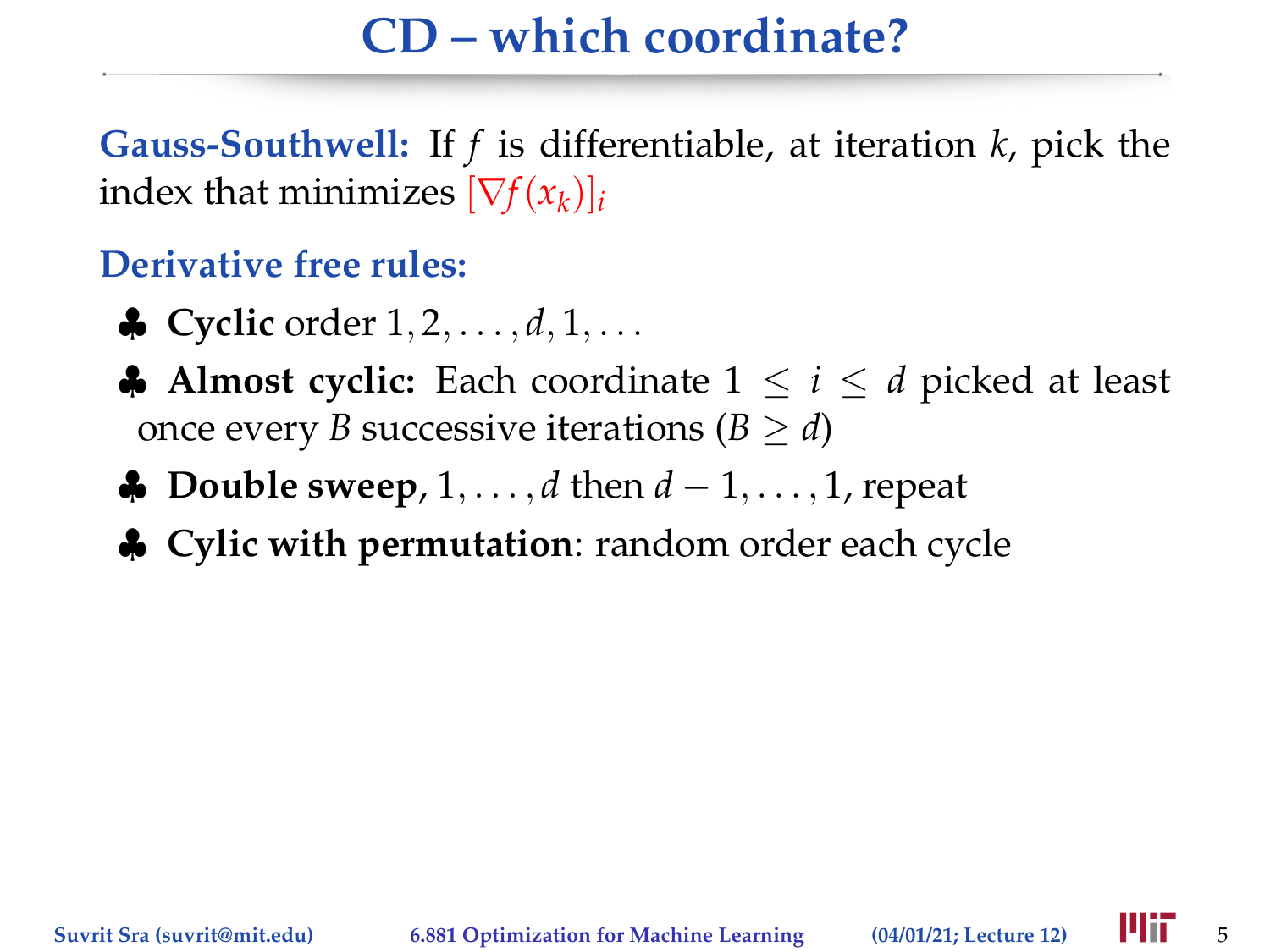**Gauss-Southwell:** If *f* is differentiable, at iteration *k*, pick the index that minimizes  $[\nabla f(x_k)]_i$ 

#### **Derivative free rules:**

- ♣ **Cyclic** order 1, 2, . . . , *d*, 1, . . .
- **♦ Almost cyclic:** Each coordinate  $1 \le i \le d$  picked at least once every *B* successive iterations  $(B > d)$
- ♣ **Double sweep**, 1, . . . , *d* then *d* − 1, . . . , 1, repeat
- ♣ **Cylic with permutation**: random order each cycle
- ♣ **Random sampling**: pick random index at each iteration

Which ones would you prefer? Why?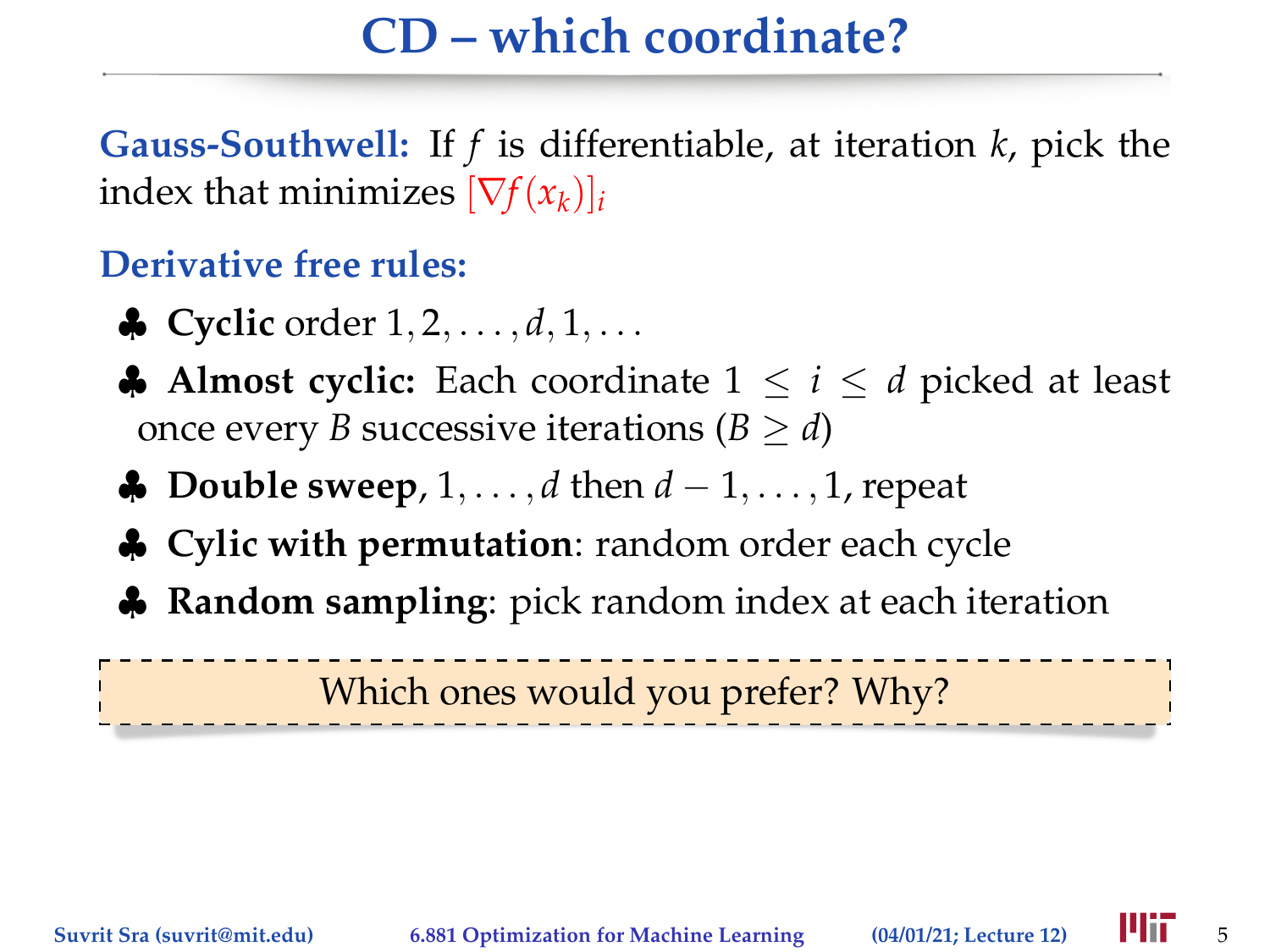### **Exercise: CD for least squares**

$$
\min_{x} \|Ax - b\|_{2}^{2}
$$
  
**Exercise:** Obtain an update for *j*-th coordinate  
Coordinate descent update  

$$
x_{j} \leftarrow \frac{\sum_{i=1}^{m} a_{ij} (b_{i} - \sum_{l \neq j} a_{il}x_{l})}{\sum_{i=1}^{m} a_{ij}^{2}}
$$
  
(dropped superscripts, since we overwrite)

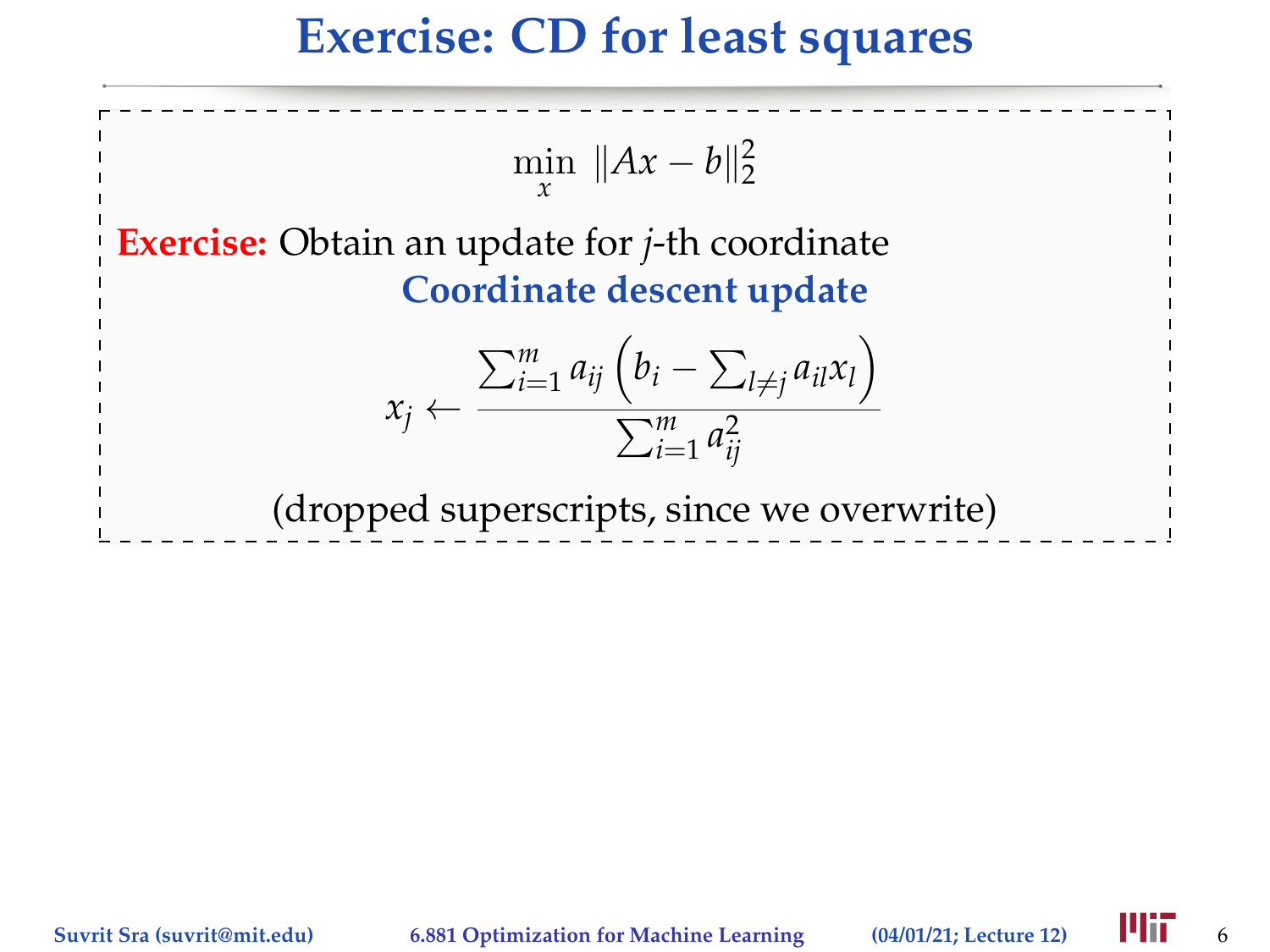#### **Advantages**

 $\diamondsuit$  Each iteration usually cheap (single variable optimization)

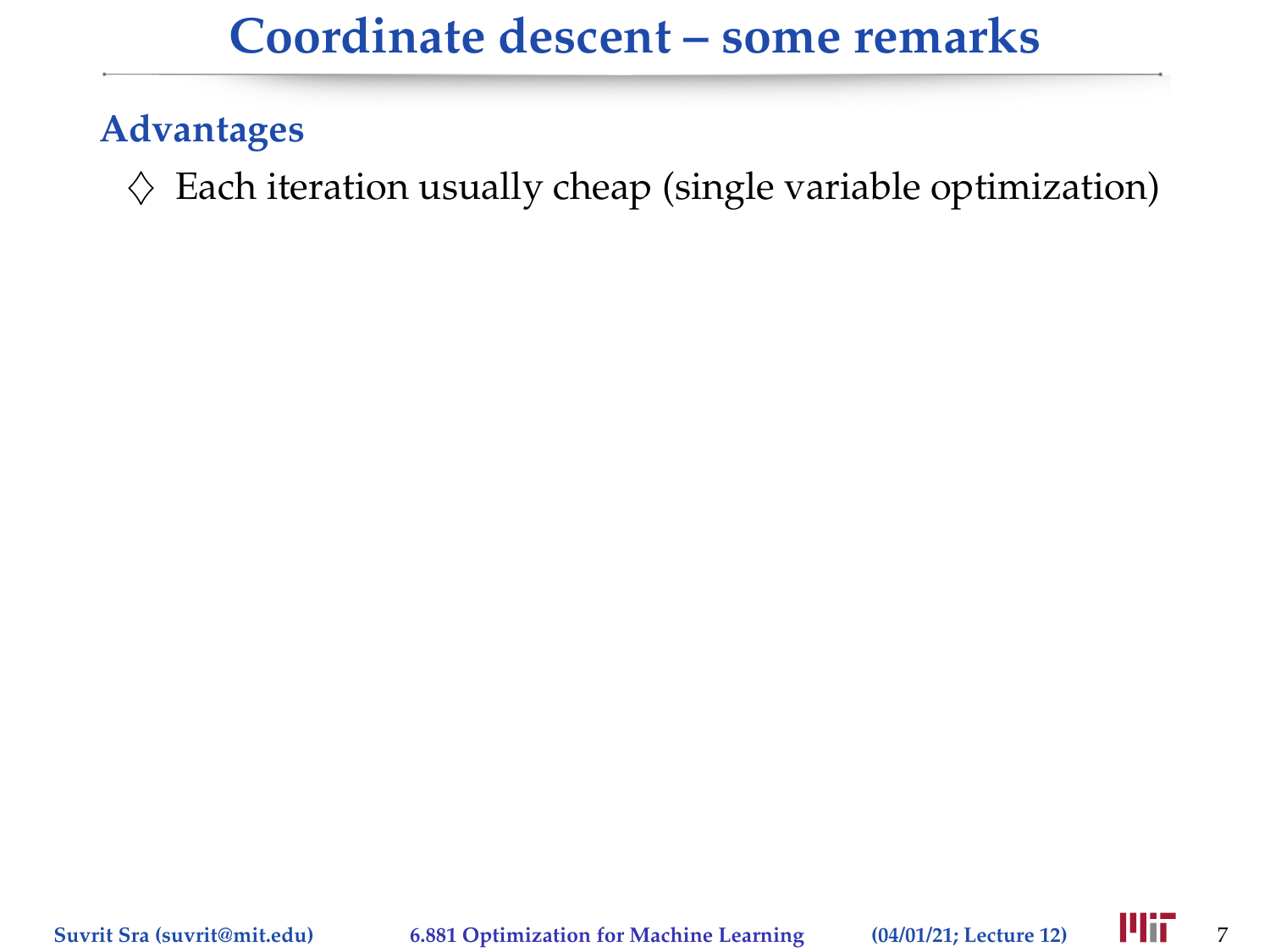- $\diamondsuit$  Each iteration usually cheap (single variable optimization)
- $\diamondsuit$  No extra storage vectors needed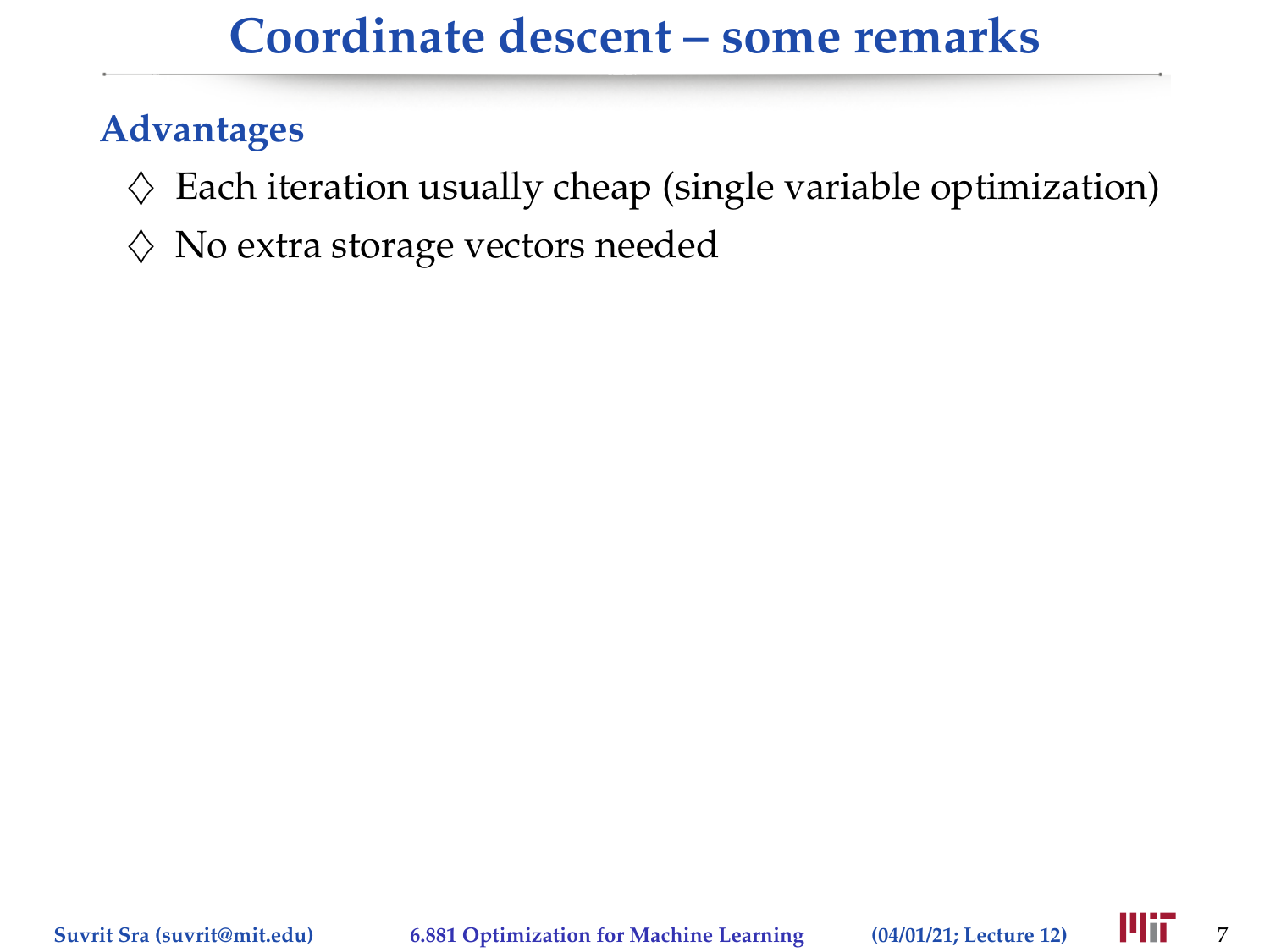- $\diamondsuit$  Each iteration usually cheap (single variable optimization)
- $\diamondsuit$  No extra storage vectors needed
- $\diamondsuit$  No stepsize tuning  $\mathbf{C}$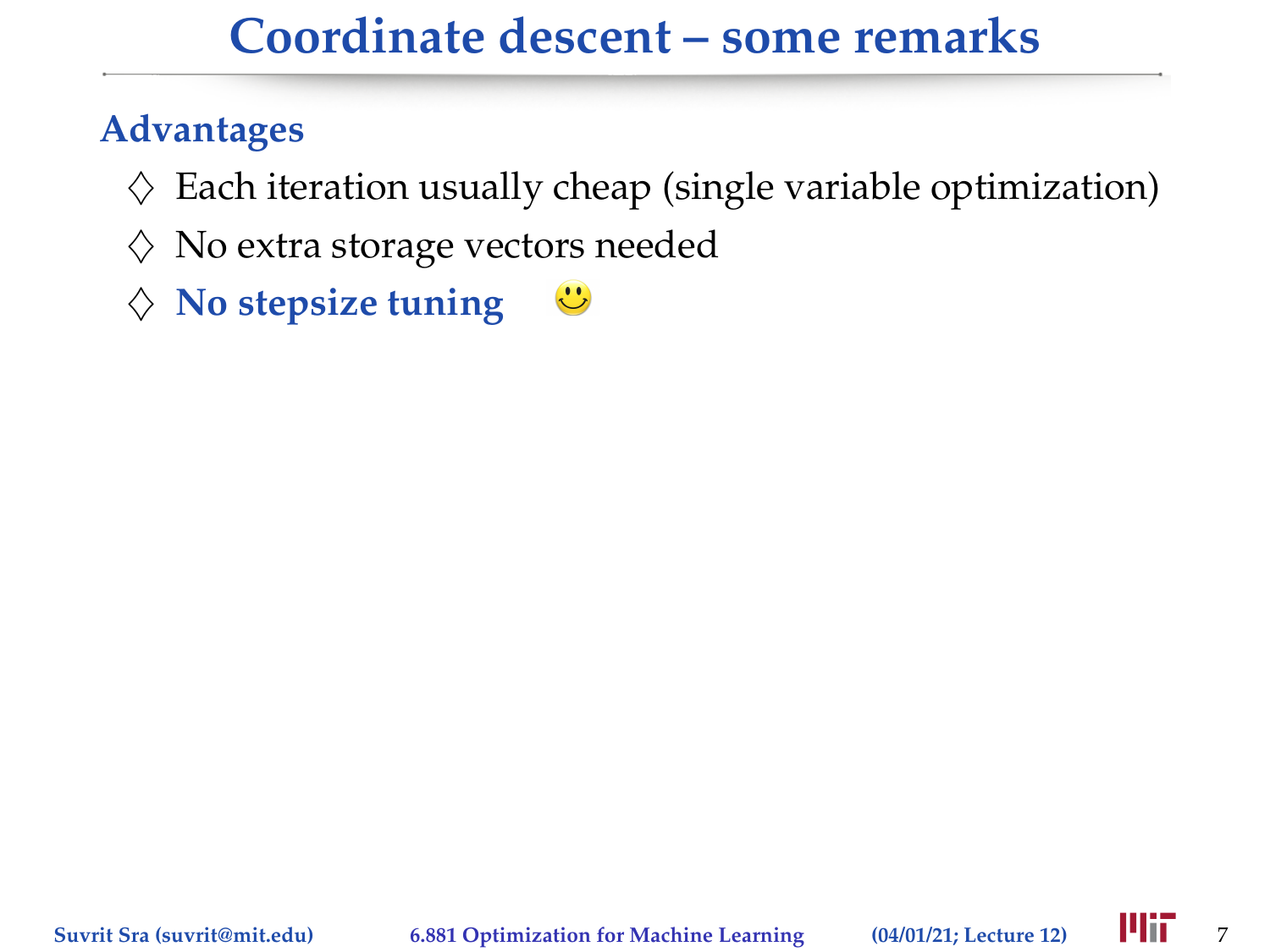- $\diamondsuit$  Each iteration usually cheap (single variable optimization)
- $\diamondsuit$  No extra storage vectors needed
- $\diamondsuit$  No stepsize tuning  $\ddot{\mathbf{C}}$
- $\Diamond$  No other pesky parameters (usually) that must be tuned

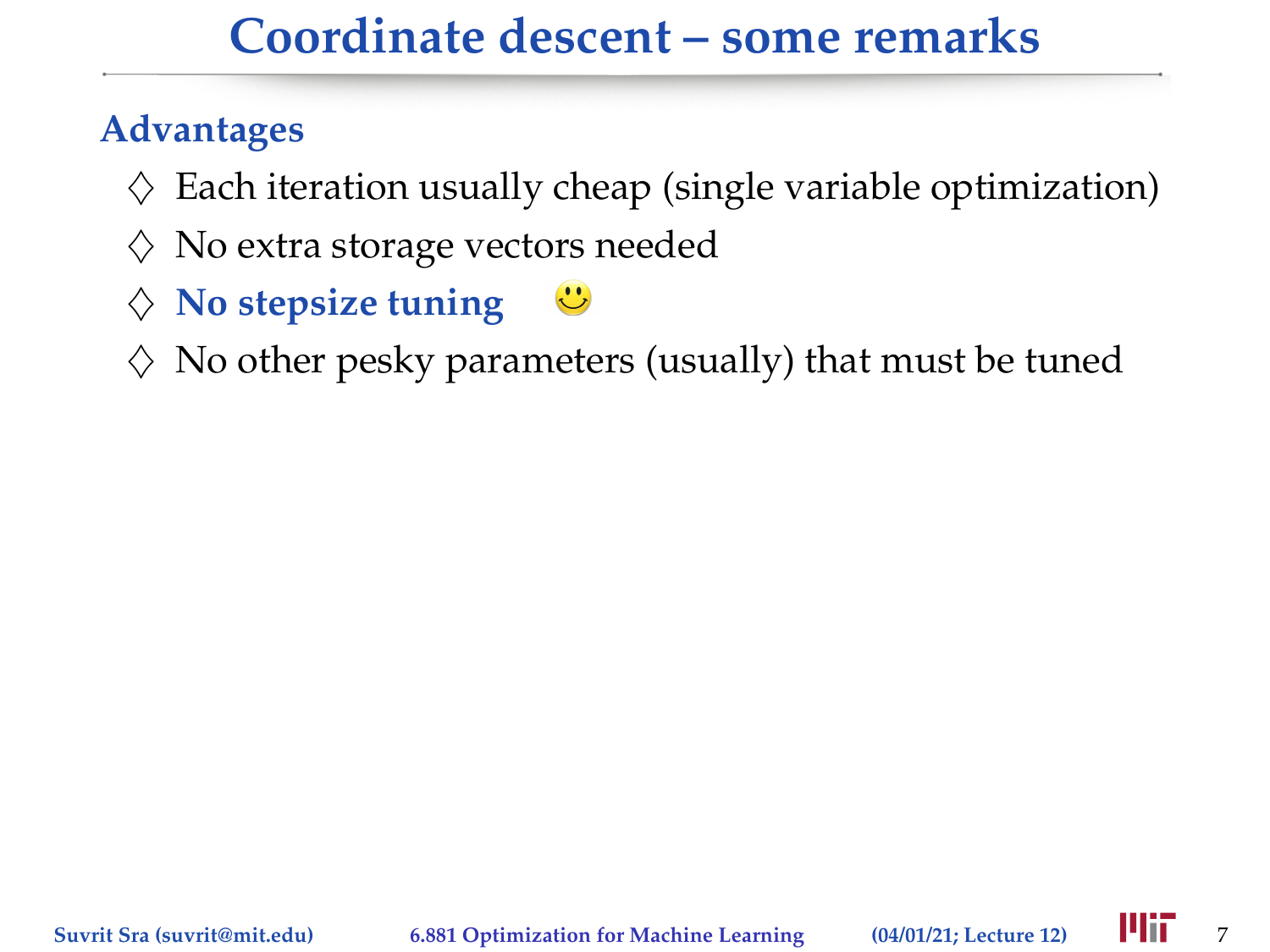- $\diamondsuit$  Each iteration usually cheap (single variable optimization)
- $\diamondsuit$  No extra storage vectors needed
- $\diamondsuit$  No stepsize tuning  $\ddot{\mathbf{C}}$
- $\Diamond$  No other pesky parameters (usually) that must be tuned
- $\diamond$  Simple to implement

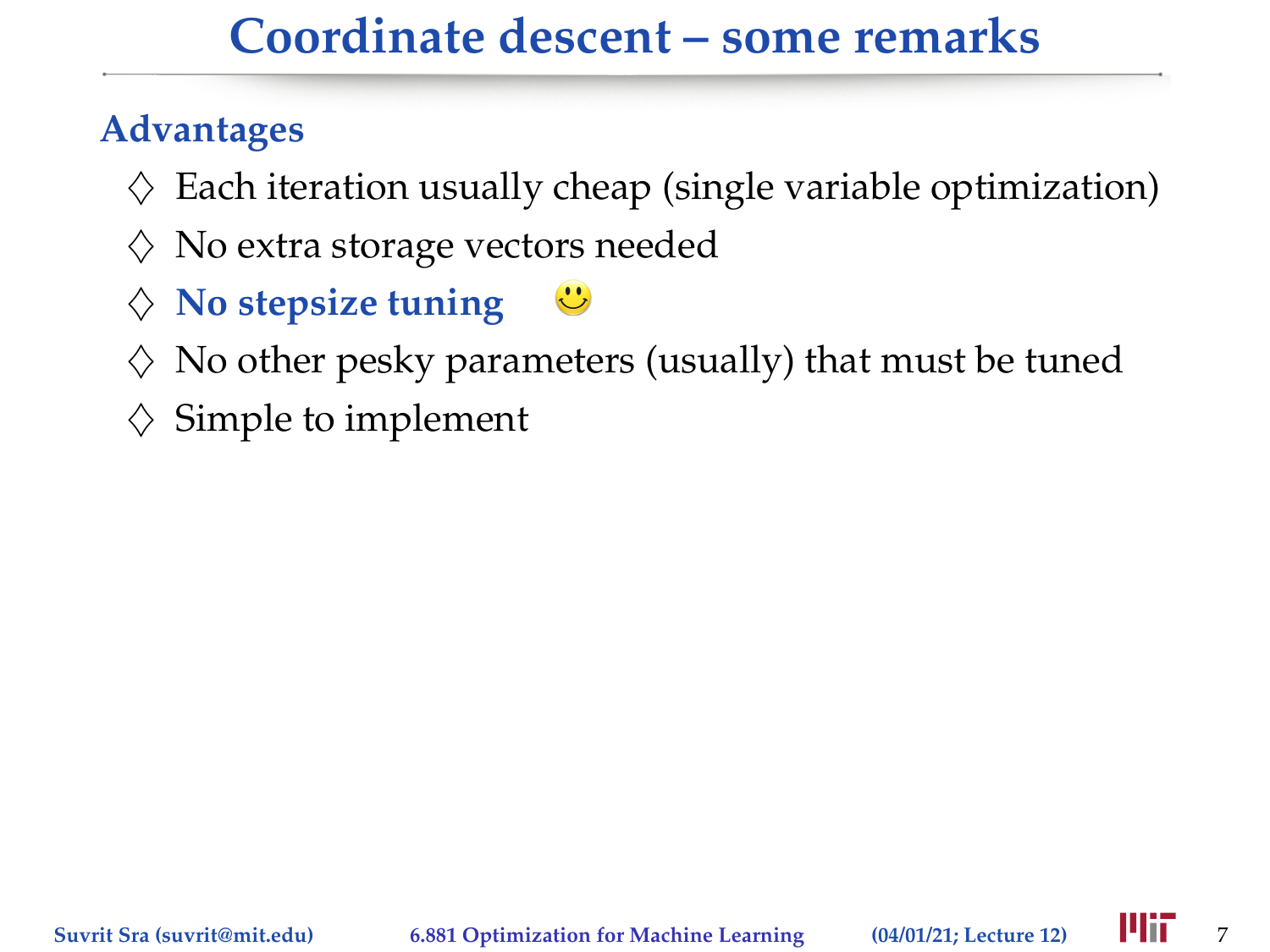- $\Diamond$  Each iteration usually cheap (single variable optimization)
- $\diamondsuit$  No extra storage vectors needed
- $\diamondsuit$  No stepsize tuning  $\mathbf{C}$
- $\Diamond$  No other pesky parameters (usually) that must be tuned
- $\diamond$  Simple to implement
- $\diamondsuit$  Can work well for large-scale problems

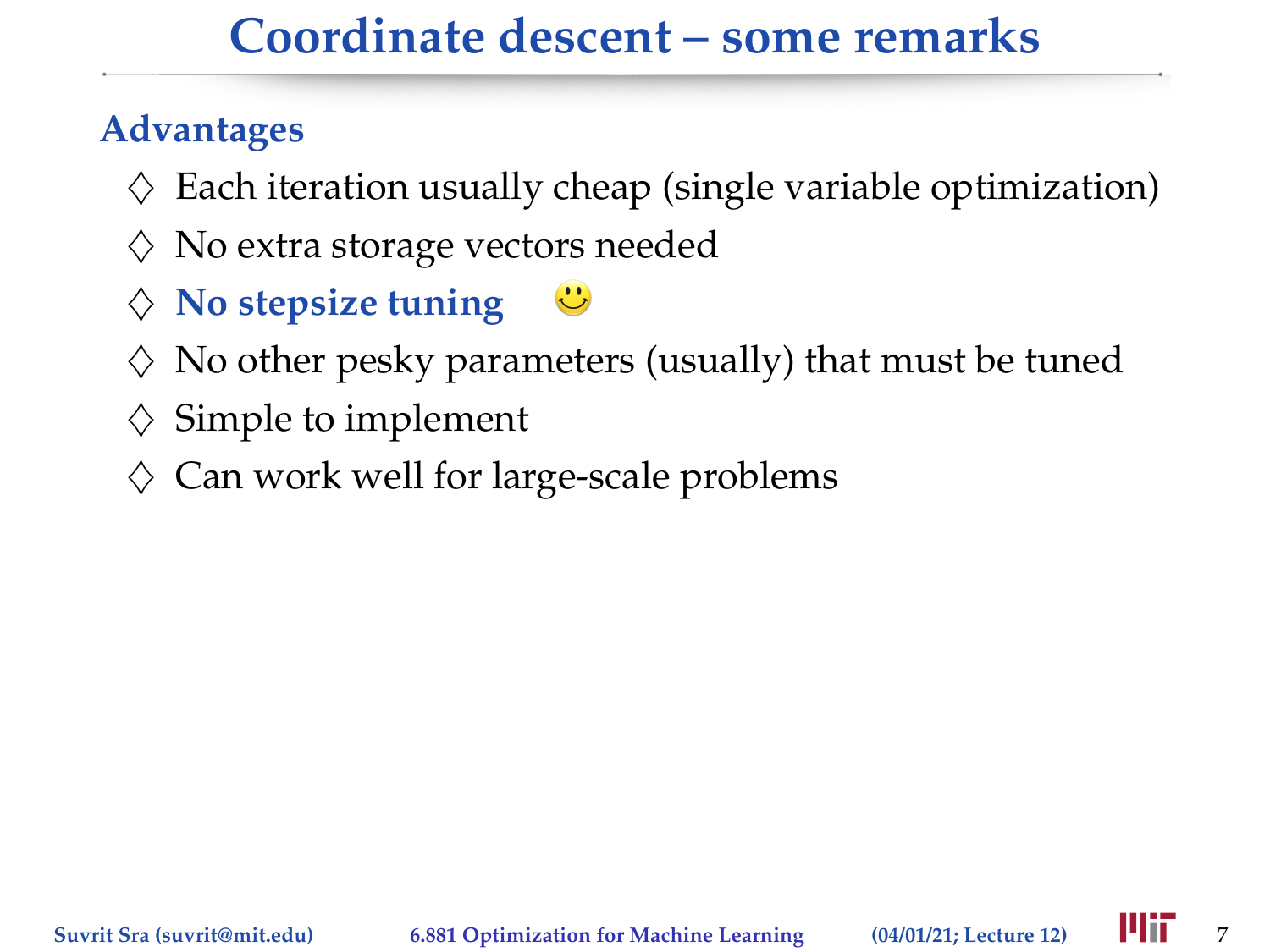#### **Advantages**

- $\Diamond$  Each iteration usually cheap (single variable optimization)
- $\diamondsuit$  No extra storage vectors needed
- $\diamondsuit$  No stepsize tuning  $\ddot{\mathbf{C}}$
- $\Diamond$  No other pesky parameters (usually) that must be tuned
- $\diamond$  Simple to implement
- $\diamondsuit$  Can work well for large-scale problems

#### **Disadvantages**

♠ Tricky if single variable optimization is hard

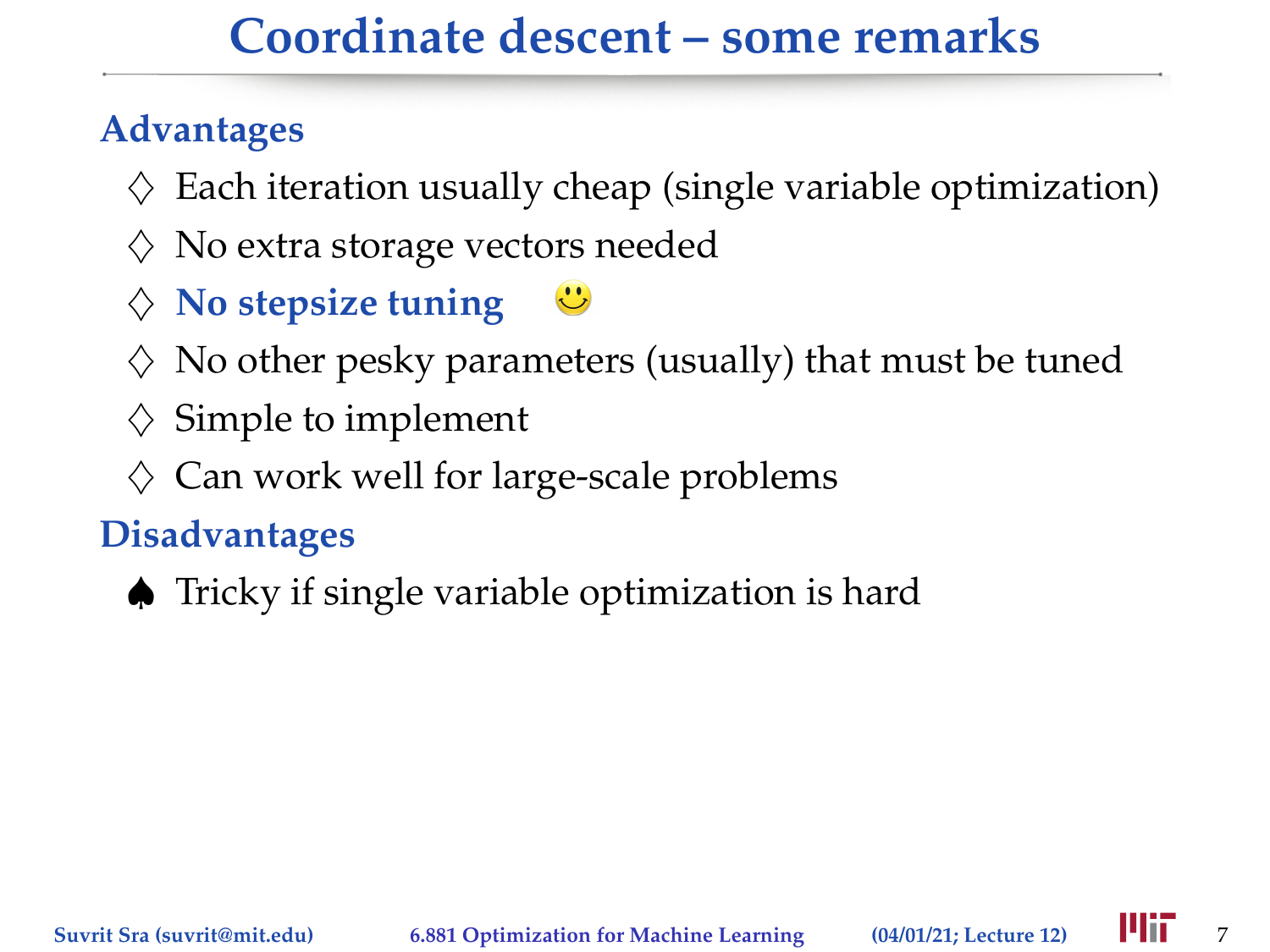#### **Advantages**

- $\Diamond$  Each iteration usually cheap (single variable optimization)
- $\diamondsuit$  No extra storage vectors needed
- $\diamondsuit$  No stepsize tuning  $\ddot{\mathbf{C}}$
- $\Diamond$  No other pesky parameters (usually) that must be tuned
- $\diamond$  Simple to implement
- $\diamondsuit$  Can work well for large-scale problems

#### **Disadvantages**

- ♠ Tricky if single variable optimization is hard
- ♠ Convergence theory can be complicated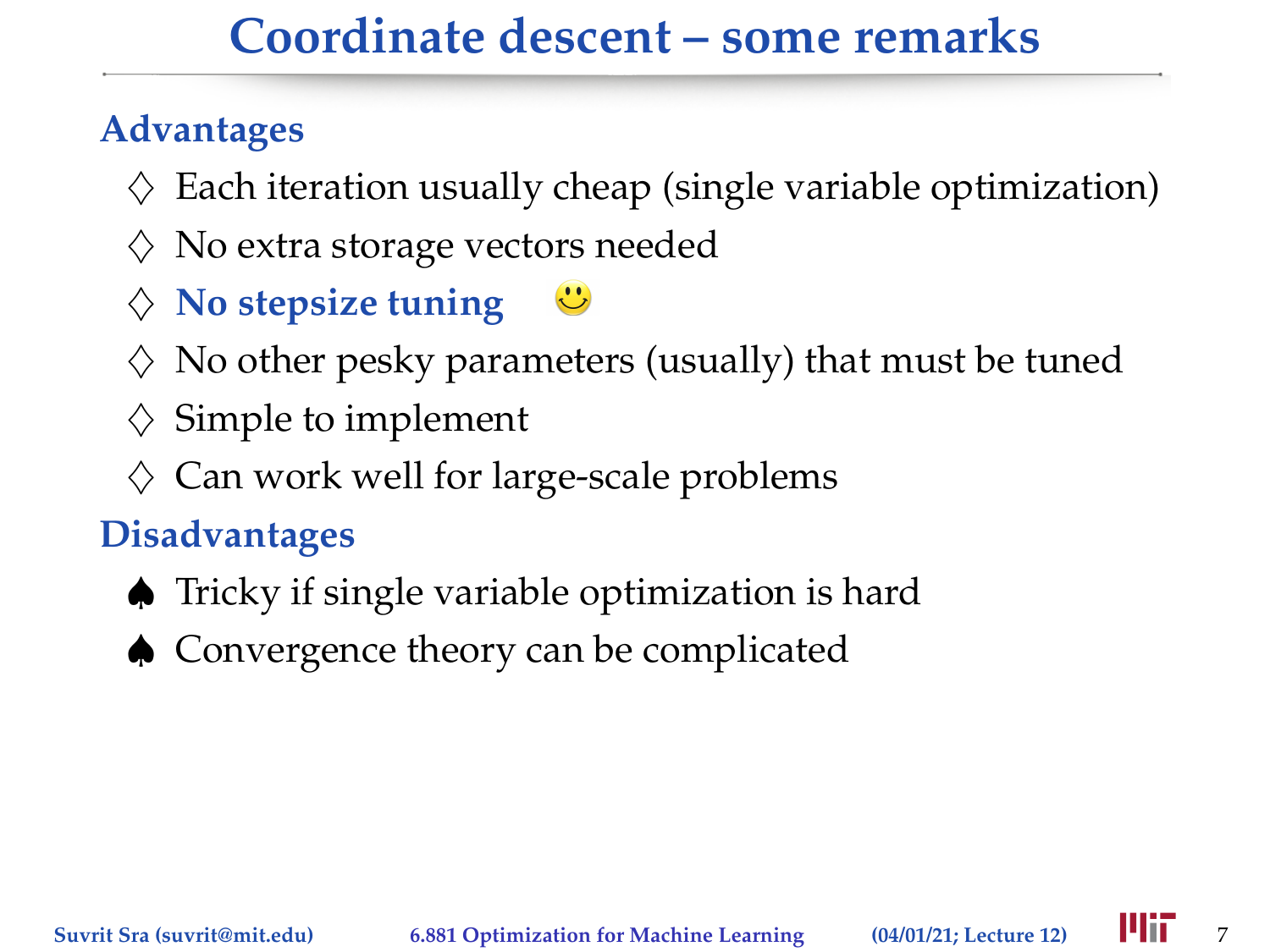#### **Advantages**

- $\Diamond$  Each iteration usually cheap (single variable optimization)
- $\diamondsuit$  No extra storage vectors needed
- $\diamondsuit$  No stepsize tuning  $\ddot{\mathbf{C}}$
- $\Diamond$  No other pesky parameters (usually) that must be tuned
- $\diamond$  Simple to implement
- $\diamondsuit$  Can work well for large-scale problems

### **Disadvantages**

- ♠ Tricky if single variable optimization is hard
- ♠ Convergence theory can be complicated
- ♦ Can slow down near optimum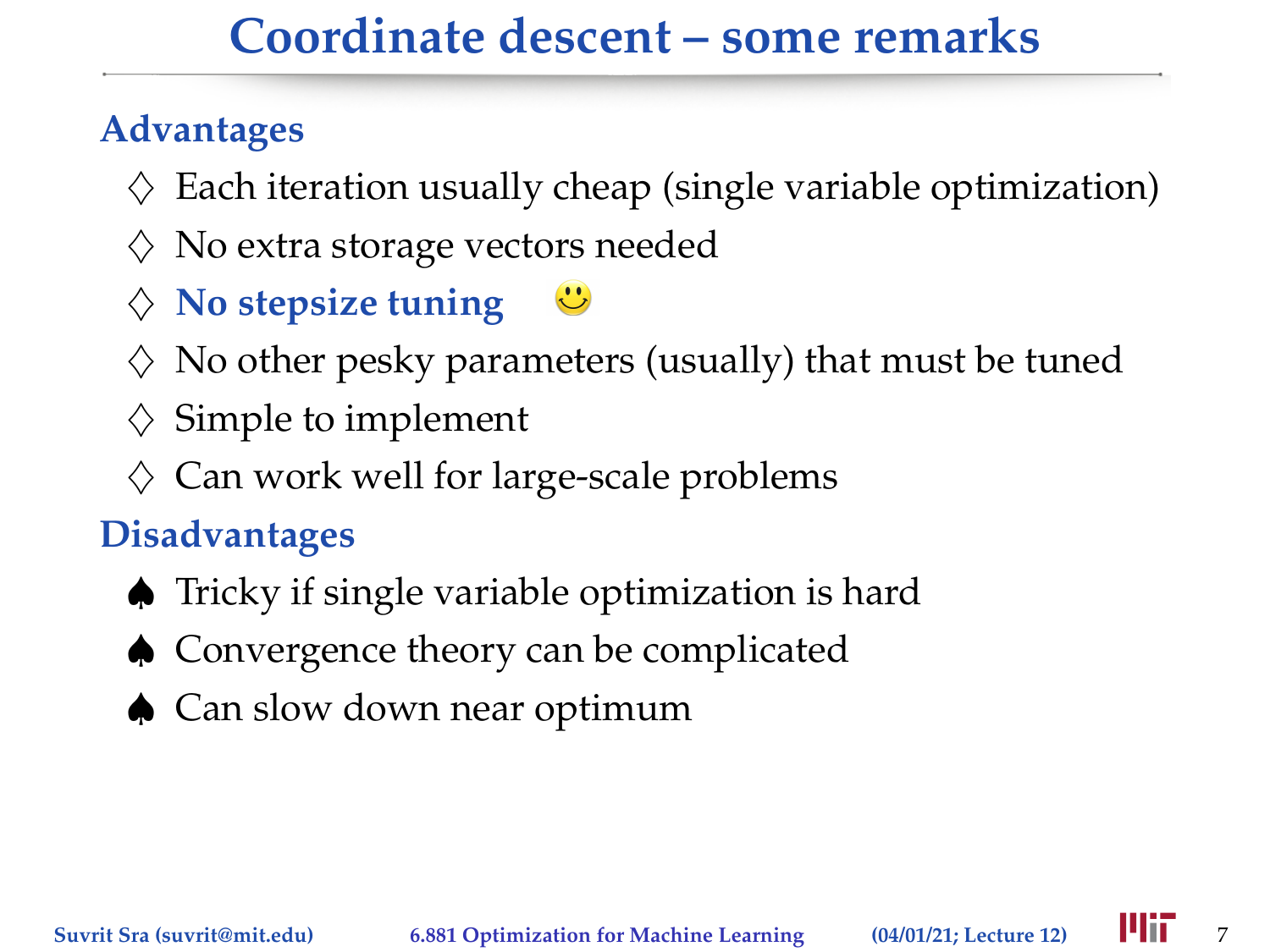#### **Advantages**

- $\Diamond$  Each iteration usually cheap (single variable optimization)
- $\diamondsuit$  No extra storage vectors needed
- $\diamondsuit$  No stepsize tuning  $\ddot{\mathbf{C}}$
- $\Diamond$  No other pesky parameters (usually) that must be tuned
- $\diamond$  Simple to implement
- $\diamondsuit$  Can work well for large-scale problems

### **Disadvantages**

- ♠ Tricky if single variable optimization is hard
- ♠ Convergence theory can be complicated
- ♦ Can slow down near optimum
- ♠ Nonsmooth case more tricky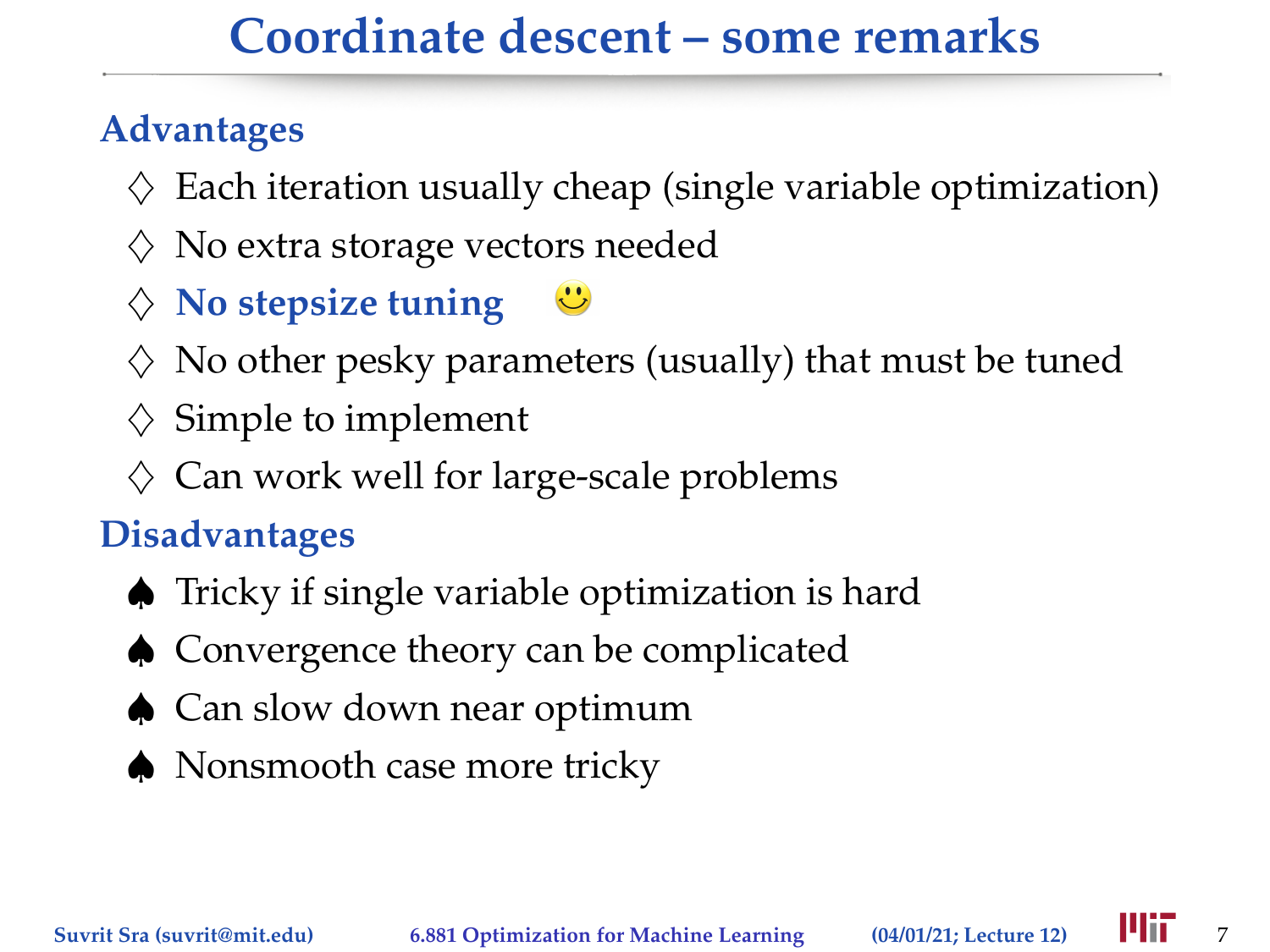#### **Advantages**

- $\Diamond$  Each iteration usually cheap (single variable optimization)
- $\diamondsuit$  No extra storage vectors needed
- $\diamondsuit$  No stepsize tuning  $\ddot{\mathbf{C}}$
- $\Diamond$  No other pesky parameters (usually) that must be tuned
- $\diamond$  Simple to implement
- $\diamondsuit$  Can work well for large-scale problems

### **Disadvantages**

- ♠ Tricky if single variable optimization is hard
- ♠ Convergence theory can be complicated
- ♦ Can slow down near optimum
- ♠ Nonsmooth case more tricky

**Explore:** not easy to use for deep learning...

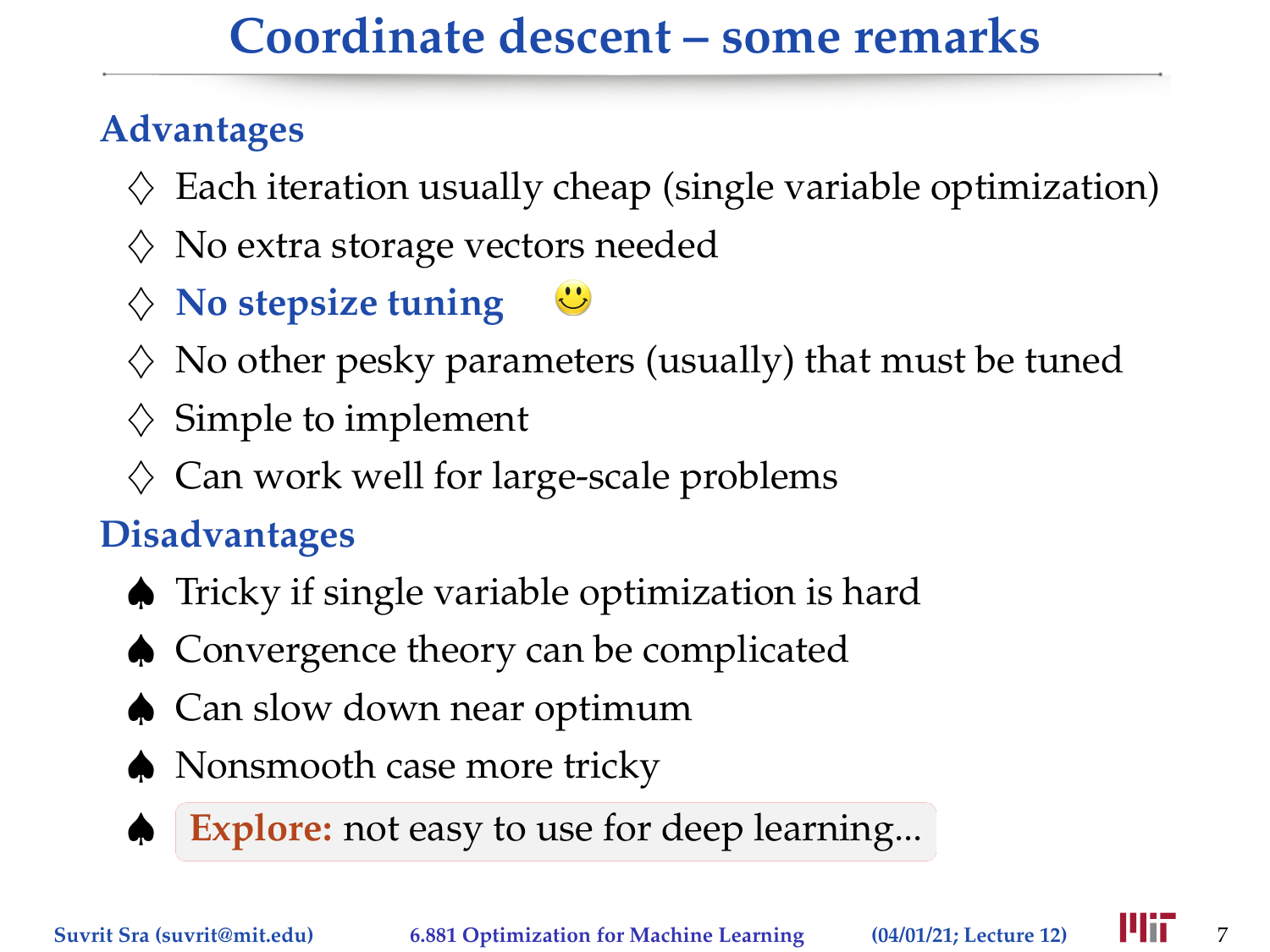# **BCD**

#### **(Basics, Convergence)**

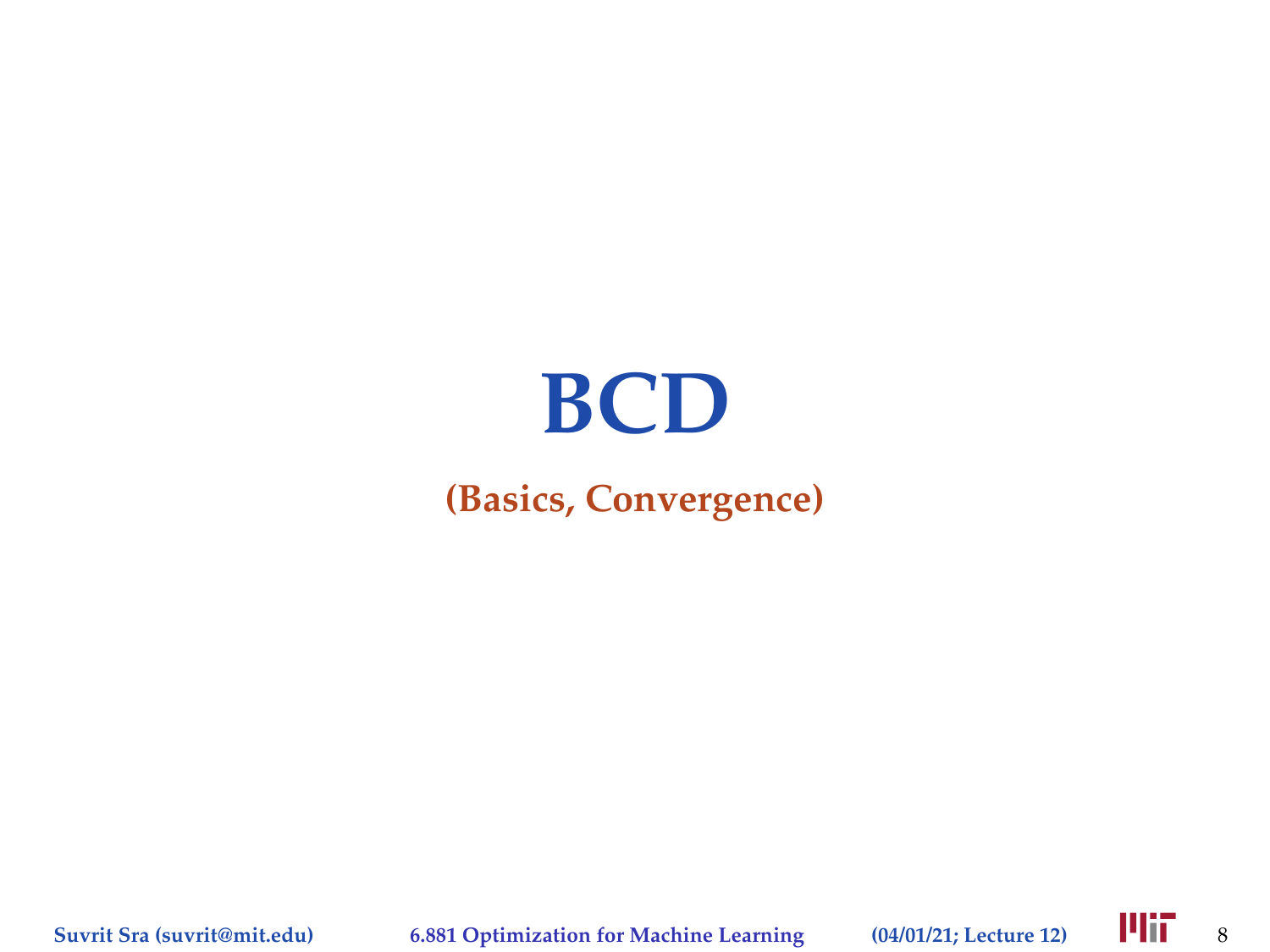### **Block coordinate descent (BCD)**

$$
\min f(\mathbf{x}) := f(\mathbf{x}_1, \dots, \mathbf{x}_m) \n\mathbf{x} \in \mathcal{X}_1 \times \mathcal{X}_2 \times \dots \times \mathcal{X}_m.
$$

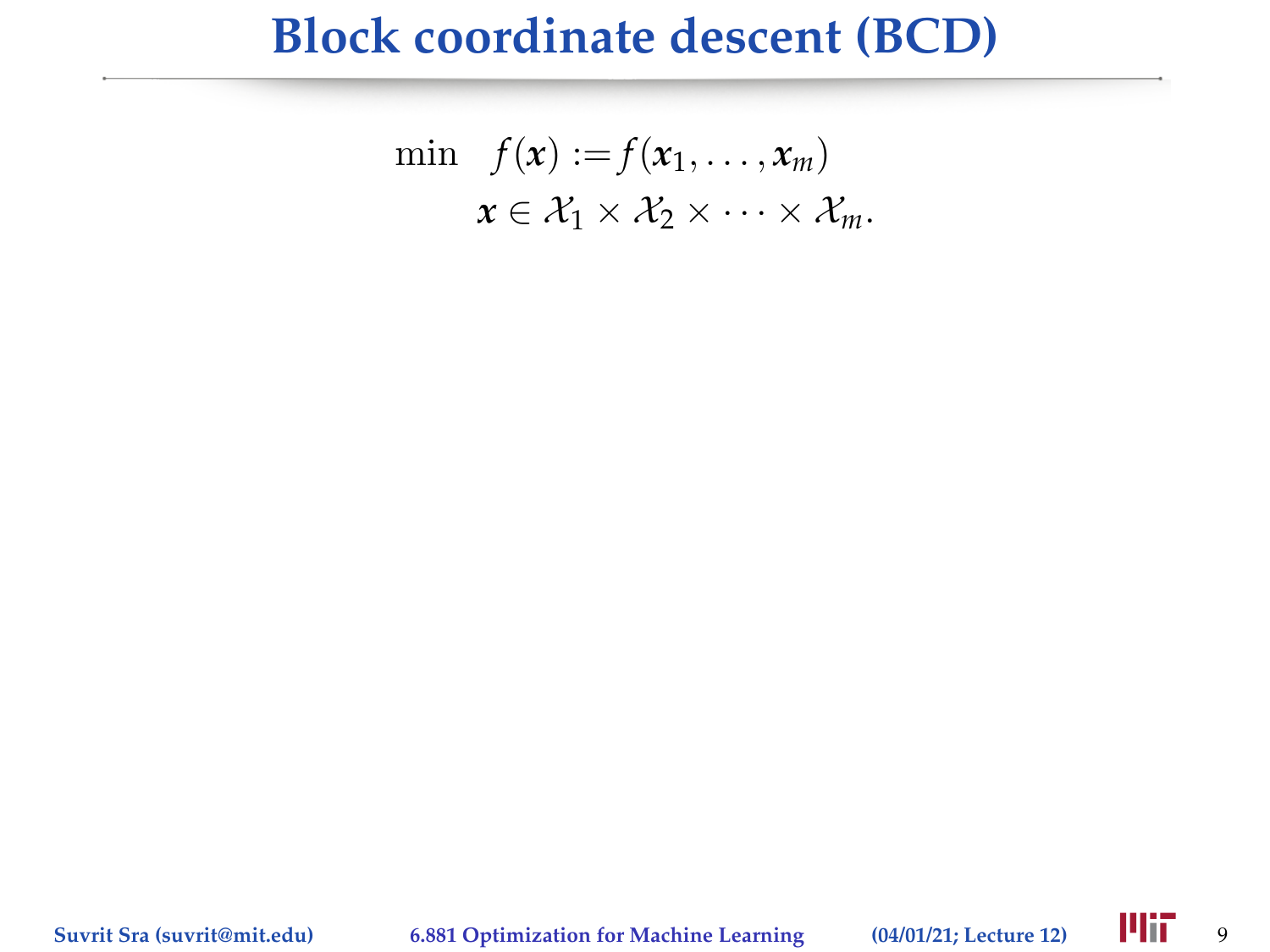### **Block coordinate descent (BCD)**

$$
\min f(\mathbf{x}) := f(x_1, \dots, x_m) \mathbf{x} \in \mathcal{X}_1 \times \mathcal{X}_2 \times \dots \times \mathcal{X}_m.
$$

#### **Gauss-Seidel update**

$$
\mathbf{x}_{i}^{k+1} \leftarrow \underset{\boldsymbol{\xi} \in \mathcal{X}_{i}}{\operatorname{argmin}} f(\underbrace{\mathbf{x}_{1}^{k+1}, \dots, \mathbf{x}_{i-1}^{k+1}}_{\text{done}}, \underbrace{\boldsymbol{\xi}}_{\text{current}}, \underbrace{\mathbf{x}_{i+1}^{k}, \dots, \mathbf{x}_{m}^{k}}_{\text{todo}})
$$

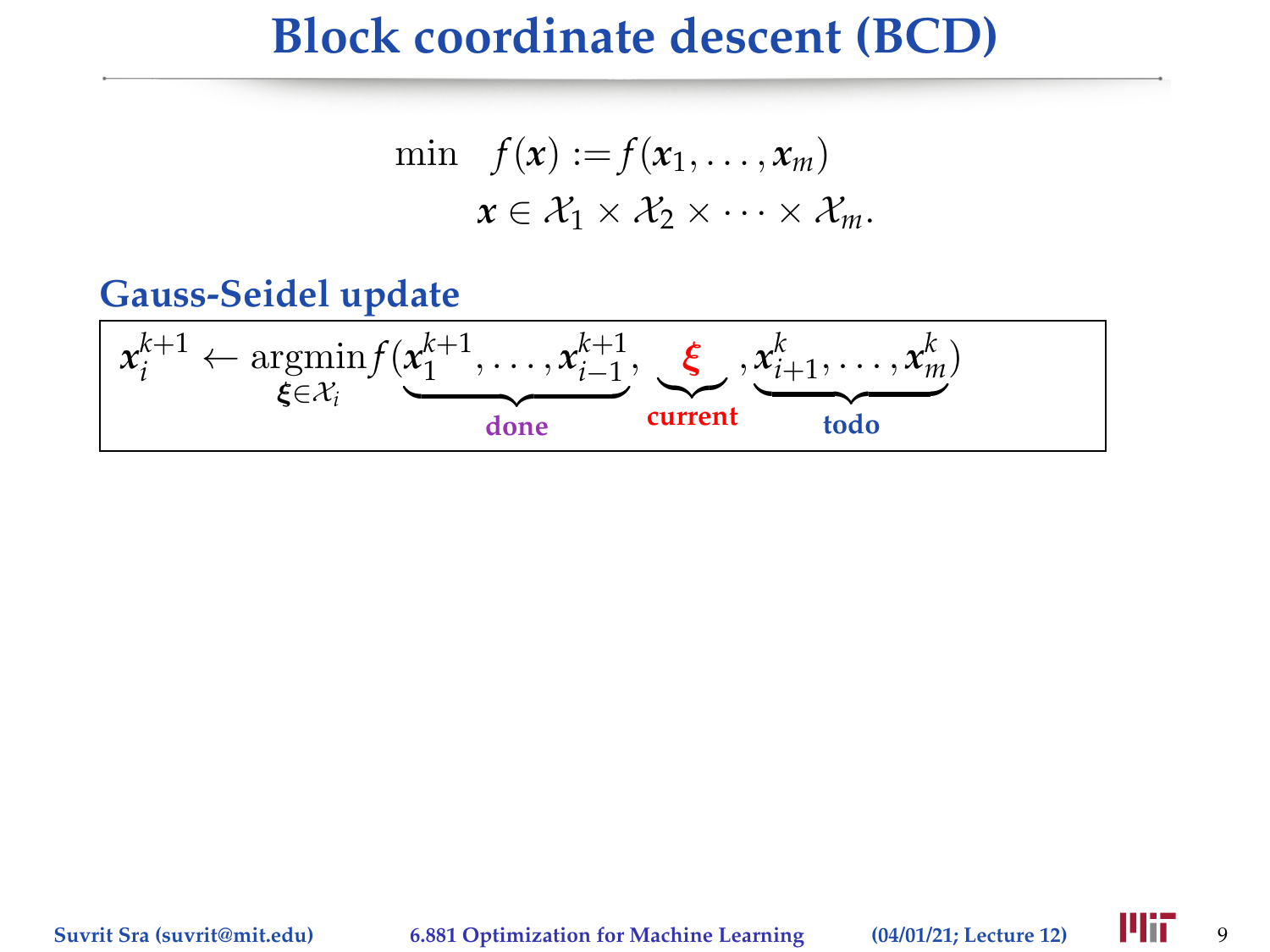### **Block coordinate descent (BCD)**

$$
\min f(\mathbf{x}) := f(x_1, \dots, x_m) \mathbf{x} \in \mathcal{X}_1 \times \mathcal{X}_2 \times \dots \times \mathcal{X}_m.
$$

#### **Gauss-Seidel update**



**Jacobi update** (easy to parallelize) *x k*+1  $a_i^{k+1} \leftarrow \operatornamewithlimits{argmin}_{\boldsymbol{\xi} \in \mathcal{X}_i}$  $f(\pmb{x}^k_1$  $x_{i-1}^k, \ldots, x_{i-1}^k, \infty$  $$ .<br>urren: **current**  $\mathbf{x}_{i+1}^k, \ldots, \mathbf{x}_i$ *k m*  ${tdo}$ **todo** )

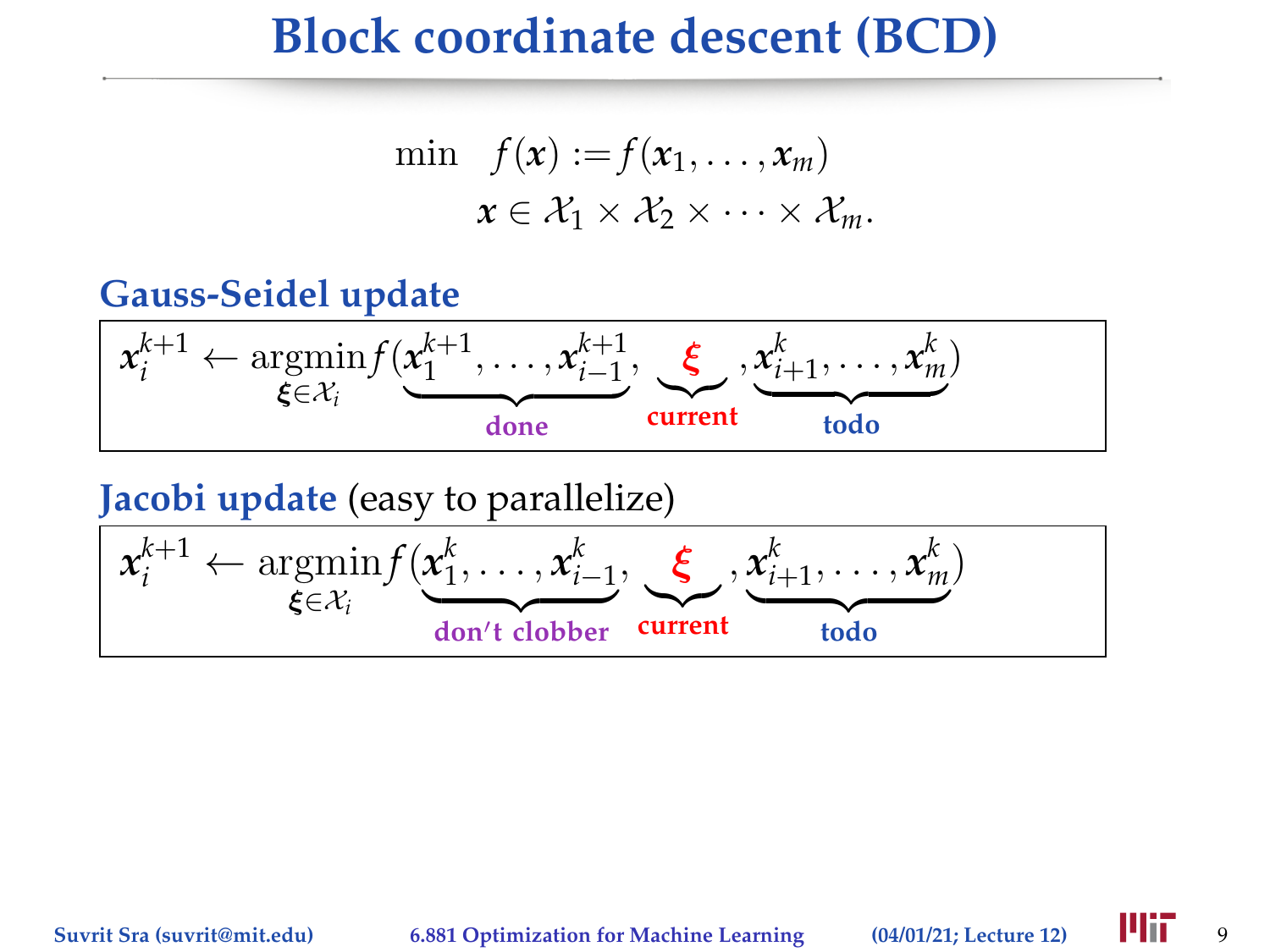# **BCD – convergence**

**Theorem.** Let *f* be *C*<sup>1</sup> over  $\mathcal{X} := \prod_{i=1}^{m} \mathcal{X}_i$ . Assume for each block *i* and  $x \in \mathcal{X}$ , the minimum

$$
\min_{\boldsymbol{\xi}\in\mathcal{X}_i} f(\boldsymbol{x}_1,\ldots,\boldsymbol{x}_{i+1},\boldsymbol{\xi},\boldsymbol{x}_{i+1},\ldots,\boldsymbol{x}_m)
$$

is **uniquely attained**. Then, every limit point of the sequence  ${x<sup>k</sup>}$  generated by BCD, is a stationary point of *f*.

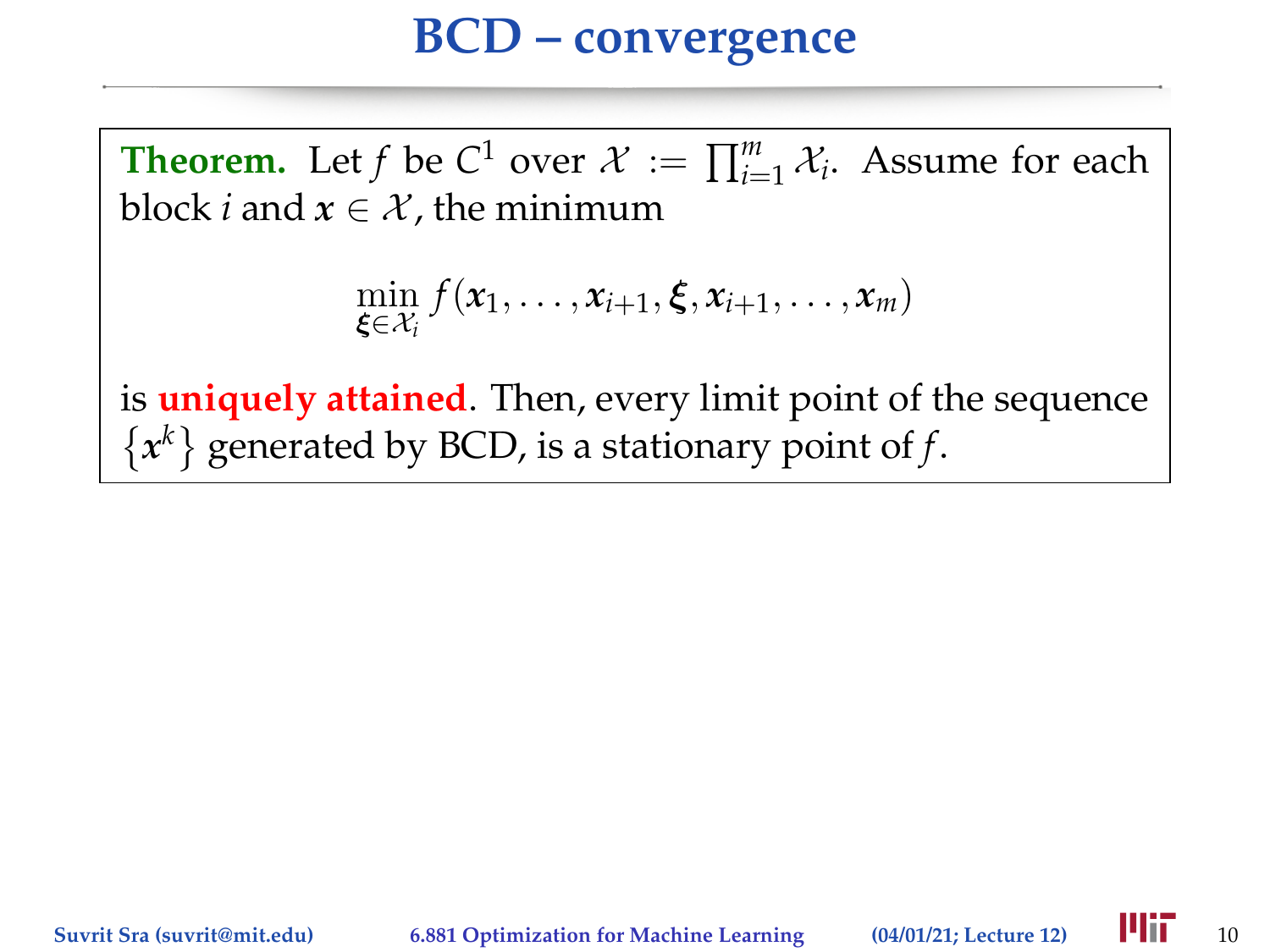# **BCD – convergence**

**Theorem.** Let *f* be *C*<sup>1</sup> over  $\mathcal{X} := \prod_{i=1}^{m} \mathcal{X}_i$ . Assume for each block *i* and  $x \in \mathcal{X}$ , the minimum

$$
\min_{\boldsymbol{\xi}\in\mathcal{X}_i} f(\boldsymbol{x}_1,\ldots,\boldsymbol{x}_{i+1},\boldsymbol{\xi},\boldsymbol{x}_{i+1},\ldots,\boldsymbol{x}_m)
$$

is **uniquely attained**. Then, every limit point of the sequence  ${x<sup>k</sup>}$  generated by BCD, is a stationary point of *f*.

**Corollary.** If *f* is in addition convex, then every limit point of the BCD sequence  $\{x^k\}$  is a global minimum.

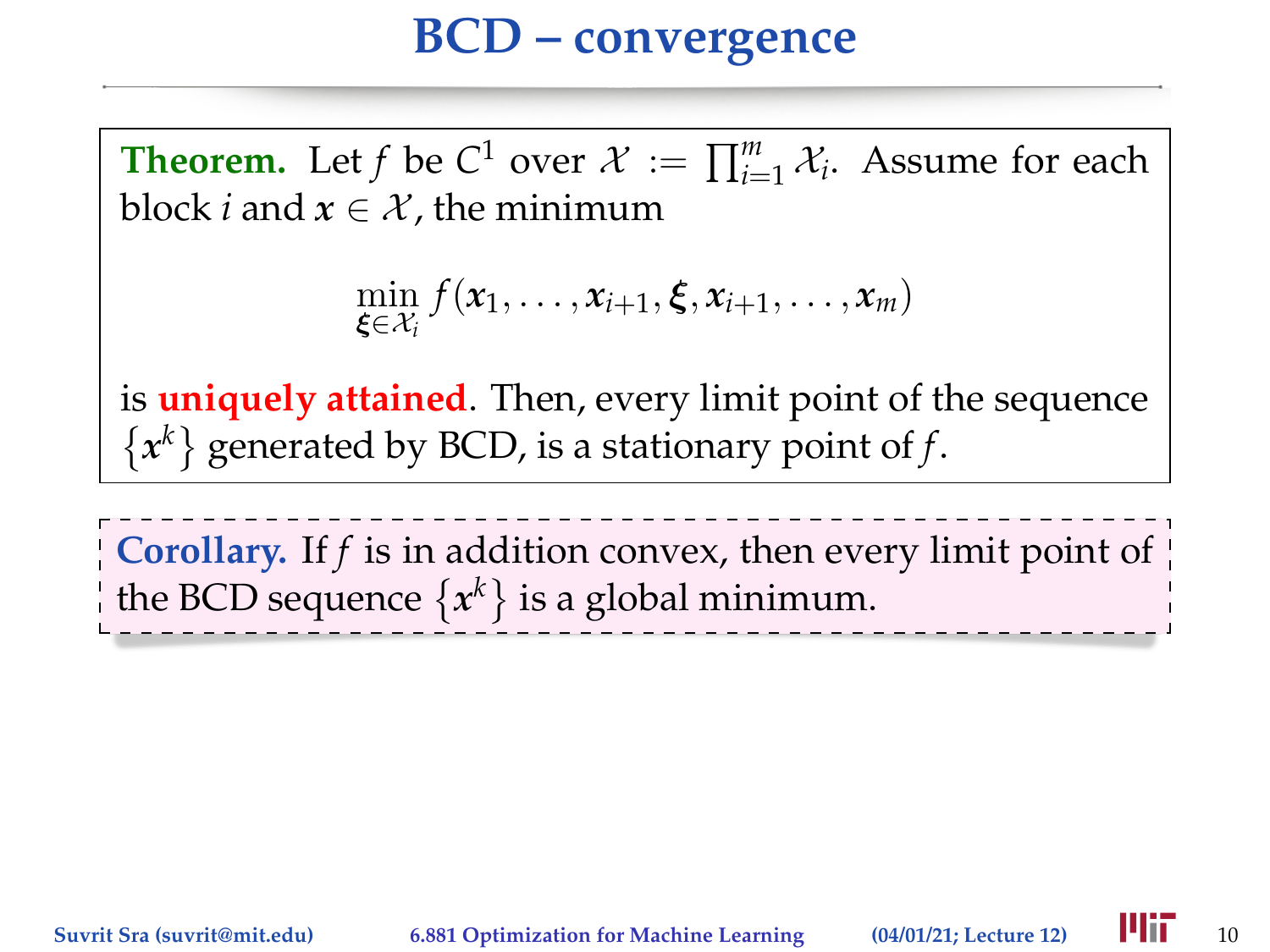# **BCD – convergence**

**Theorem.** Let *f* be *C*<sup>1</sup> over  $\mathcal{X} := \prod_{i=1}^{m} \mathcal{X}_i$ . Assume for each block *i* and  $x \in \mathcal{X}$ , the minimum

$$
\min_{\boldsymbol{\xi}\in\mathcal{X}_i} f(\boldsymbol{x}_1,\ldots,\boldsymbol{x}_{i+1},\boldsymbol{\xi},\boldsymbol{x}_{i+1},\ldots,\boldsymbol{x}_m)
$$

is **uniquely attained**. Then, every limit point of the sequence  ${x<sup>k</sup>}$  generated by BCD, is a stationary point of *f*.

**Corollary.** If *f* is in addition convex, then every limit point of the BCD sequence  $\{x^k\}$  is a global minimum.

- **If** Unique solutions of subproblems not always possible
- Above result is only **asymptotic** (holds in the limit)
- ▶ **Warning!** BCD may cycle indefinitely without converging, if number blocks  $> 2$  and objective nonconvex.

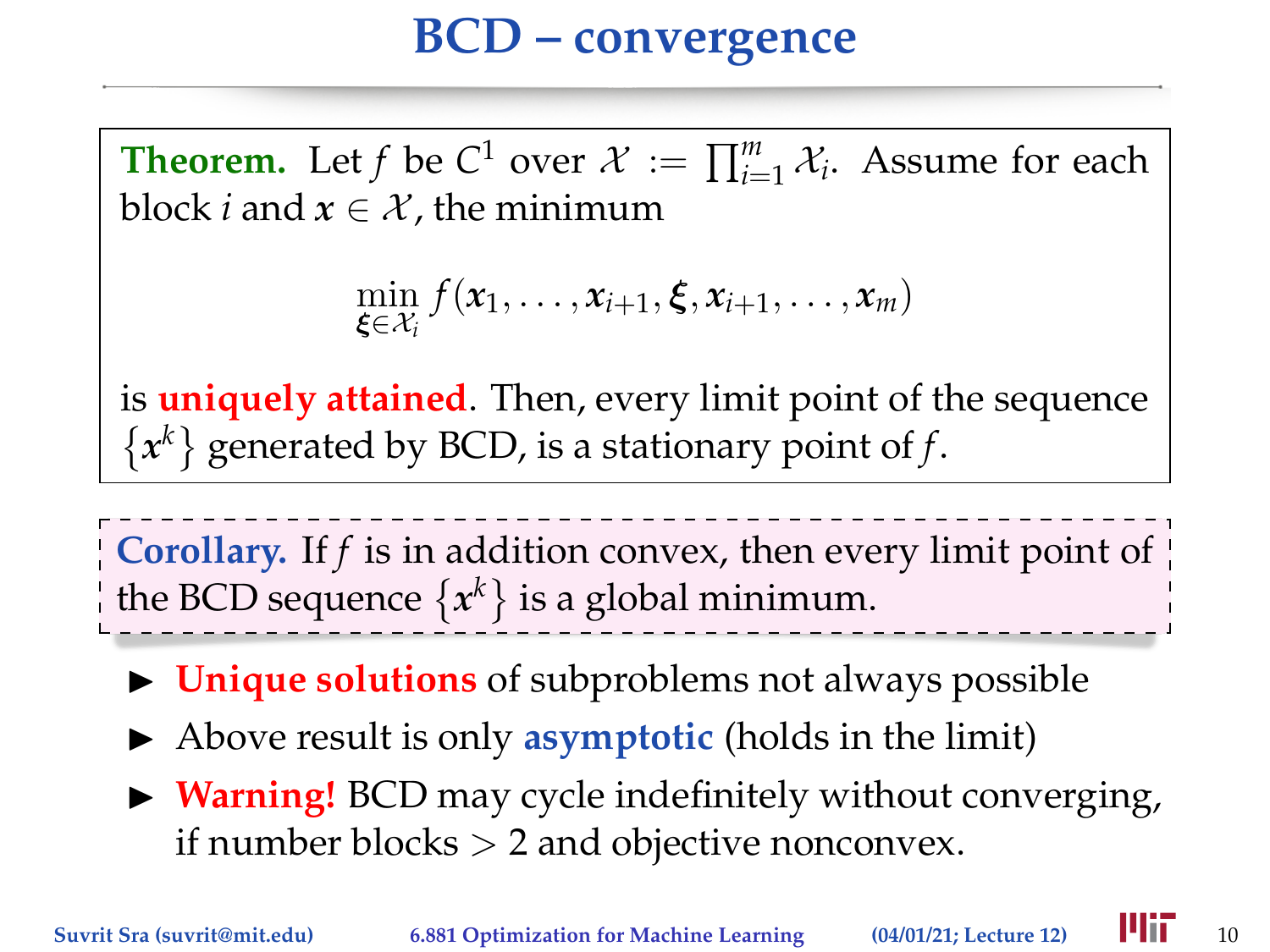### **BCD – Two blocks**

**Two block BCD**

minimize  $f(x) = f(x_1, x_2)$   $x \in \mathcal{X}_1 \times \mathcal{X}_2$ .

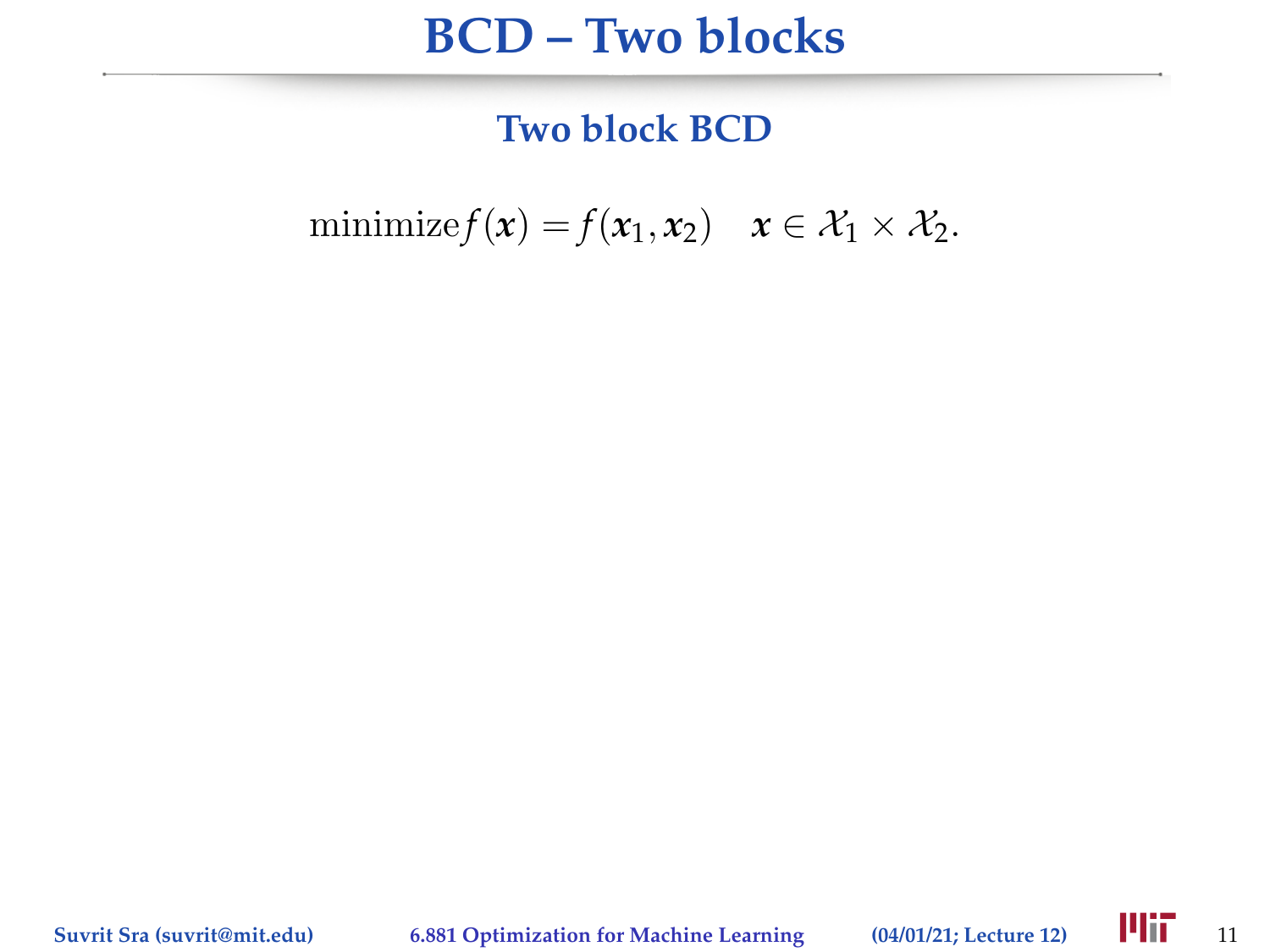# **BCD – Two blocks**

#### **Two block BCD**

minimize  $f(x) = f(x_1, x_2)$   $x \in \mathcal{X}_1 \times \mathcal{X}_2$ .

**Theorem.** (Grippo & Sciandrone (2000)). Let *f* be continuously differentiable. Let  $\mathcal{X}_1$ ,  $\mathcal{X}_2$  be closed and convex. Assume both BCD subproblems have solutions and the sequence  $\{x^k\}$ has limit points. Then*,* every limit point of  $\{x^k\}$  is stationary.

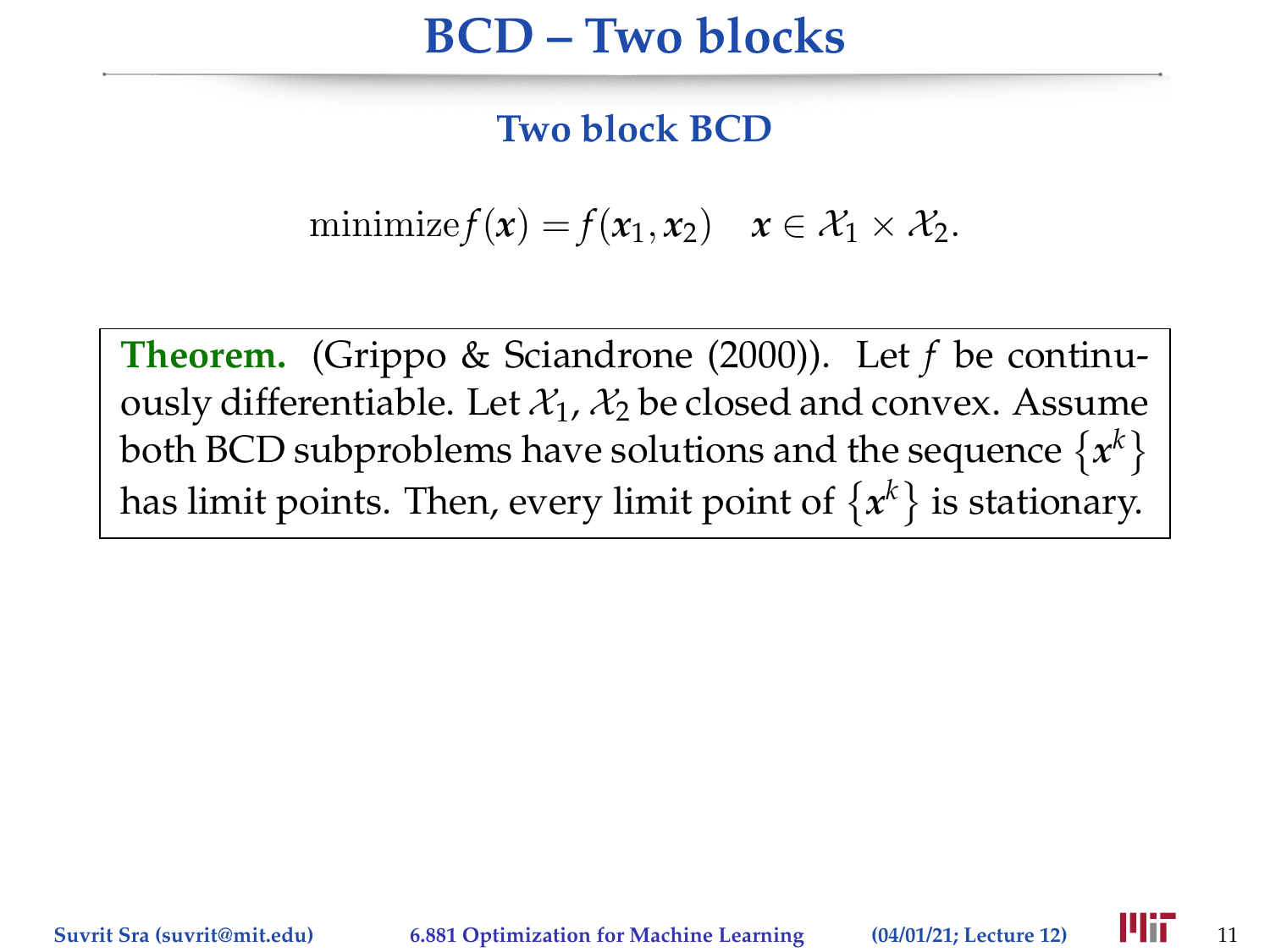# **BCD – Two blocks**

#### **Two block BCD**

minimize  $f(x) = f(x_1, x_2)$   $x \in \mathcal{X}_1 \times \mathcal{X}_2$ .

**Theorem.** (Grippo & Sciandrone (2000)). Let *f* be continuously differentiable. Let  $\mathcal{X}_1$ ,  $\mathcal{X}_2$  be closed and convex. Assume both BCD subproblems have solutions and the sequence  $\{x^k\}$ has limit points. Then*,* every limit point of  $\{x^k\}$  is stationary.

- $\triangleright$  No need of **unique solutions** to subproblems
- ▶ BCD for 2 blocks is also called: <b>Alternating Minimization</b>

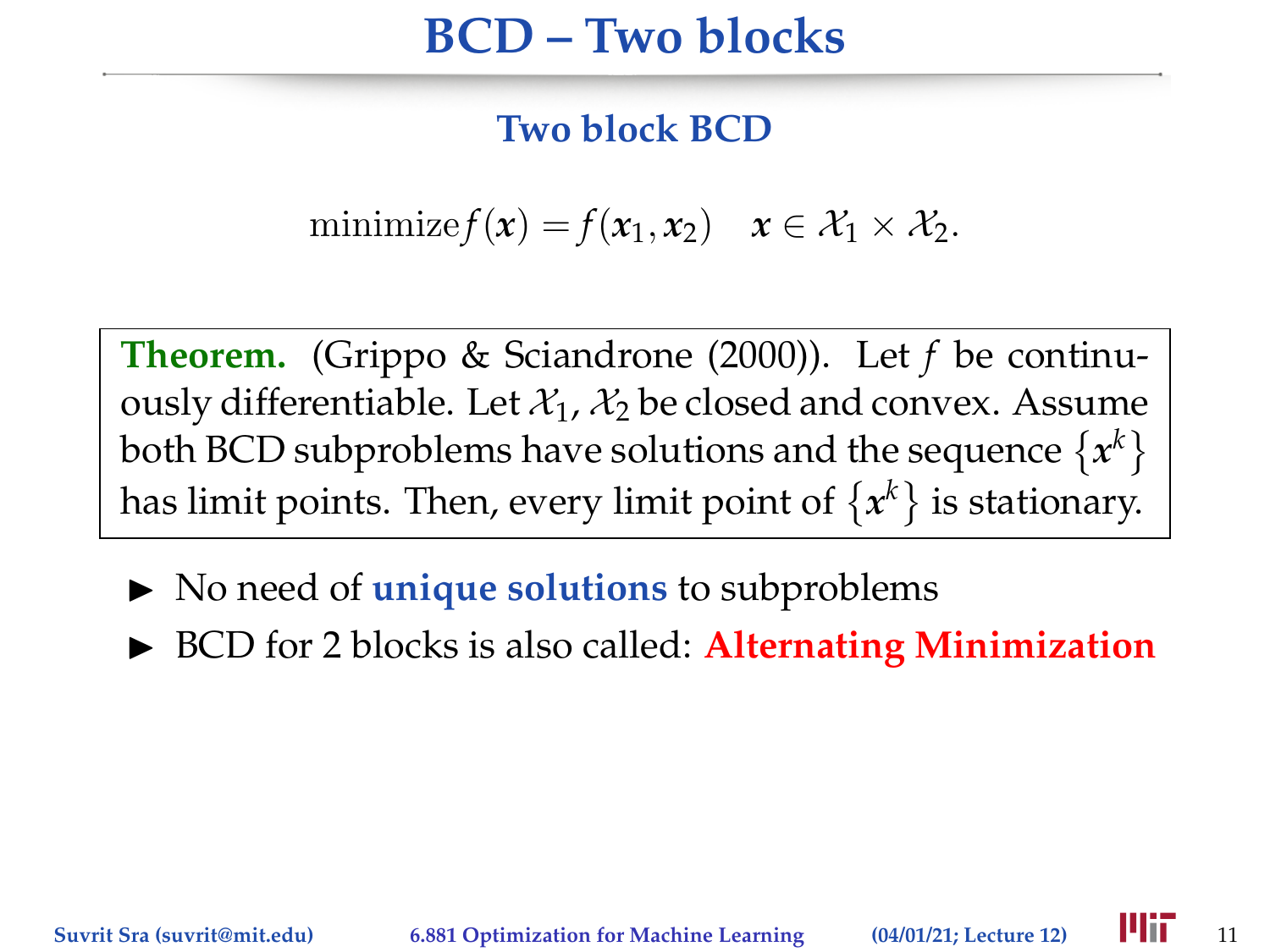#### **CD – projection onto convex sets**

$$
\min_{\mathbf{z}} \quad \frac{1}{2} \|x - y\|_2^2
$$
\n
$$
\text{s.t.} \quad x \in C_1 \cap C_2 \cap \dots \cap C_m.
$$

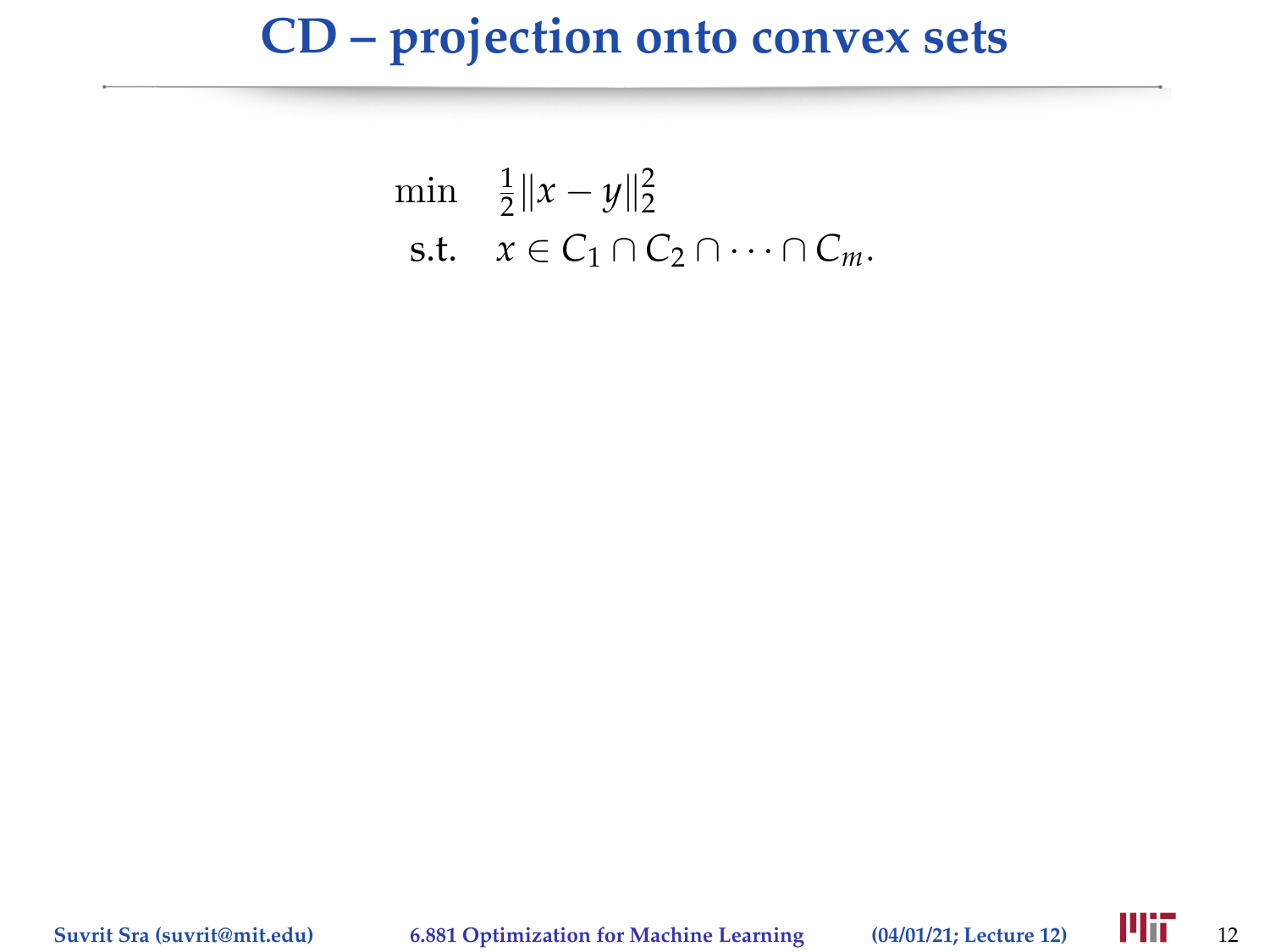### **CD – projection onto convex sets**

$$
\begin{array}{ll}\n\min & \frac{1}{2} \|x - y\|_2^2\\ \n\text{s.t.} & x \in C_1 \cap C_2 \cap \dots \cap C_m.\n\end{array}
$$

**Solution 1:** Rewrite using indicator functions

$$
\min \quad \frac{1}{2} \|x - y\|_2^2 + \sum_{i=1}^m \delta_{C_i}(x).
$$

 $\triangleright$  Now invoke Douglas-Rachford using the product-space trick

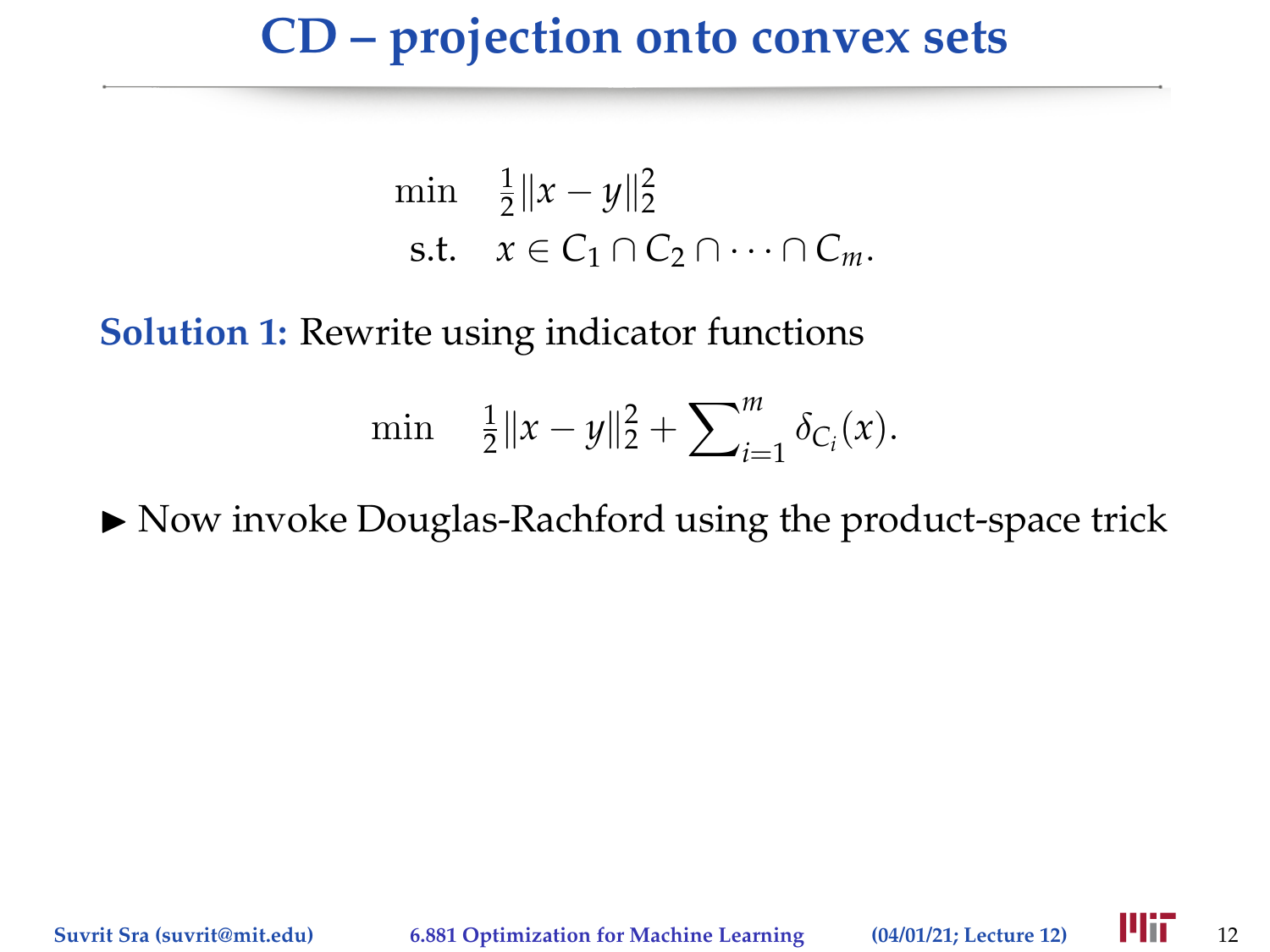### **CD – projection onto convex sets**

$$
\min \quad \frac{1}{2} \|x - y\|_2^2
$$
\n
$$
\text{s.t.} \quad x \in C_1 \cap C_2 \cap \dots \cap C_m.
$$

**Solution 1:** Rewrite using indicator functions

$$
\min \quad \frac{1}{2} \|x - y\|_2^2 + \sum_{i=1}^m \delta_{C_i}(x).
$$

 $\triangleright$  Now invoke Douglas-Rachford using the product-space trick **Solution 2:** Take dual of the above formulation

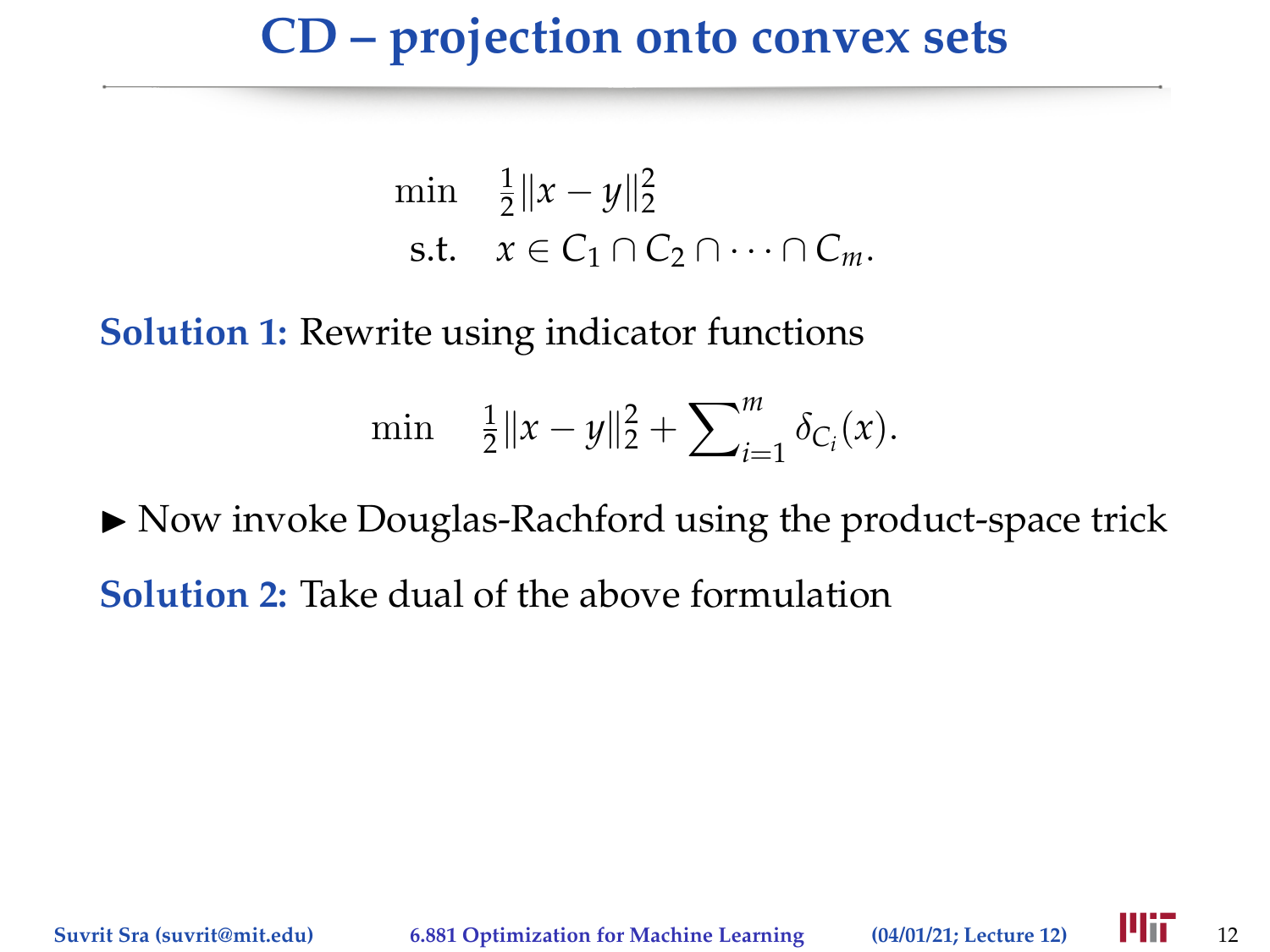$\blacktriangleright$  Original problem over  $\mathcal{H} = \mathbb{R}^n$ 

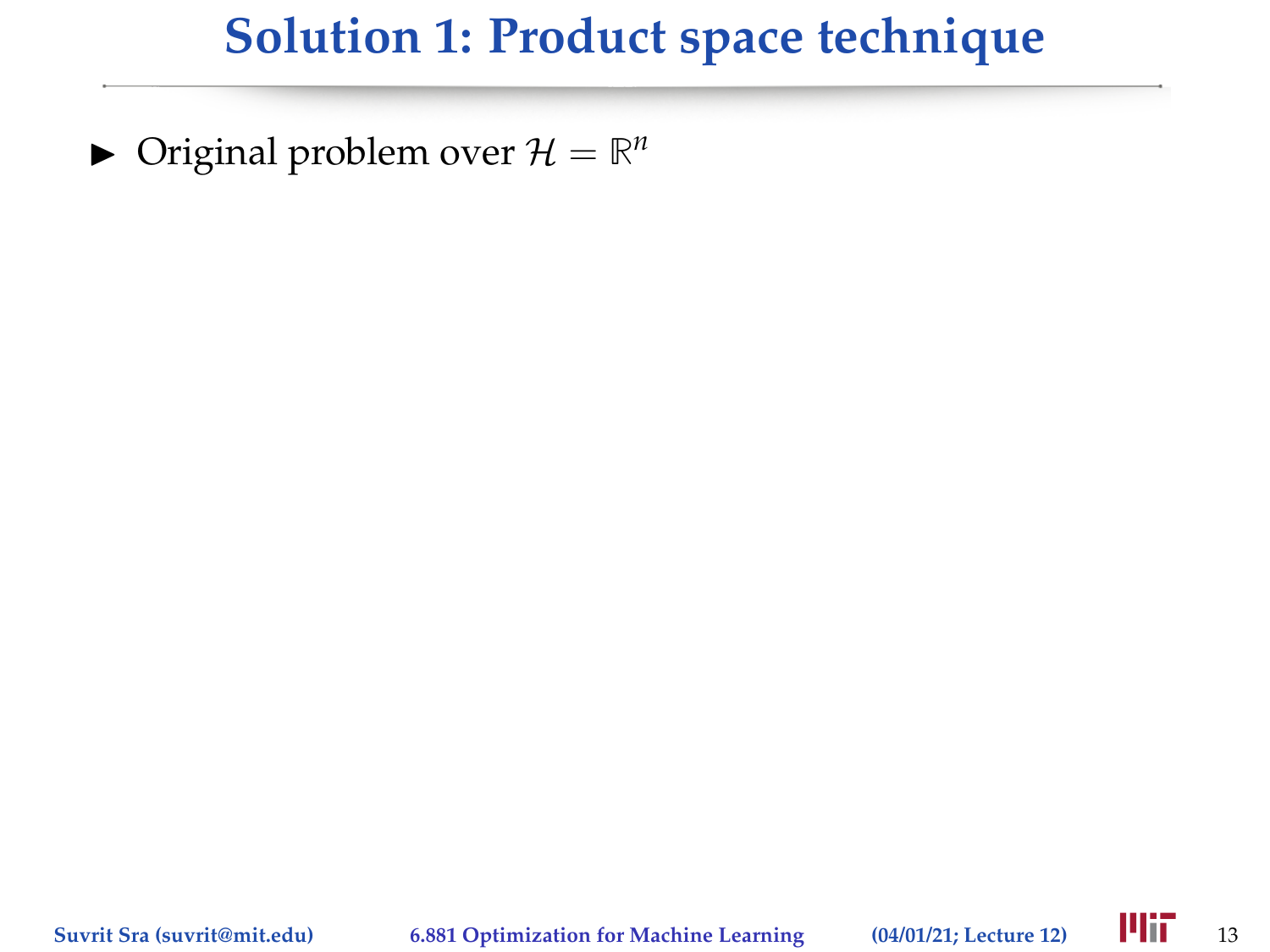- $\blacktriangleright$  Original problem over  $\mathcal{H} = \mathbb{R}^n$
- $\blacktriangleright$  Suppose we have  $\sum_{i=1}^{n} f_i(x)$

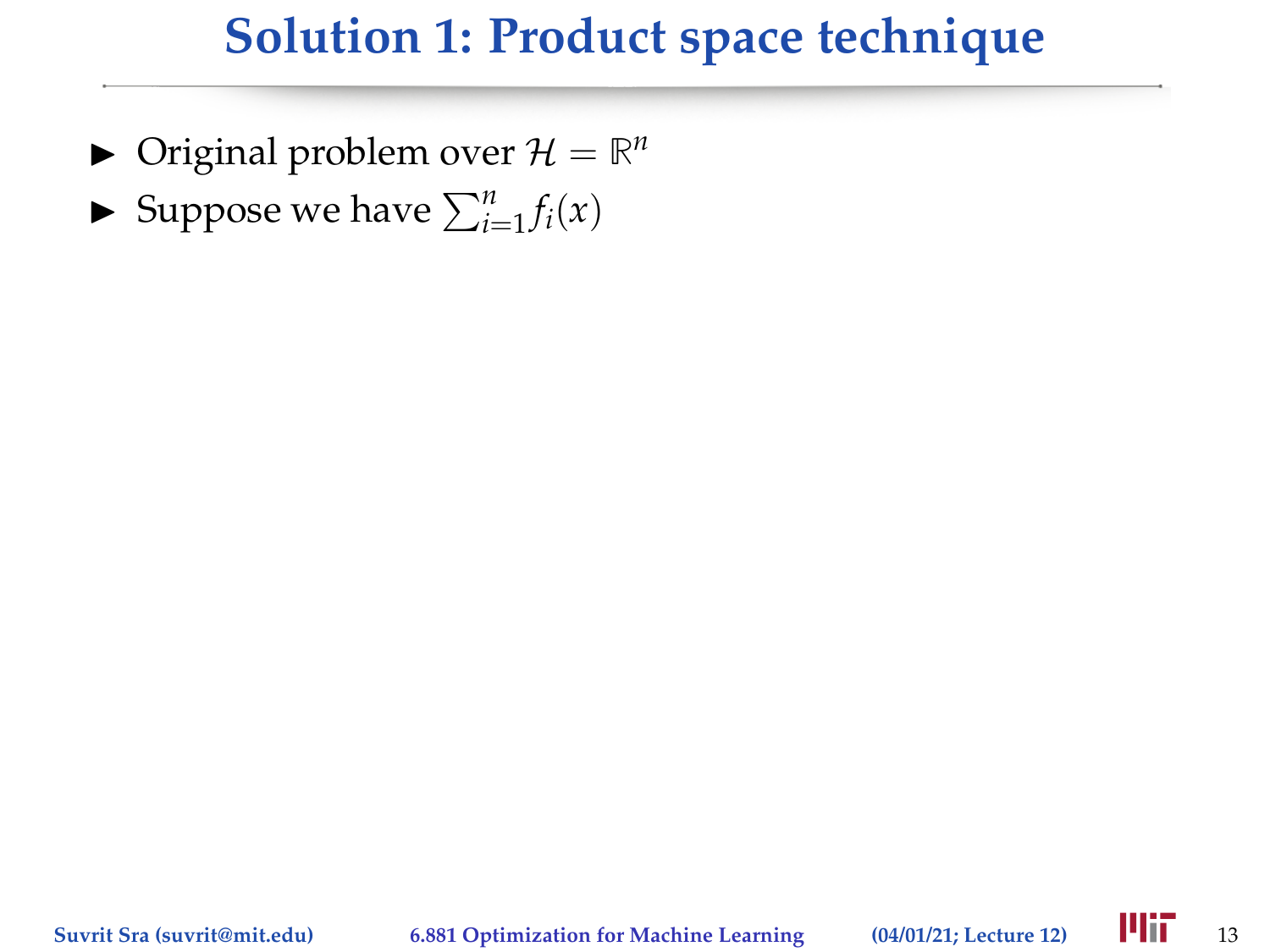- $\blacktriangleright$  Original problem over  $\mathcal{H} = \mathbb{R}^n$
- $\blacktriangleright$  Suppose we have  $\sum_{i=1}^{n} f_i(x)$
- Introduce *n* new variables  $(x_1, \ldots, x_n)$

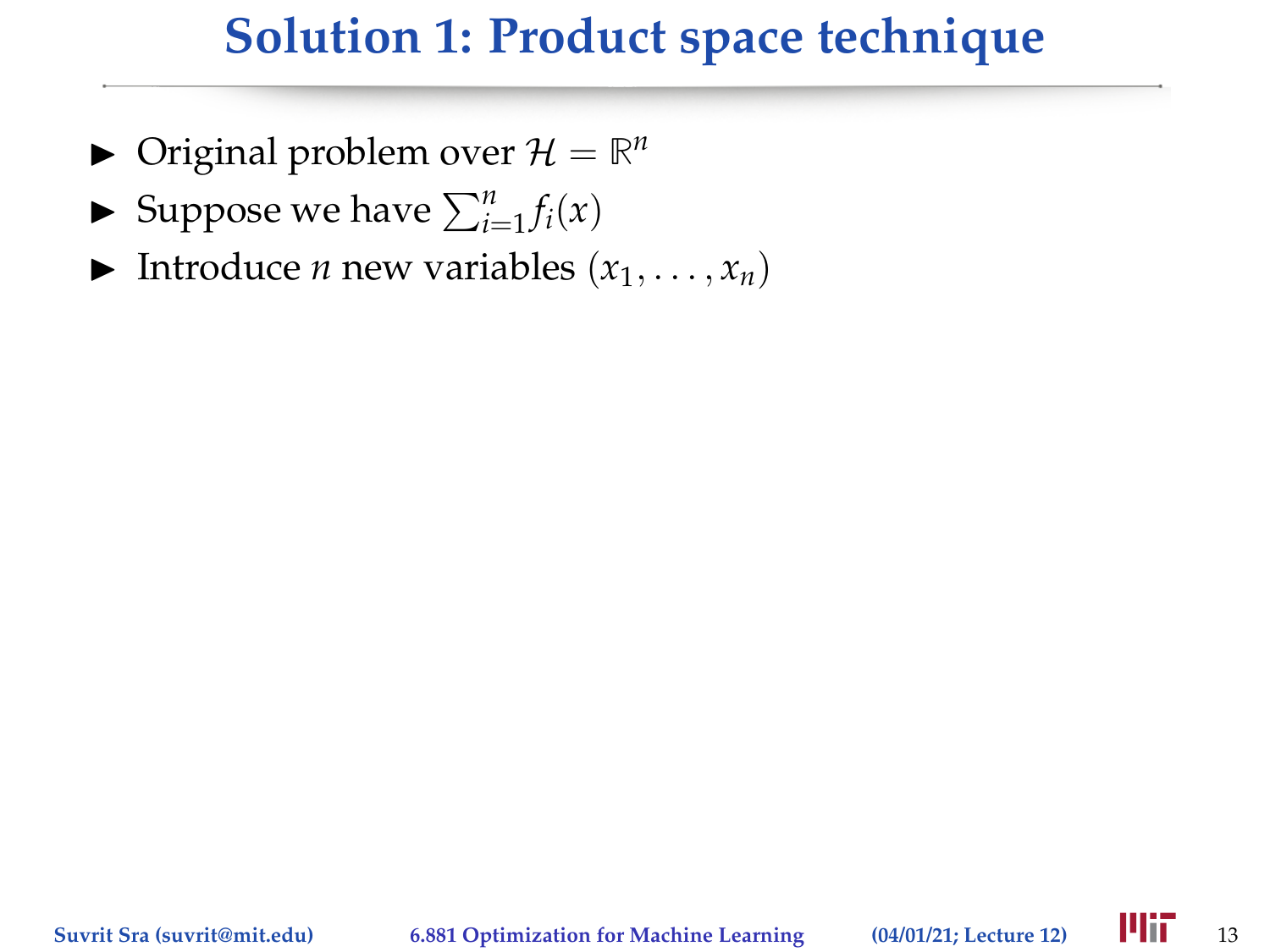- $\blacktriangleright$  Original problem over  $\mathcal{H} = \mathbb{R}^n$
- $\blacktriangleright$  Suppose we have  $\sum_{i=1}^{n} f_i(x)$
- Introduce *n* new variables  $(x_1, \ldots, x_n)$
- $\blacktriangleright$  Now problem is over domain  $\mathcal{H}^n := \mathcal{X}_{i=1}^n \mathcal{H}$

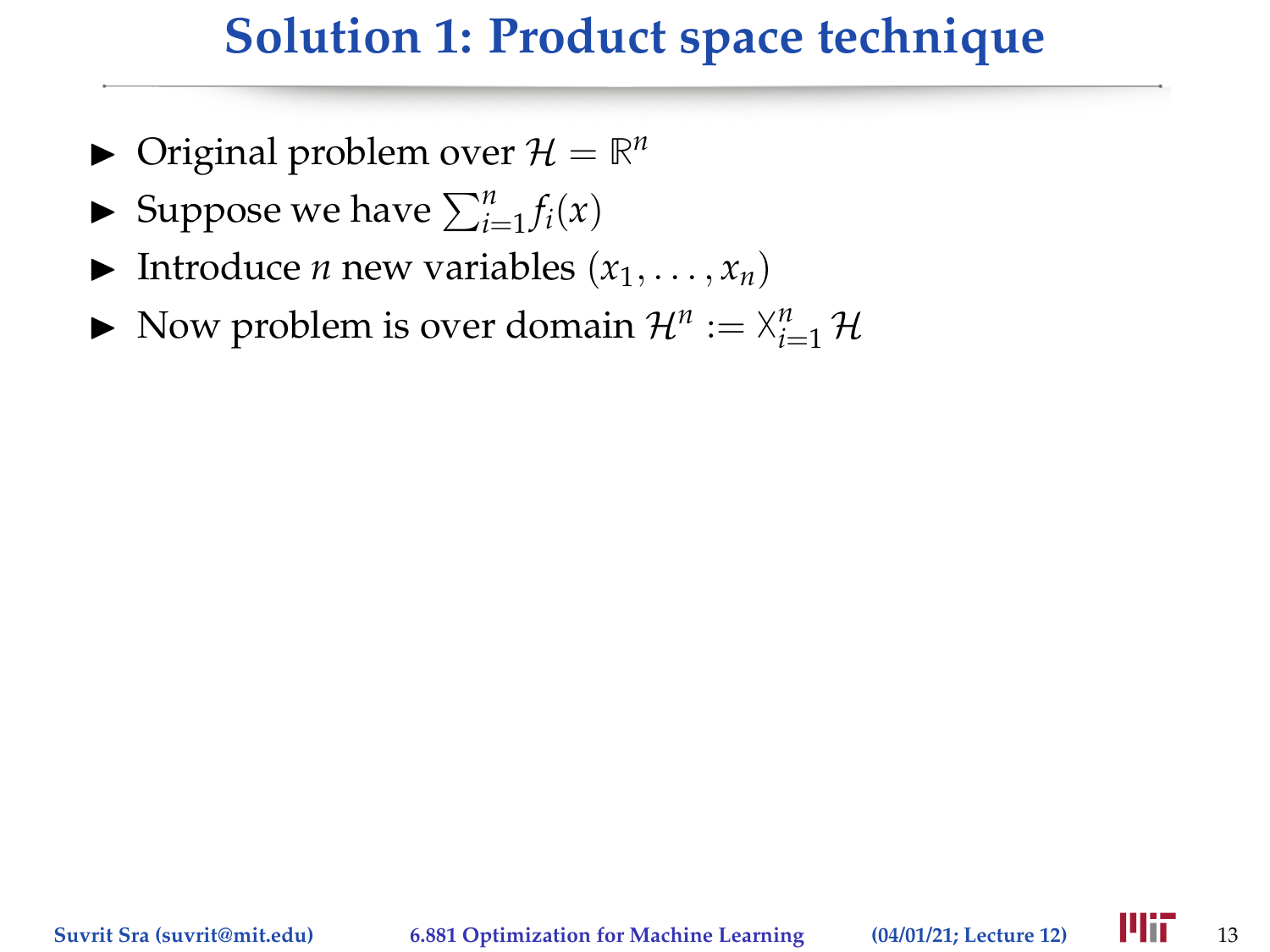- $\blacktriangleright$  Original problem over  $\mathcal{H} = \mathbb{R}^n$
- $\blacktriangleright$  Suppose we have  $\sum_{i=1}^{n} f_i(x)$
- Introduce *n* new variables  $(x_1, \ldots, x_n)$
- $\blacktriangleright$  Now problem is over domain  $\mathcal{H}^n := \mathcal{X}_{i=1}^n \mathcal{H}$
- $\blacktriangleright$  New constraint:  $x_1 = x_2 = \ldots = x_n$

$$
\min_{(x_1,...,x_n)} \sum_i f_i(x_i)
$$
  
s.t.  $x_1 = x_2 = \cdots = x_n$ .

Technique due to: G. Pierra (1976)

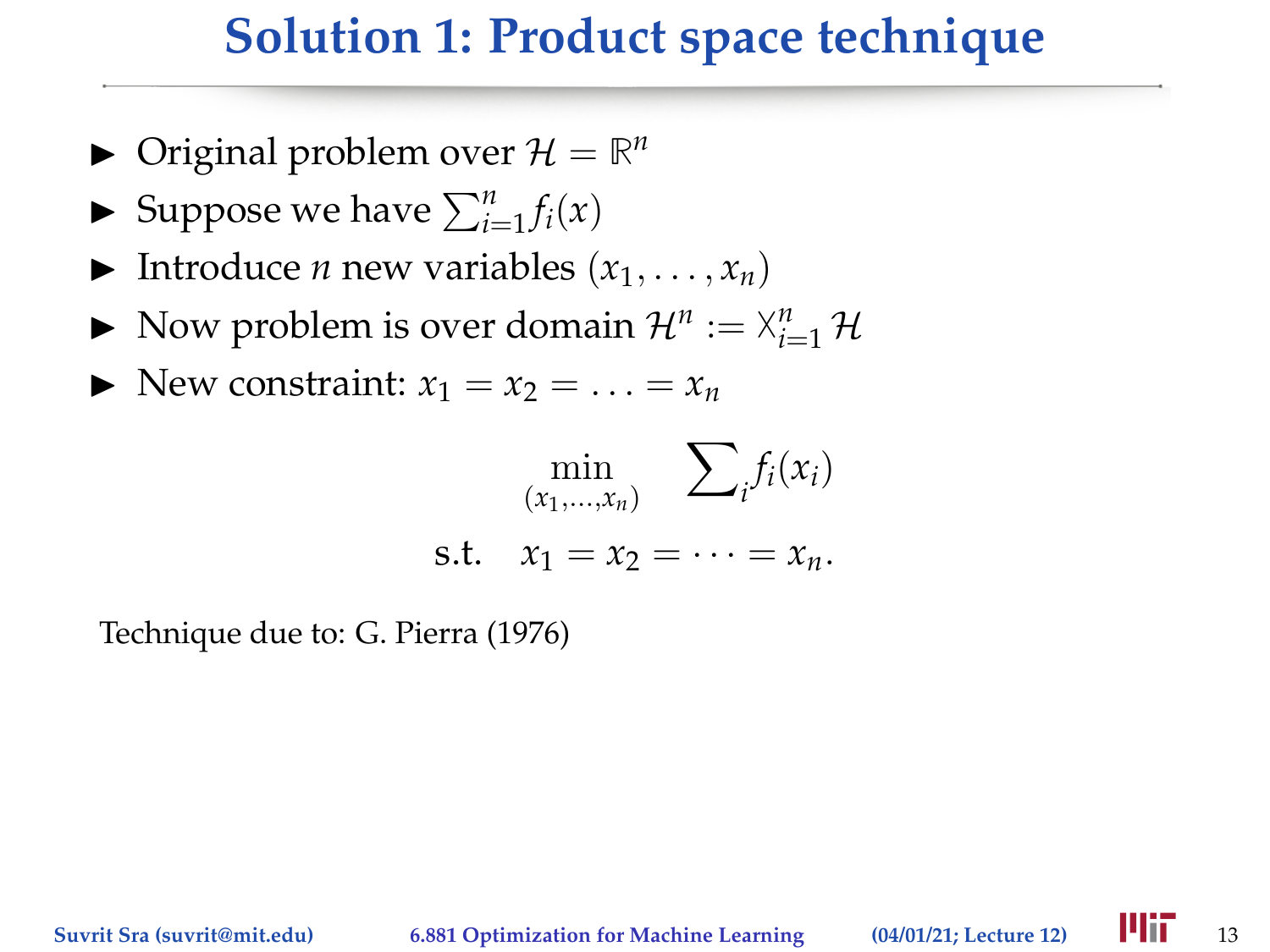$$
\min_{x} f(x) + \mathbb{1}_{\mathcal{B}}(x)
$$
  
where  $x \in \mathcal{H}^n$  and  $\mathcal{B} = \{z \in \mathcal{H}^n \mid z = (x, x, \dots, x)\}$ 

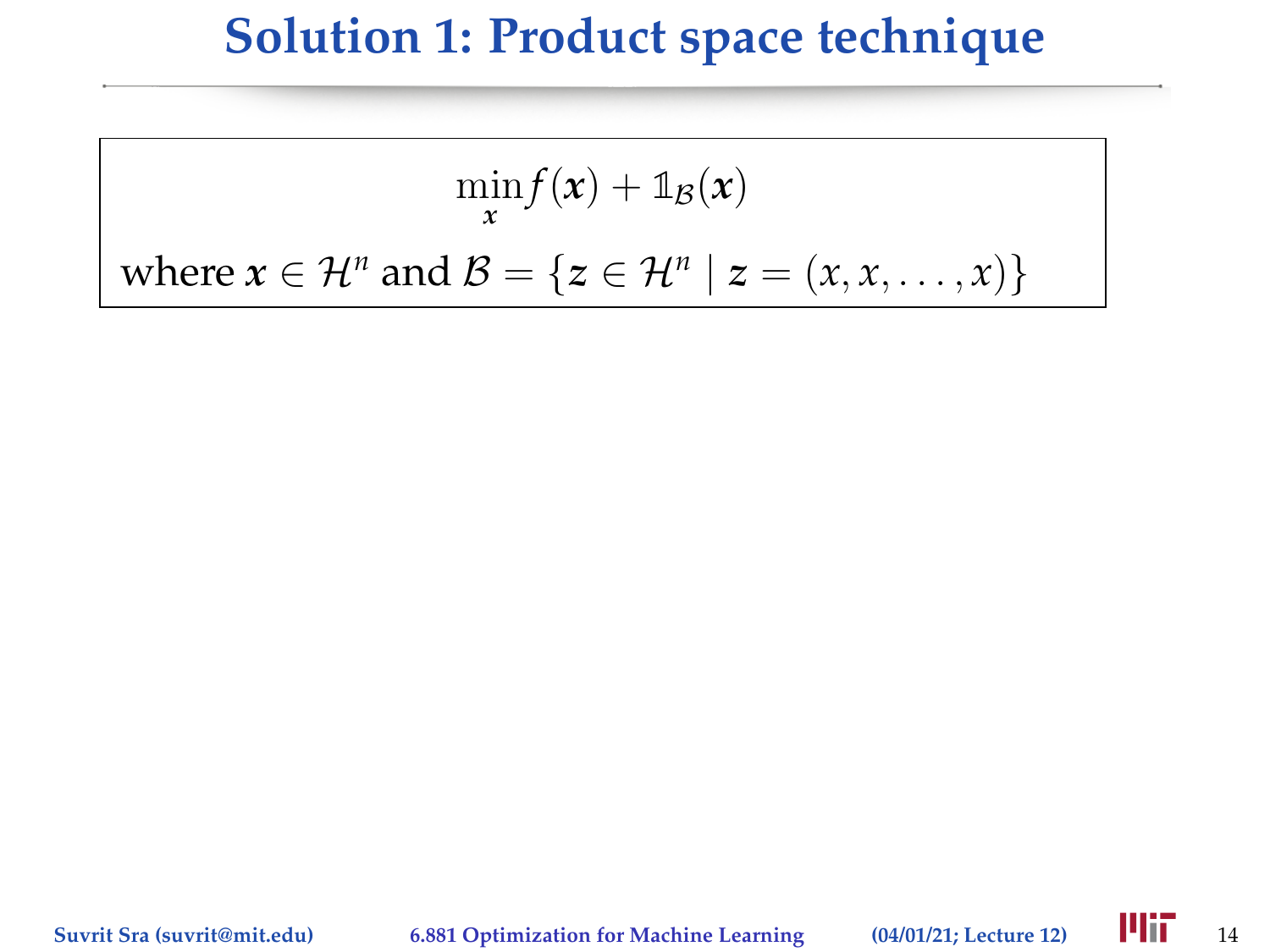$$
\min_{x} f(x) + \mathbb{1}_{\mathcal{B}}(x)
$$
  
where  $x \in \mathcal{H}^n$  and  $\mathcal{B} = \{z \in \mathcal{H}^n \mid z = (x, x, \dots, x)\}$ 

 $\blacktriangleright$  Let  $y = (y_1, \ldots, y_n)$ 

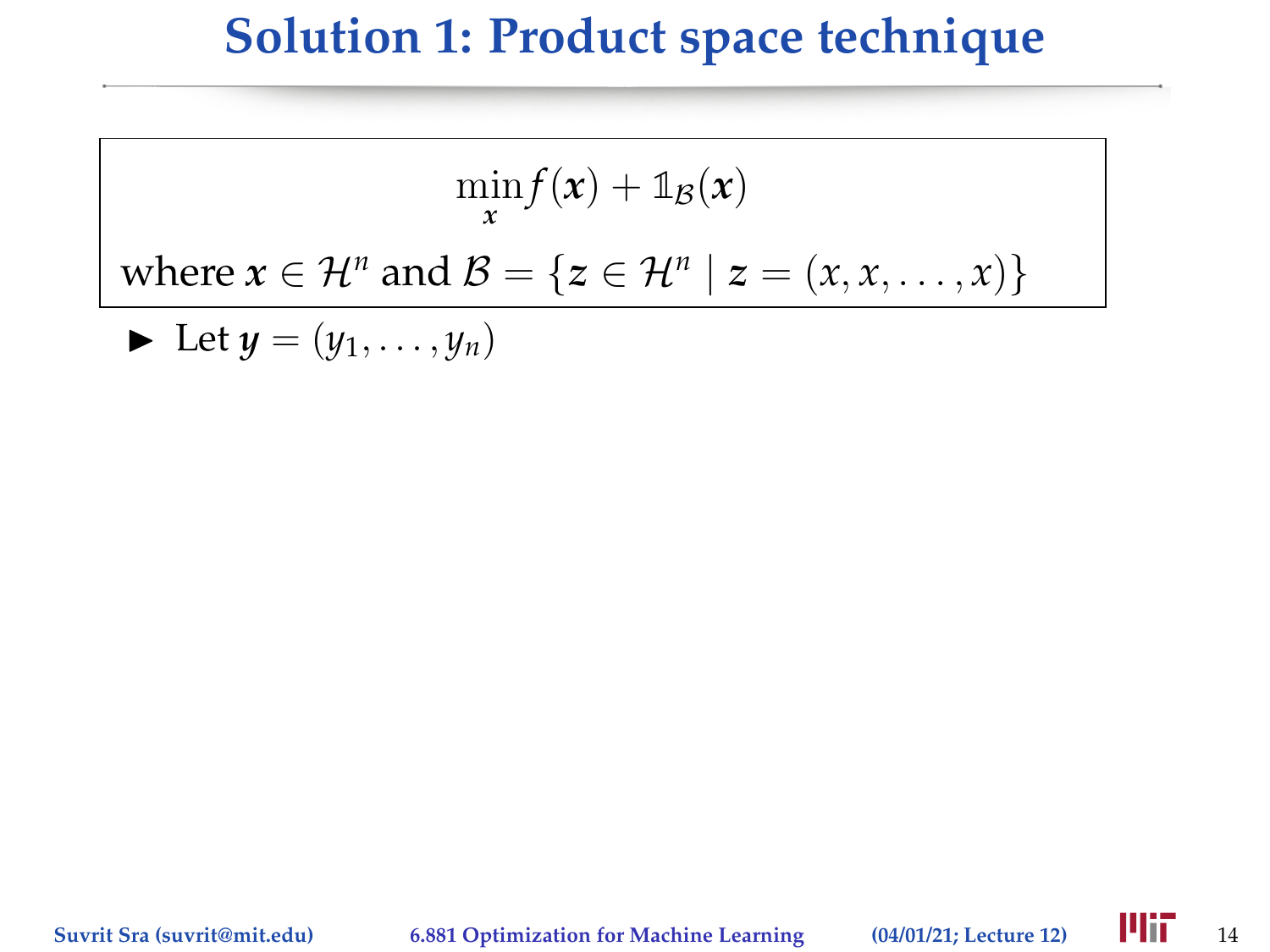$$
\min_{\mathbf{x}} f(\mathbf{x}) + \mathbb{1}_{\mathcal{B}}(\mathbf{x})
$$

where  $x \in \mathcal{H}^n$  and  $\mathcal{B} = \{z \in \mathcal{H}^n \mid z = (x, x, \dots, x)\}\$ 

- $\blacktriangleright$  Let  $y = (y_1, \ldots, y_n)$
- $\blacktriangleright \text{prox}_f(\mathbf{y}) = (\text{prox}_{f_1}(y_1), \dots, \text{prox}_{f_n}(y_n))$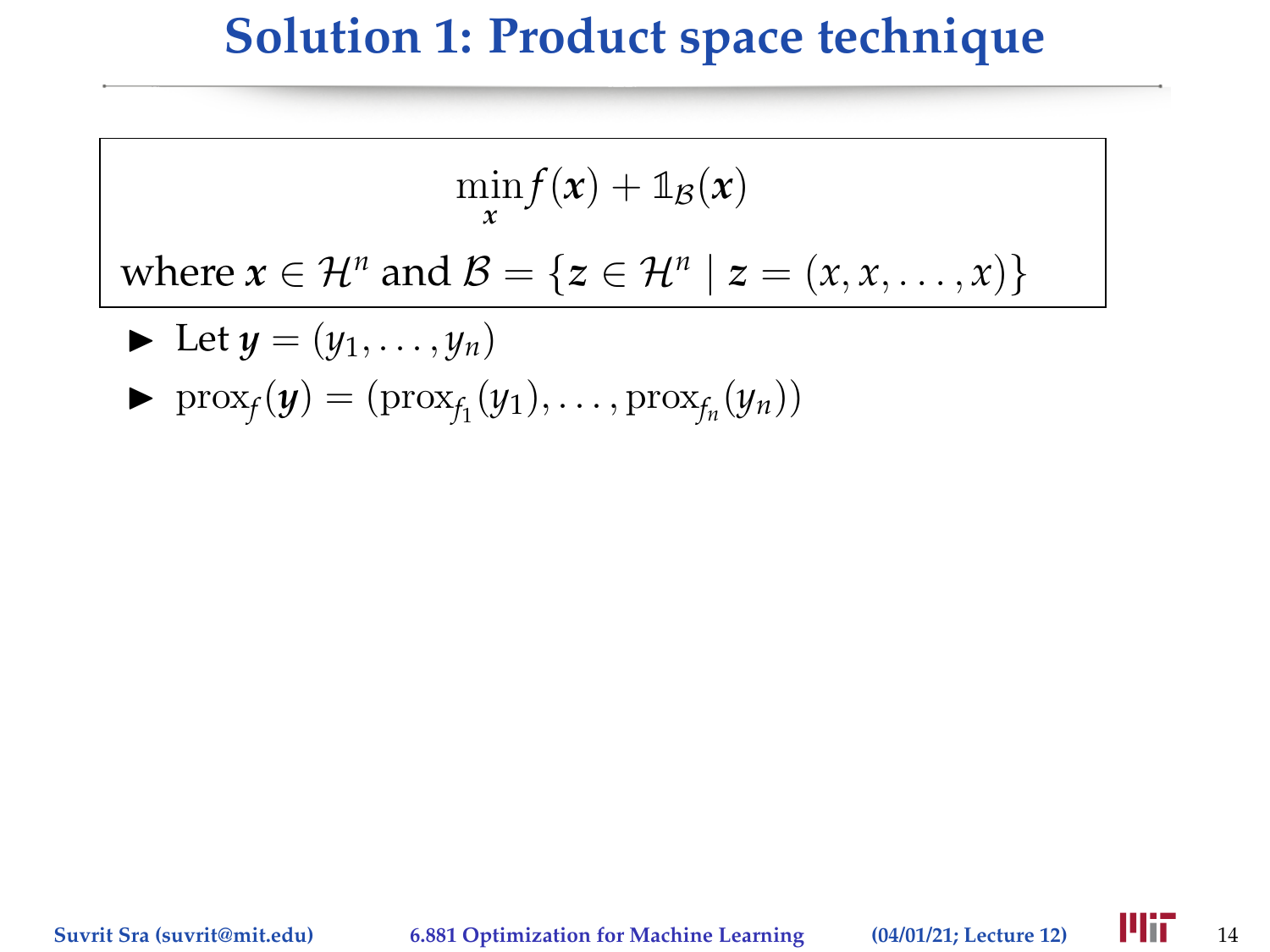$$
\min_{\mathbf{x}} f(\mathbf{x}) + \mathbb{1}_{\mathcal{B}}(\mathbf{x})
$$

where  $x \in \mathcal{H}^n$  and  $\mathcal{B} = \{z \in \mathcal{H}^n \mid z = (x, x, \dots, x)\}\$ 

$$
\blacktriangleright \ \text{Let} \ y = (y_1, \ldots, y_n)
$$

- $\blacktriangleright \text{prox}_f(\mathbf{y}) = (\text{prox}_{f_1}(y_1), \dots, \text{prox}_{f_n}(y_n))$
- $\triangleright$  prox<sub>B</sub> ≡  $\Pi$ <sub>B</sub>(*y*) can be solved as follows:

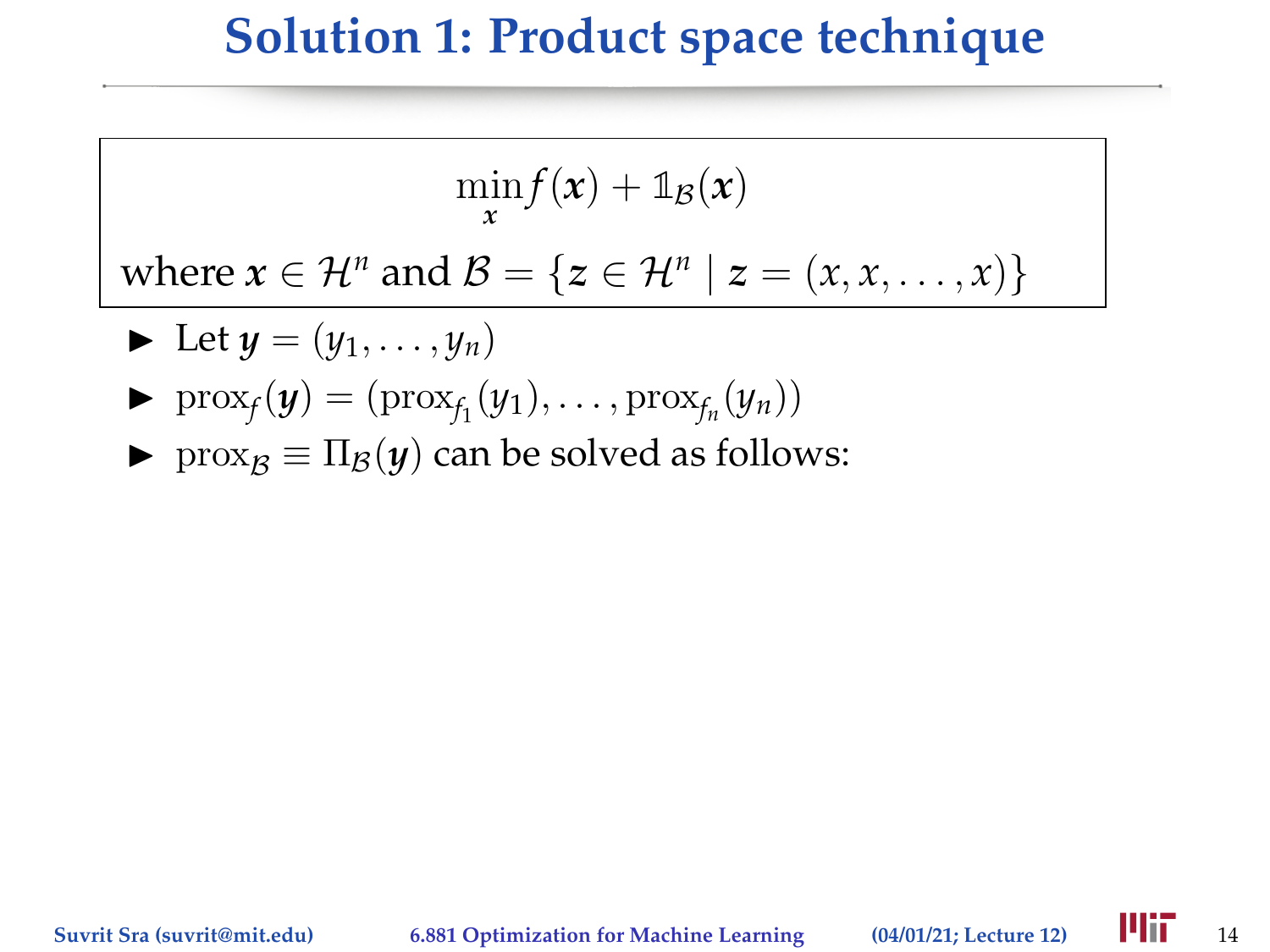$$
\min_{\mathbf{x}} f(\mathbf{x}) + \mathbb{1}_{\mathcal{B}}(\mathbf{x})
$$

where  $x \in \mathcal{H}^n$  and  $\mathcal{B} = \{z \in \mathcal{H}^n \mid z = (x, x, \dots, x)\}\$ 

$$
\blacktriangleright \ \text{Let } y = (y_1, \ldots, y_n)
$$

$$
\blacktriangleright \ \mathrm{prox}_{f}(y) = (\mathrm{prox}_{f_1}(y_1), \ldots, \mathrm{prox}_{f_n}(y_n))
$$

**►** prox<sub>B</sub>  $\equiv \Pi_B(y)$  can be solved as follows:  $\min_{z \in \mathcal{B}} \frac{1}{2}$  $\frac{1}{2} \|z - y\|_2^2$  $\min_{x \in \mathcal{H}} \sum_i \frac{1}{2}$  $\frac{1}{2}||x-y_i||_2^2$  $\implies x = \frac{1}{n} \sum_i y_i$ 

#### **Exercise:** Work out the details of the Douglas-Rachford algorithm using the above product space trick.

**Remark:** This technique commonly exploited in ADMM too

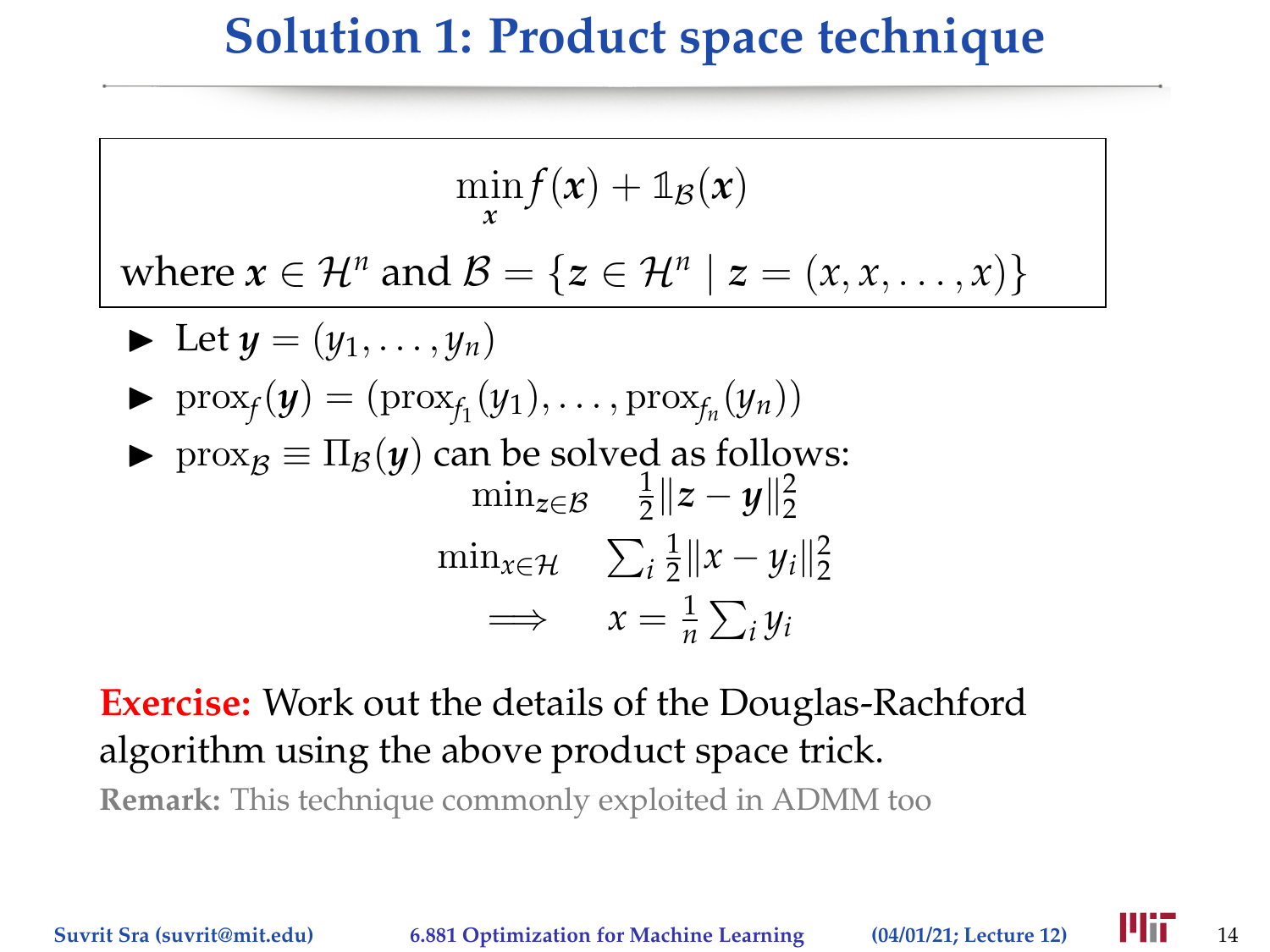$$
\min \quad \frac{1}{2} \|x - y\|_2^2 + f(x) + h(x)
$$

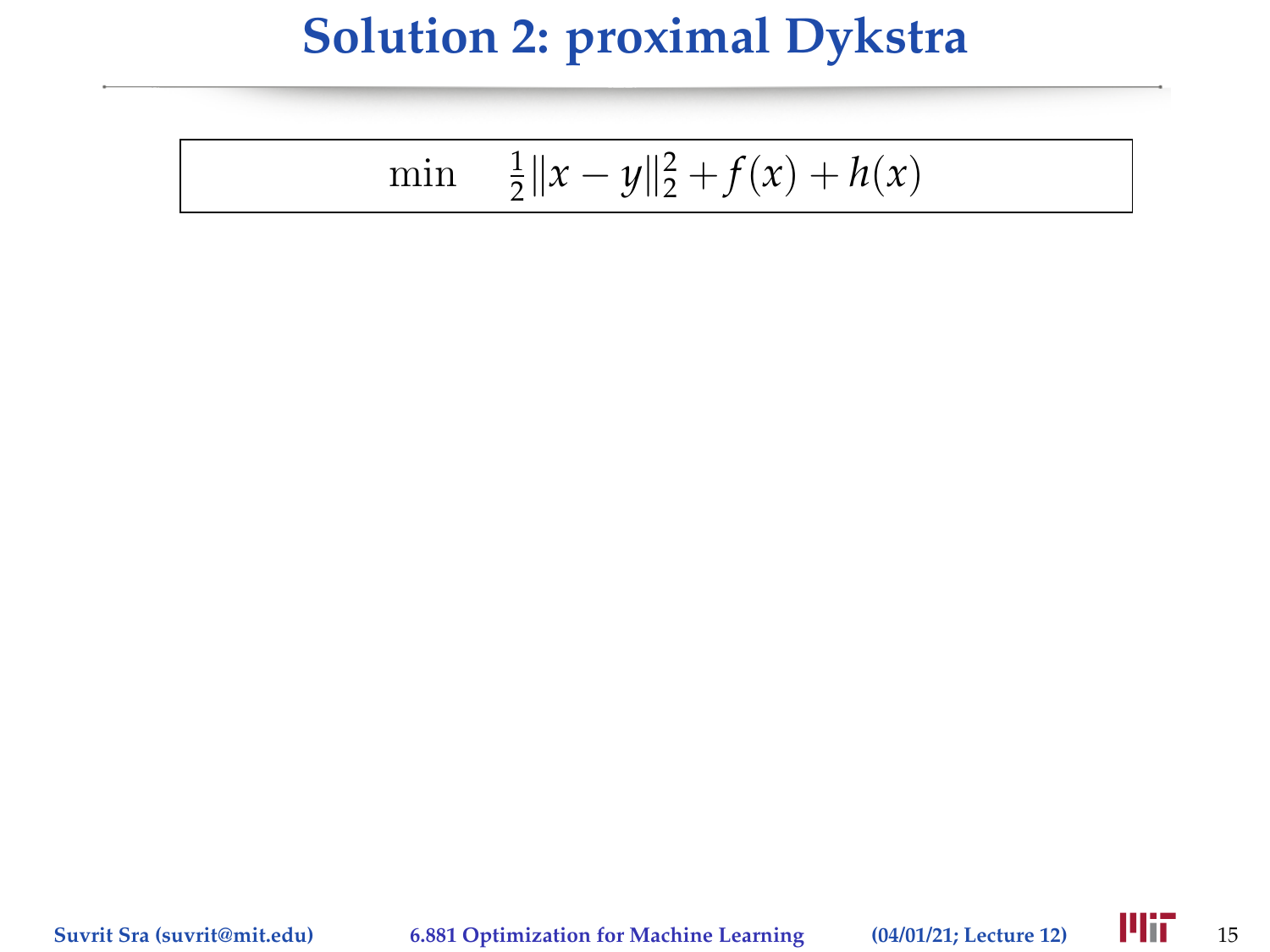$$
\min \quad \frac{1}{2} \|x - y\|_2^2 + f(x) + h(x)
$$

 $L(x, z, w, \nu, \mu) := \frac{1}{2} ||x - y||_2^2 + f(z) + h(w) + \nu^T (x - z) + \mu^T (x - w)$ 

 $g(\nu,\mu)$  :=  $\inf_{x,z,w} L(x,z,\nu,\mu)$ 

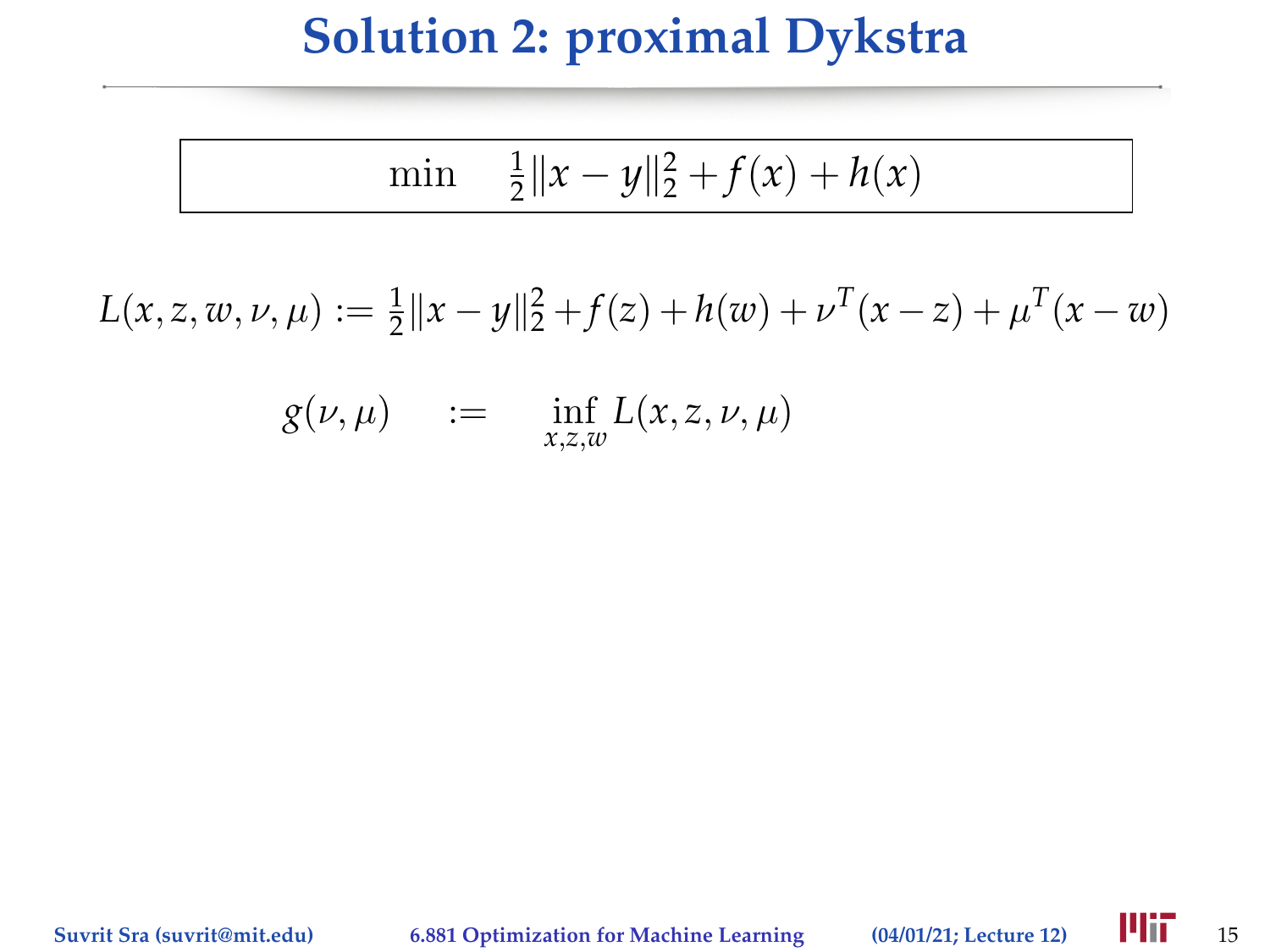$$
\min \quad \frac{1}{2} \|x - y\|_2^2 + f(x) + h(x)
$$

 $L(x, z, w, \nu, \mu) := \frac{1}{2} ||x - y||_2^2 + f(z) + h(w) + \nu^T (x - z) + \mu^T (x - w)$ 

$$
g(\nu, \mu) := \inf_{x, z, w} L(x, z, \nu, \mu)
$$
  

$$
x - y + \nu + \mu = 0 \implies x = y - \nu - \mu
$$

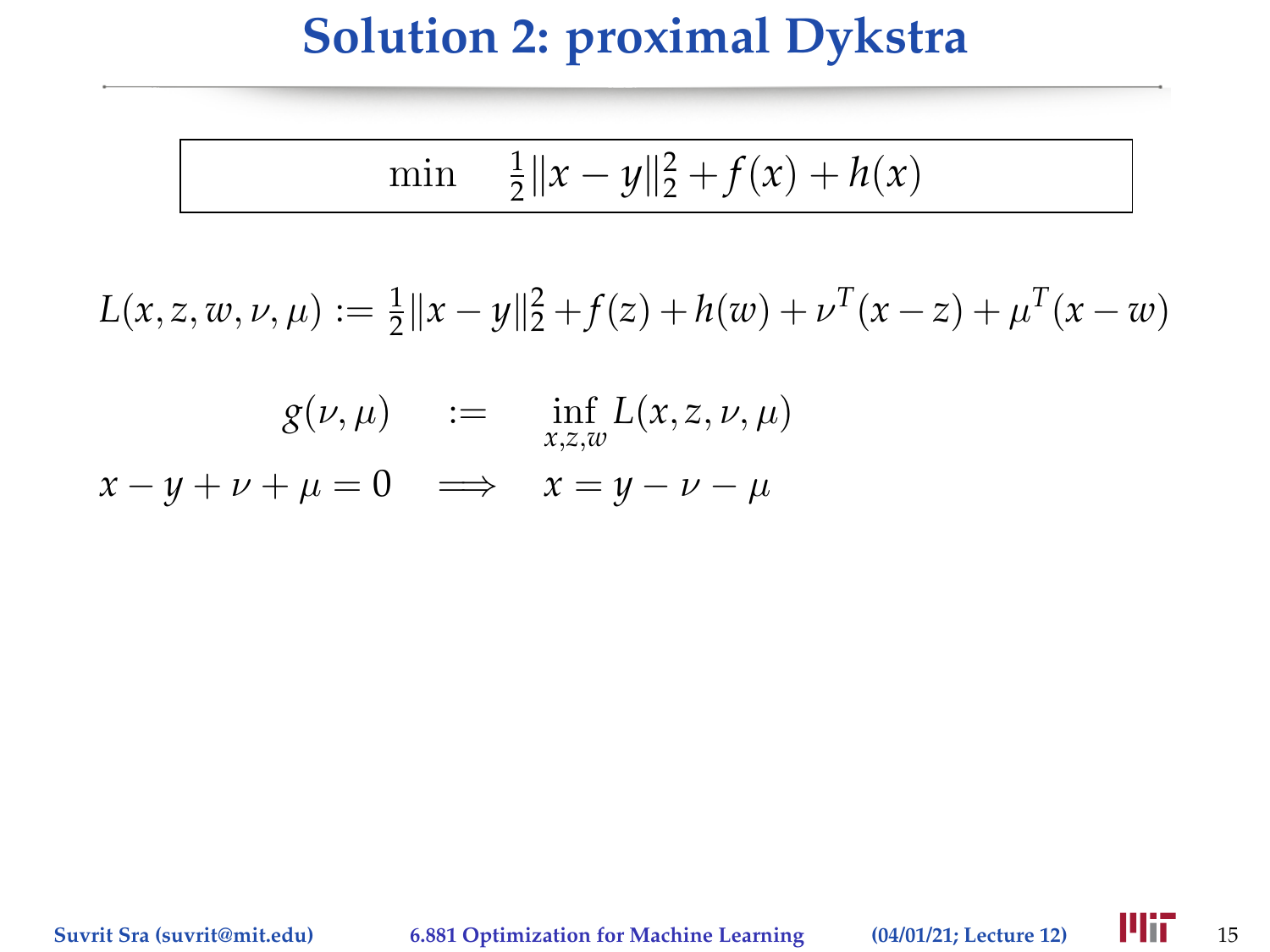$$
\min \quad \frac{1}{2} \|x - y\|_2^2 + f(x) + h(x)
$$

$$
L(x, z, w, \nu, \mu) := \frac{1}{2} ||x - y||_2^2 + f(z) + h(w) + \nu^T (x - z) + \mu^T (x - w)
$$

$$
g(\nu, \mu) := \inf_{x, z, w} L(x, z, \nu, \mu)
$$
  

$$
x - y + \nu + \mu = 0 \implies x = y - \nu - \mu
$$
  

$$
g(\nu, \mu) = -\frac{1}{2} ||\nu + \mu||_2^2 + (\nu + \mu)^T y - f^*(\nu) - h^*(\mu)
$$

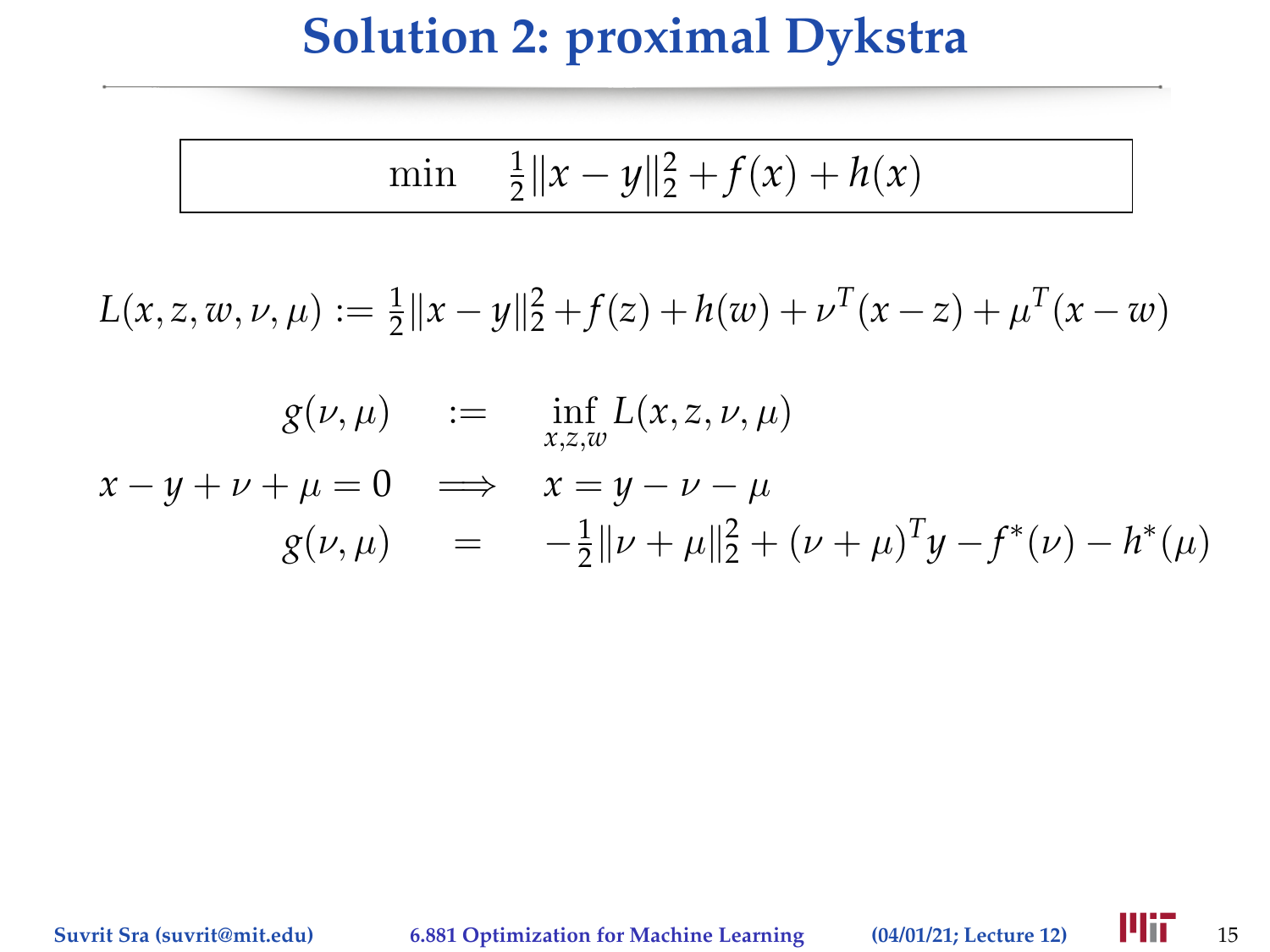$$
\min \quad \frac{1}{2} \|x - y\|_2^2 + f(x) + h(x)
$$

$$
L(x, z, w, \nu, \mu) := \frac{1}{2} ||x - y||_2^2 + f(z) + h(w) + \nu^T (x - z) + \mu^T (x - w)
$$

$$
g(\nu, \mu) := \inf_{x, z, w} L(x, z, \nu, \mu)
$$
  

$$
x - y + \nu + \mu = 0 \implies x = y - \nu - \mu
$$
  

$$
g(\nu, \mu) = -\frac{1}{2} ||\nu + \mu||_2^2 + (\nu + \mu)^T y - f^*(\nu) - h^*(\mu)
$$

#### **Dual as minimization problem**

$$
\min k(\nu, \mu) := \frac{1}{2} ||\nu + \mu - y||_2^2 + f^*(\nu) + h^*(\mu)
$$

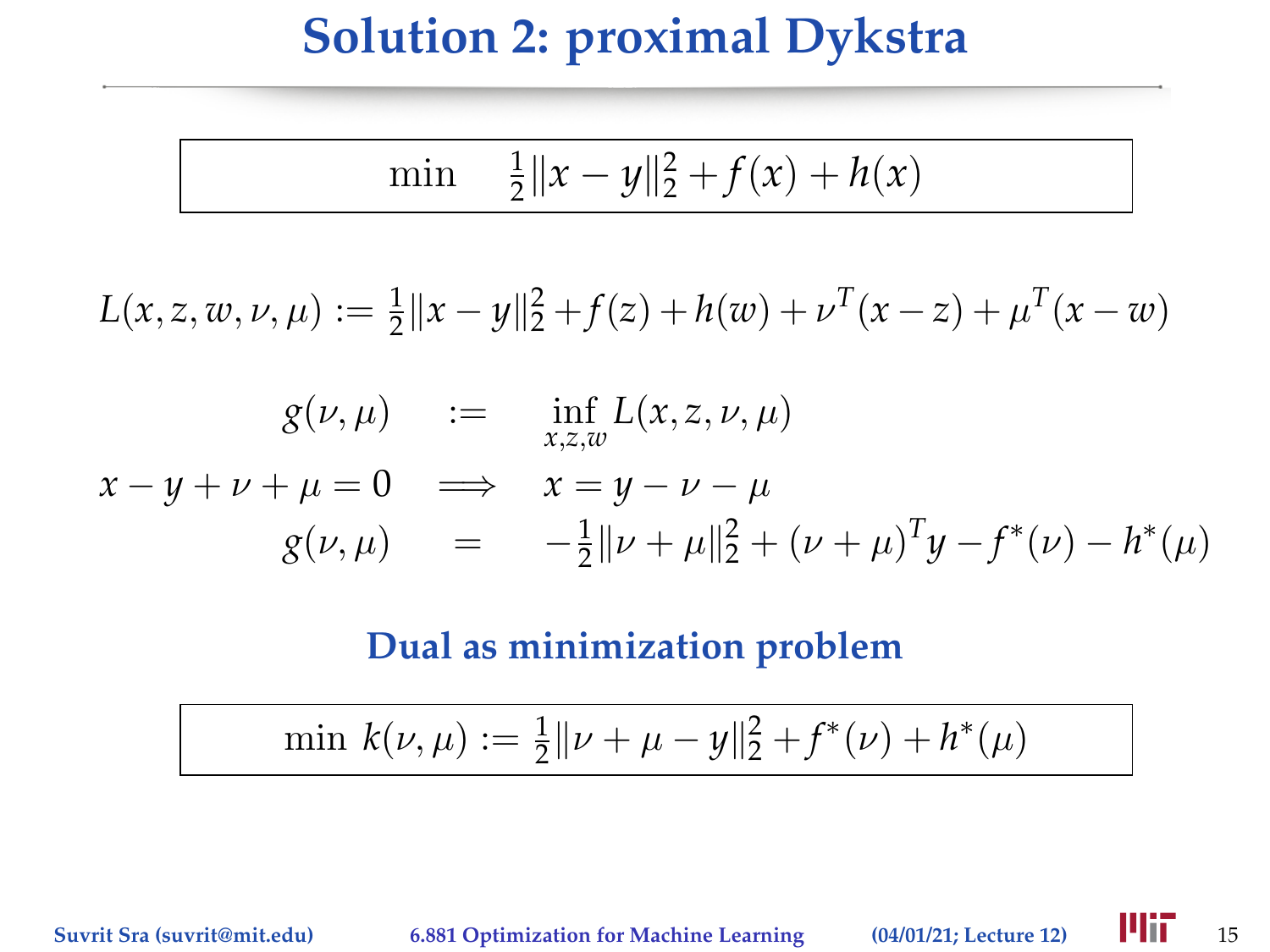Apply CD to  $k(\nu, \mu) = \frac{1}{2} || \nu + \mu - y ||_2^2 + f^*(\nu) + h^*(\mu)$ 

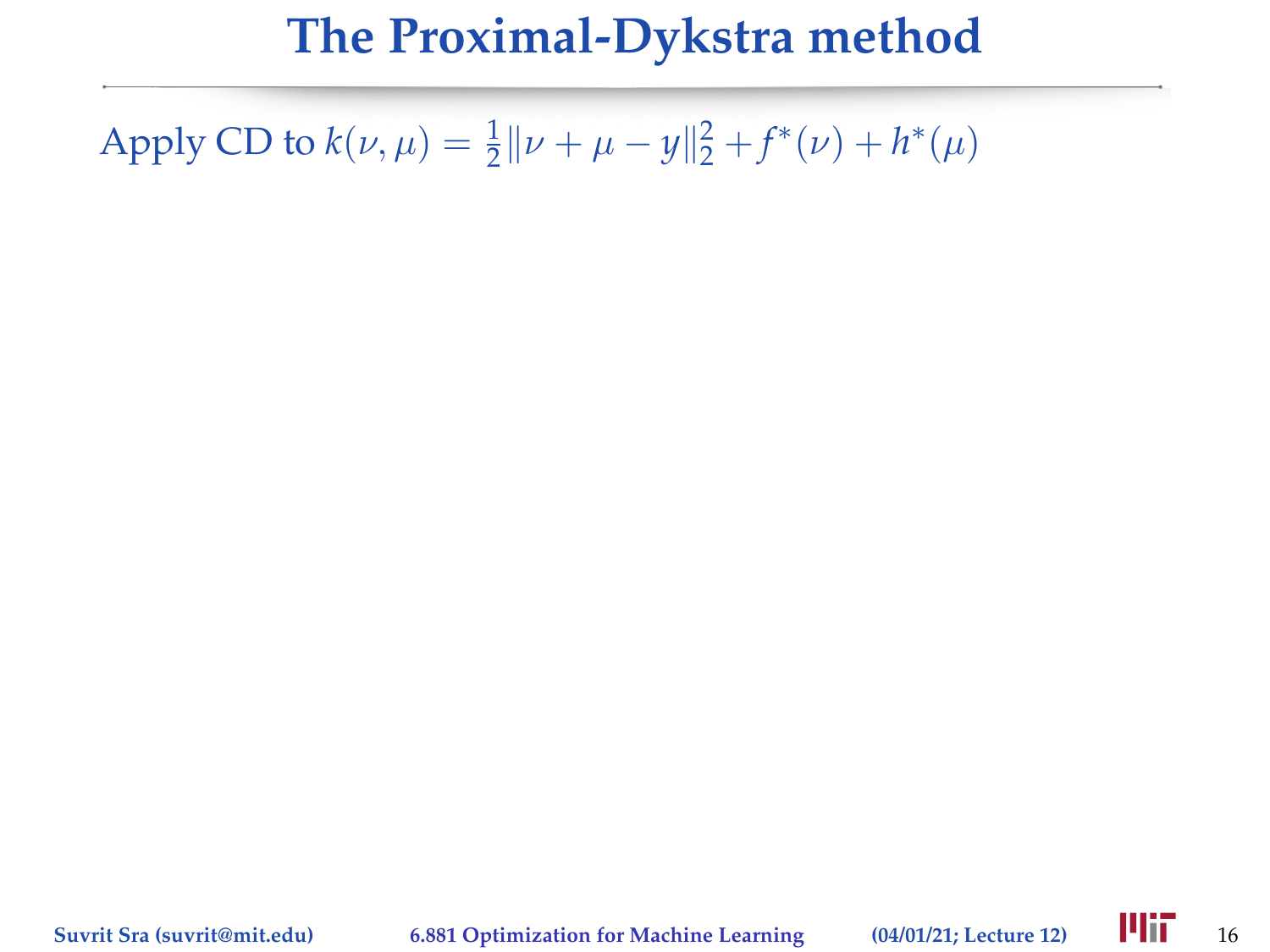Apply CD to  $k(\nu, \mu) = \frac{1}{2} || \nu + \mu - y ||_2^2 + f^*(\nu) + h^*(\mu)$ 

 $\nu_{k+1}$  =  $\operatorname{argmin}_{\nu} k(\nu, \mu_k)$ 

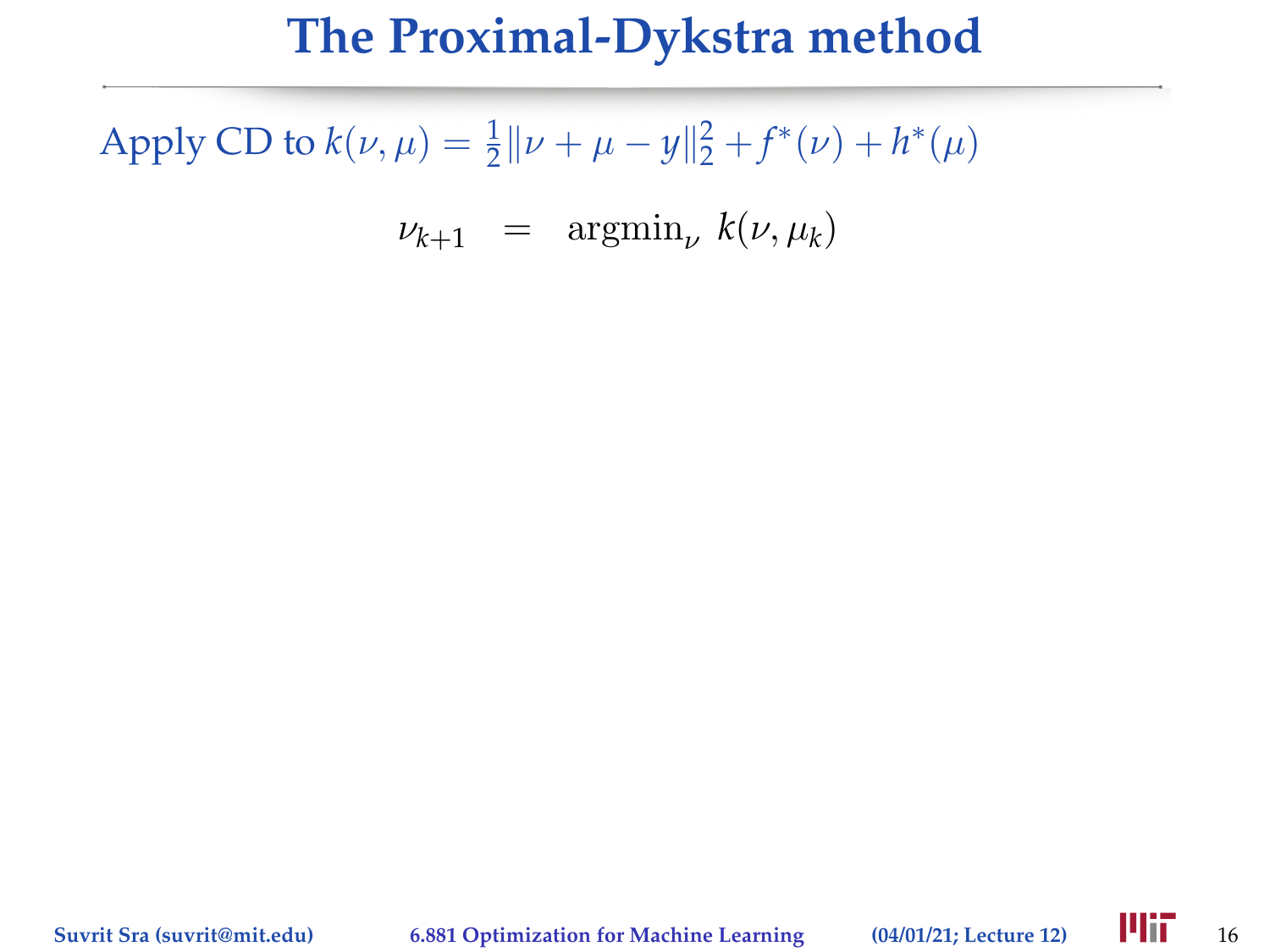$$
\nu_{k+1} = \operatorname{argmin}_{\nu} k(\nu, \mu_k)
$$
  

$$
\mu_{k+1} = \operatorname{argmin}_{\mu} k(\nu_{k+1}, \mu)
$$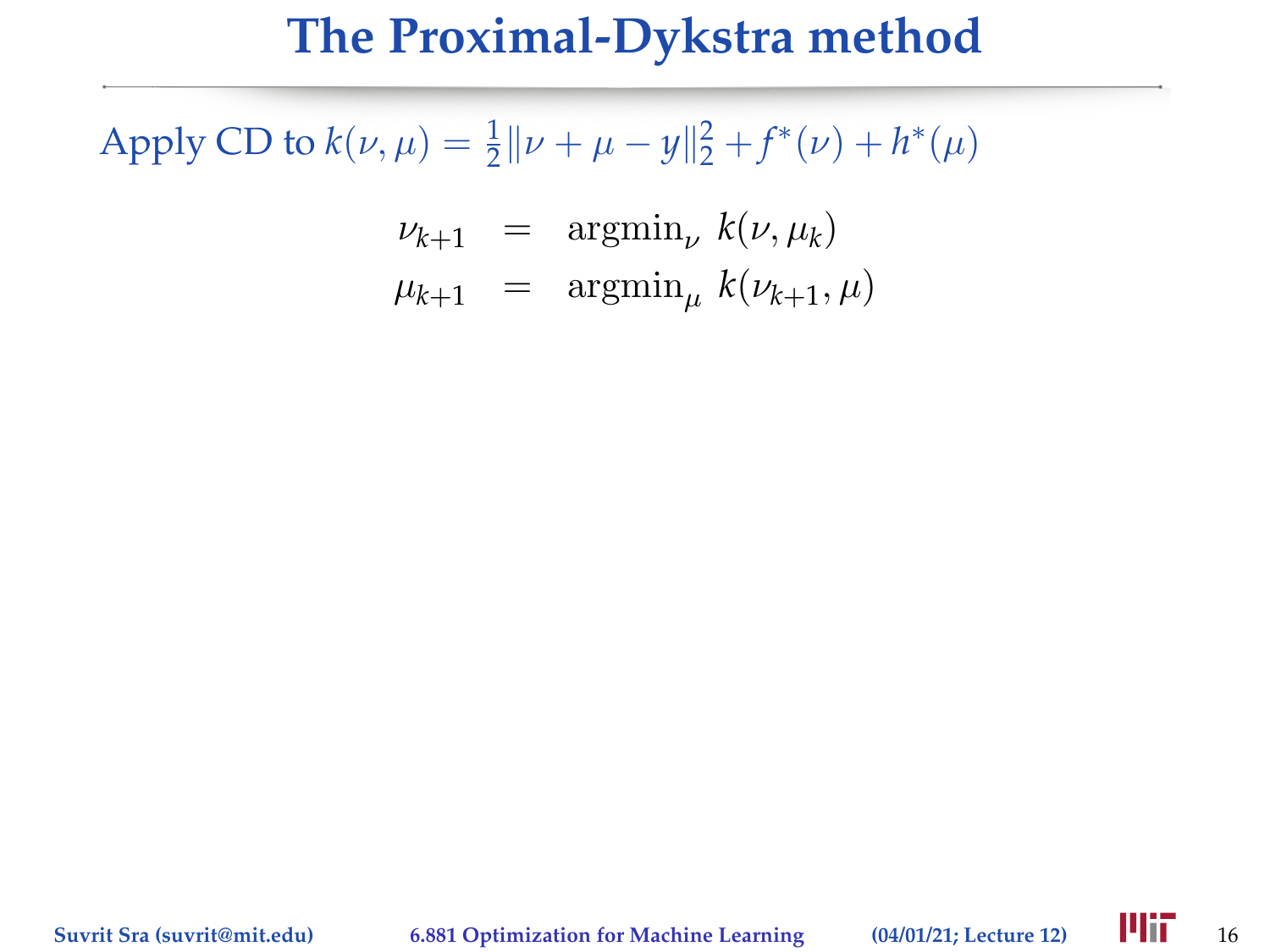Apply CD to  $k(\nu, \mu) = \frac{1}{2} || \nu + \mu - y ||_2^2 + f^*(\nu) + h^*(\mu)$ 

$$
\nu_{k+1} = \operatorname{argmin}_{\nu} k(\nu, \mu_k)
$$
  

$$
\mu_{k+1} = \operatorname{argmin}_{\mu} k(\nu_{k+1}, \mu)
$$

► 0 ∈  $\nu + \mu_k - y + \partial f^*(\nu)$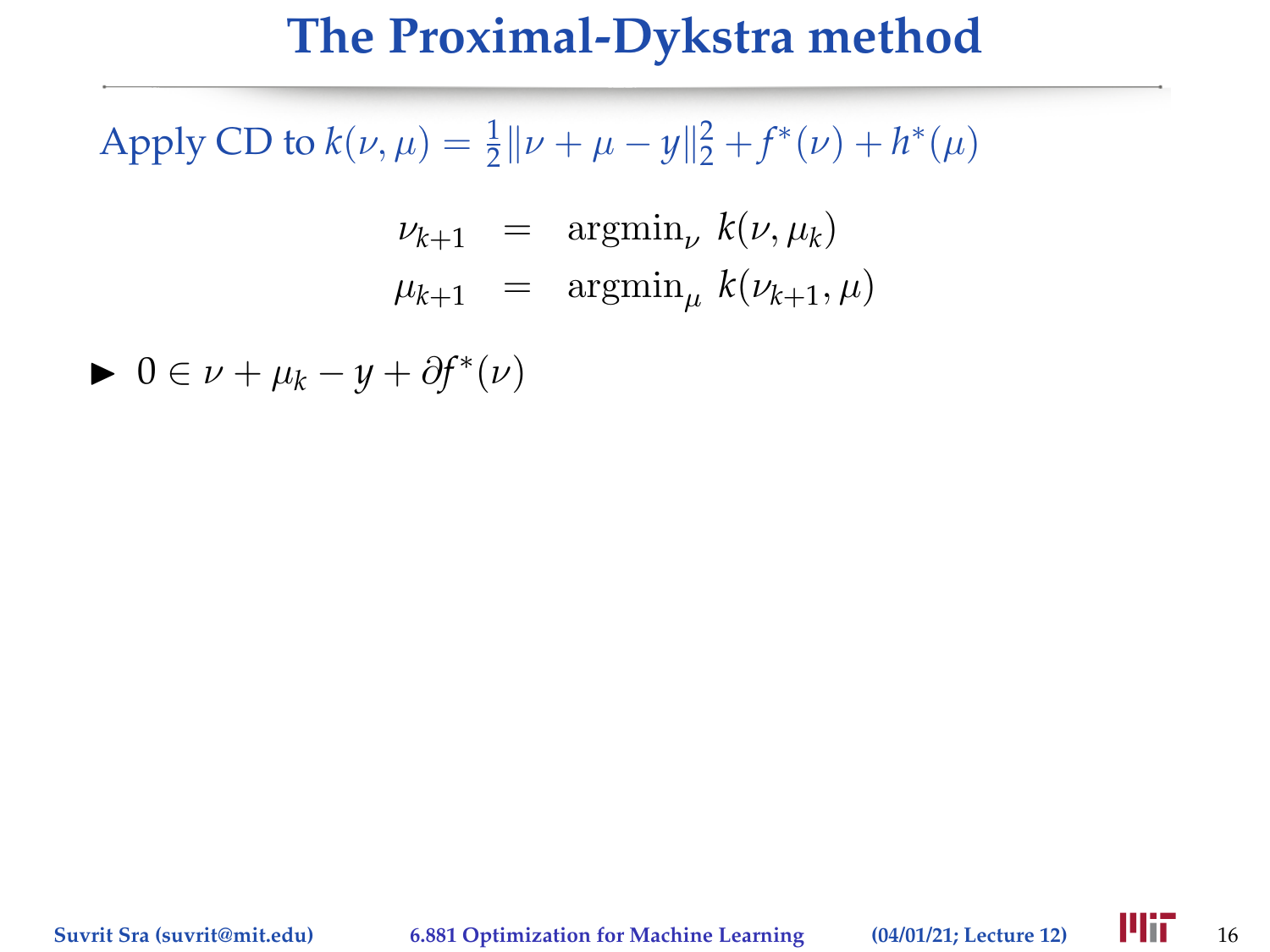$$
\nu_{k+1} = \operatorname{argmin}_{\nu} k(\nu, \mu_k)
$$
  

$$
\mu_{k+1} = \operatorname{argmin}_{\mu} k(\nu_{k+1}, \mu)
$$

$$
\begin{aligned} \blacktriangleright & 0 \in \nu + \mu_k - y + \partial f^*(\nu) \\ \blacktriangleright & 0 \in \nu_{k+1} + \mu - y + \partial h^*(\mu) \end{aligned}
$$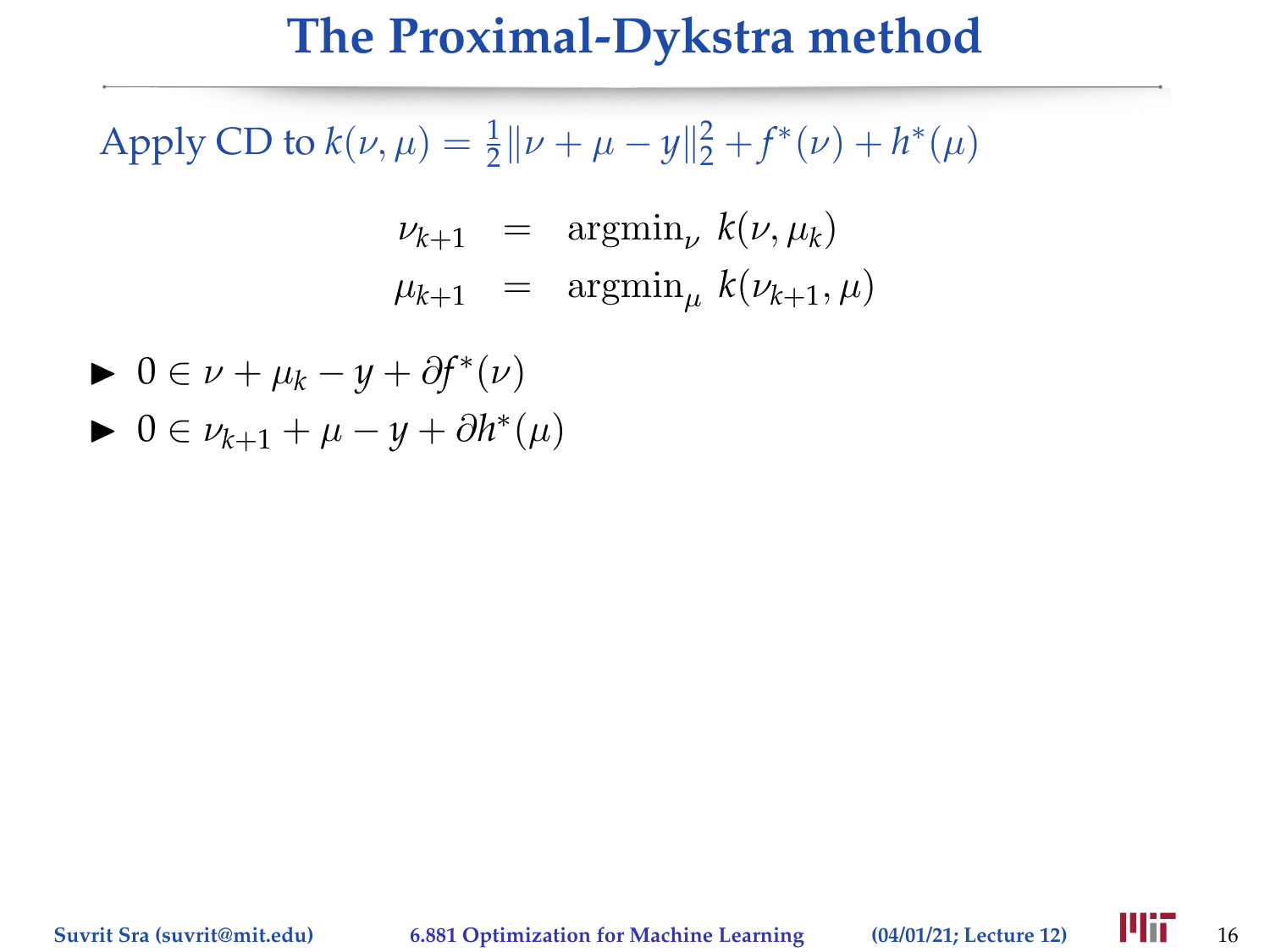$$
\nu_{k+1} = \operatorname{argmin}_{\nu} k(\nu, \mu_k)
$$
  

$$
\mu_{k+1} = \operatorname{argmin}_{\mu} k(\nu_{k+1}, \mu)
$$

$$
0 \in \nu + \mu_k - y + \partial f^*(\nu)
$$
  
\n
$$
0 \in \nu_{k+1} + \mu - y + \partial h^*(\mu)
$$
  
\n
$$
y - \mu_k \in \nu + \partial f^*(\nu) = (I + \partial f^*)(\nu)
$$
  
\n
$$
\implies \nu = \text{prox}_{f^*}(y - \mu_k)
$$

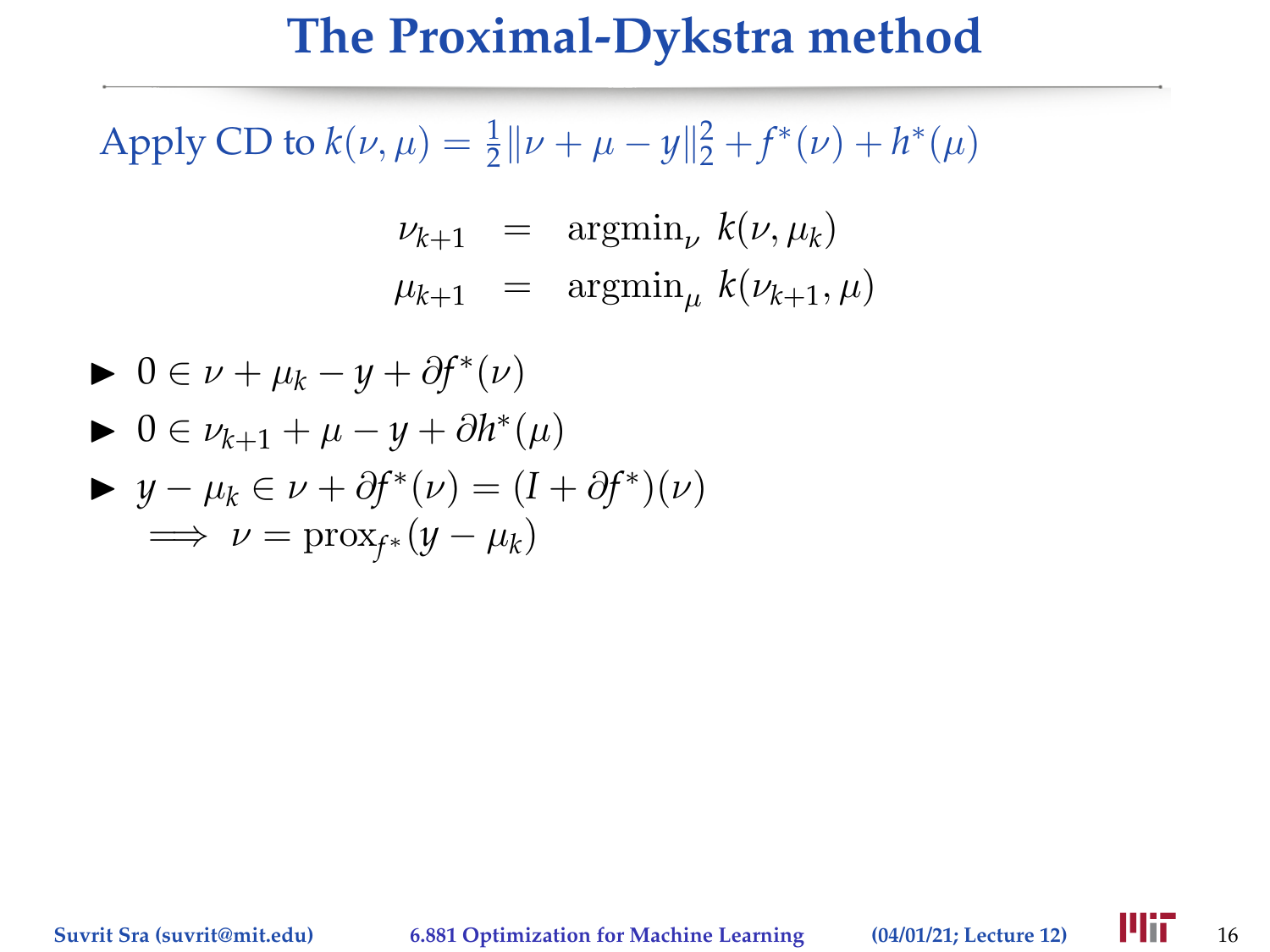$$
\nu_{k+1} = \operatorname{argmin}_{\nu} k(\nu, \mu_k)
$$
  

$$
\mu_{k+1} = \operatorname{argmin}_{\mu} k(\nu_{k+1}, \mu)
$$

$$
0 \in \nu + \mu_k - y + \partial f^*(\nu)
$$
  
\n
$$
0 \in \nu_{k+1} + \mu - y + \partial h^*(\mu)
$$
  
\n
$$
y - \mu_k \in \nu + \partial f^*(\nu) = (I + \partial f^*)(\nu)
$$
  
\n
$$
\implies \nu = \text{prox}_{f^*}(y - \mu_k) \implies \nu = y - \mu_k - \text{prox}_{f}(y - \mu_k)
$$

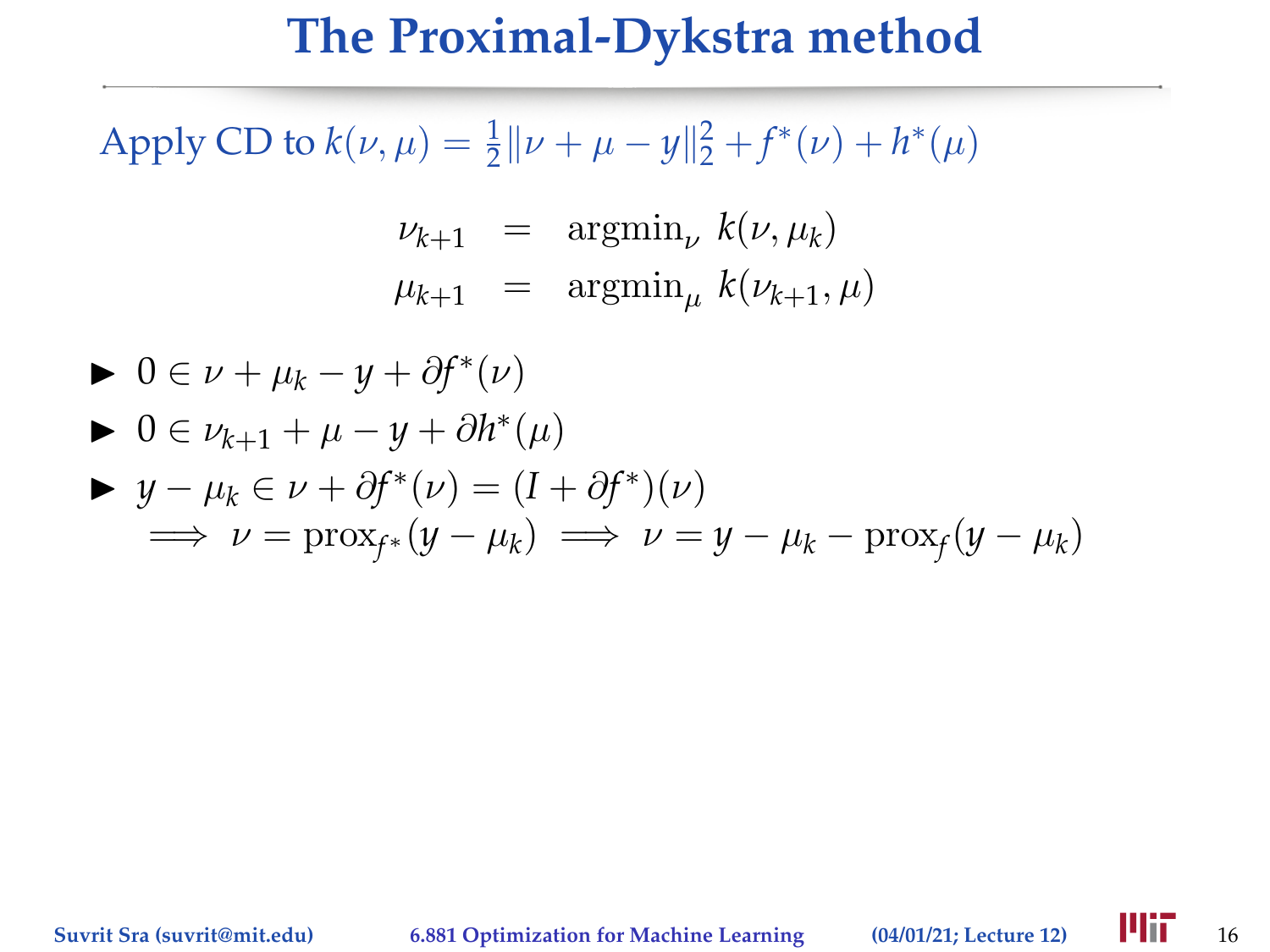$$
\nu_{k+1} = \operatorname{argmin}_{\nu} k(\nu, \mu_k)
$$
  

$$
\mu_{k+1} = \operatorname{argmin}_{\mu} k(\nu_{k+1}, \mu)
$$

\n- \n
$$
0 \in \nu + \mu_k - y + \partial f^*(\nu)
$$
\n
\n- \n
$$
0 \in \nu_{k+1} + \mu - y + \partial h^*(\mu)
$$
\n
\n- \n
$$
y - \mu_k \in \nu + \partial f^*(\nu) = (I + \partial f^*)(\nu)
$$
\n
\n- \n
$$
\implies \nu = \text{prox}_{f^*}(y - \mu_k) \implies \nu = y - \mu_k - \text{prox}_f(y - \mu_k)
$$
\n
\n- \n
$$
\implies \text{Similarly, we see that}
$$
\n
\n

$$
\mu=y-\nu_{k+1}-\mathrm{prox}_{h}(y-\nu_{k+1})
$$

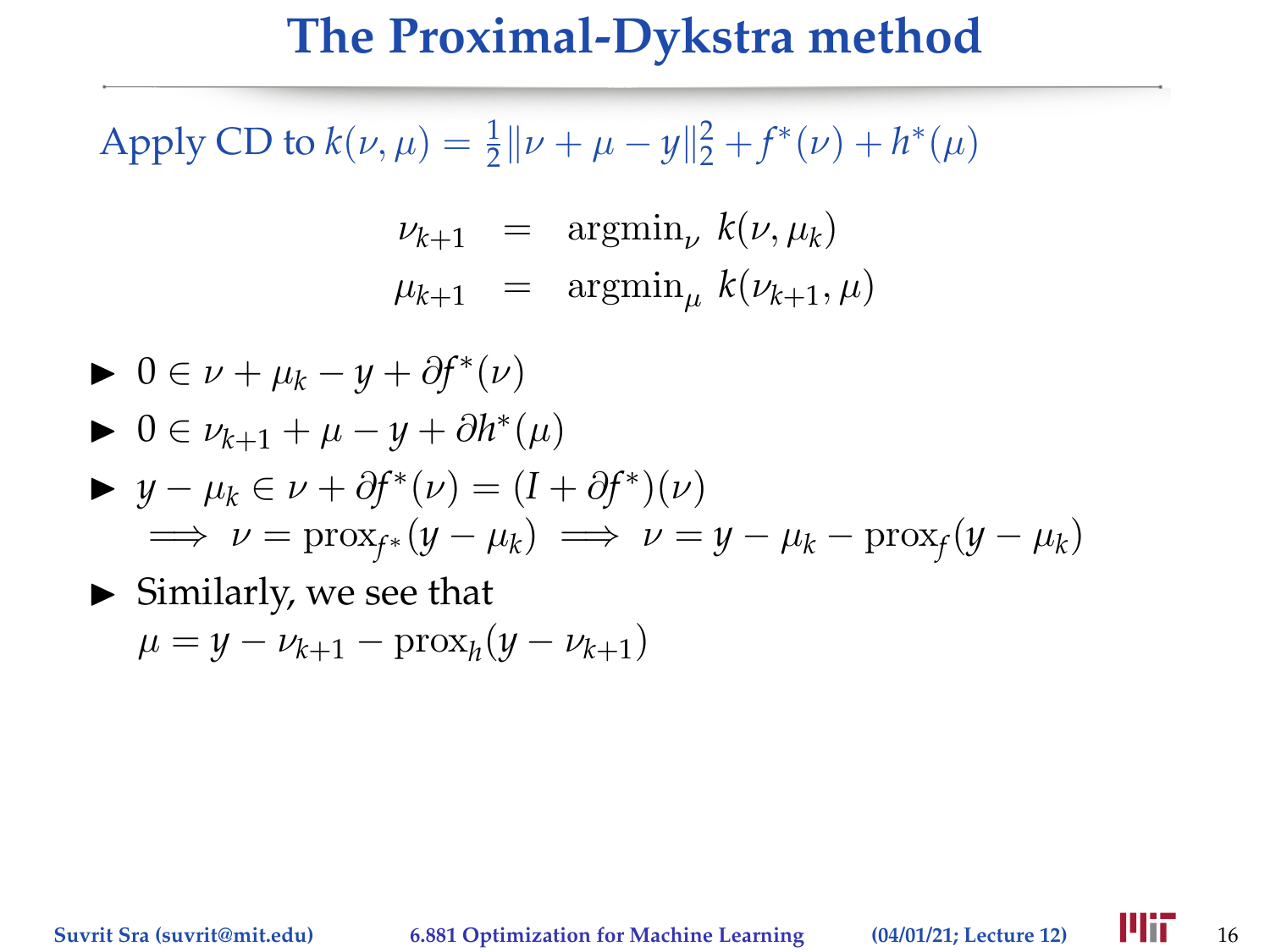Apply CD to  $k(\nu, \mu) = \frac{1}{2} || \nu + \mu - y ||_2^2 + f^*(\nu) + h^*(\mu)$ 

$$
\nu_{k+1} = \operatorname{argmin}_{\nu} k(\nu, \mu_k)
$$
  

$$
\mu_{k+1} = \operatorname{argmin}_{\mu} k(\nu_{k+1}, \mu)
$$

$$
0 \in \nu + \mu_k - y + \partial f^*(\nu)
$$
  
\n
$$
0 \in \nu_{k+1} + \mu - y + \partial h^*(\mu)
$$
  
\n
$$
y - \mu_k \in \nu + \partial f^*(\nu) = (I + \partial f^*)(\nu)
$$
  
\n
$$
\implies \nu = \text{prox}_{f^*}(y - \mu_k) \implies \nu = y - \mu_k - \text{prox}_f(y - \mu_k)
$$

 $\blacktriangleright$  Similarly, we see that

$$
\mu = y - \nu_{k+1} - \text{prox}_{h}(y - \nu_{k+1})
$$

$$
\nu_{k+1} \leftarrow y - \mu_k - \text{prox}_f(y - \mu_k)
$$

$$
\mu_{k+1} \leftarrow y - \nu_{k+1} - \text{prox}_h(y - \nu_{k+1})
$$

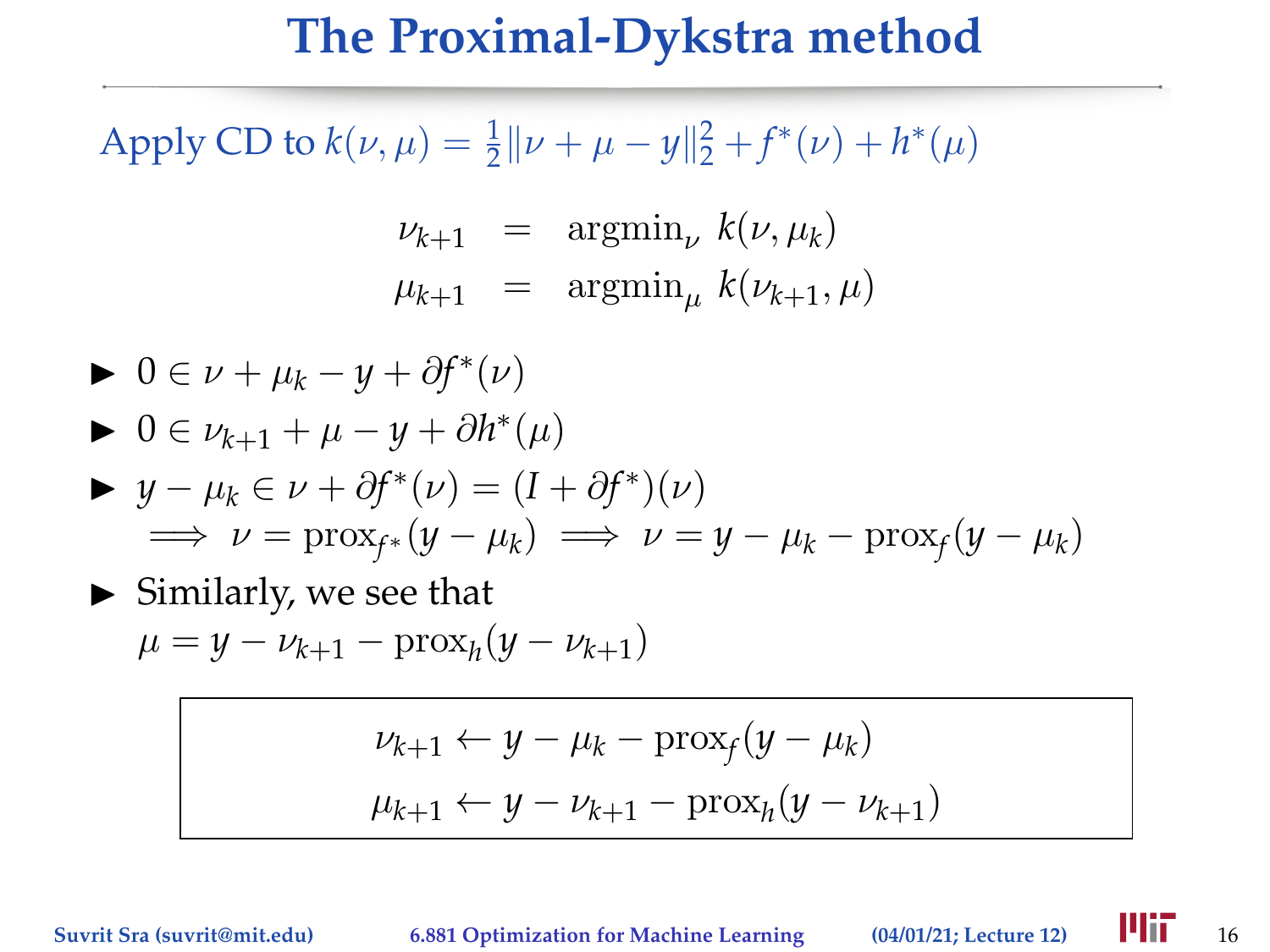#### **Proximal-Dykstra as CD**

■ Simplify, and use Lagrangian stationarity to obtain primal

$$
x = y - \nu - \mu \implies y - \mu = x + \nu
$$

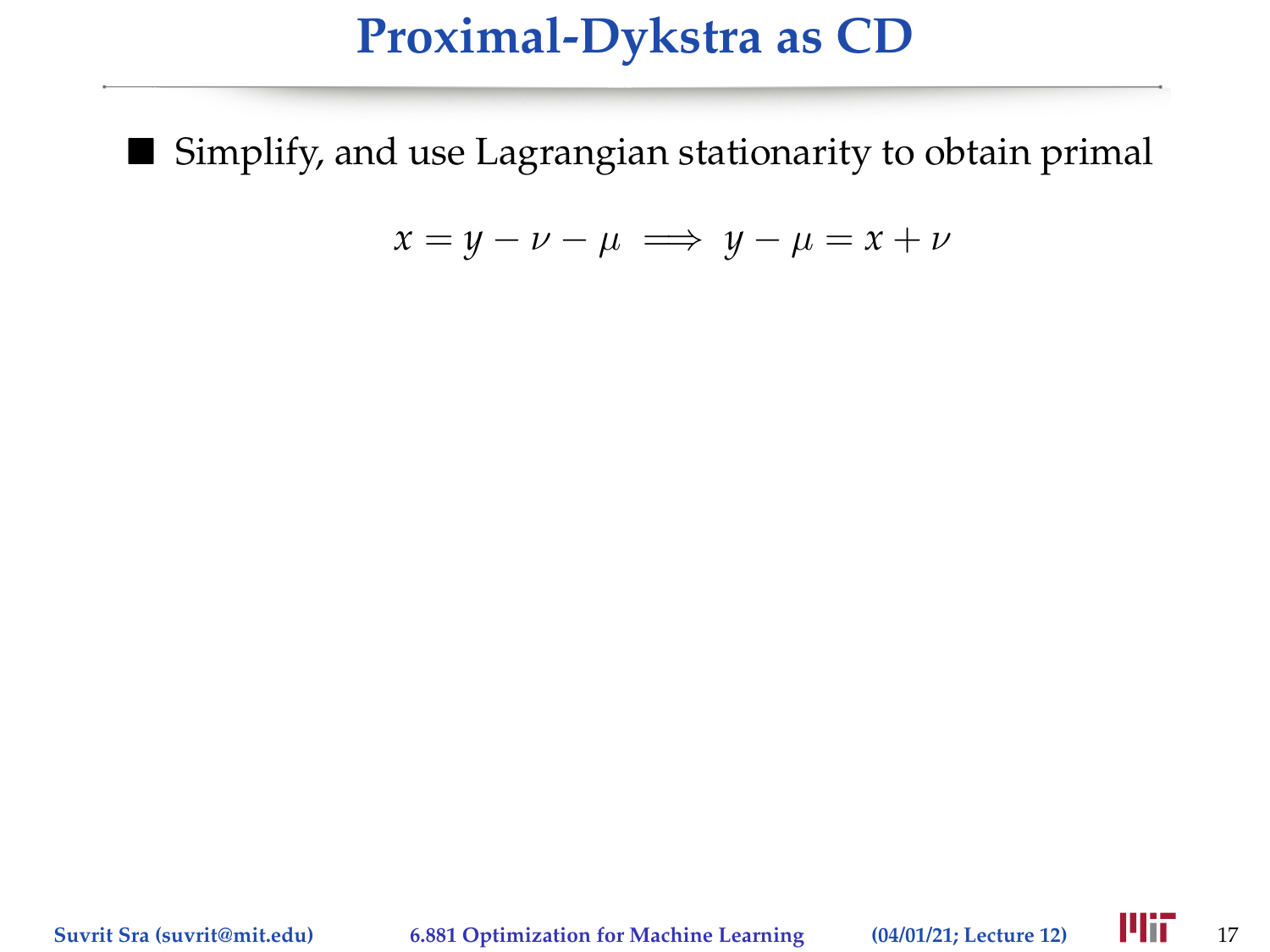#### **Proximal-Dykstra as CD**

■ Simplify, and use Lagrangian stationarity to obtain primal

$$
x = y - \nu - \mu \implies y - \mu = x + \nu
$$

 $\blacksquare$  Thus, the CD iteration may be rewritten as

$$
t_k \leftarrow \text{prox}_f(x_k + \nu_k)
$$
  

$$
\nu_{k+1} \leftarrow x_k + \nu_k - t_k
$$
  

$$
x_{k+1} \leftarrow \text{prox}_h(\mu_k + t_k)
$$
  

$$
\mu_{k+1} \leftarrow \mu_k + t_k - x_{k+1}
$$

■ We used:  $\text{prox}_{h}(y - \nu_{k+1}) = \mu_{k+1} - y - \nu_{k+1} = x_{k+1}$ 

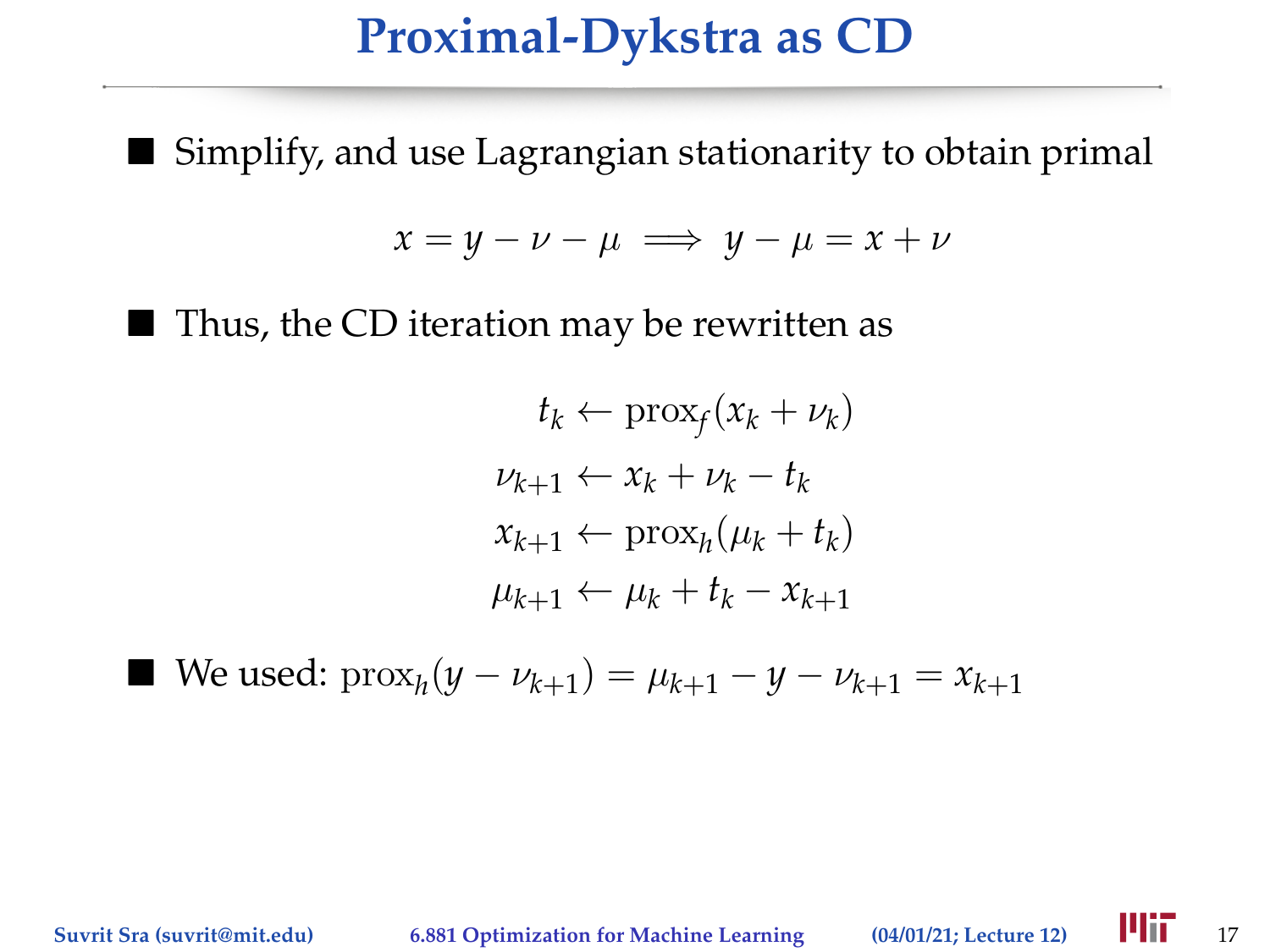## **Proximal-Dykstra as CD**

Simplify, and use Lagrangian stationarity to obtain primal

$$
x = y - \nu - \mu \implies y - \mu = x + \nu
$$

■ Thus, the CD iteration may be rewritten as

$$
t_k \leftarrow \text{prox}_f(x_k + \nu_k)
$$
  
\n
$$
\nu_{k+1} \leftarrow x_k + \nu_k - t_k
$$
  
\n
$$
x_{k+1} \leftarrow \text{prox}_h(\mu_k + t_k)
$$
  
\n
$$
\mu_{k+1} \leftarrow \mu_k + t_k - x_{k+1}
$$

■ We used:  $\text{prox}_{h}(y - \nu_{k+1}) = \mu_{k+1} - y - \nu_{k+1} = x_{k+1}$ ■ This is the proximal-Dykstra method! *Explore:* Pros-cons of Prox-Dykstra versus product space+DR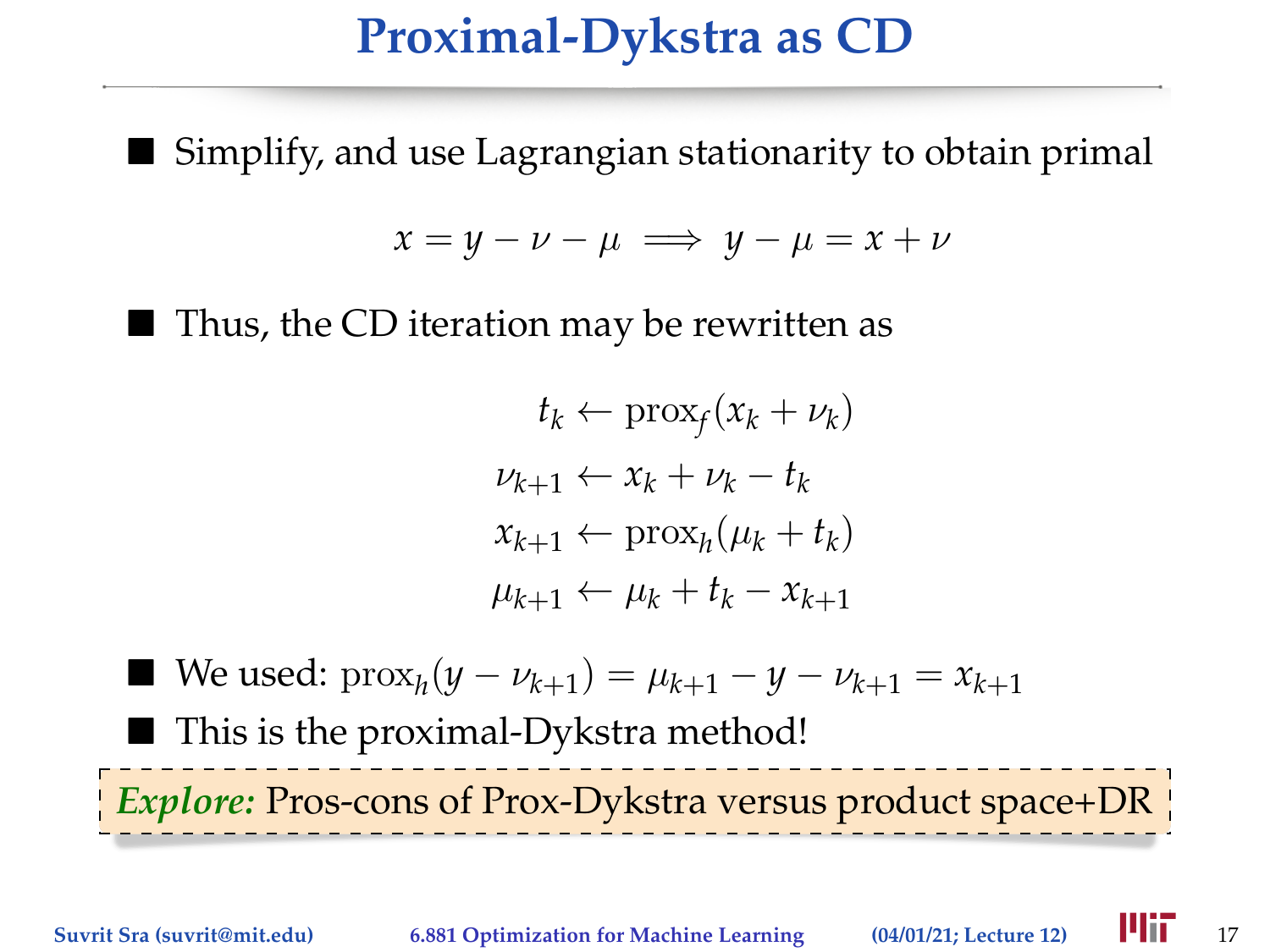## **CD – nonsmooth case**

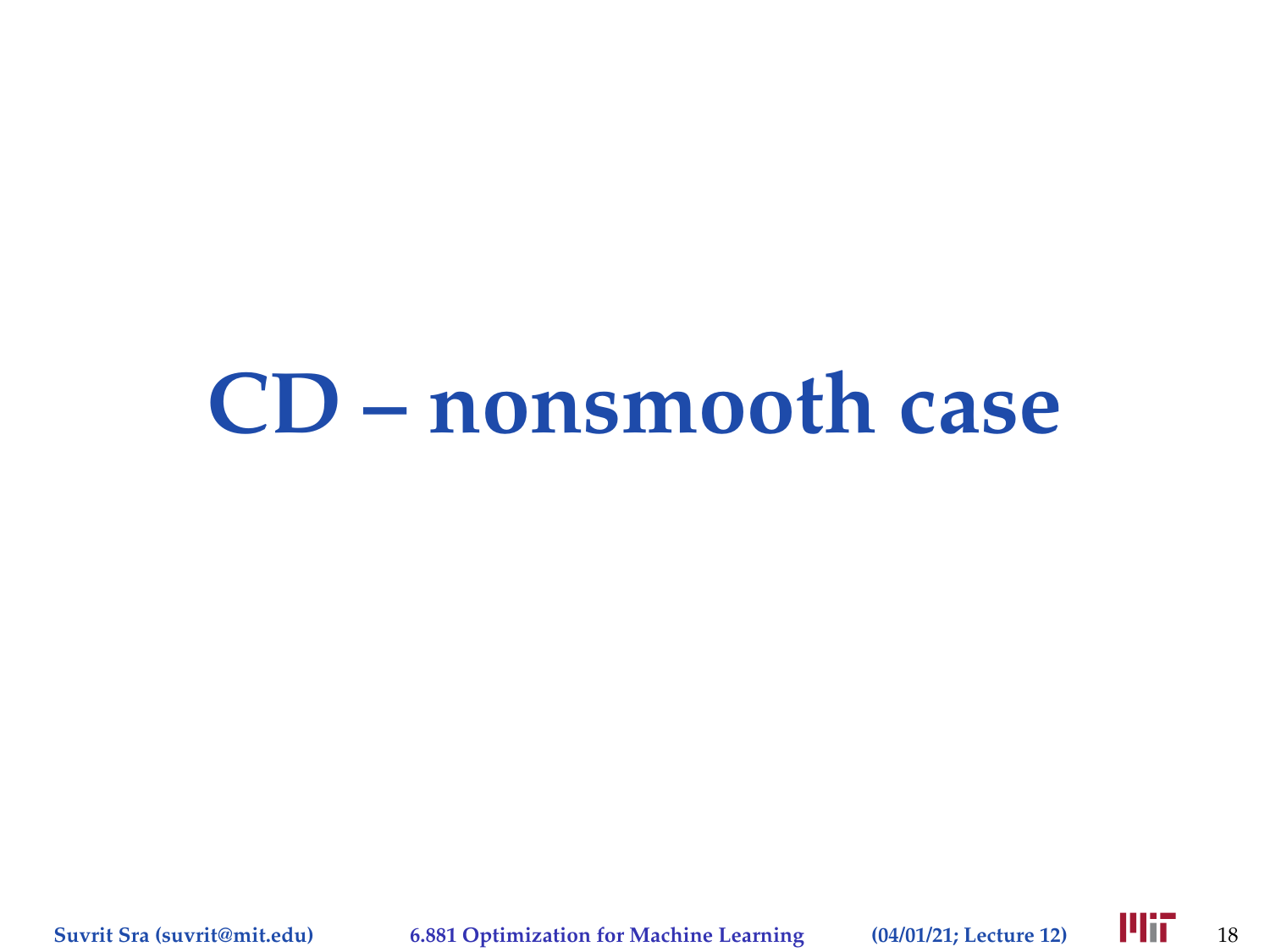#### **CD for nonsmooth convex problems**



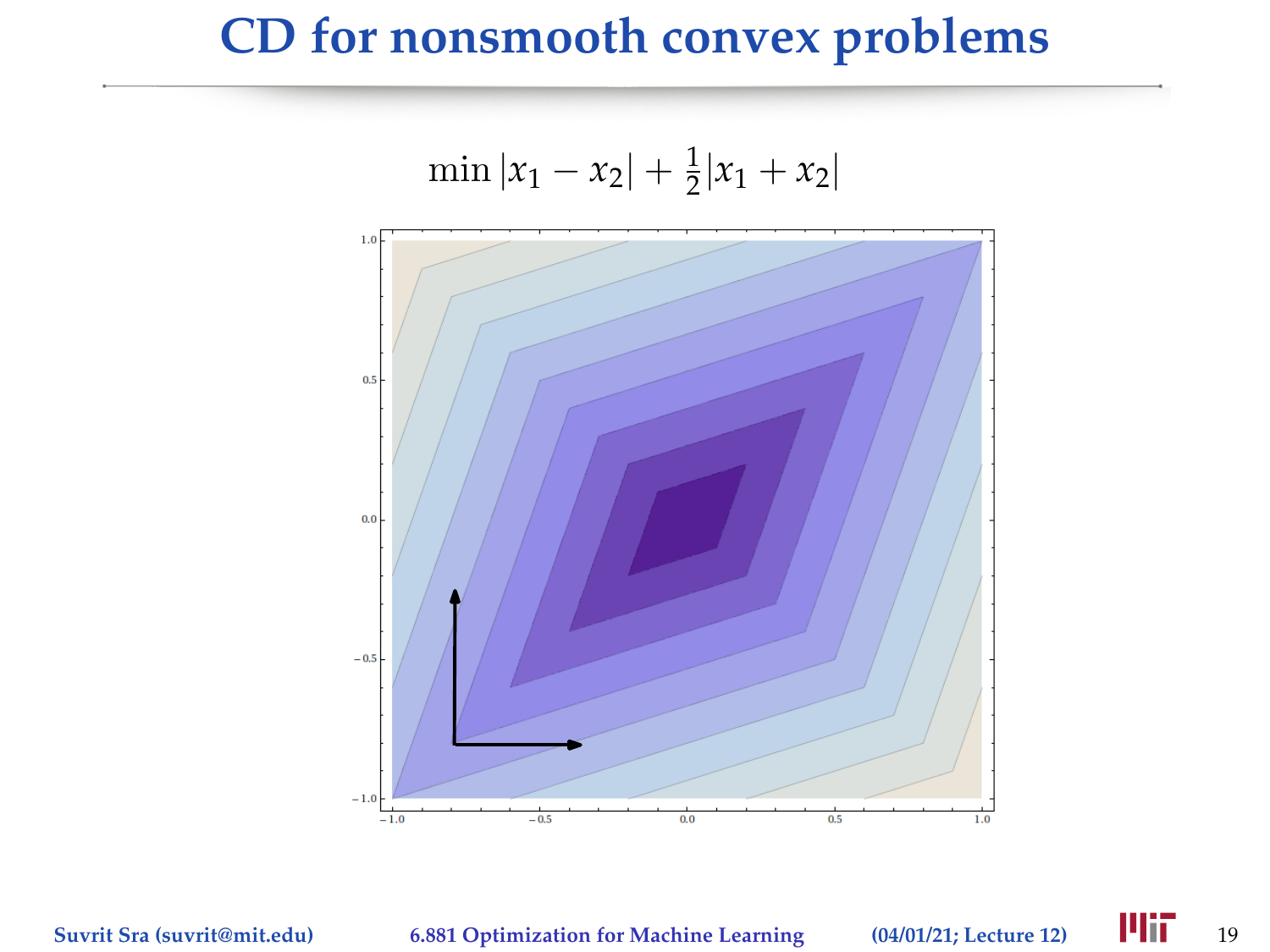## **CD for separable nonsmoothness**

 $\blacktriangleright$  Nonsmooth part is **separable** 

$$
\min_{x \in \mathbb{R}^d} f(x) + \sum_{i=1}^d r_i(x_i)
$$

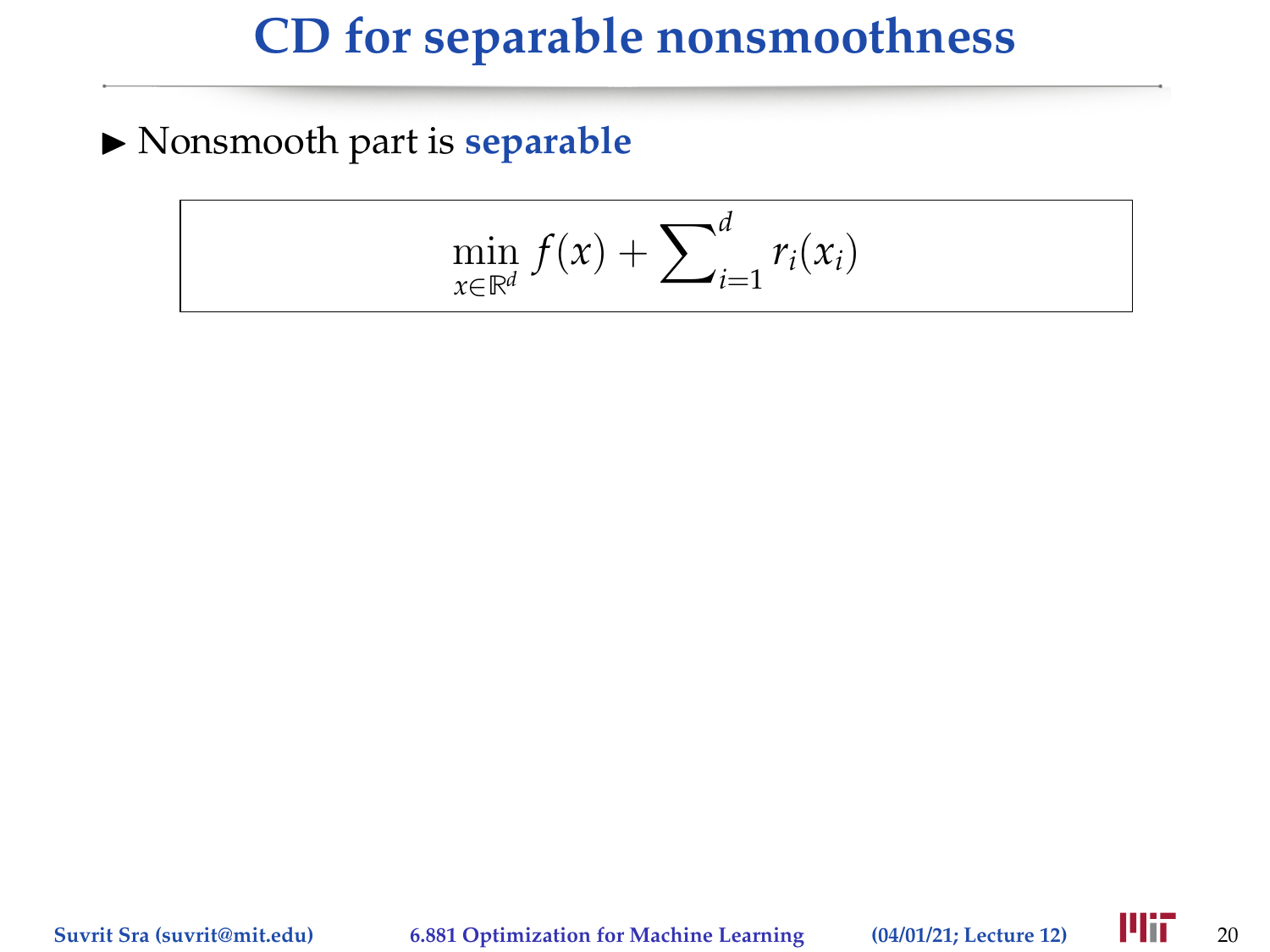#### **CD for separable nonsmoothness**

 $\blacktriangleright$  Nonsmooth part is **separable** 

$$
\min_{x \in \mathbb{R}^d} f(x) + \sum_{i=1}^d r_i(x_i)
$$

**Theorem.** If *f* is convex, continuously differentiable, each  $r_i(x)$  is closed, convex, and each coordinate admits a **unique** solution. Further, assume we go through all coordinates in an essentially cyclic way. Then, the sequence  $\{x^k\}$  generated by CD is bounded, and every limit point of it is optimal.

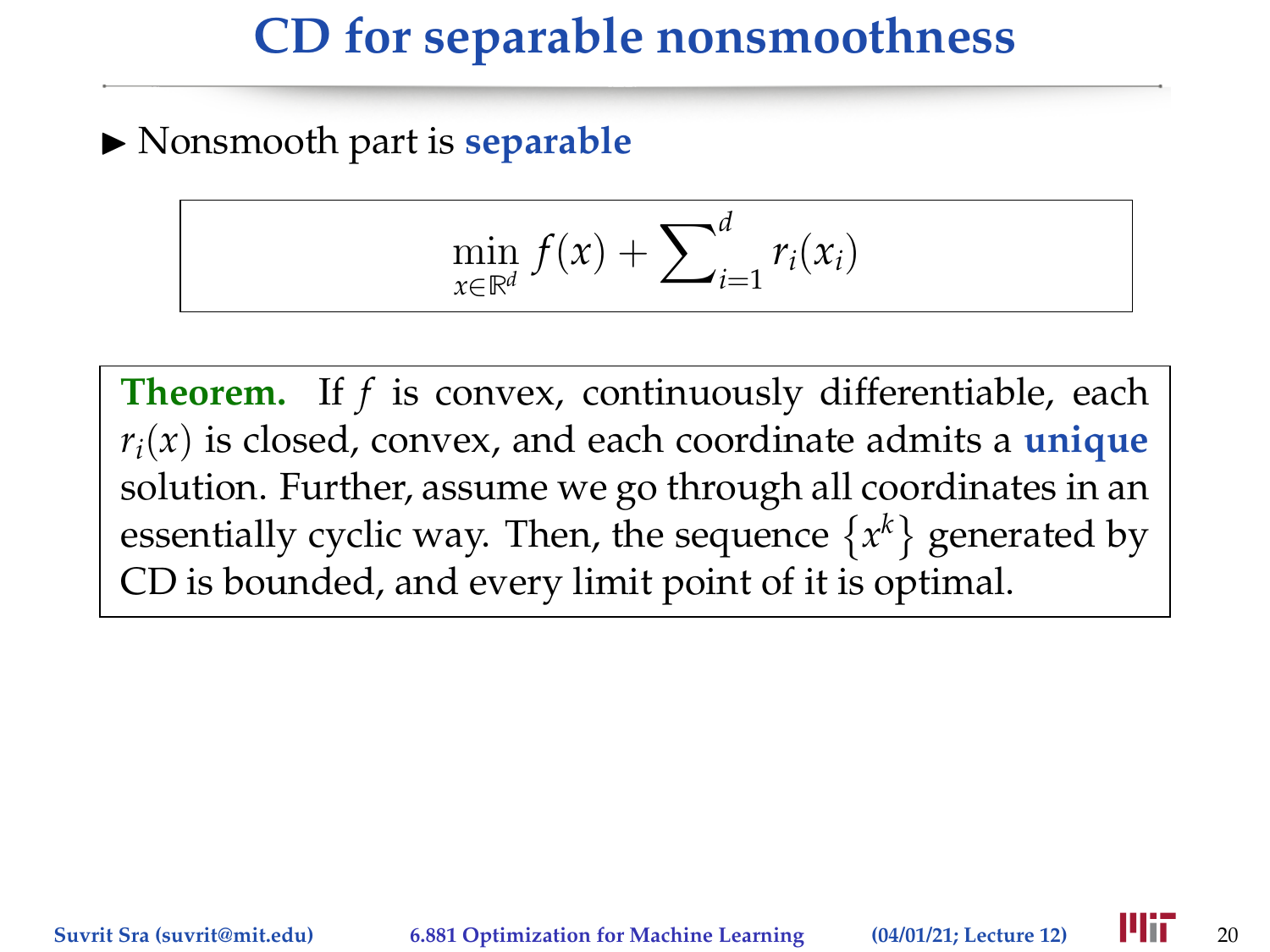## **CD for separable nonsmoothness**

 $\blacktriangleright$  Nonsmooth part is **separable** 

$$
\min_{x \in \mathbb{R}^d} f(x) + \sum_{i=1}^d r_i(x_i)
$$

**Theorem.** If *f* is convex, continuously differentiable, each  $r_i(x)$  is closed, convex, and each coordinate admits a **unique** solution. Further, assume we go through all coordinates in an essentially cyclic way. Then, the sequence  $\{x^k\}$  generated by CD is bounded, and every limit point of it is optimal.

**Remark:** A related result for **nonconvex** problems with separable non-smoothness (under more assumptions), can be found in: "*Convergence of Block Coordinate Descent Method for Nondifferentiable Minimization*" by P. Tseng (2001).

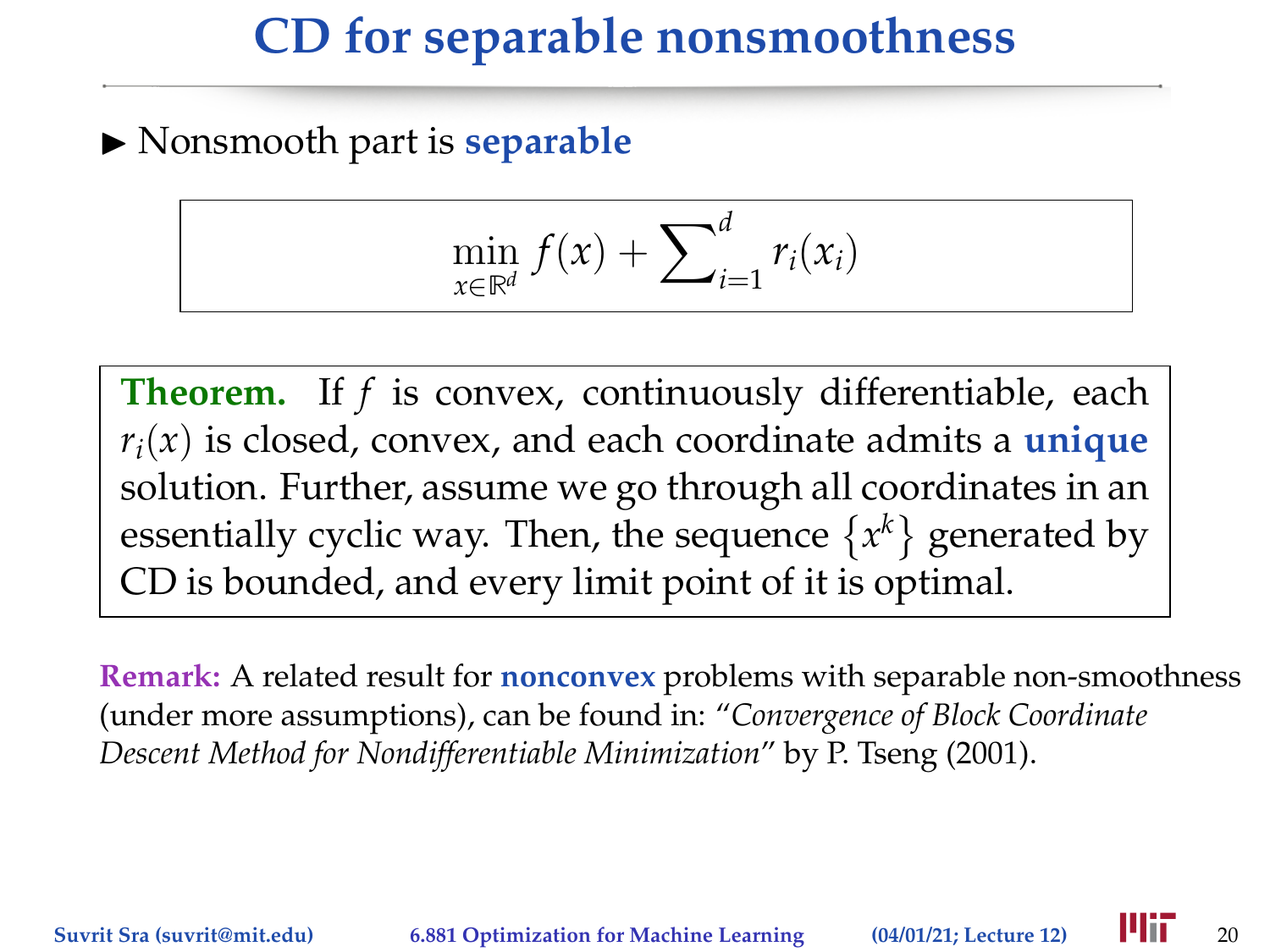# **CD – iteration complexity**

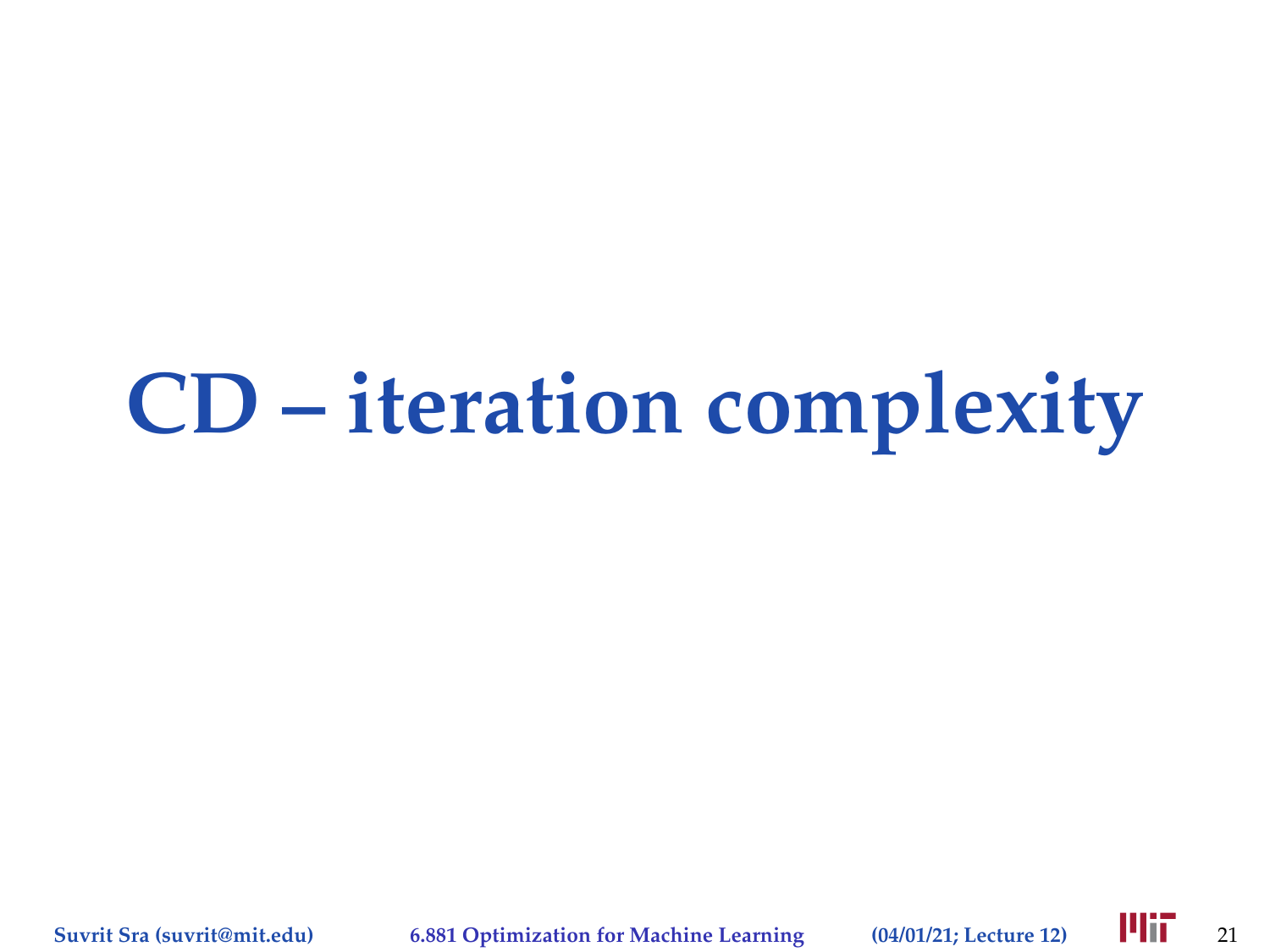$\triangleright$  So far, we saw CD based on essentially cyclic rules

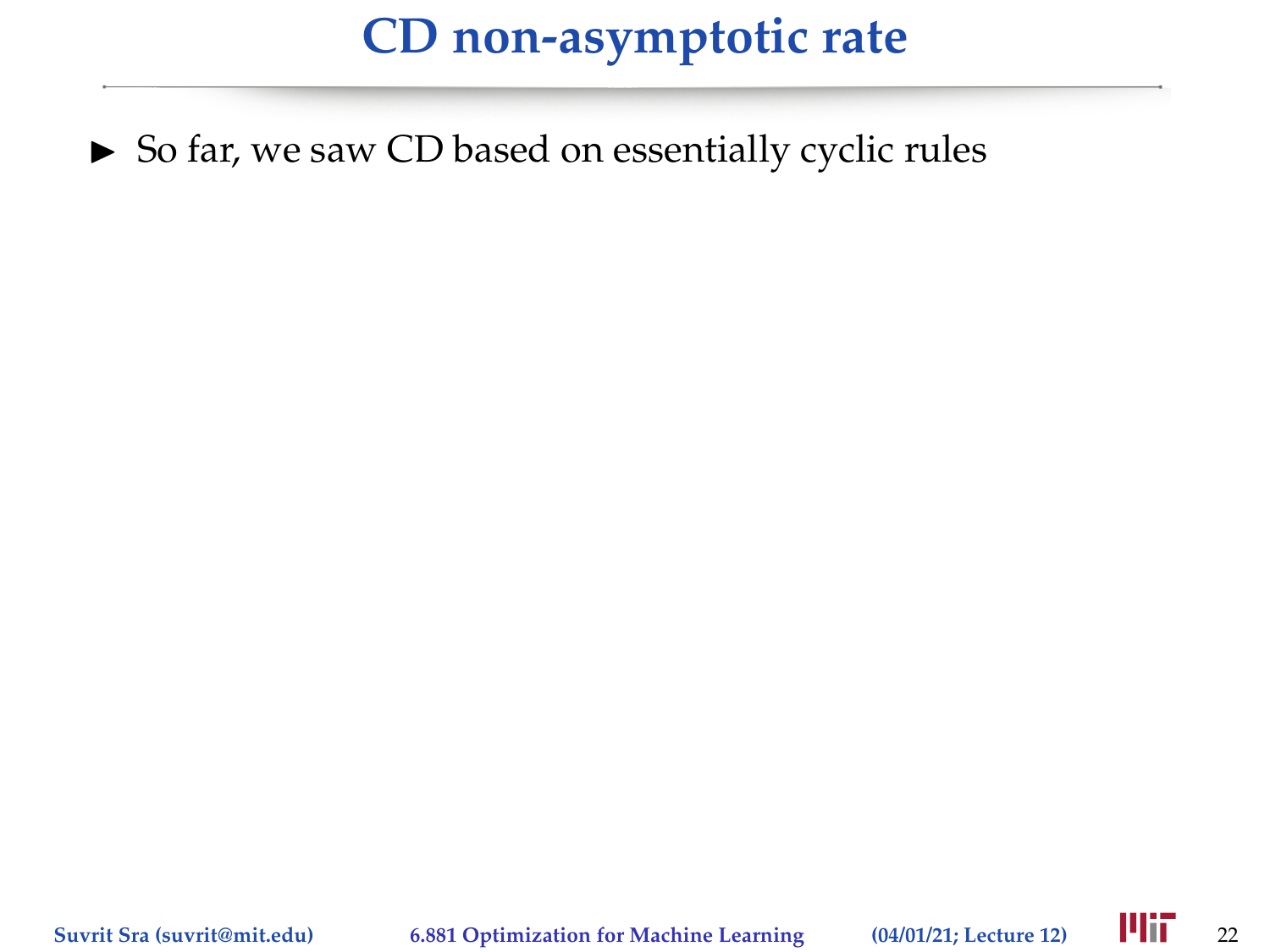- $\triangleright$  So far, we saw CD based on essentially cyclic rules
- It is difficult to prove **global** convergence and almost impossible to estimate **global** rate of convergence

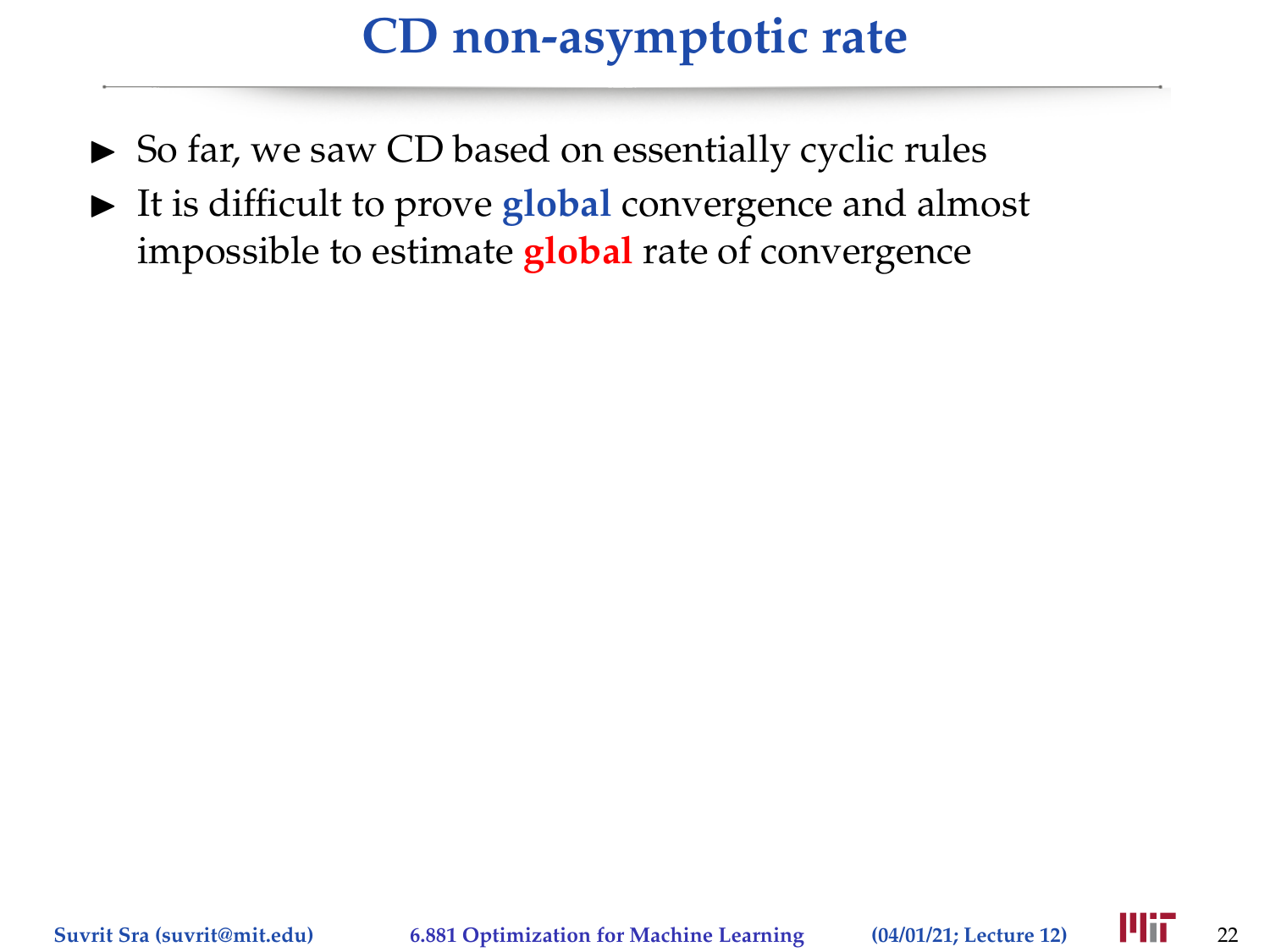- $\triangleright$  So far, we saw CD based on essentially cyclic rules
- It is difficult to prove **global** convergence and almost impossible to estimate **global** rate of convergence
- $\triangleright$  Above results highlighted at best local (asymptotic) rates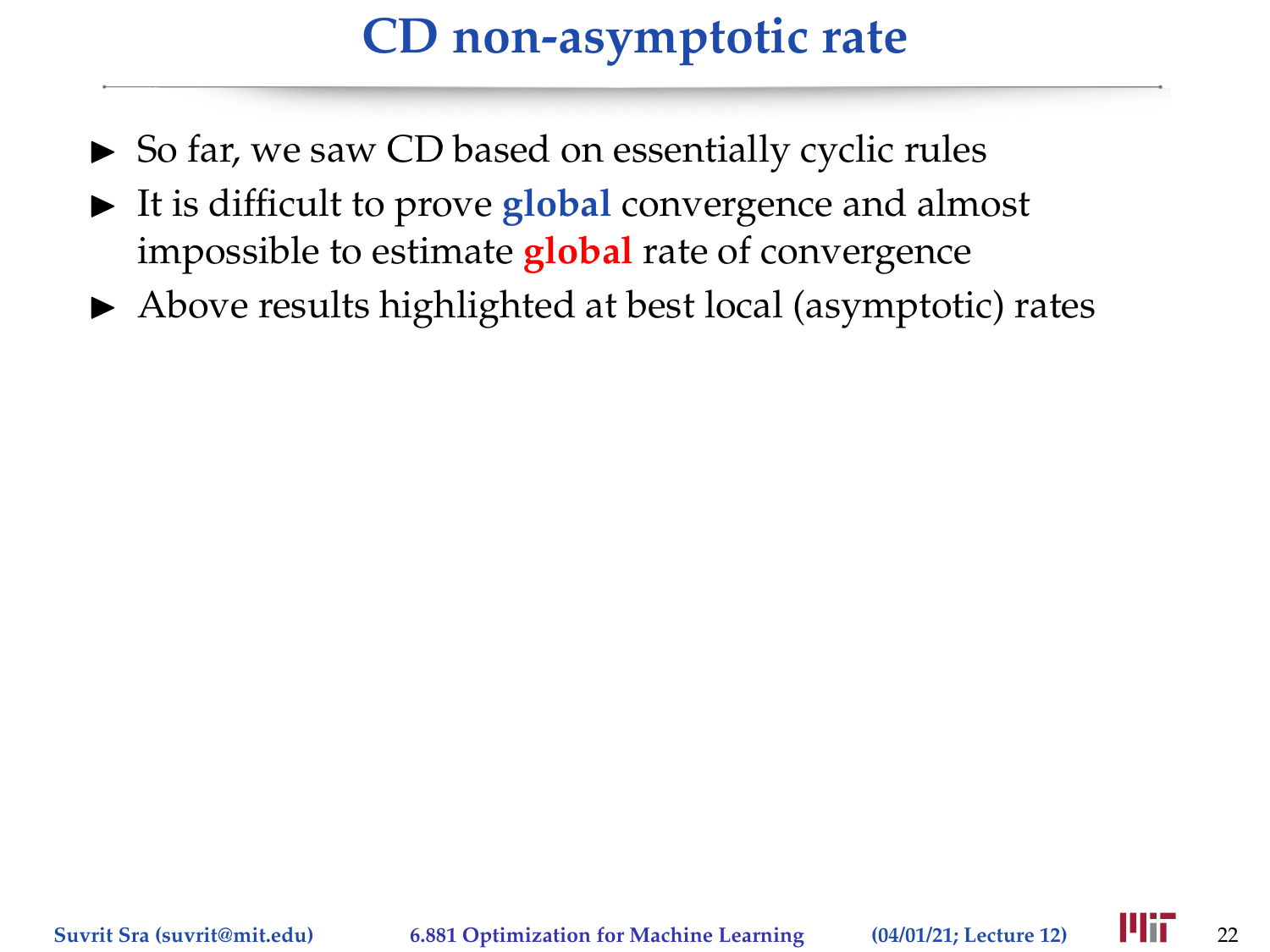- $\triangleright$  So far, we saw CD based on essentially cyclic rules
- It is difficult to prove **global** convergence and almost impossible to estimate **global** rate of convergence
- $\triangleright$  Above results highlighted at best local (asymptotic) rates
- Consider the unconstrained problem  $\min f(x)$ , s.t.,  $x \in \mathbb{R}^d$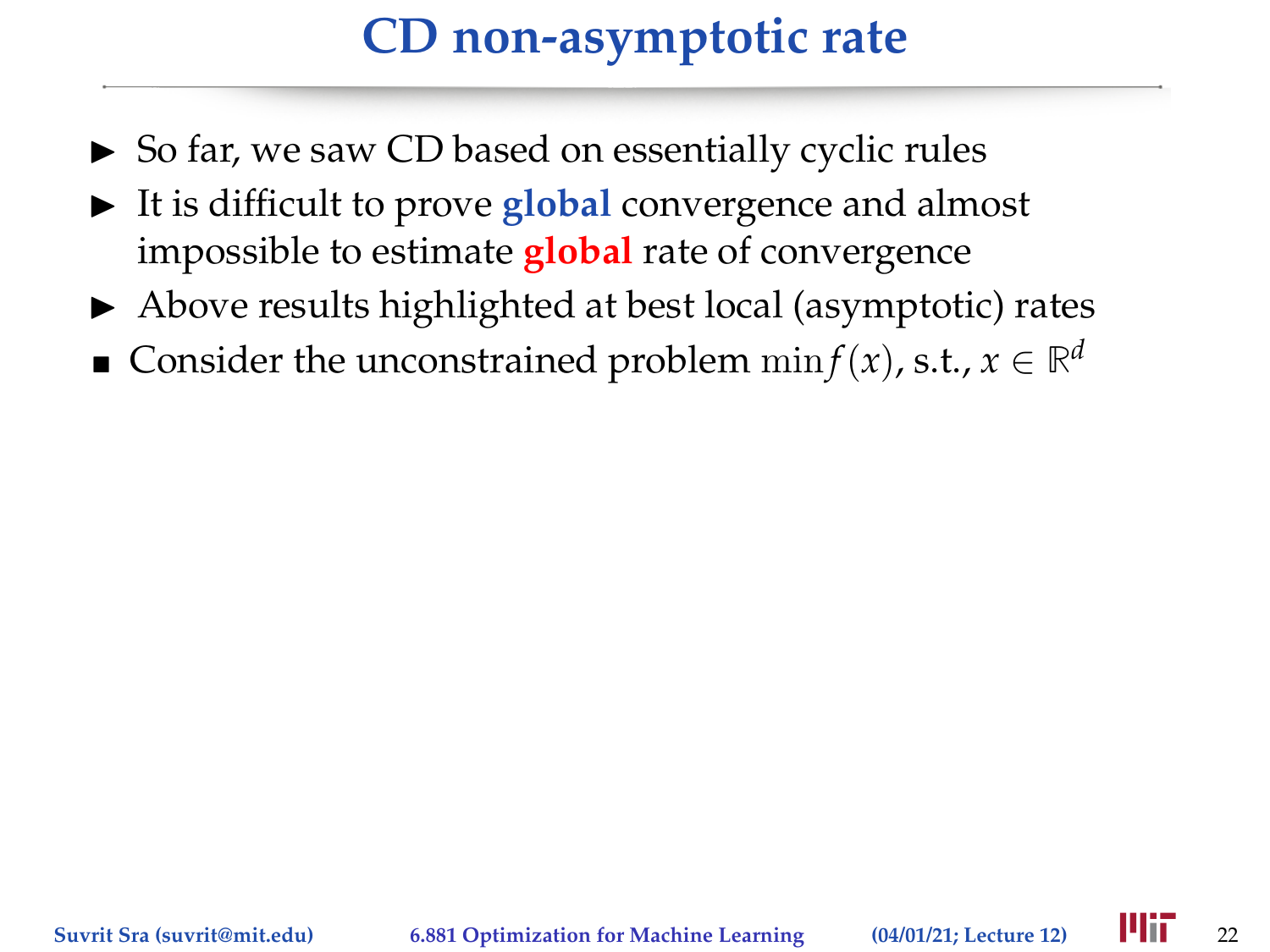- $\triangleright$  So far, we saw CD based on essentially cyclic rules
- It is difficult to prove **global** convergence and almost impossible to estimate **global** rate of convergence
- $\triangleright$  Above results highlighted at best local (asymptotic) rates
- Consider the unconstrained problem  $\min f(x)$ , s.t.,  $x \in \mathbb{R}^d$
- Assume *f* is convex, with **componentwise** Lipschitz gradients

 $|\nabla_i f(x + he_i) - \nabla_i f(x)| \leq L_i |h|, \quad x \in \mathbb{R}^d, h \in \mathbb{R}.$ 

Here *e<sup>i</sup>* denotes the *i*th canonical basis vector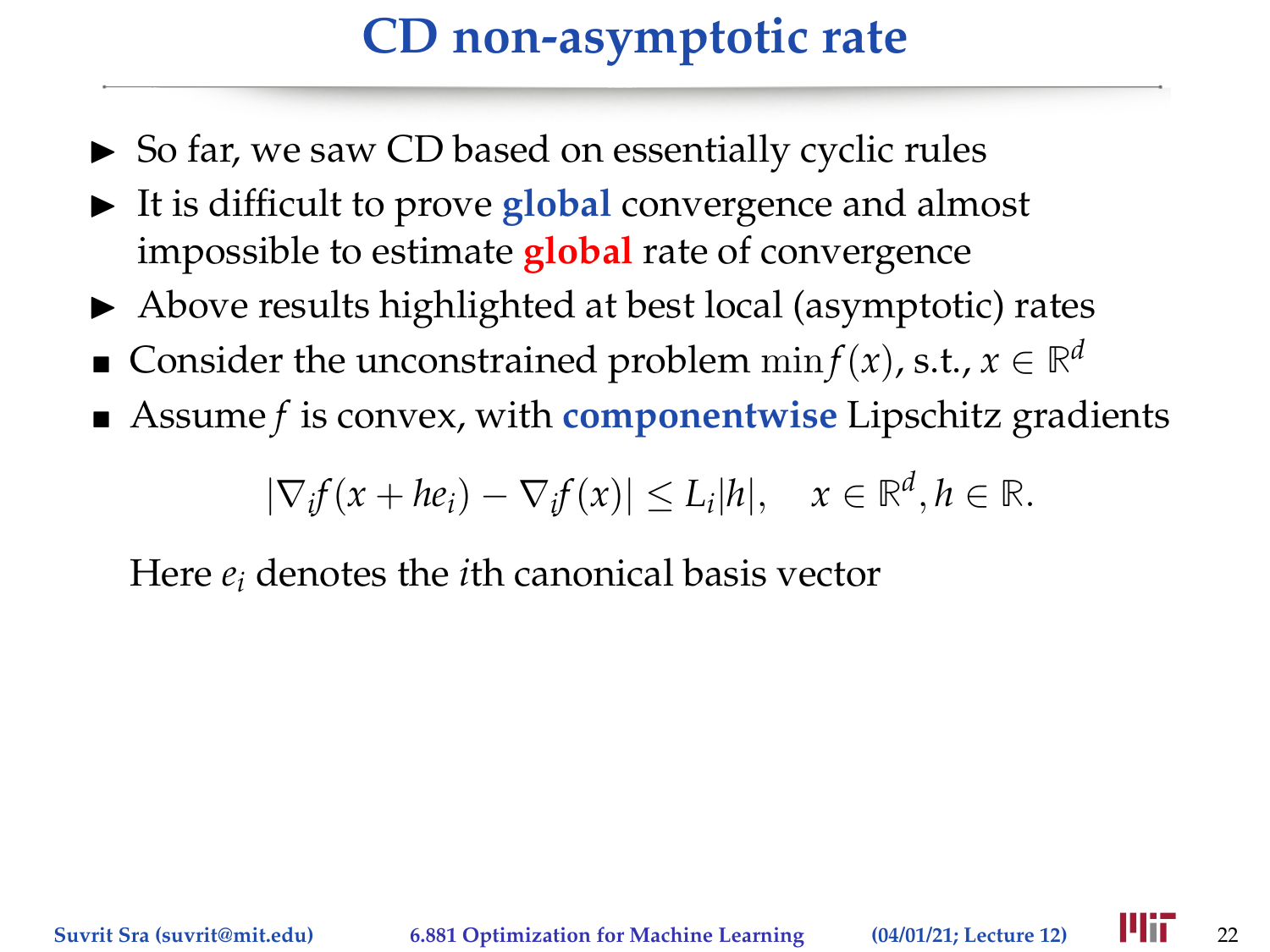- $\triangleright$  So far, we saw CD based on essentially cyclic rules
- It is difficult to prove **global** convergence and almost impossible to estimate **global** rate of convergence
- $\triangleright$  Above results highlighted at best local (asymptotic) rates
- Consider the unconstrained problem  $\min f(x)$ , s.t.,  $x \in \mathbb{R}^d$
- Assume *f* is convex, with **componentwise** Lipschitz gradients

$$
|\nabla_i f(x + he_i) - \nabla_i f(x)| \le L_i |h|, \quad x \in \mathbb{R}^d, h \in \mathbb{R}.
$$

Here *e<sup>i</sup>* denotes the *i*th canonical basis vector

Choose  $x_0 \in \mathbb{R}^d$ . Let  $M = \max_i L_i$ ; For  $k \geq 0$  $i_k = \text{argmax} |\nabla_i f(x_k)|$ 1≤*i*≤*d*  $x_{k+1} = x_k - \frac{1}{M} \nabla_{i_k} f(x_k) e_{i_k}.$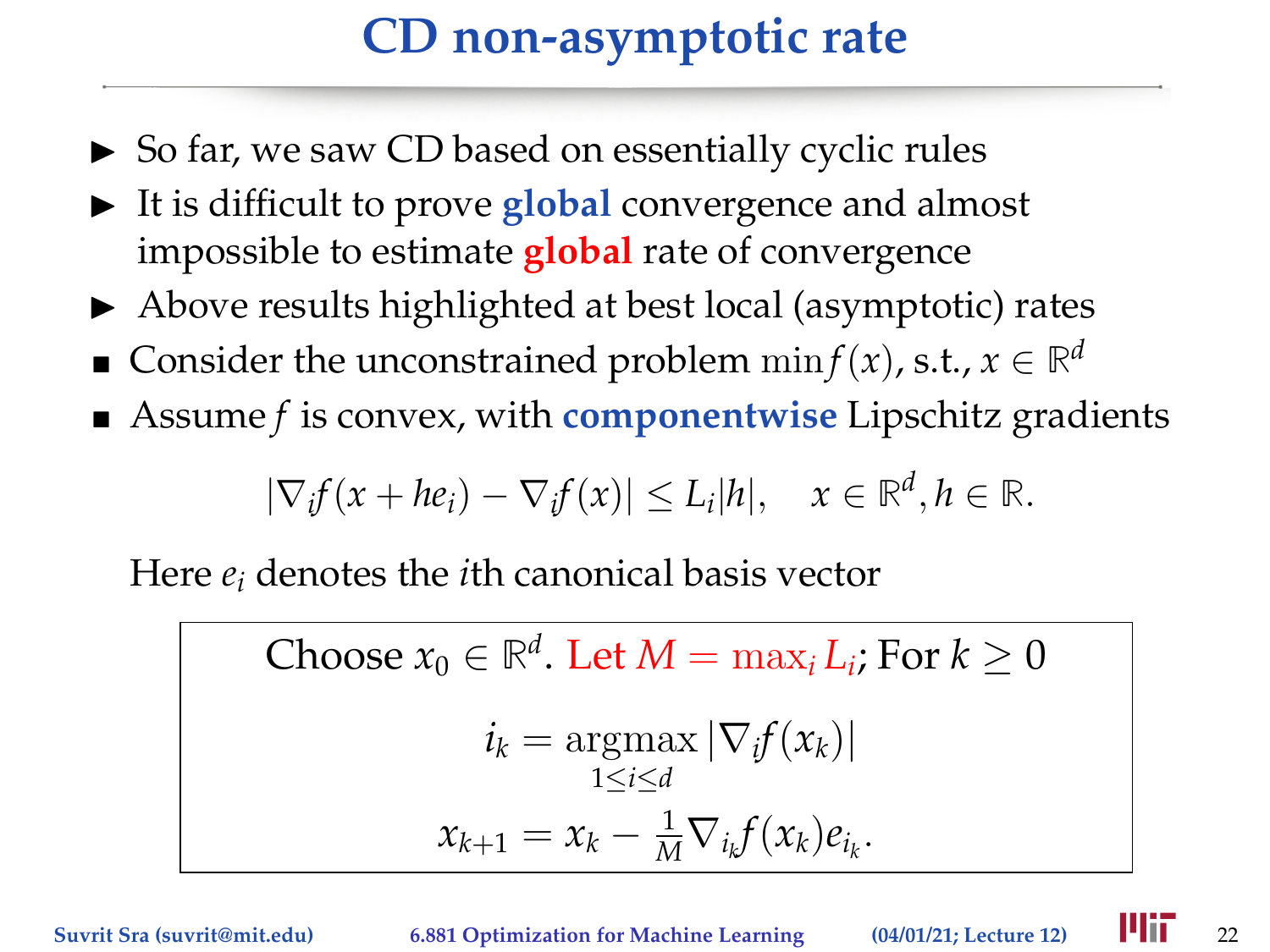$$
f(x_k)-f^*\leq \frac{2dM||x_0-x^*||_2^2}{k+4}, \quad k\geq 0.
$$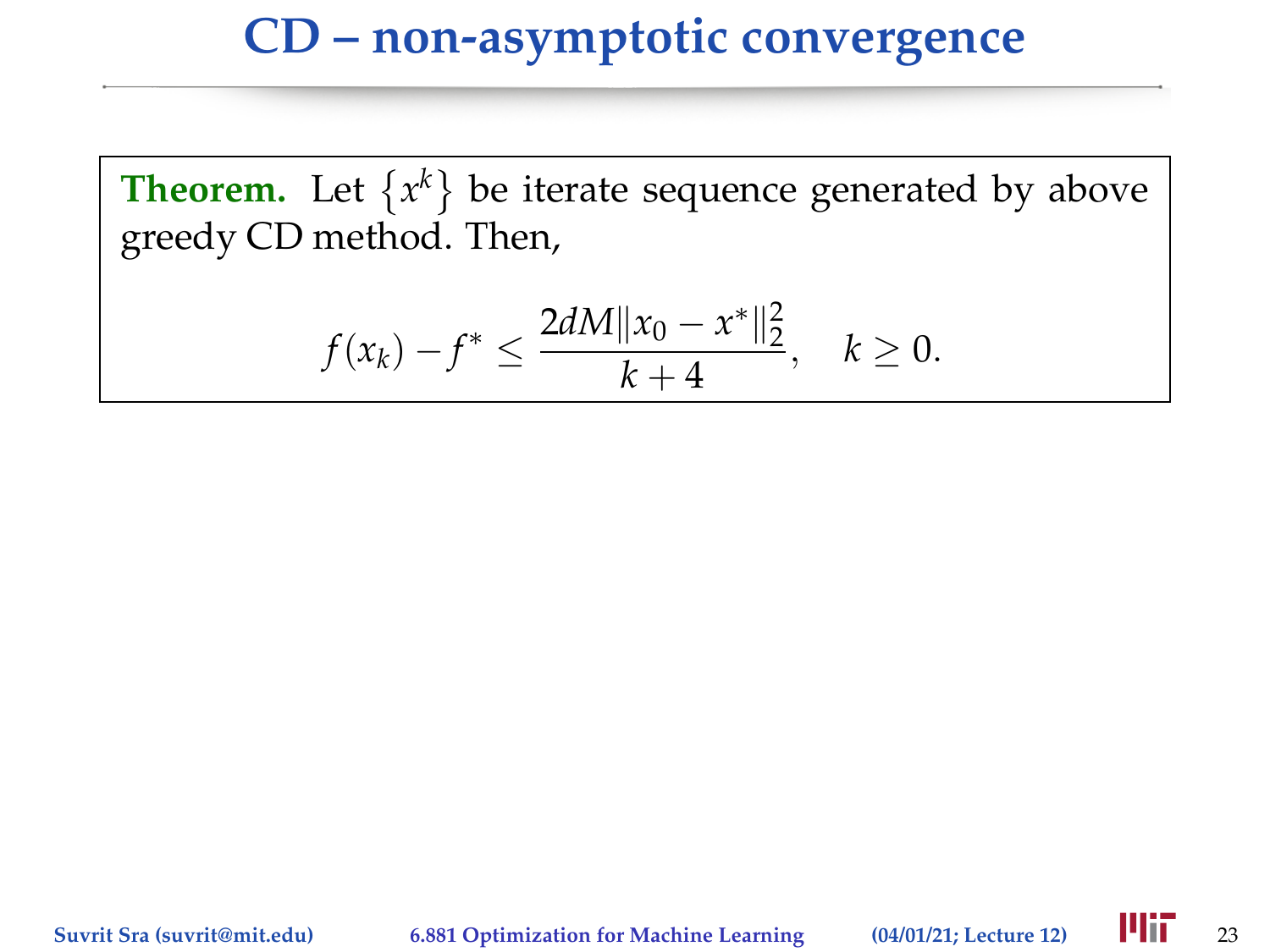$$
f(x_k)-f^*\leq \frac{2dM||x_0-x^*||_2^2}{k+4}, \quad k\geq 0.
$$

- $\blacktriangleright$  Looks like gradient-descent  $O(1/k)$  bound for  $C^1_L$  cvx
- $\triangleright$  Notice factor of *d* in the numerator!

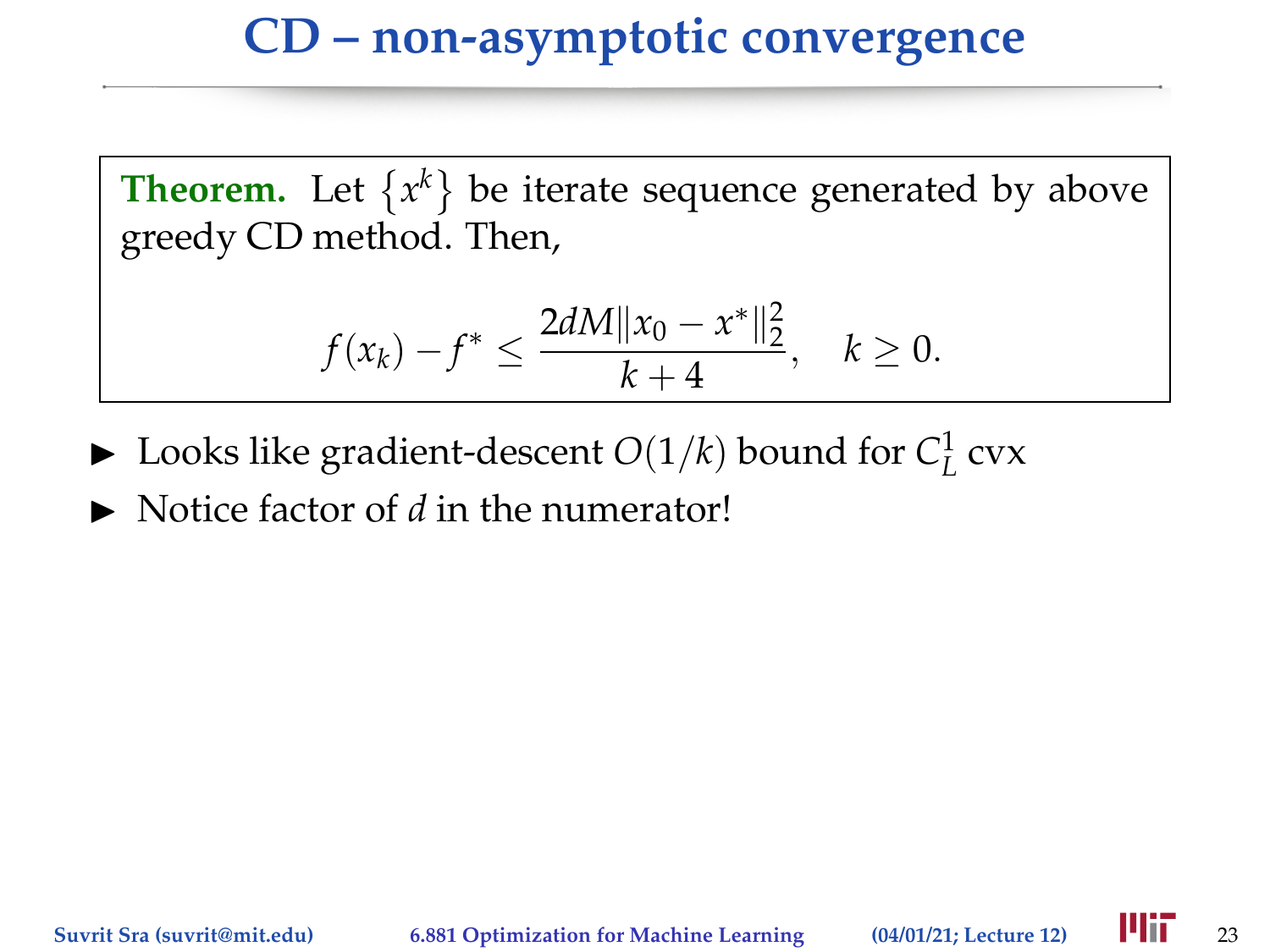$$
f(x_k)-f^*\leq \frac{2dM||x_0-x^*||_2^2}{k+4}, \quad k\geq 0.
$$

- $\blacktriangleright$  Looks like gradient-descent  $O(1/k)$  bound for  $C^1_L$  cvx
- $\triangleright$  Notice factor of *d* in the numerator!
- $\triangleright$  But this method is impractical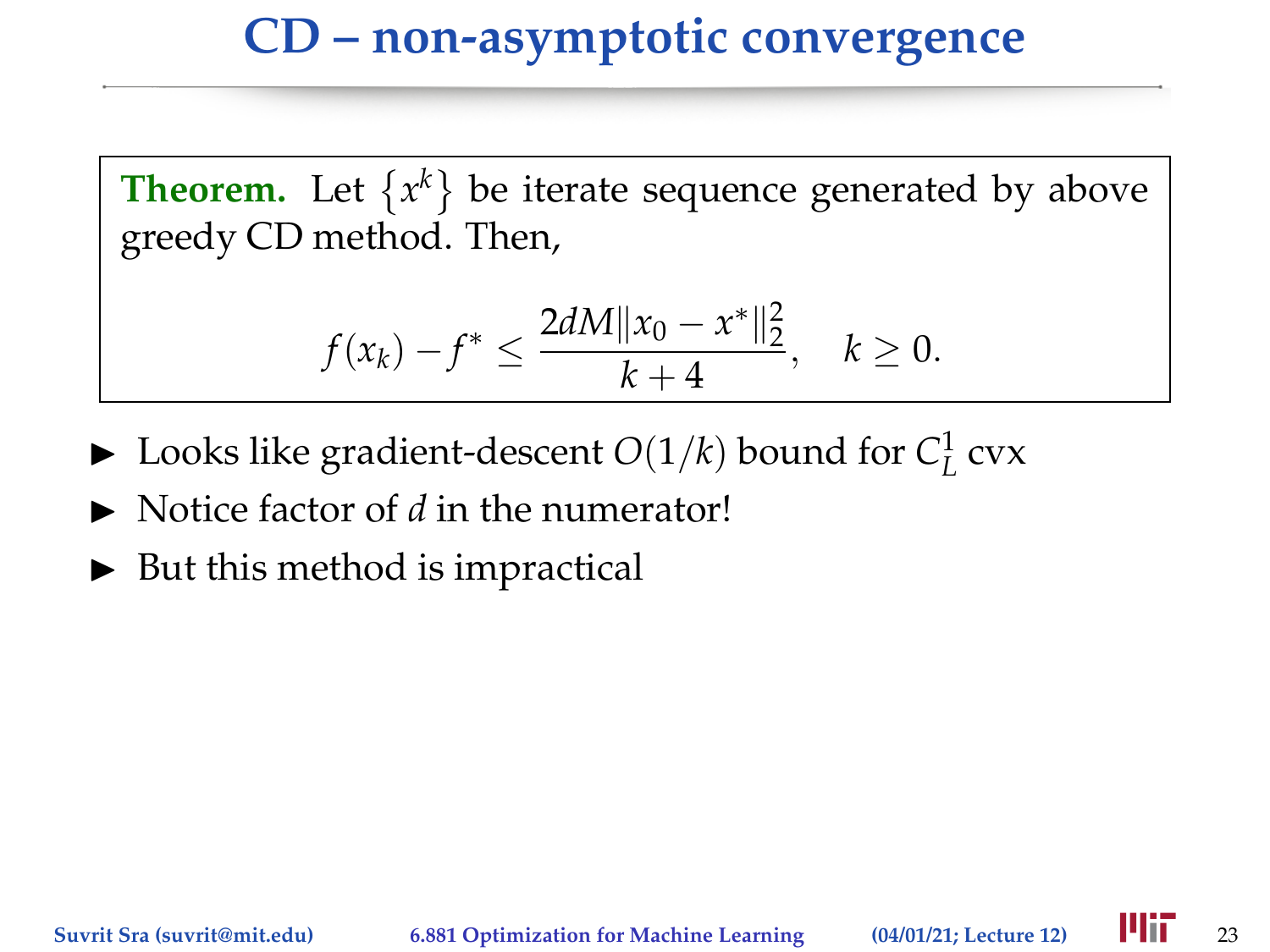$$
f(x_k)-f^*\leq \frac{2dM||x_0-x^*||_2^2}{k+4}, \quad k\geq 0.
$$

- $\blacktriangleright$  Looks like gradient-descent  $O(1/k)$  bound for  $C^1_L$  cvx
- $\triangleright$  Notice factor of *d* in the numerator!
- $\triangleright$  But this method is impractical
- ▶ At each step, it requires access to **full gradient**

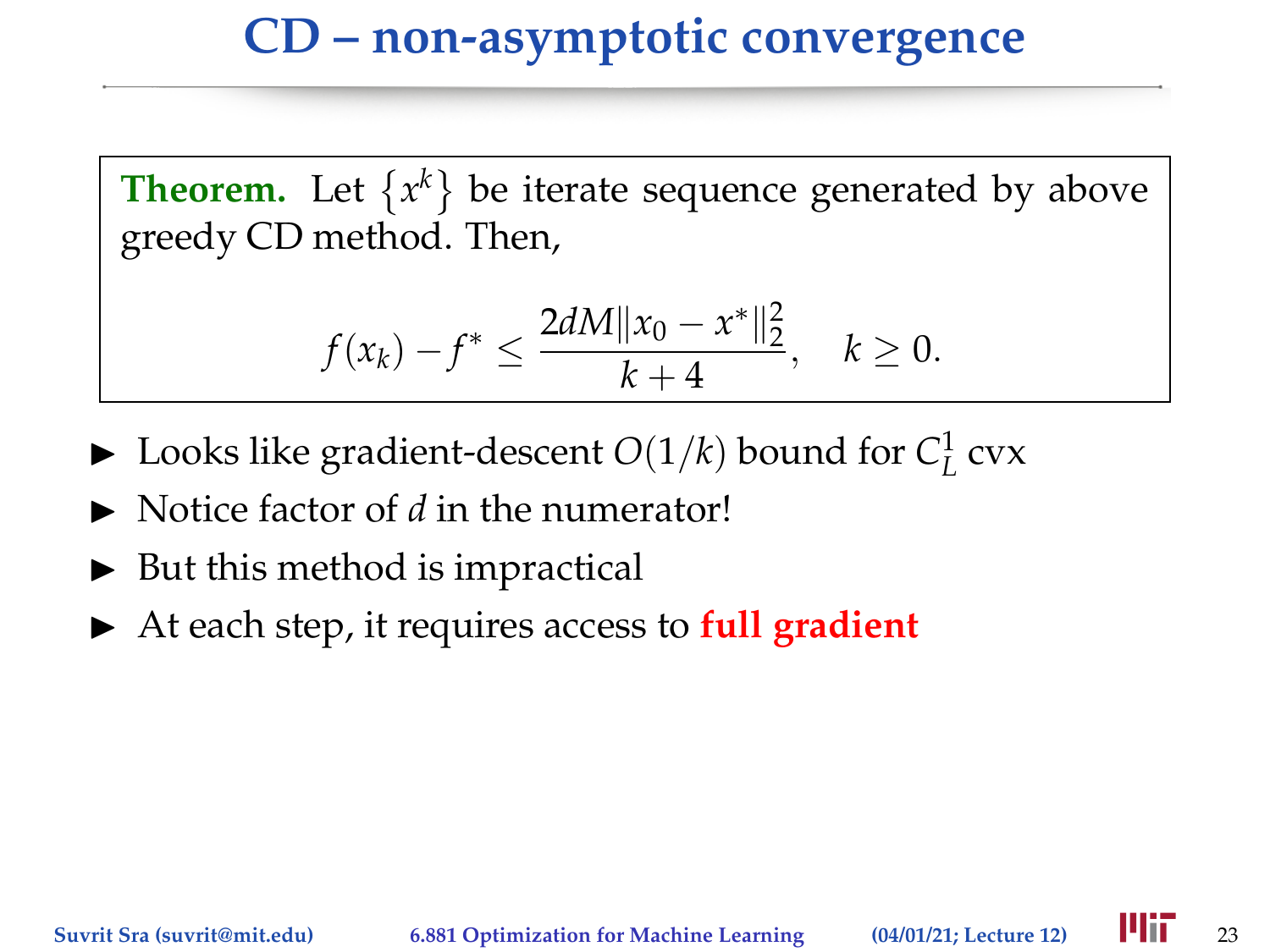$$
f(x_k)-f^*\leq \frac{2dM||x_0-x^*||_2^2}{k+4}, \quad k\geq 0.
$$

- $\blacktriangleright$  Looks like gradient-descent  $O(1/k)$  bound for  $C^1_L$  cvx
- $\triangleright$  Notice factor of *d* in the numerator!
- $\triangleright$  But this method is impractical
- ▶ At each step, it requires access to **full gradient**
- $\triangleright$  Might as well use ordinary gradient methods!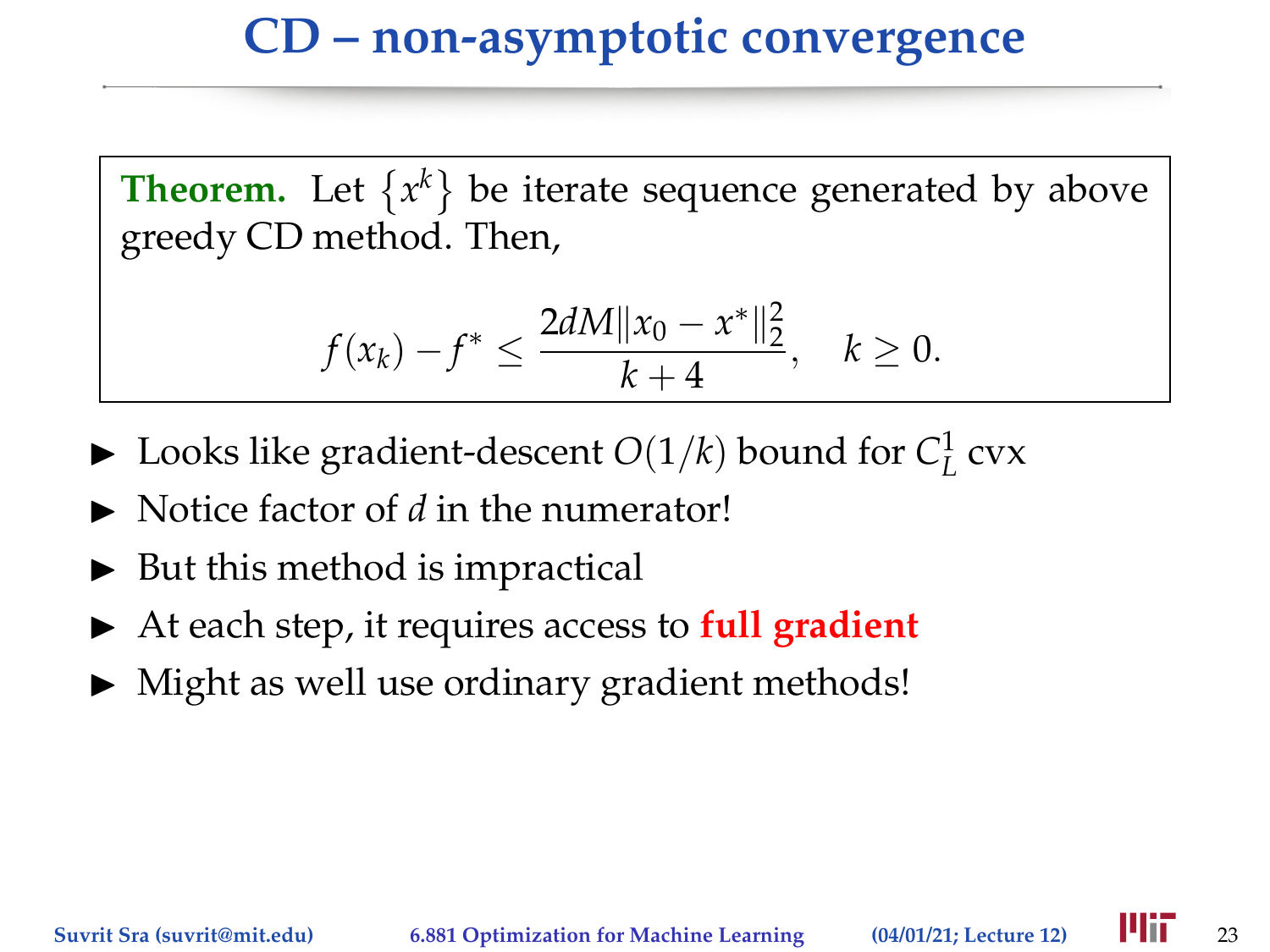$$
f(x_k)-f^*\leq \frac{2dM||x_0-x^*||_2^2}{k+4}, \quad k\geq 0.
$$

- $\blacktriangleright$  Looks like gradient-descent  $O(1/k)$  bound for  $C^1_L$  cvx
- $\triangleright$  Notice factor of *d* in the numerator!
- $\triangleright$  But this method is impractical
- ▶ At each step, it requires access to **full gradient**
- $\triangleright$  Might as well use ordinary gradient methods!
- Also, if  $f \in C^1_L$ , it can easily happen that  $M \geq L$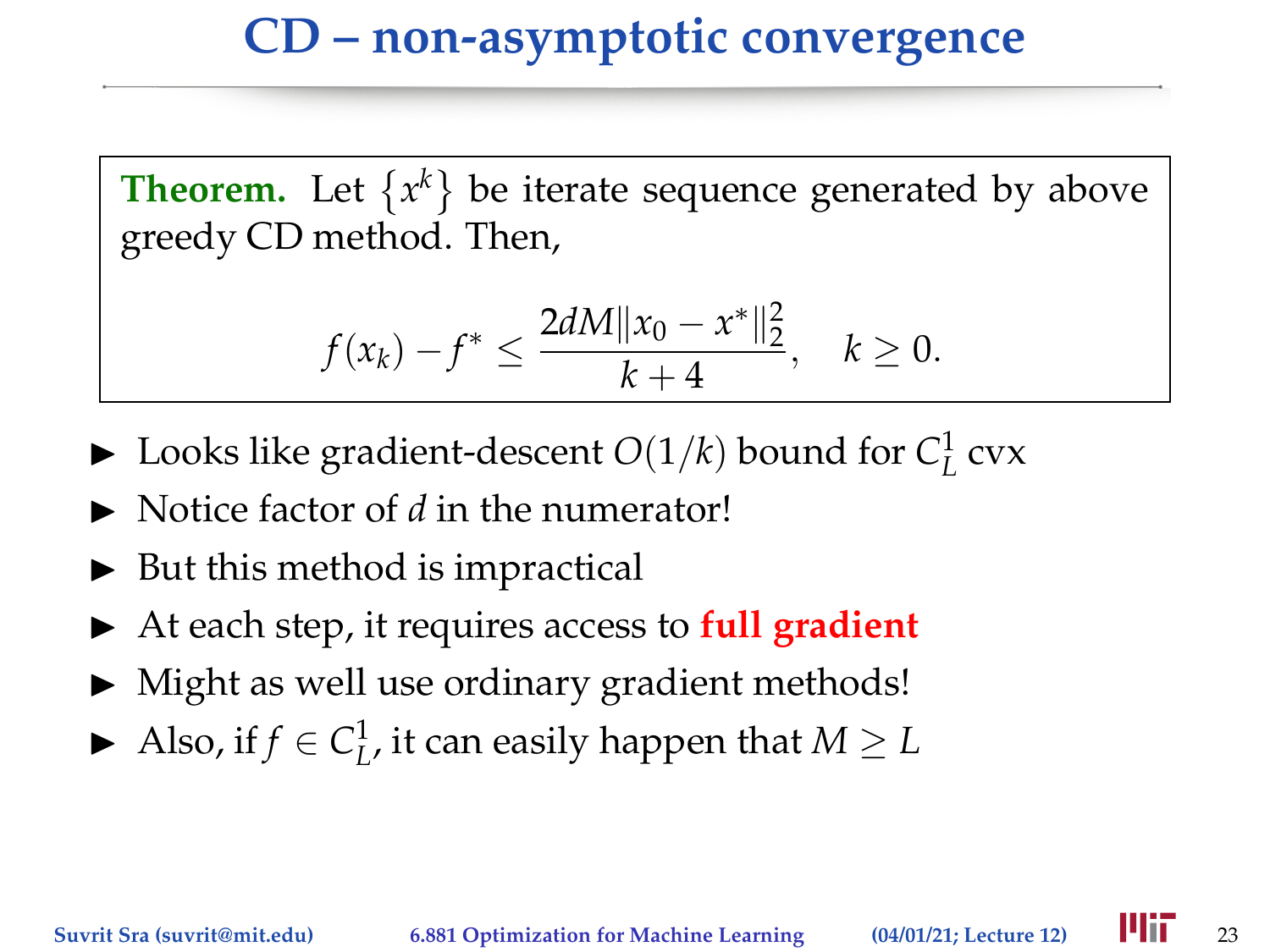$$
f(x_k)-f^*\leq \frac{2dM||x_0-x^*||_2^2}{k+4}, \quad k\geq 0.
$$

- $\blacktriangleright$  Looks like gradient-descent  $O(1/k)$  bound for  $C^1_L$  cvx
- $\triangleright$  Notice factor of *d* in the numerator!
- $\triangleright$  But this method is impractical
- ▶ At each step, it requires access to **full gradient**
- $\triangleright$  Might as well use ordinary gradient methods!
- Also, if  $f \in C^1_L$ , it can easily happen that  $M \geq L$
- $\triangleright$  So above rate is in general, worse than gradient methods

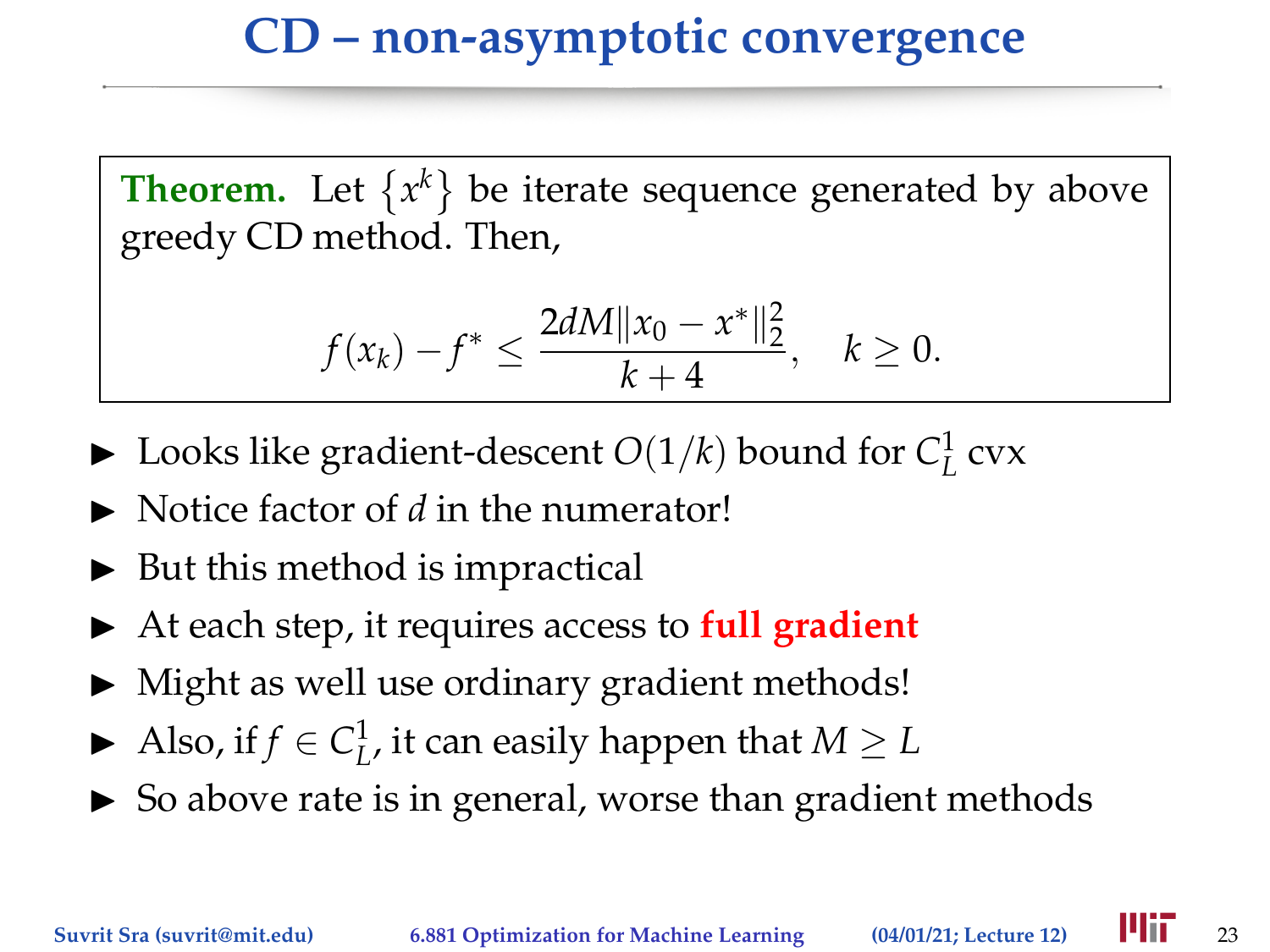#### **BCD – Notation**

- $\triangleright$  **Decomposition:**  $E = [E_1, \ldots, E_n]$  into *n* blocks
- $\triangleright$  Corresponding decomposition of *x* is

$$
(\underbrace{E_1^T x}_{N_1+} , \underbrace{E_2^T x}_{N_2+} , \dots, \underbrace{E_n^T x}_{N_n=N}) = (x^{(1)}, x^{(2)}, \dots, x^{(n)})
$$

 $\blacktriangleright$  Observation:

$$
E_i^T E_j = \begin{cases} I_{N_i} & i = j \\ 0_{N_i, N_j} & i \neq j. \end{cases}
$$

- $\triangleright$  So the  $E_i$ s define our partitioning of the coordinates
- $\blacktriangleright$  Just fancier notation for a random partition of coordinates
- $\blacktriangleright$  Now with this notation  $\ldots$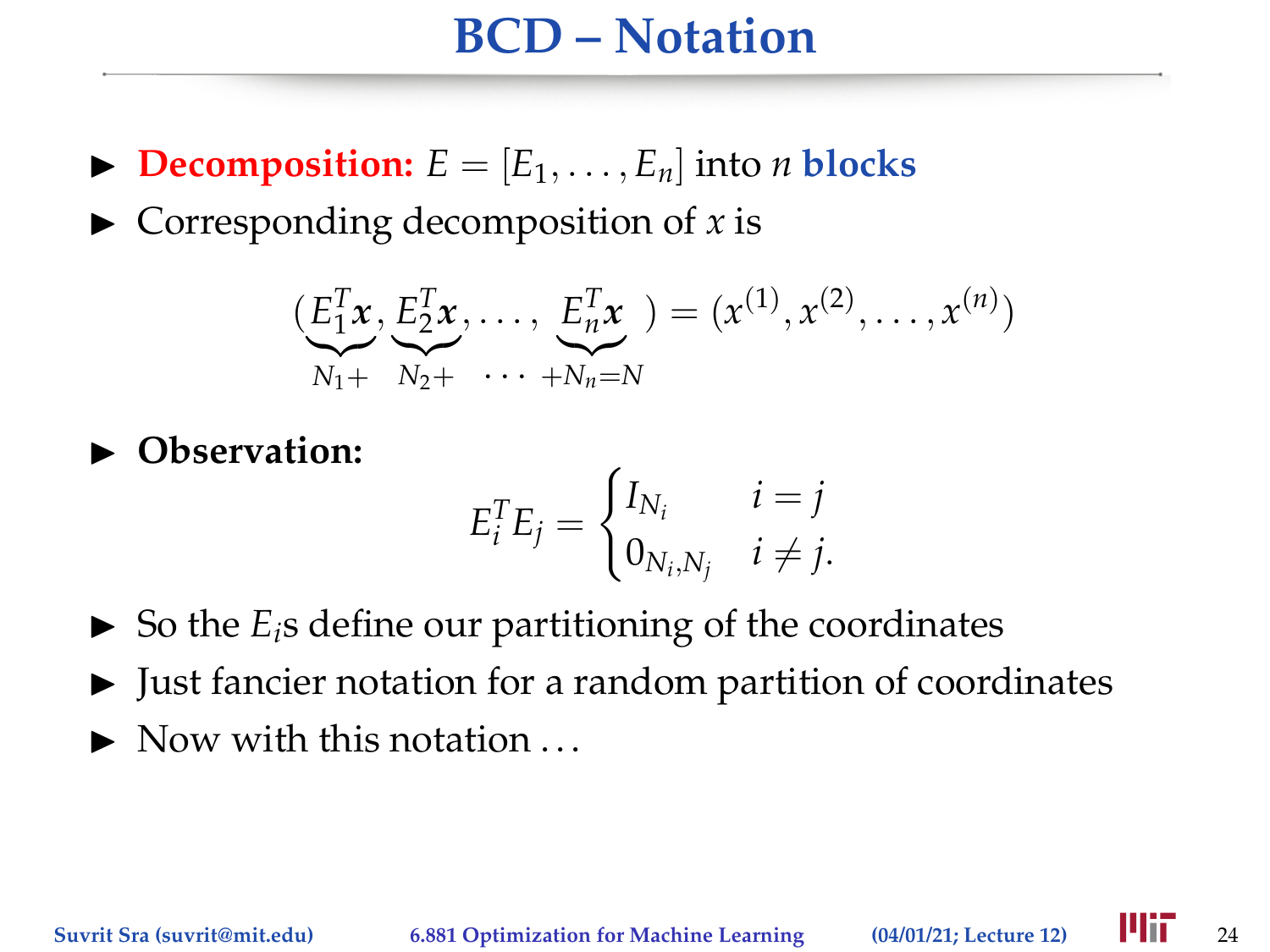$\min f(x)$  where  $x \in \mathbb{R}^d$ 

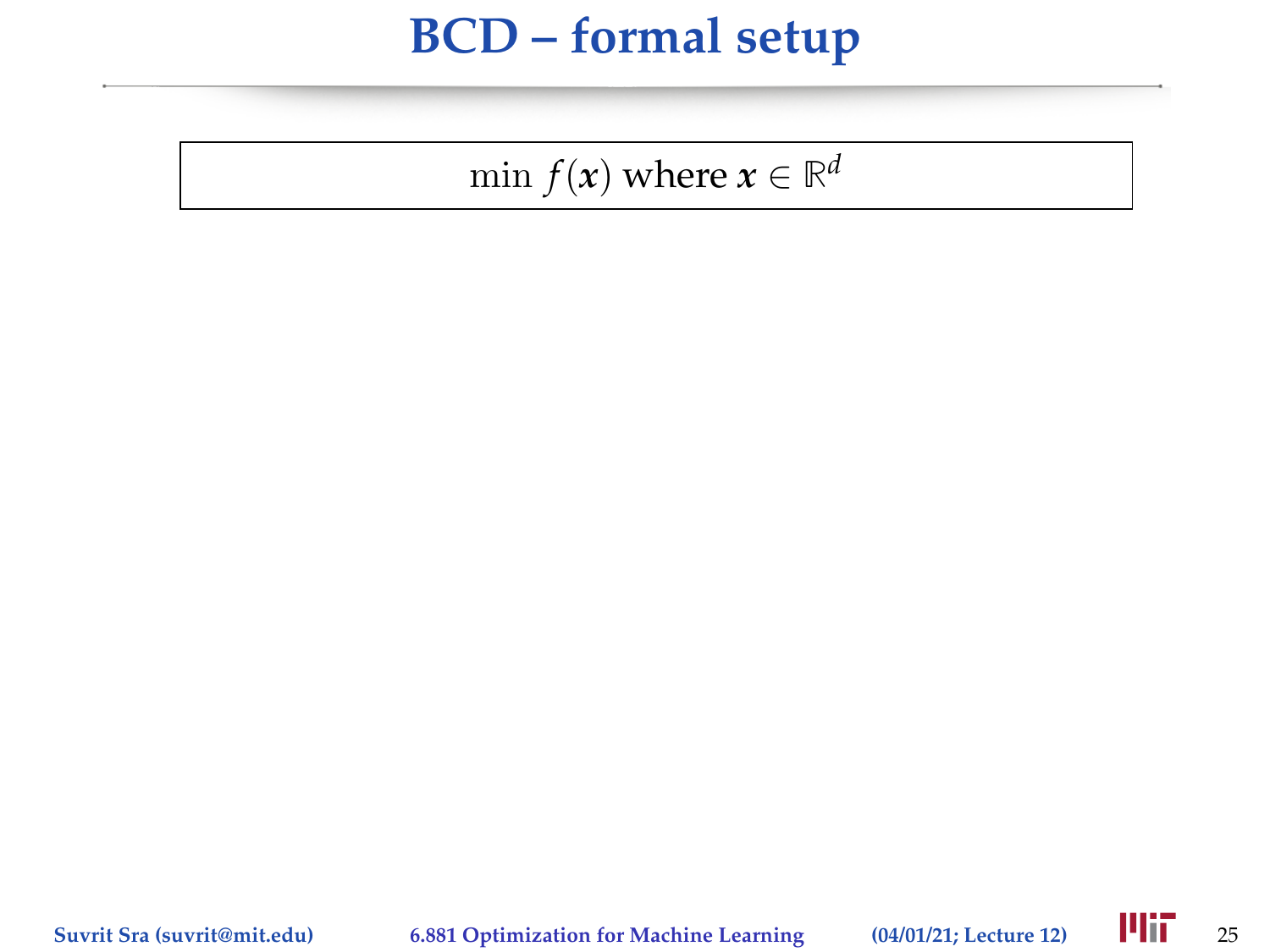$\min f(x)$  where  $x \in \mathbb{R}^d$ 

**Assume** gradient of block *i* is Lipschitz continuous∗∗

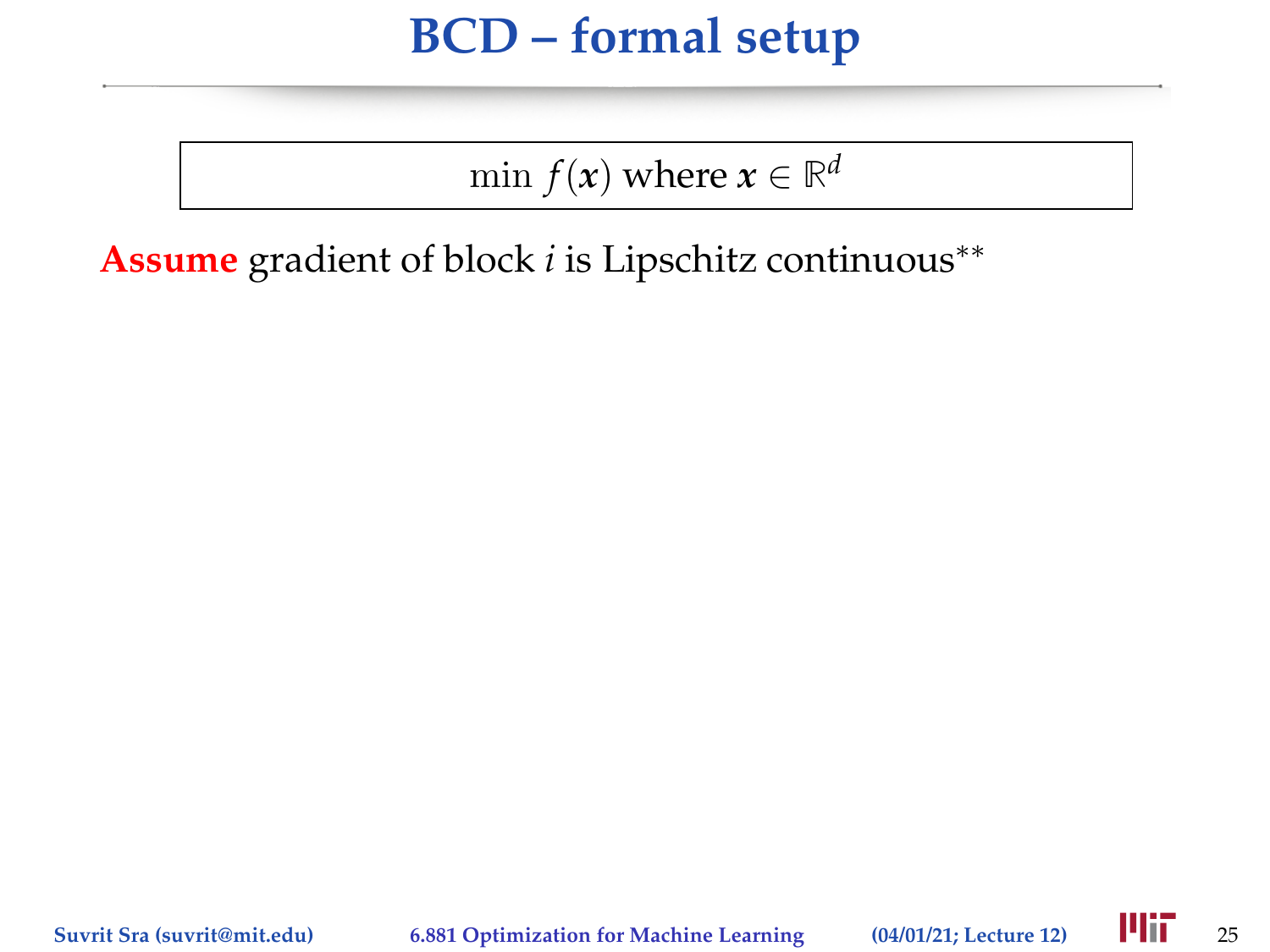$\min f(x)$  where  $x \in \mathbb{R}^d$ 

**Assume** gradient of block *i* is Lipschitz continuous∗∗

 $\|\nabla_i f(\boldsymbol{x} + \boldsymbol{E}_i \boldsymbol{h}) - \nabla_i f(\boldsymbol{x})\|_* \leq L_i \|\boldsymbol{h}\|$ 

Block gradient  $\nabla_i f(x)$  is projection of full grad:  $E_i^T \nabla f(x)$ 

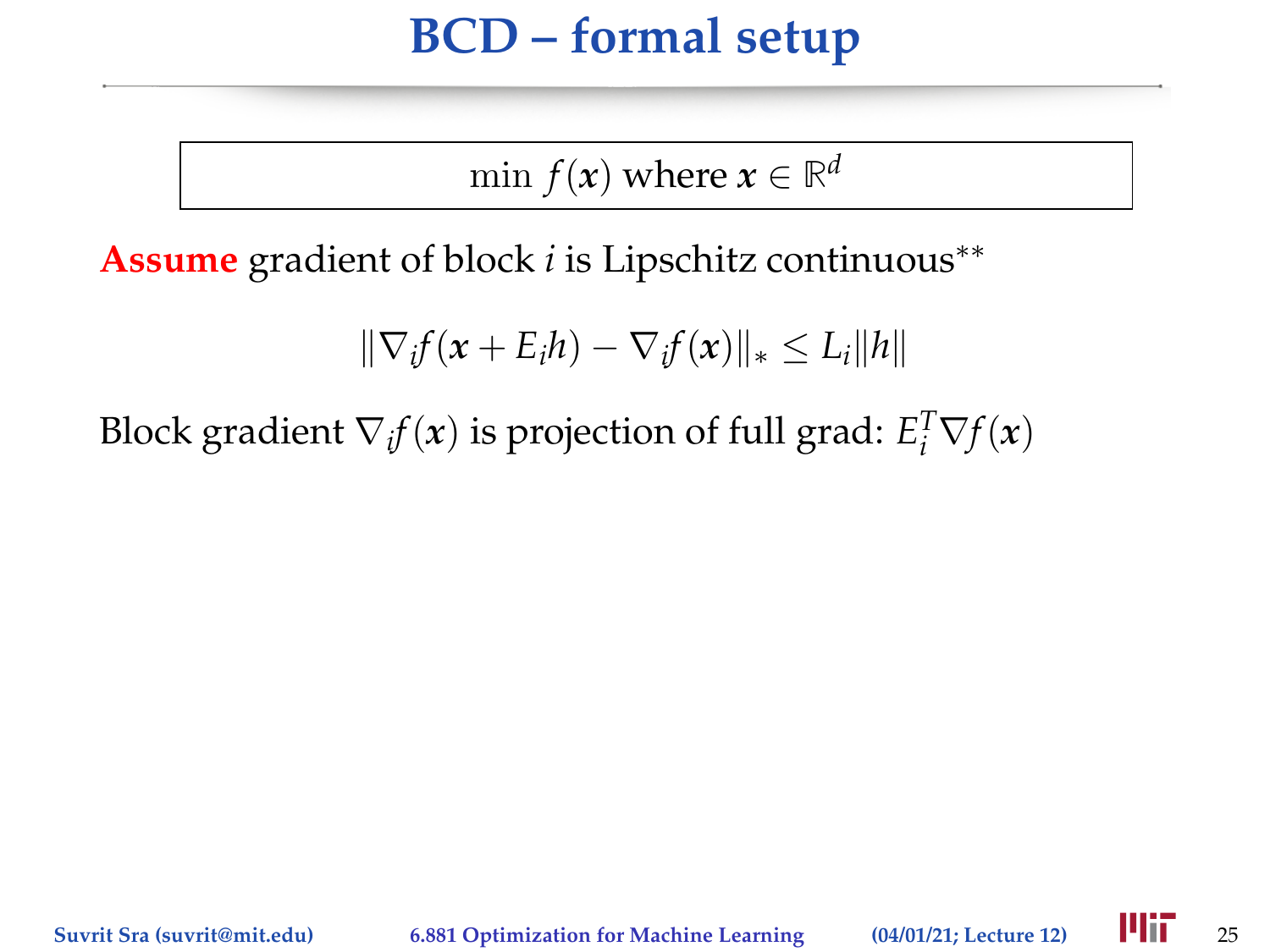$\min f(x)$  where  $x \in \mathbb{R}^d$ 

**Assume** gradient of block *i* is Lipschitz continuous∗∗

$$
\|\nabla_i f(\mathbf{x} + E_i h) - \nabla_i f(\mathbf{x})\|_* \leq L_i \|h\|
$$

Block gradient  $\nabla_i f(x)$  is projection of full grad:  $E_i^T \nabla f(x)$ ∗∗ — each block can use its own norm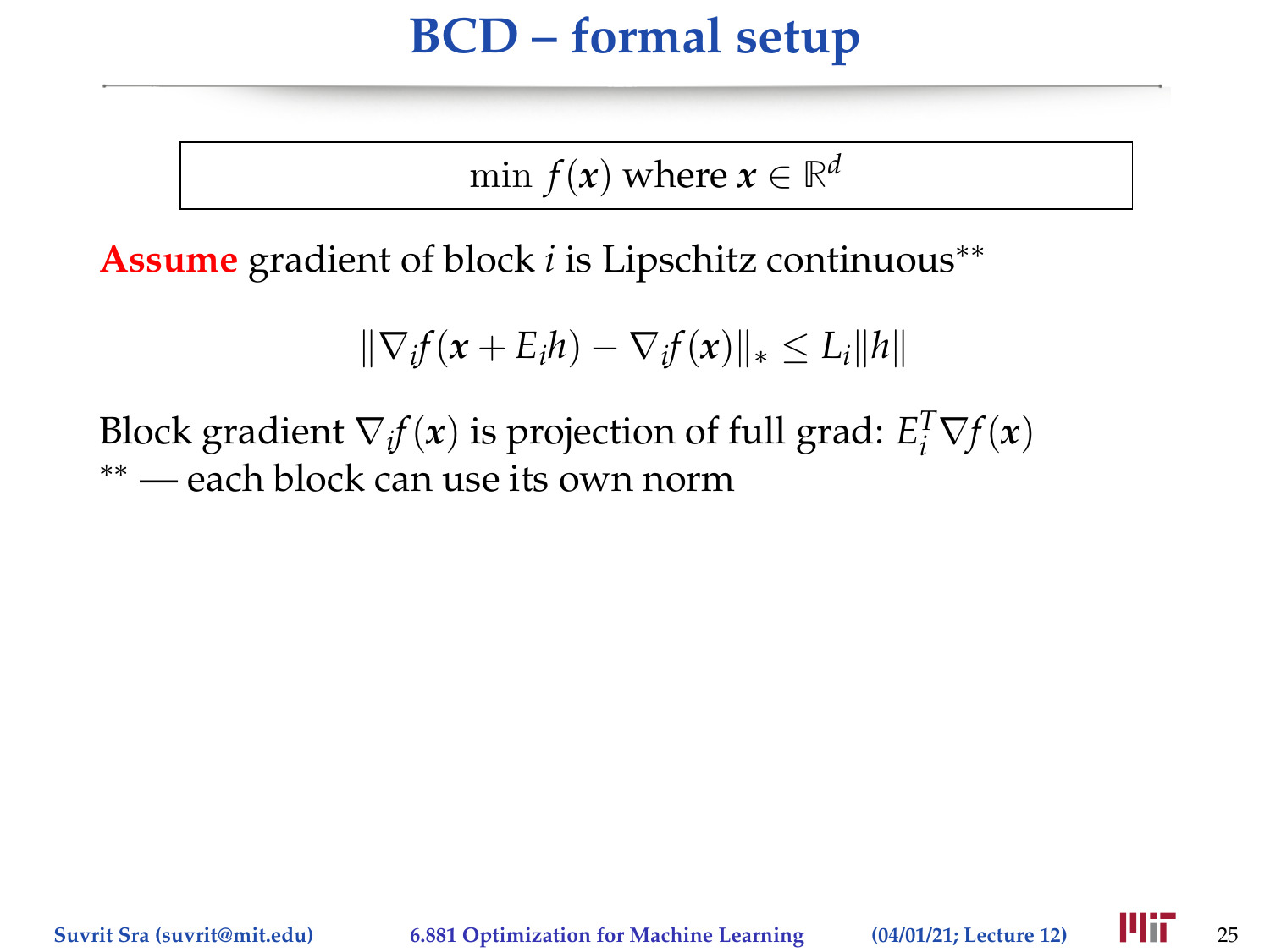$\min f(x)$  where  $x \in \mathbb{R}^d$ 

**Assume** gradient of block *i* is Lipschitz continuous∗∗

$$
\|\nabla_i f(\mathbf{x} + E_i h) - \nabla_i f(\mathbf{x})\|_* \leq L_i \|h\|
$$

Block gradient  $\nabla_i f(x)$  is projection of full grad:  $E_i^T \nabla f(x)$ ∗∗ — each block can use its own norm

**Block Coordinate "Gradient" Descent**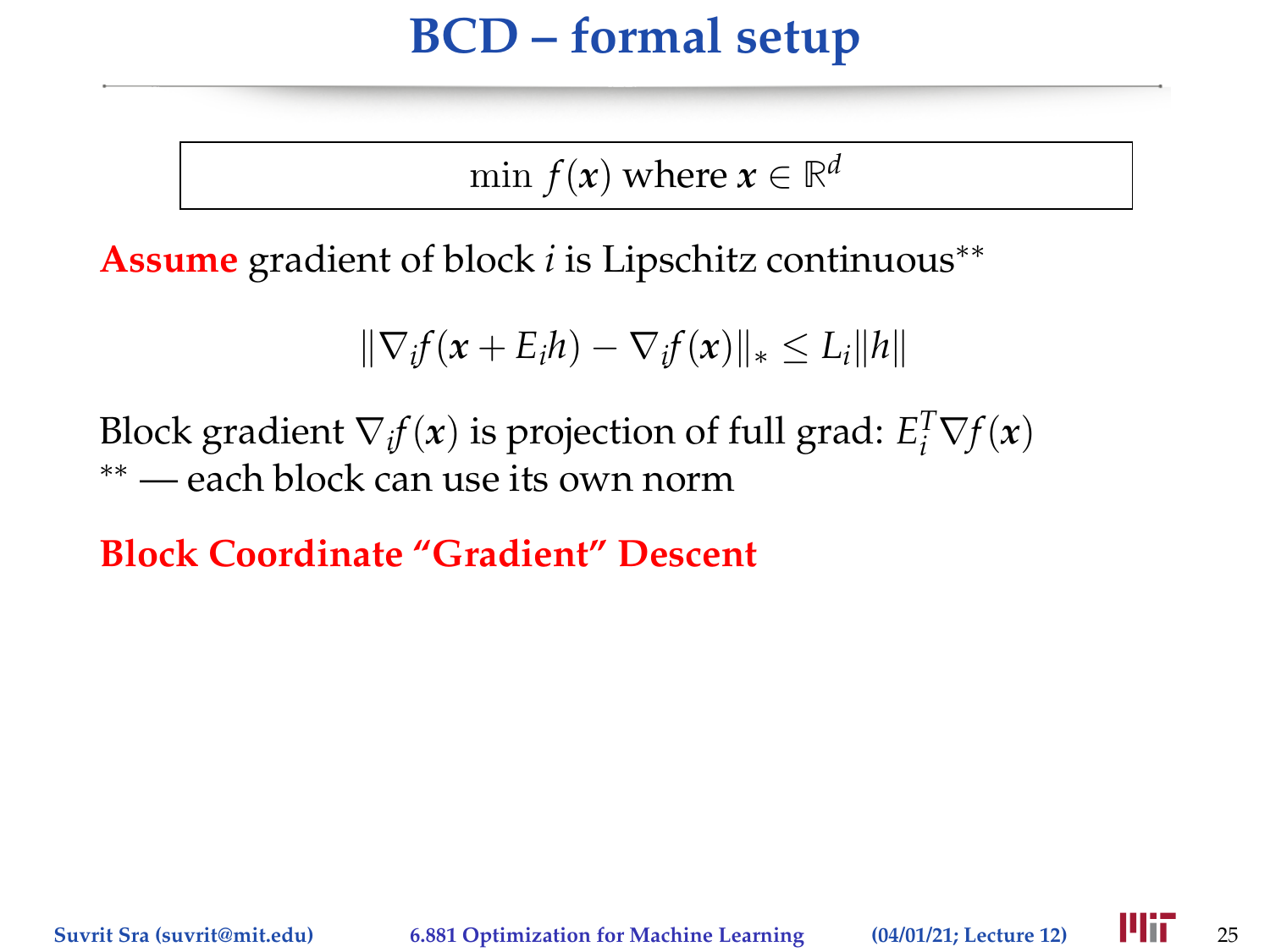$\min f(x)$  where  $x \in \mathbb{R}^d$ 

**Assume** gradient of block *i* is Lipschitz continuous∗∗

$$
\|\nabla_i f(\mathbf{x} + E_i h) - \nabla_i f(\mathbf{x})\|_* \le L_i \|h\|
$$

Block gradient  $\nabla_i f(x)$  is projection of full grad:  $E_i^T \nabla f(x)$ ∗∗ — each block can use its own norm

**Block Coordinate "Gradient" Descent**

 $\triangleright$  Using the descent lemma, we have blockwise upper bounds

$$
f(x+E_i h) \leq f(x) + \langle \nabla_i f(x), h \rangle + \frac{L_i}{2} ||h||^2
$$
, for  $i = 1, ..., d$ .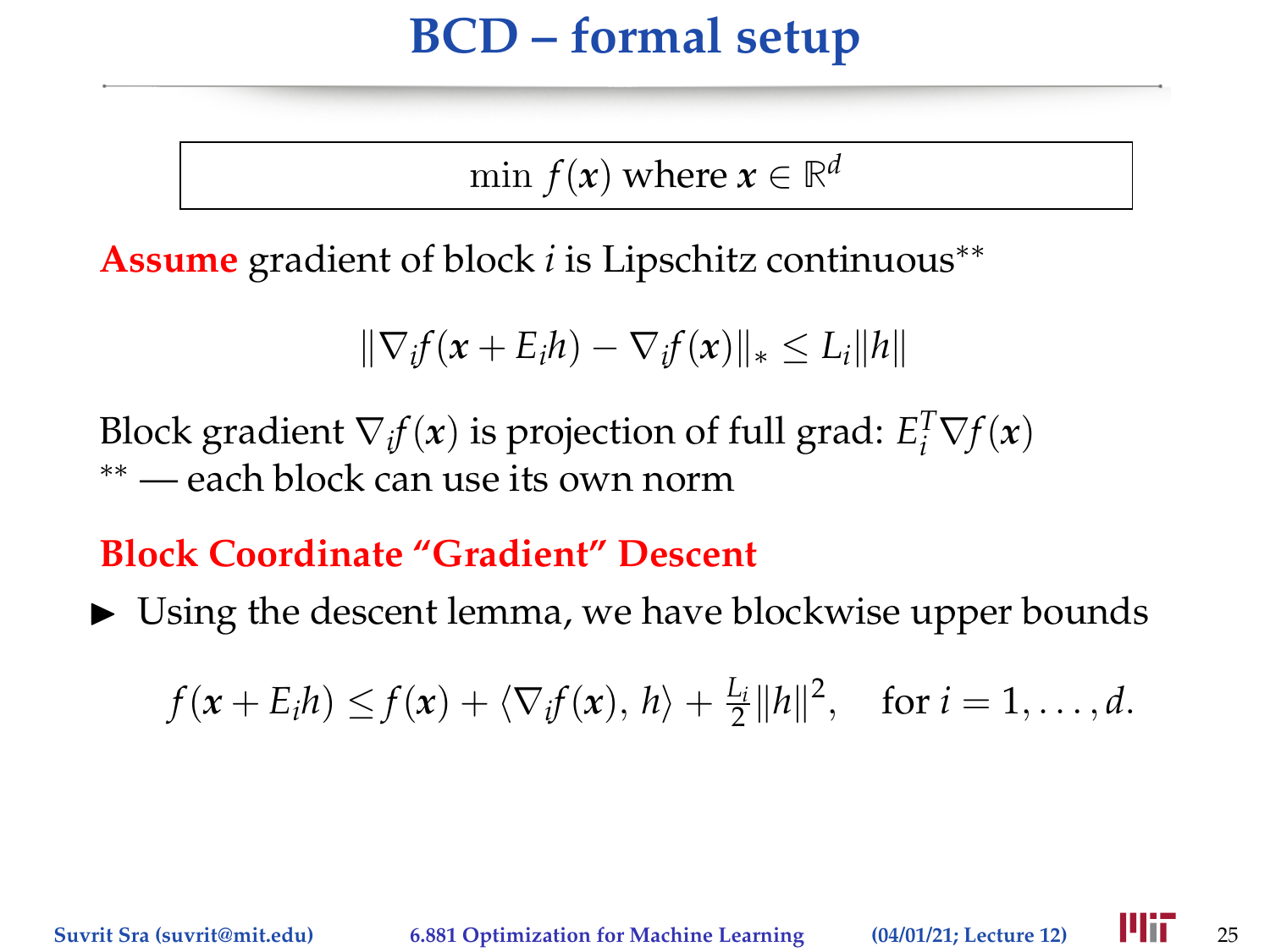$\min f(x)$  where  $x \in \mathbb{R}^d$ 

**Assume** gradient of block *i* is Lipschitz continuous∗∗

$$
\|\nabla_i f(\mathbf{x} + E_i h) - \nabla_i f(\mathbf{x})\|_* \le L_i \|h\|
$$

Block gradient  $\nabla_i f(x)$  is projection of full grad:  $E_i^T \nabla f(x)$ ∗∗ — each block can use its own norm

**Block Coordinate "Gradient" Descent**

 $\triangleright$  Using the descent lemma, we have blockwise upper bounds

 $f(x + E_i h) \le f(x) + \langle \nabla_i f(x), h \rangle + \frac{L_i}{2} ||h||^2$ , for  $i = 1, ..., d$ .

 $\blacktriangleright$  At each step, minimize these upper bounds!

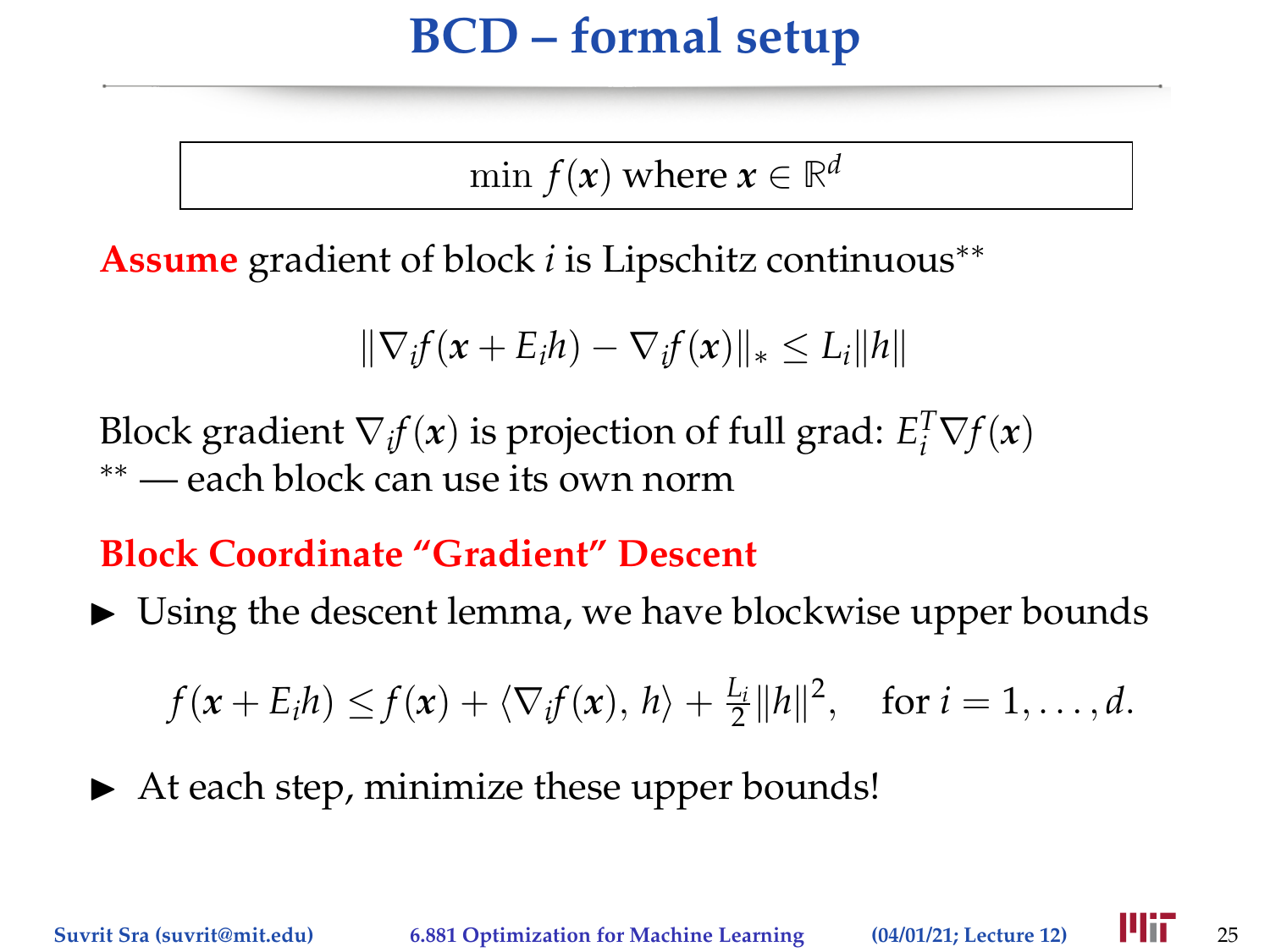▶ For  $k \ge 0$  (no init. of *x* necessary)

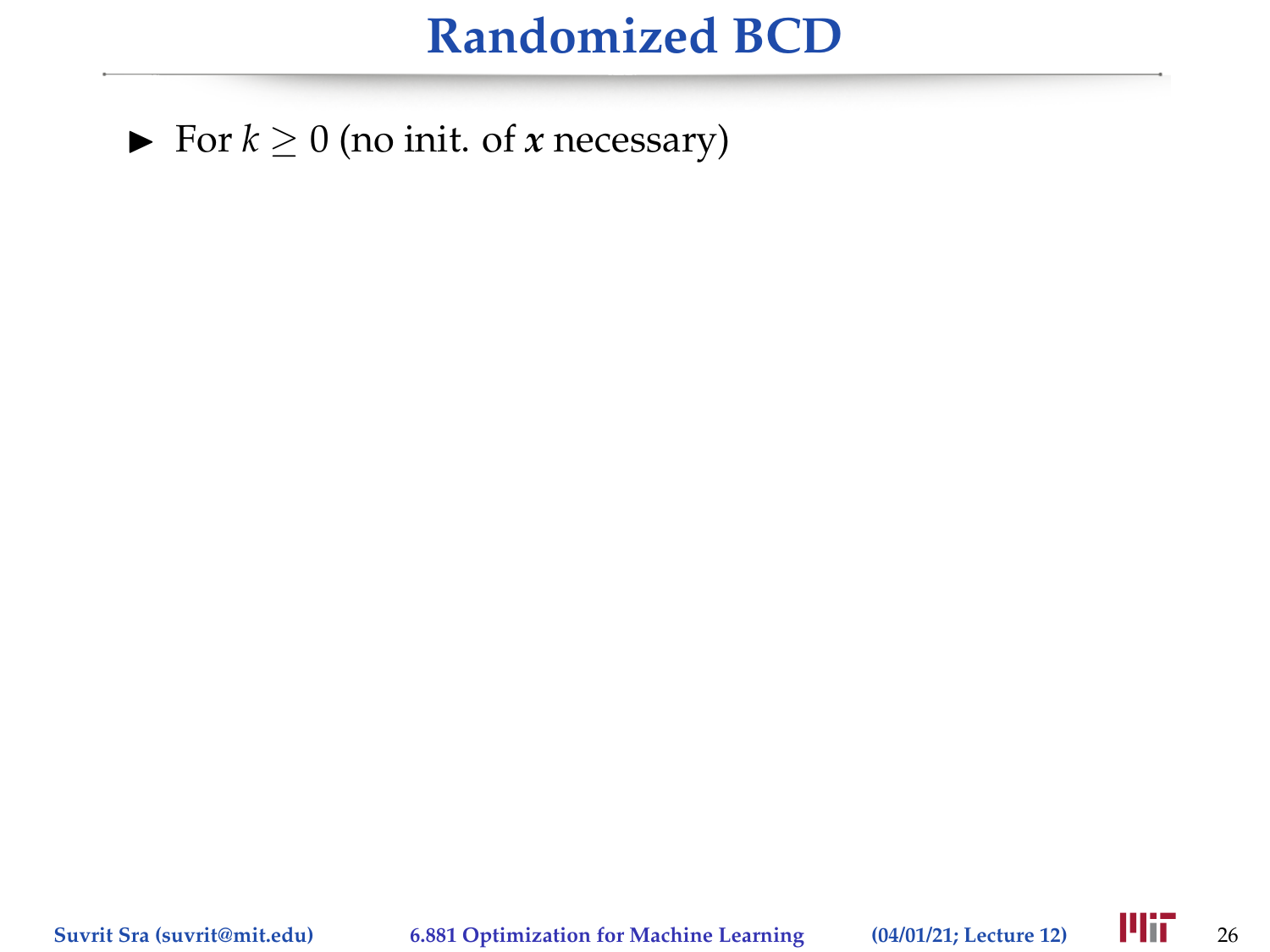- ► For  $k \ge 0$  (no init. of *x* necessary)
- $\blacktriangleright$  Pick a block *i* from [*d*] with probability  $p_i > 0$

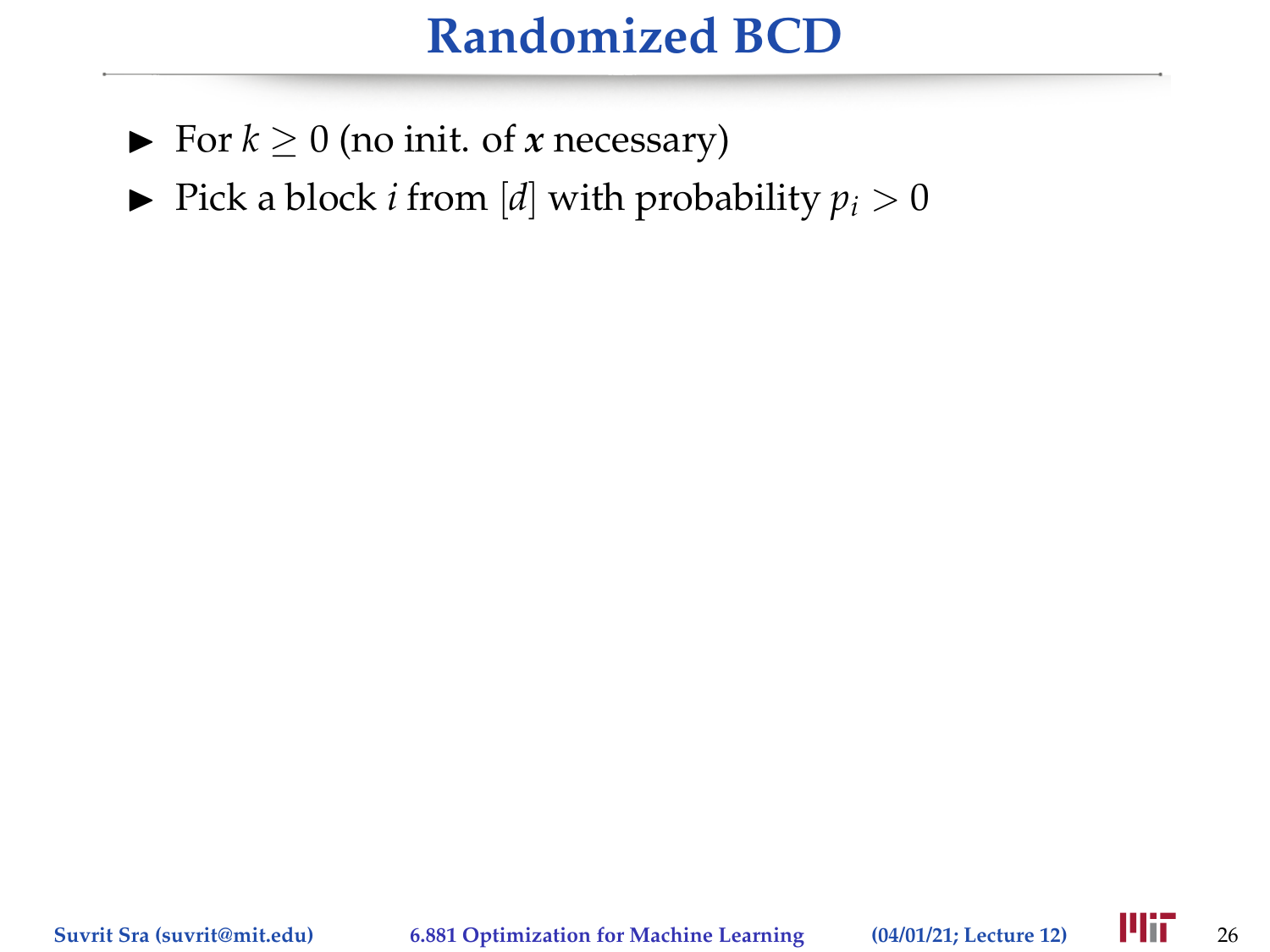- ► For  $k \ge 0$  (no init. of *x* necessary)
- $\blacktriangleright$  Pick a block *i* from [*d*] with probability  $p_i > 0$
- ▶ Optimize upper bound (partial gradient step) for block *i*

$$
h = \underset{h}{\operatorname{argmin}} f(\mathbf{x}_k) + \langle \nabla_i f(\mathbf{x}_k), h \rangle + \frac{L_i}{2} ||h||^2
$$
  

$$
h = -\frac{1}{L_i} \nabla_i f(\mathbf{x}_k)
$$

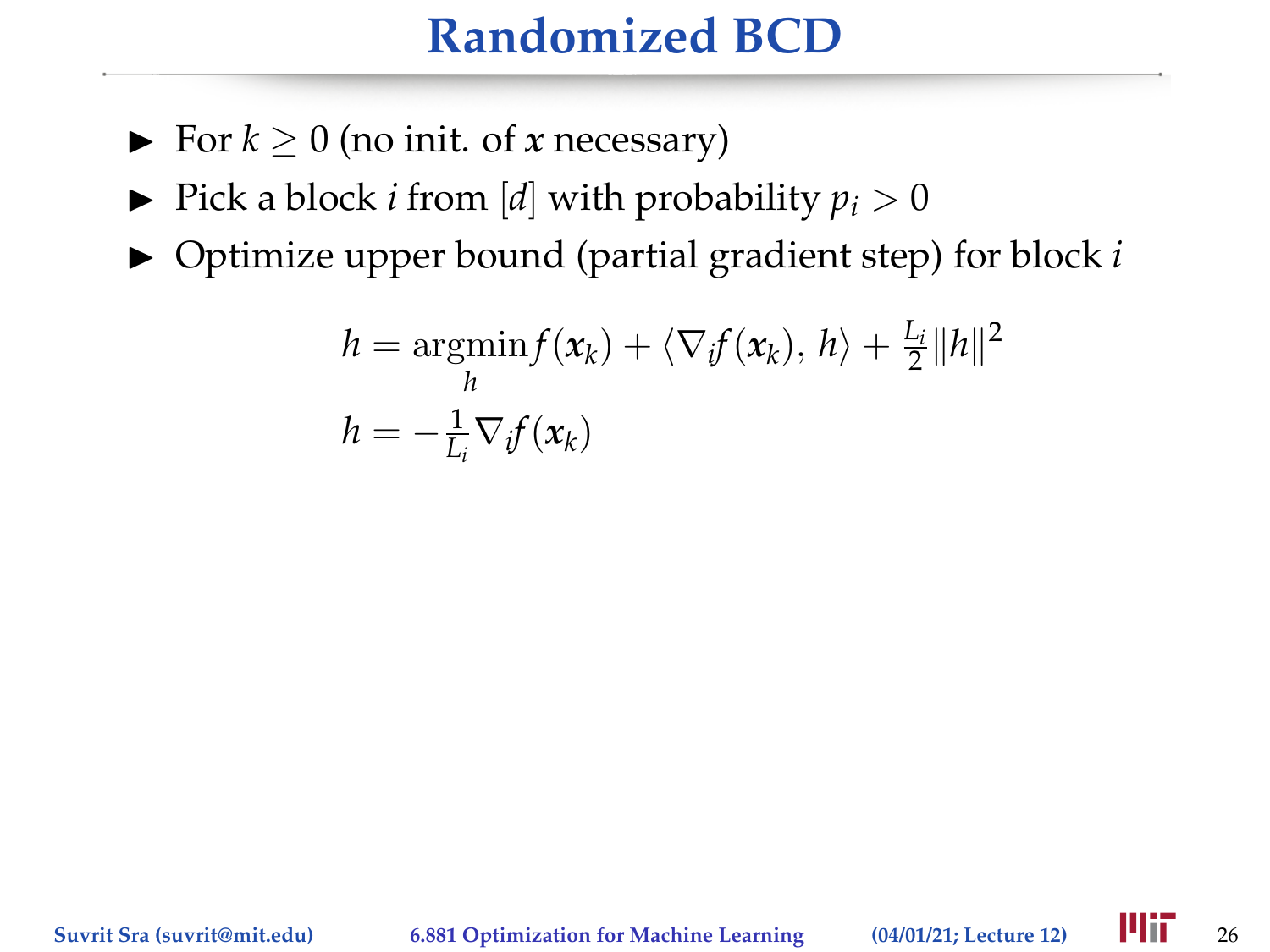- $\triangleright$  For  $k > 0$  (no init. of *x* necessary)
- $\blacktriangleright$  Pick a block *i* from [*d*] with probability  $p_i > 0$
- ▶ Optimize upper bound (partial gradient step) for block *i*

$$
h = \underset{h}{\operatorname{argmin}} f(\mathbf{x}_k) + \langle \nabla_i f(\mathbf{x}_k), h \rangle + \frac{L_i}{2} ||h||^2
$$
  

$$
h = -\frac{1}{L_i} \nabla_i f(\mathbf{x}_k)
$$

 $\triangleright$  Update the impacted coordinates of *x*, formally

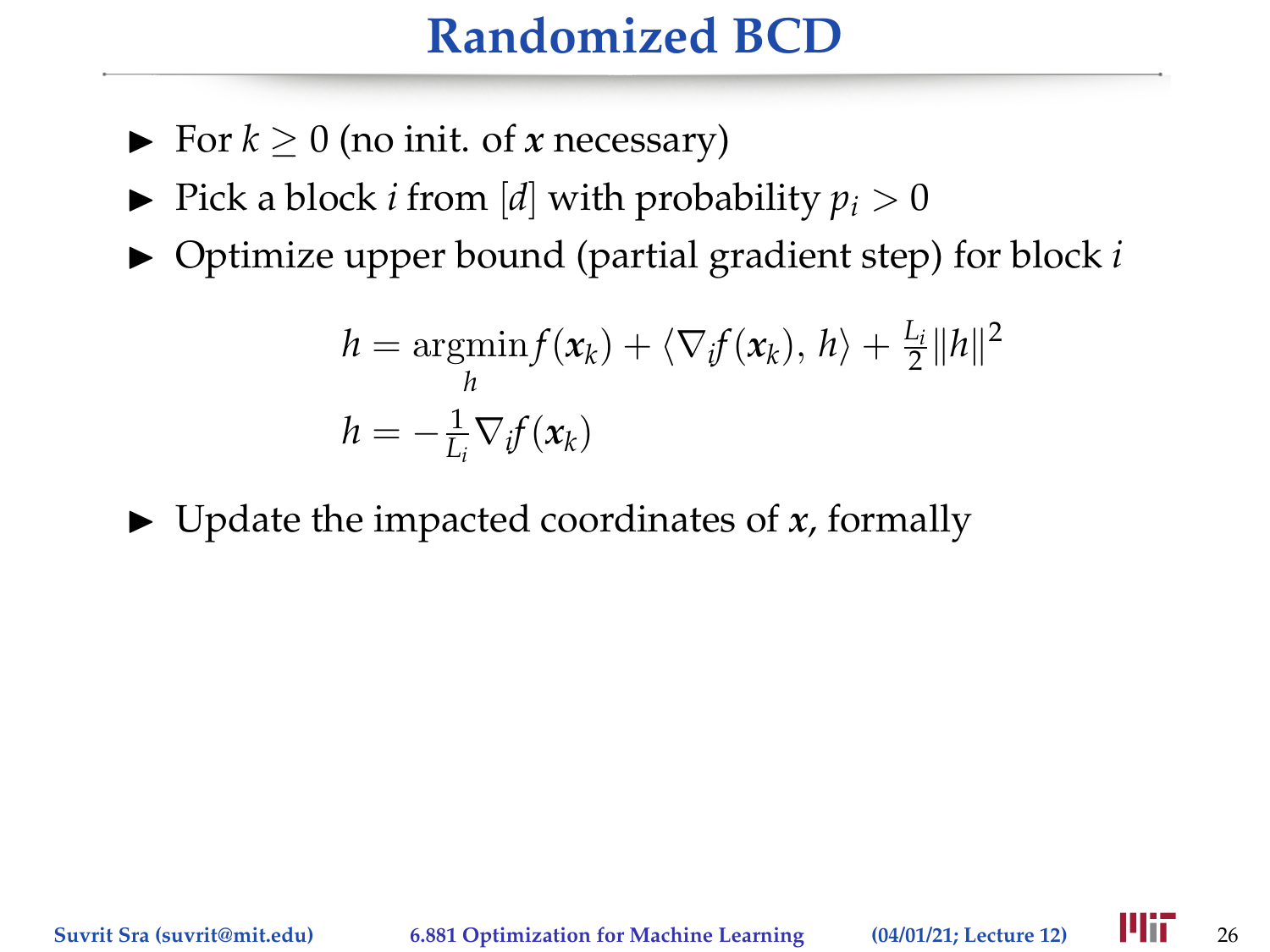- $\triangleright$  For  $k > 0$  (no init. of *x* necessary)
- $\blacktriangleright$  Pick a block *i* from [*d*] with probability  $p_i > 0$
- ▶ Optimize upper bound (partial gradient step) for block *i*

$$
h = \underset{h}{\operatorname{argmin}} f(\mathbf{x}_k) + \langle \nabla_i f(\mathbf{x}_k), h \rangle + \frac{L_i}{2} ||h||^2
$$
  

$$
h = -\frac{1}{L_i} \nabla_i f(\mathbf{x}_k)
$$

 $\triangleright$  Update the impacted coordinates of *x*, formally

$$
\mathbf{x}_{k+1}^{(i)} \leftarrow \mathbf{x}_k^{(i)} + h
$$
  

$$
\mathbf{x}_{k+1} \leftarrow \mathbf{x}_k - \frac{1}{L_i} E_i \nabla f(\mathbf{x}_k)
$$

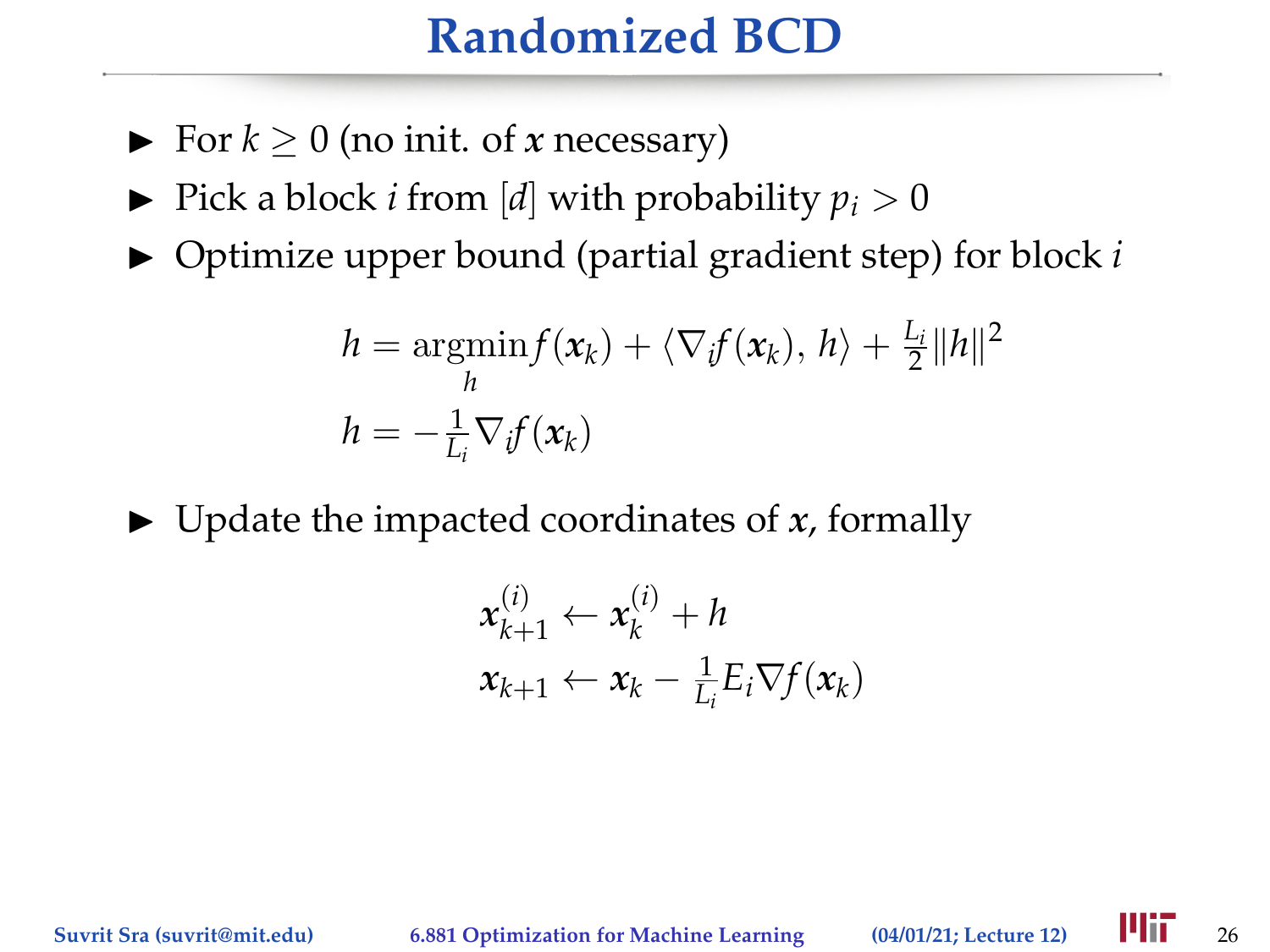- $\triangleright$  For  $k > 0$  (no init. of *x* necessary)
- $\blacktriangleright$  Pick a block *i* from [*d*] with probability  $p_i > 0$
- ▶ Optimize upper bound (partial gradient step) for block *i*

$$
h = \underset{h}{\operatorname{argmin}} f(\mathbf{x}_k) + \langle \nabla_i f(\mathbf{x}_k), h \rangle + \frac{L_i}{2} ||h||^2
$$
  

$$
h = -\frac{1}{L_i} \nabla_i f(\mathbf{x}_k)
$$

 $\triangleright$  Update the impacted coordinates of *x*, formally

$$
\mathbf{x}_{k+1}^{(i)} \leftarrow \mathbf{x}_k^{(i)} + h
$$
  

$$
\mathbf{x}_{k+1} \leftarrow \mathbf{x}_k - \frac{1}{L_i} E_i \nabla f(\mathbf{x}_k)
$$

**Notice:** Original BCD had:  $x_k^{(i)} = \operatorname{argmin}_h f(\ldots, \underbrace{h}{h}, \ldots)$ |{z} block *i*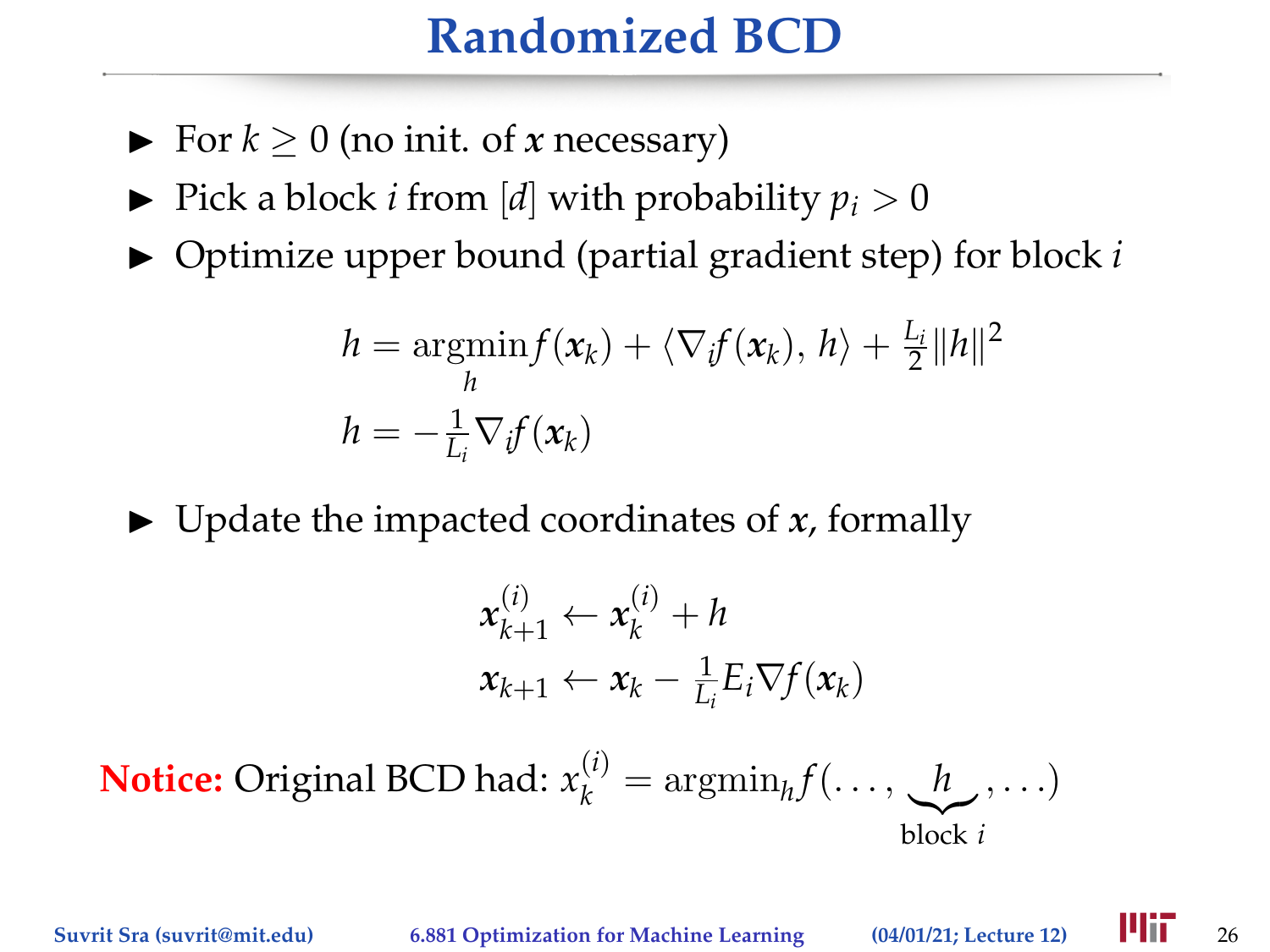## **Randomized BCD**

- $\triangleright$  For  $k > 0$  (no init. of *x* necessary)
- $\blacktriangleright$  Pick a block *i* from [*d*] with probability  $p_i > 0$
- ▶ Optimize upper bound (partial gradient step) for block *i*

$$
h = \underset{h}{\operatorname{argmin}} f(\mathbf{x}_k) + \langle \nabla_i f(\mathbf{x}_k), h \rangle + \frac{L_i}{2} ||h||^2
$$
  

$$
h = -\frac{1}{L_i} \nabla_i f(\mathbf{x}_k)
$$

 $\triangleright$  Update the impacted coordinates of *x*, formally

$$
\mathbf{x}_{k+1}^{(i)} \leftarrow \mathbf{x}_k^{(i)} + h
$$
  

$$
\mathbf{x}_{k+1} \leftarrow \mathbf{x}_k - \frac{1}{L_i} E_i \nabla f(\mathbf{x}_k)
$$

**Notice:** Original BCD had:  $x_k^{(i)} = \operatorname{argmin}_h f(\ldots, \underbrace{h}{h}, \ldots)$ |{z} block *i* We'll call this BCM (**Block Coordinate Minimization**)

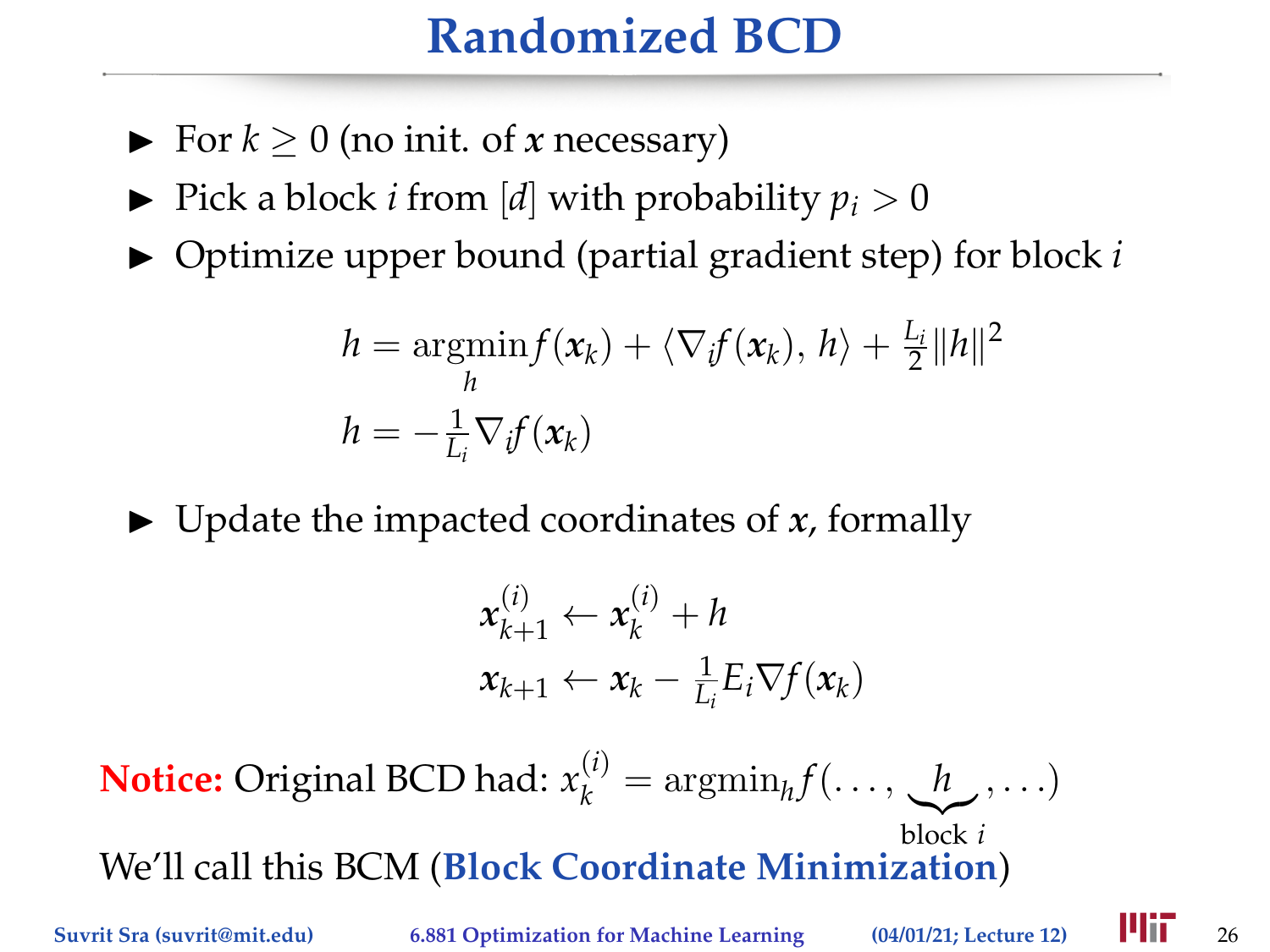## **Exercise: proximal extension**

 $\min f(x) + r(x)$ 

 $\blacktriangleright$  If **block separable**  $r(x) := \sum_{i=1}^{n} r_i(x^{(i)})$ 

$$
x_k^{(i)} = \underset{h}{\operatorname{argmin}} f(\mathbf{x}_k) + \langle \nabla_i f(\mathbf{x}_k), h \rangle + \frac{L_i}{2} ||h||^2 + r_i (E_i^T \mathbf{x}_k + h)
$$
  

$$
x_k^{(i)} = \operatorname{prox}_{r_i}(\cdot \cdot \cdot)
$$

**Exercise:** Fill in the dots

$$
h = \mathrm{prox}_{(1/L)r_i}\big(E_i^T \mathbf{x}_k - \tfrac{1}{L_i} \nabla_i f(\mathbf{x}_k)\big)
$$

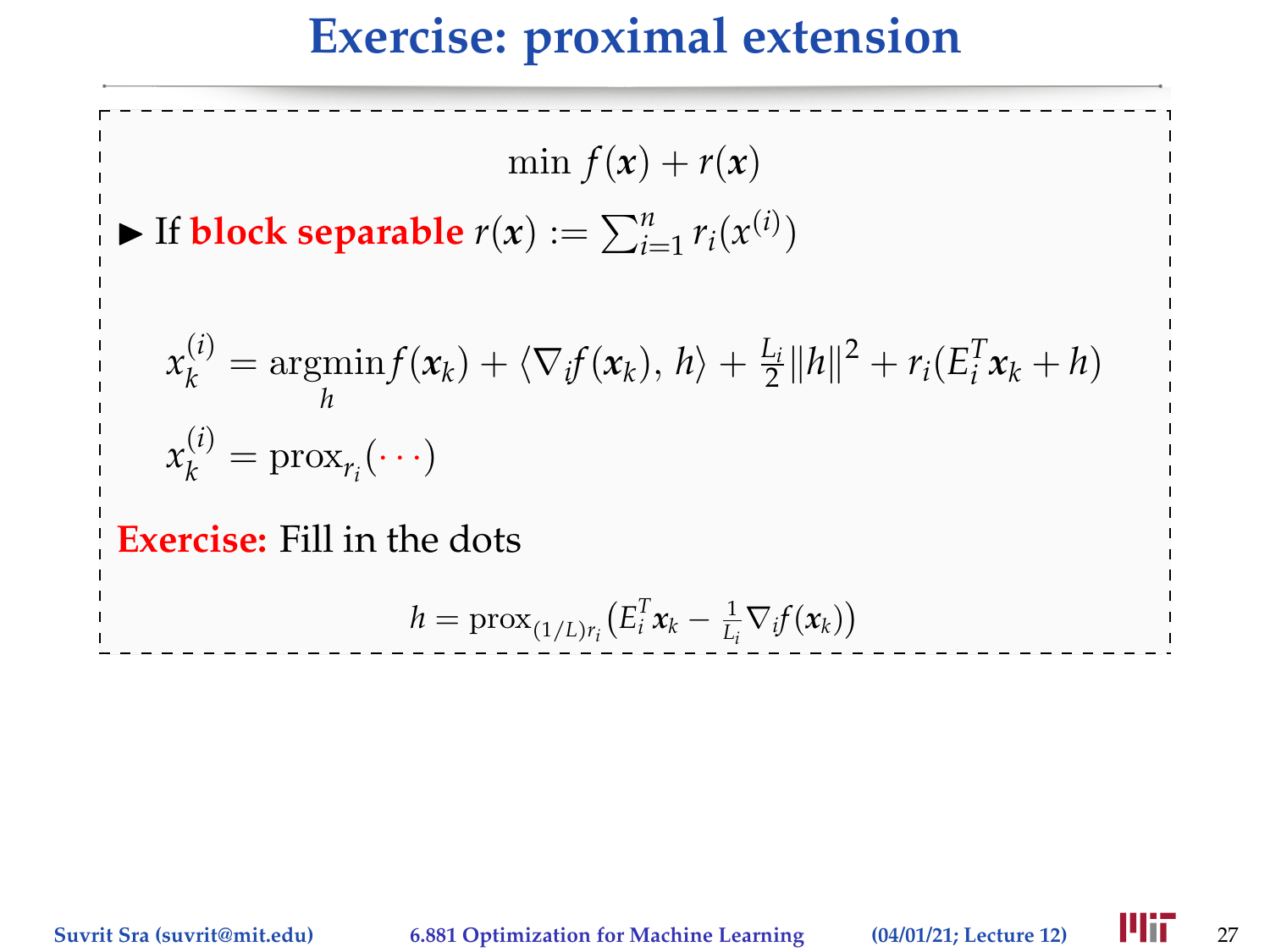$h \leftarrow \operatorname{argmin}_h f(\mathbf{x}_k) + \langle \nabla_i f(\mathbf{x}_k), h \rangle + \frac{L_i}{2} ||h||^2$ 

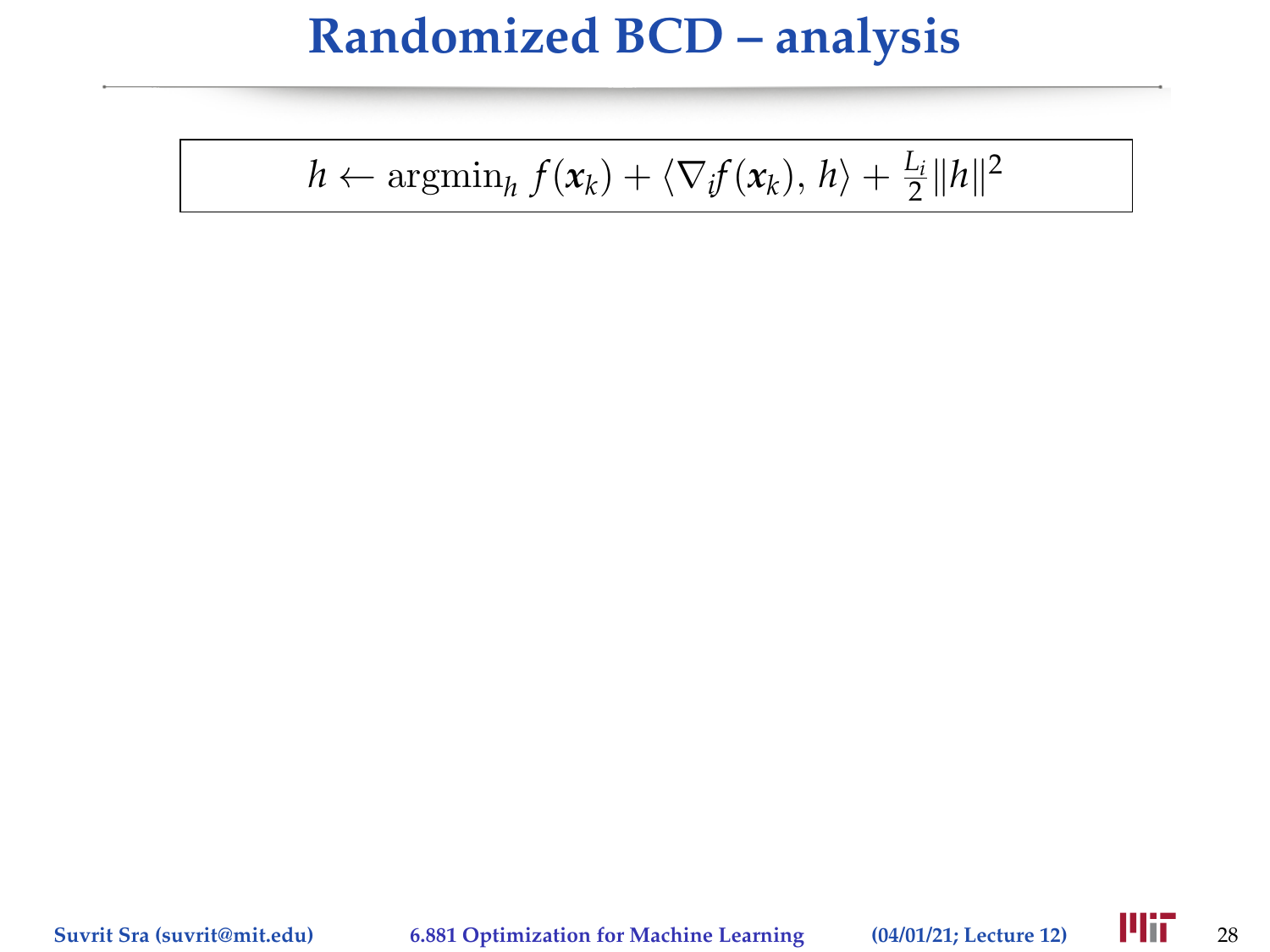$$
h \leftarrow \operatorname{argmin}_{h} f(\mathbf{x}_k) + \langle \nabla_i f(\mathbf{x}_k), h \rangle + \frac{L_i}{2} ||h||^2
$$

#### **Descent:**

$$
\begin{array}{rcl}\n\mathbf{x}_{k+1} & = & \mathbf{x}_k + E_i h \\
f(\mathbf{x}_{k+1}) & \leq & f(\mathbf{x}_k) + \langle \nabla_i f(\mathbf{x}_k), \, h \rangle + \frac{L_i}{2} \| h \|^2\n\end{array}
$$

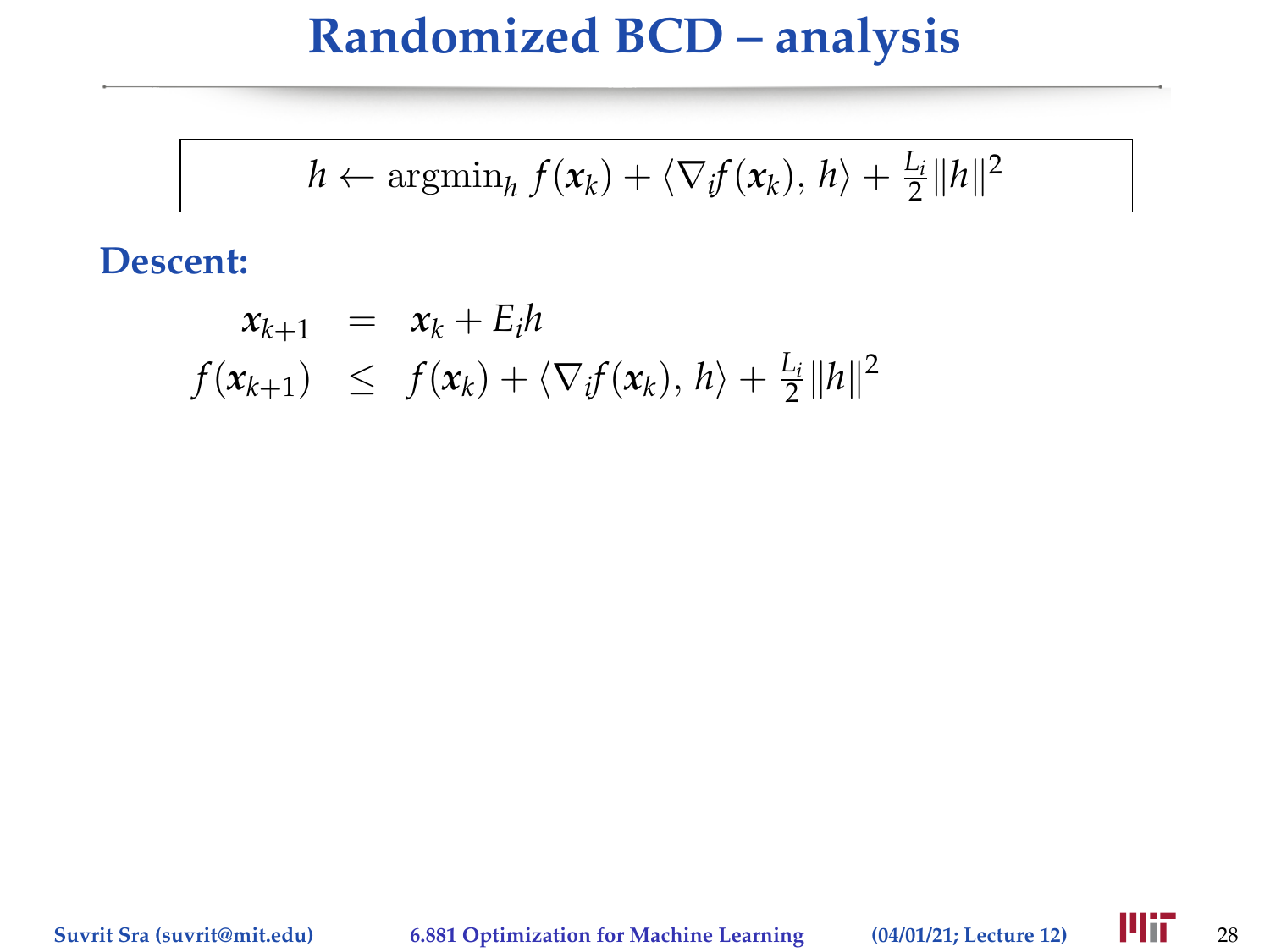$$
h \leftarrow \operatorname{argmin}_{h} f(\mathbf{x}_k) + \langle \nabla_i f(\mathbf{x}_k), h \rangle + \frac{L_i}{2} ||h||^2
$$

#### **Descent:**

$$
x_{k+1} = x_k + E_i h
$$
  
\n
$$
f(x_{k+1}) \leq f(x_k) + \langle \nabla_i f(x_k), h \rangle + \frac{L_i}{2} ||h||^2
$$
  
\n
$$
x_{k+1} = x_k - \frac{1}{L_i} E_i \nabla_i f(x_k)
$$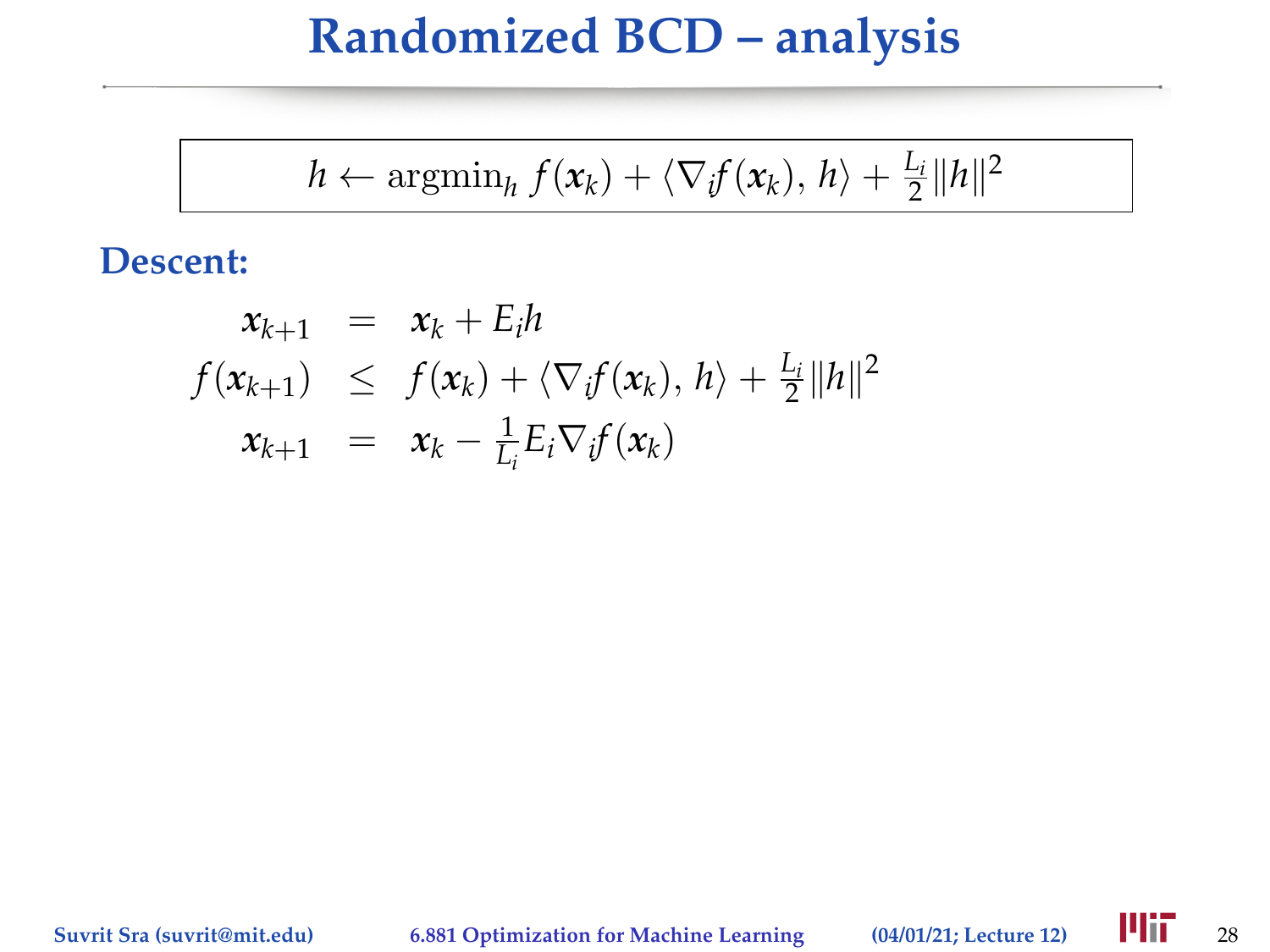$$
h \leftarrow \operatorname{argmin}_{h} f(\mathbf{x}_k) + \langle \nabla_i f(\mathbf{x}_k), h \rangle + \frac{L_i}{2} ||h||^2
$$

#### **Descent:**

$$
x_{k+1} = x_k + E_i h
$$
  
\n
$$
f(x_{k+1}) \leq f(x_k) + \langle \nabla_i f(x_k), h \rangle + \frac{L_i}{2} ||h||^2
$$
  
\n
$$
x_{k+1} = x_k - \frac{1}{L_i} E_i \nabla_i f(x_k)
$$
  
\n
$$
f(x_{k+1}) \leq f(x_k) - \frac{1}{L_i} ||\nabla_i f(x_k)||^2 + \frac{L_i}{2} ||-\frac{1}{L_i} \nabla_i f(x_k)||^2
$$

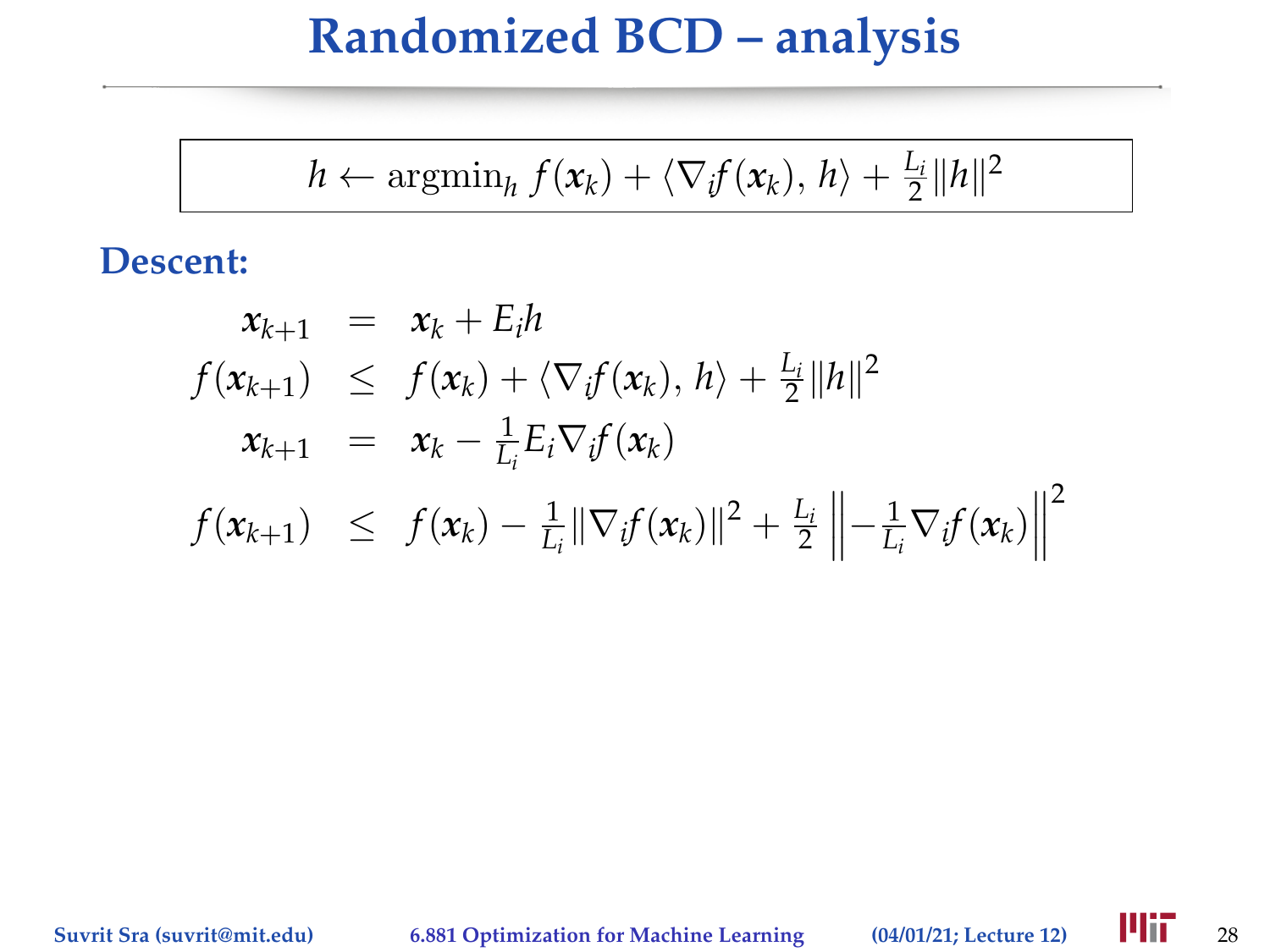$$
h \leftarrow \operatorname{argmin}_{h} f(\mathbf{x}_k) + \langle \nabla_i f(\mathbf{x}_k), h \rangle + \frac{L_i}{2} ||h||^2
$$

#### **Descent:**

$$
x_{k+1} = x_k + E_i h
$$
  
\n
$$
f(x_{k+1}) \leq f(x_k) + \langle \nabla_i f(x_k), h \rangle + \frac{L_i}{2} ||h||^2
$$
  
\n
$$
x_{k+1} = x_k - \frac{1}{L_i} E_i \nabla_i f(x_k)
$$
  
\n
$$
f(x_{k+1}) \leq f(x_k) - \frac{1}{L_i} ||\nabla_i f(x_k)||^2 + \frac{L_i}{2} ||-\frac{1}{L_i} \nabla_i f(x_k)||^2
$$
  
\n
$$
f(x_{k+1}) \leq f(x_k) - \frac{1}{2L_i} ||\nabla_i f(x_k)||^2.
$$

$$
f(\mathbf{x}_k) - f(\mathbf{x}_{k+1}) \geq \frac{1}{2L_i} \|\nabla_i f(\mathbf{x}_k)\|^2
$$

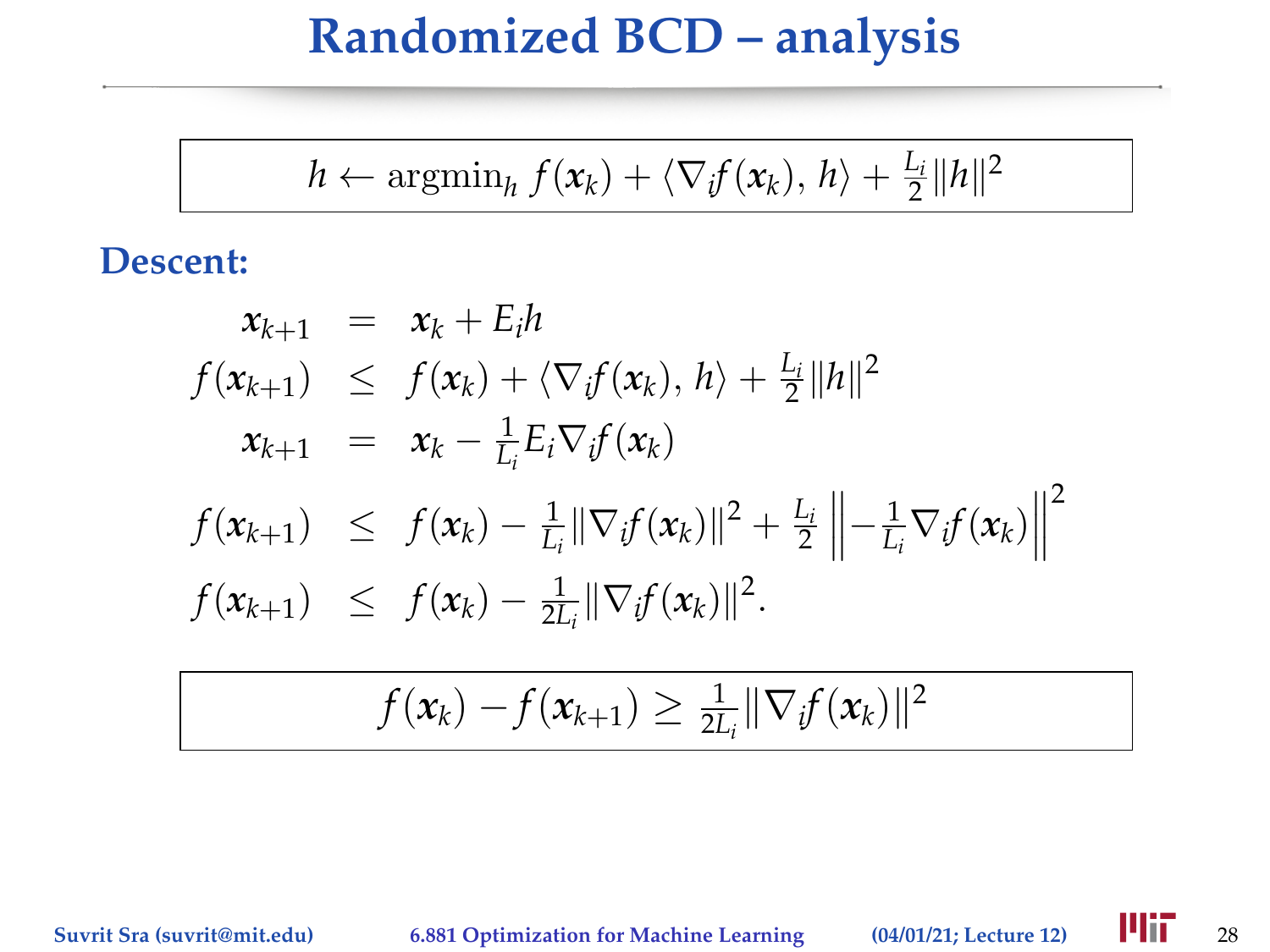**Expected descent:**

$$
f(\mathbf{x}_k) - \mathbb{E}[f(\mathbf{x}_{k+1}|\mathbf{x}_k)] = \sum_{i=1}^d p_i (f(\mathbf{x}_k) - f(\mathbf{x}_k - \frac{1}{L_i} E_i \nabla_i f(\mathbf{x}_k)))
$$

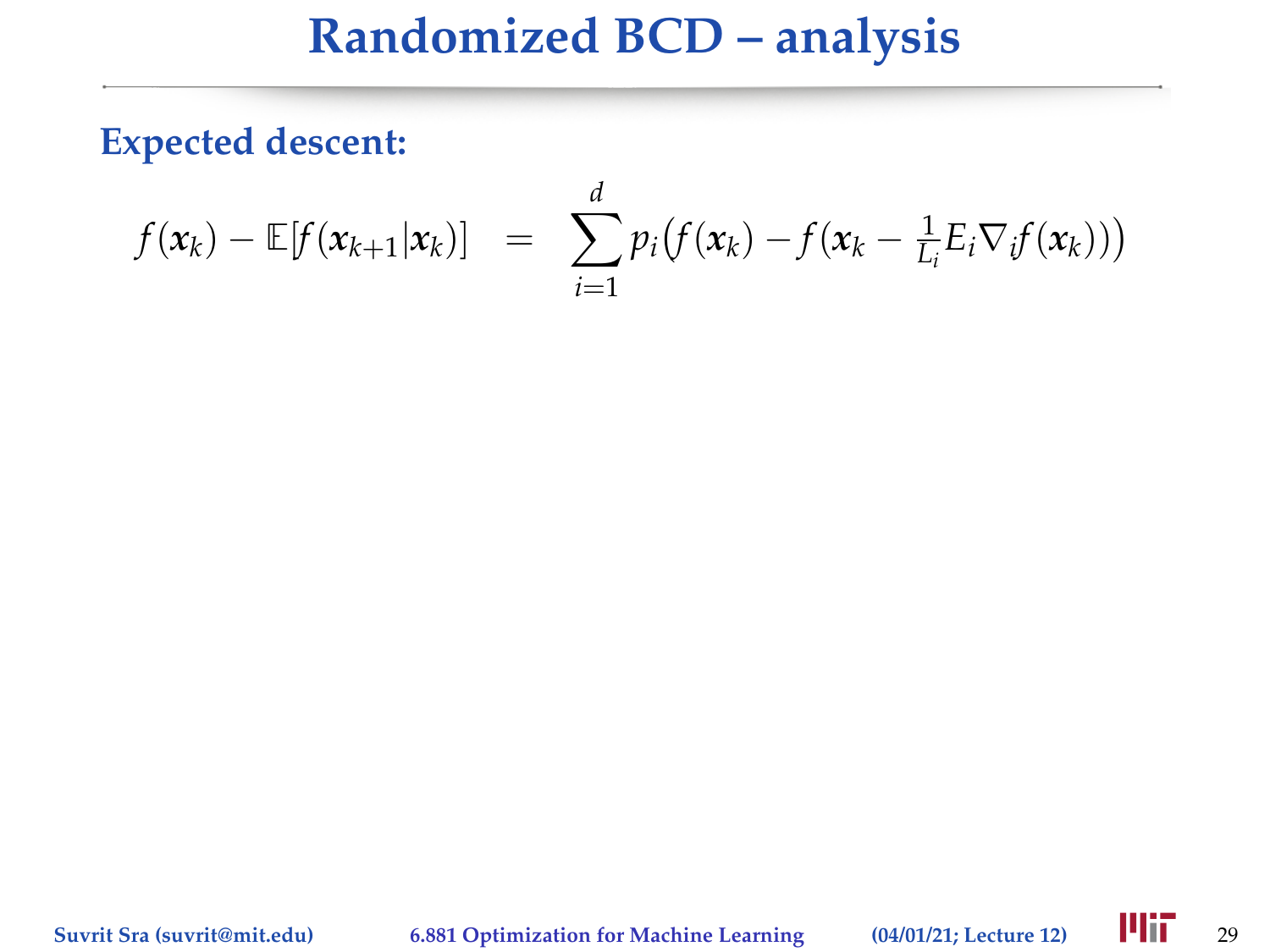**Expected descent:**

$$
f(\mathbf{x}_k) - \mathbb{E}[f(\mathbf{x}_{k+1}|\mathbf{x}_k)] = \sum_{i=1}^d p_i (f(\mathbf{x}_k) - f(\mathbf{x}_k - \frac{1}{L_i} E_i \nabla_i f(\mathbf{x}_k)))
$$
  
\n
$$
\geq \sum_{i=1}^d \frac{p_i}{2L_i} ||\nabla_i f(\mathbf{x}_k)||^2
$$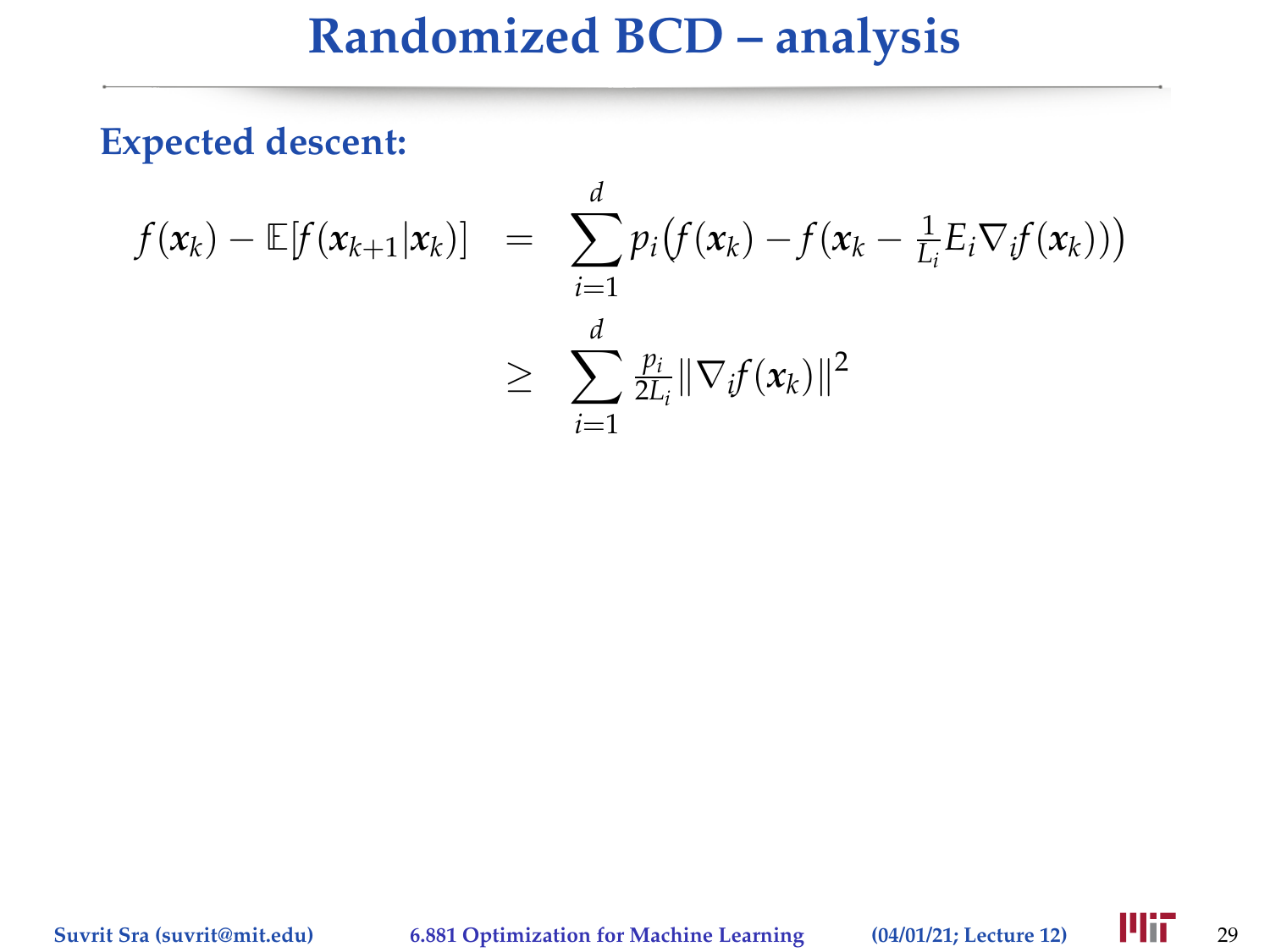#### **Expected descent:**

$$
f(\mathbf{x}_k) - \mathbb{E}[f(\mathbf{x}_{k+1}|\mathbf{x}_k)] = \sum_{i=1}^d p_i (f(\mathbf{x}_k) - f(\mathbf{x}_k - \frac{1}{L_i} E_i \nabla_i f(\mathbf{x}_k)))
$$
  
\n
$$
\geq \sum_{i=1}^d \frac{p_i}{2L_i} ||\nabla_i f(\mathbf{x}_k)||^2
$$
  
\n
$$
= \frac{1}{2} ||\nabla f(\mathbf{x}_k)||_W^2 \quad \text{(suitable } W).
$$

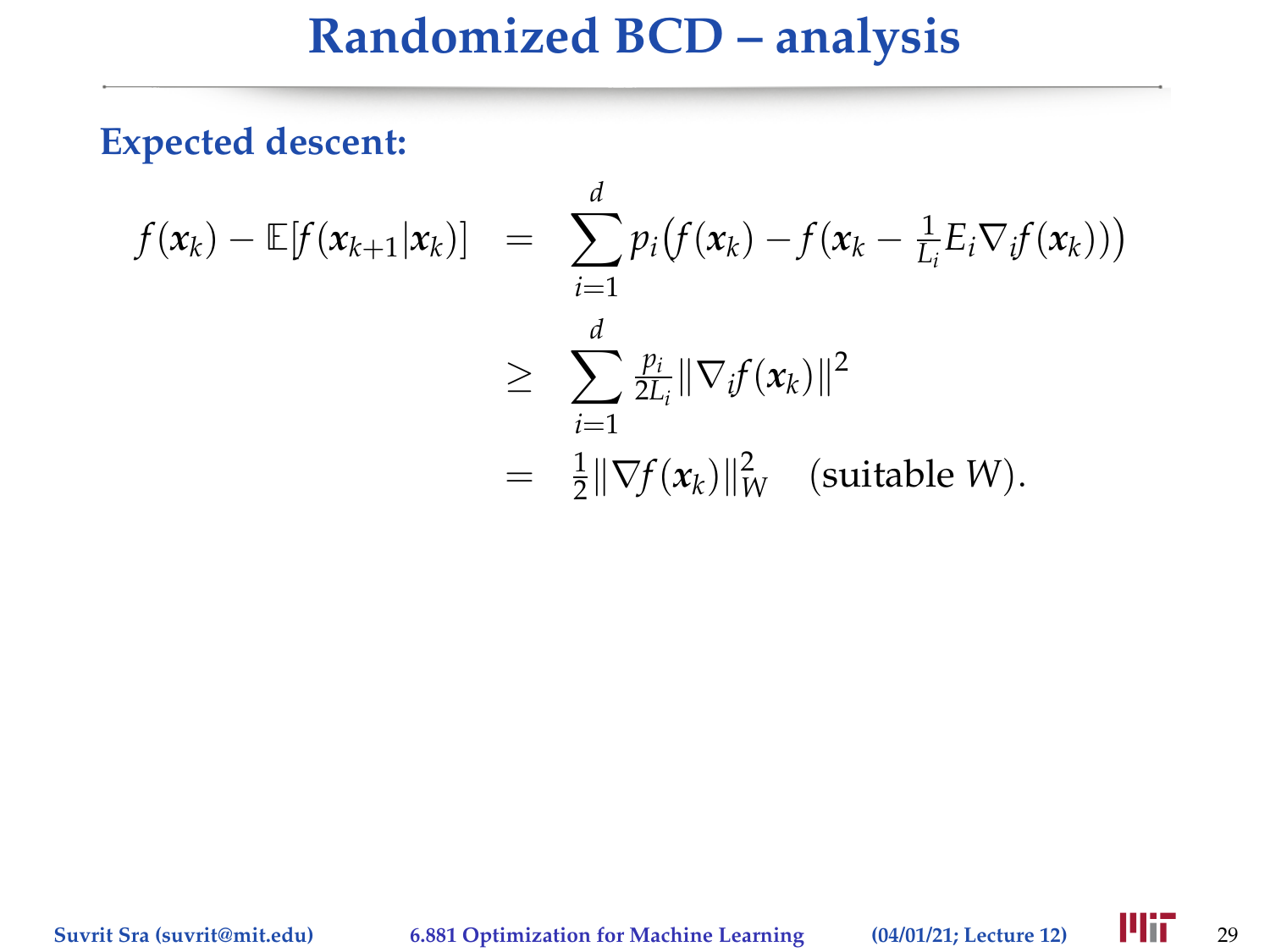**Expected descent:**

$$
f(\mathbf{x}_k) - \mathbb{E}[f(\mathbf{x}_{k+1}|\mathbf{x}_k)] = \sum_{i=1}^d p_i (f(\mathbf{x}_k) - f(\mathbf{x}_k - \frac{1}{L_i} E_i \nabla_i f(\mathbf{x}_k)))
$$
  
\n
$$
\geq \sum_{i=1}^d \frac{p_i}{2L_i} ||\nabla_i f(\mathbf{x}_k)||^2
$$
  
\n
$$
= \frac{1}{2} ||\nabla f(\mathbf{x}_k)||_W^2 \quad \text{(suitable } W).
$$

**Exercise:** What's expected descent with uniform probabilities?

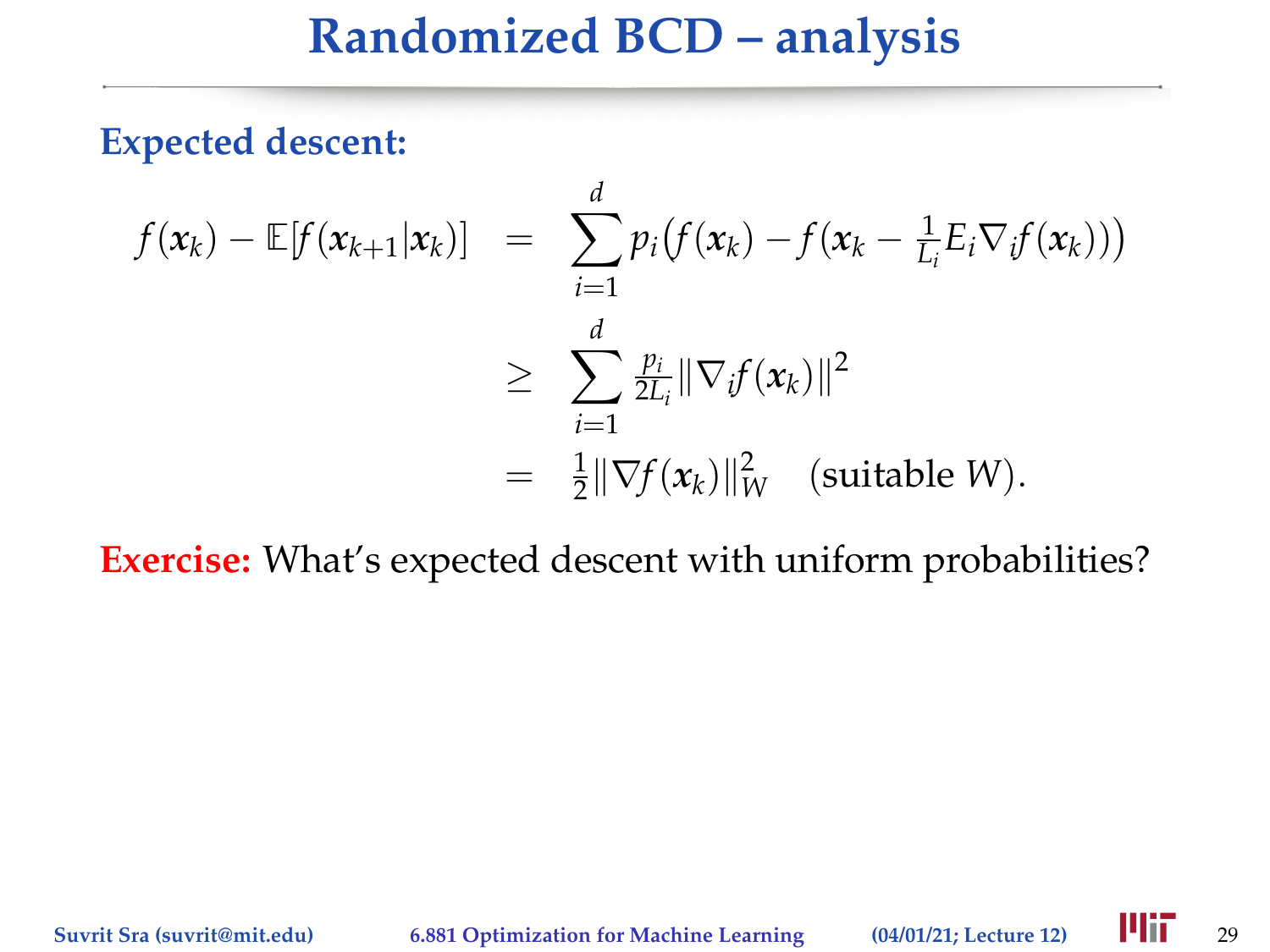**Expected descent:**

$$
f(\mathbf{x}_k) - \mathbb{E}[f(\mathbf{x}_{k+1}|\mathbf{x}_k)] = \sum_{i=1}^d p_i (f(\mathbf{x}_k) - f(\mathbf{x}_k - \frac{1}{L_i} E_i \nabla_i f(\mathbf{x}_k)))
$$
  
\n
$$
\geq \sum_{i=1}^d \frac{p_i}{2L_i} ||\nabla_i f(\mathbf{x}_k)||^2
$$
  
\n
$$
= \frac{1}{2} ||\nabla f(\mathbf{x}_k)||_W^2 \quad \text{(suitable } W).
$$

**Exercise:** What's expected descent with uniform probabilities?

Descent plus some more (hard) work yields

$$
O\Big(\frac{d}{\epsilon}\sum_i L_i \|x_0^{(i)} - x_*^{(i)}\|^2\Big)
$$

as the iteration complexity of obtaining  $\mathbb{E}[f(\mathbf{x}_k)] - f^* \leq \epsilon$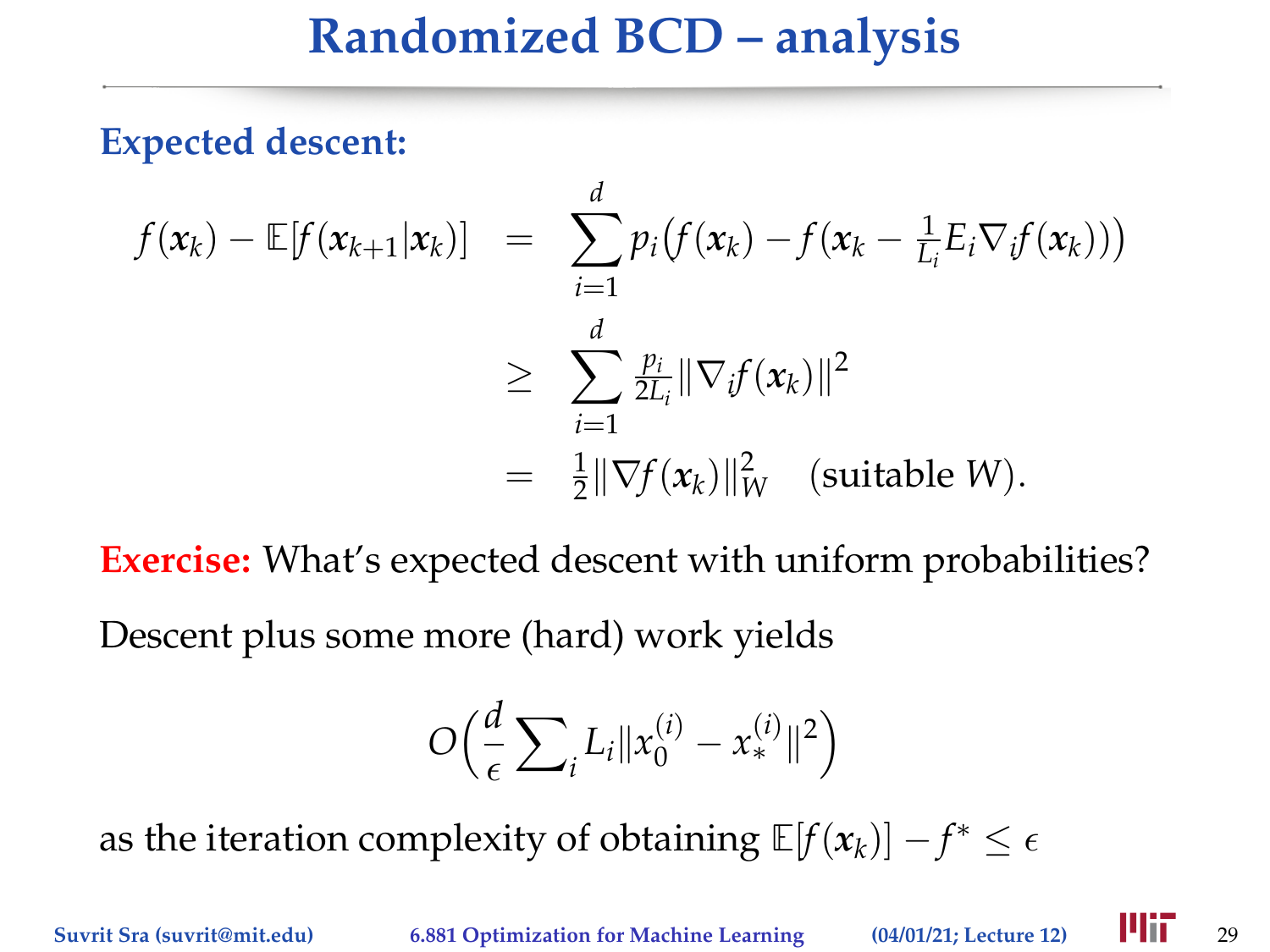#### **BCD – Exercise**

- Recall Lasso problem:  $\min \frac{1}{2} ||Ax b||^2 + \lambda ||x||_1$
- $\blacktriangleright$  Here  $x \in \mathbb{R}^N$
- Make  $n = N$  blocks
- Show what the Randomized BCD iterations look like
- $\blacktriangleright$  Notice, 1D prox operations for  $\lambda|\cdot|$  arise
- $\triangleright$  Try to implement it as efficiently as you can (i.e., do not copy or update vectors / coordinates than necessary)

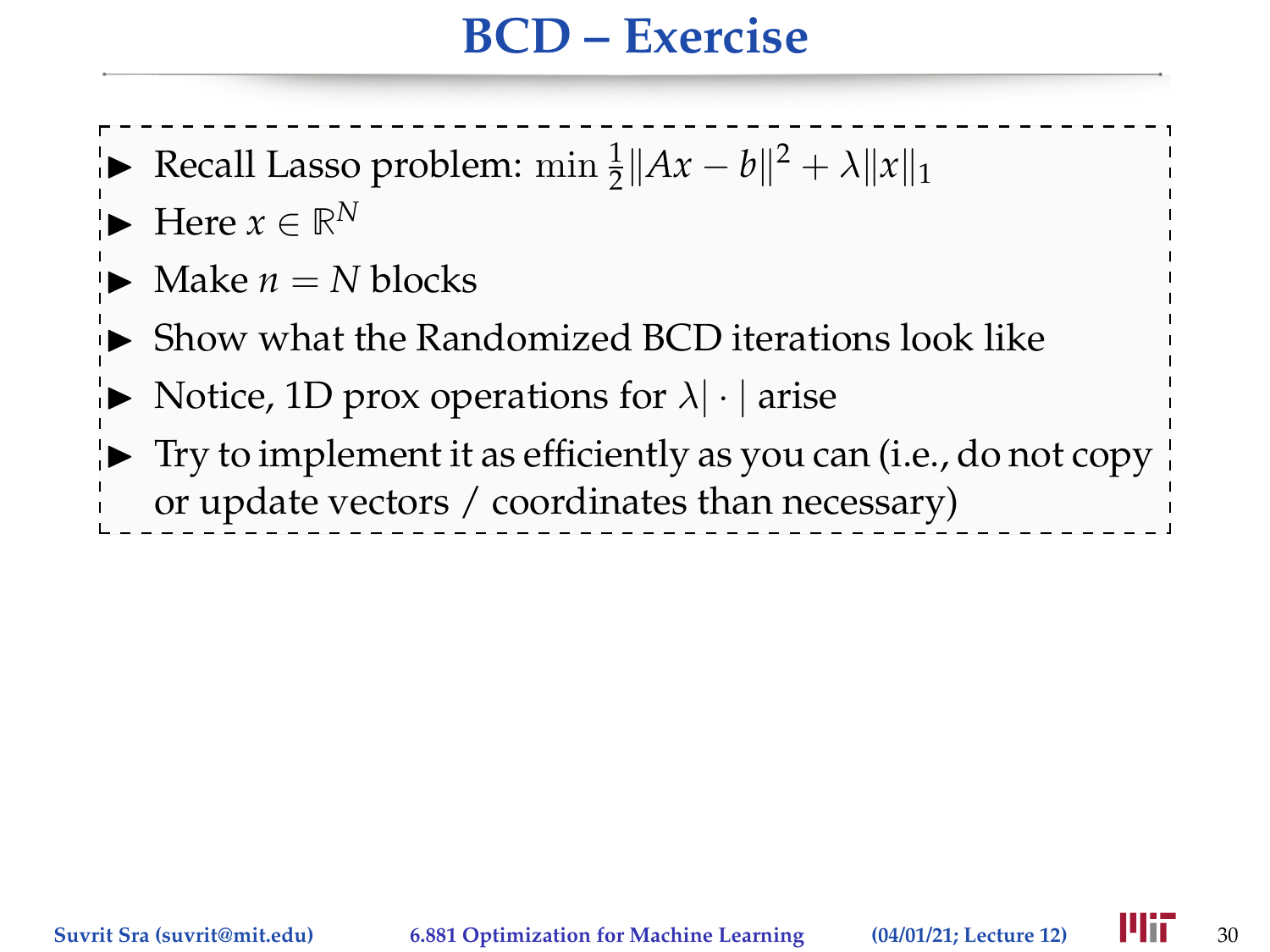# **Connections**

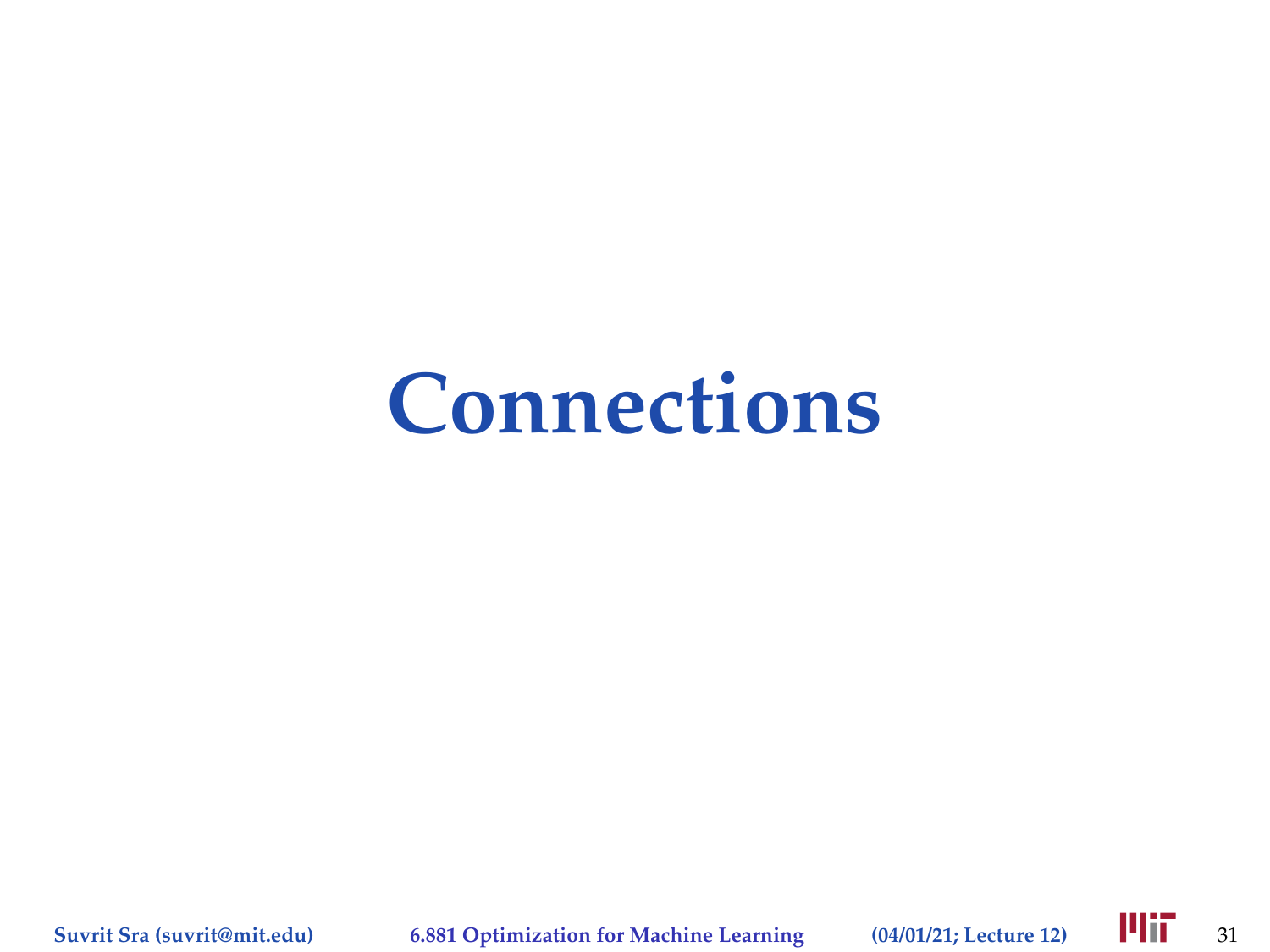#### **CD – exercise**

$$
\min \quad \frac{1}{n} \sum_{i=1}^{n} f_i(x^T a_i) + \frac{\lambda}{2} ||x||^2.
$$

#### **Dual problem**

$$
\max_{\alpha} \quad \frac{1}{n} \sum_{i=1}^{n} -f_i^*(-\alpha_i) - \frac{\lambda}{2} \left\| \frac{1}{\lambda n} \sum_{i=1}^{n} \alpha_i a_i \right\|^2
$$

#### **Exercise:** Study the SDCA algorithm and derive a connection between it and SAG/SAGA family of algorithms.

S. Shalev-Shwartz, T. Zhang. *Stochastic Dual Coordinate Ascent Methods for Regularized Loss Minimization*. JMLR (2013).